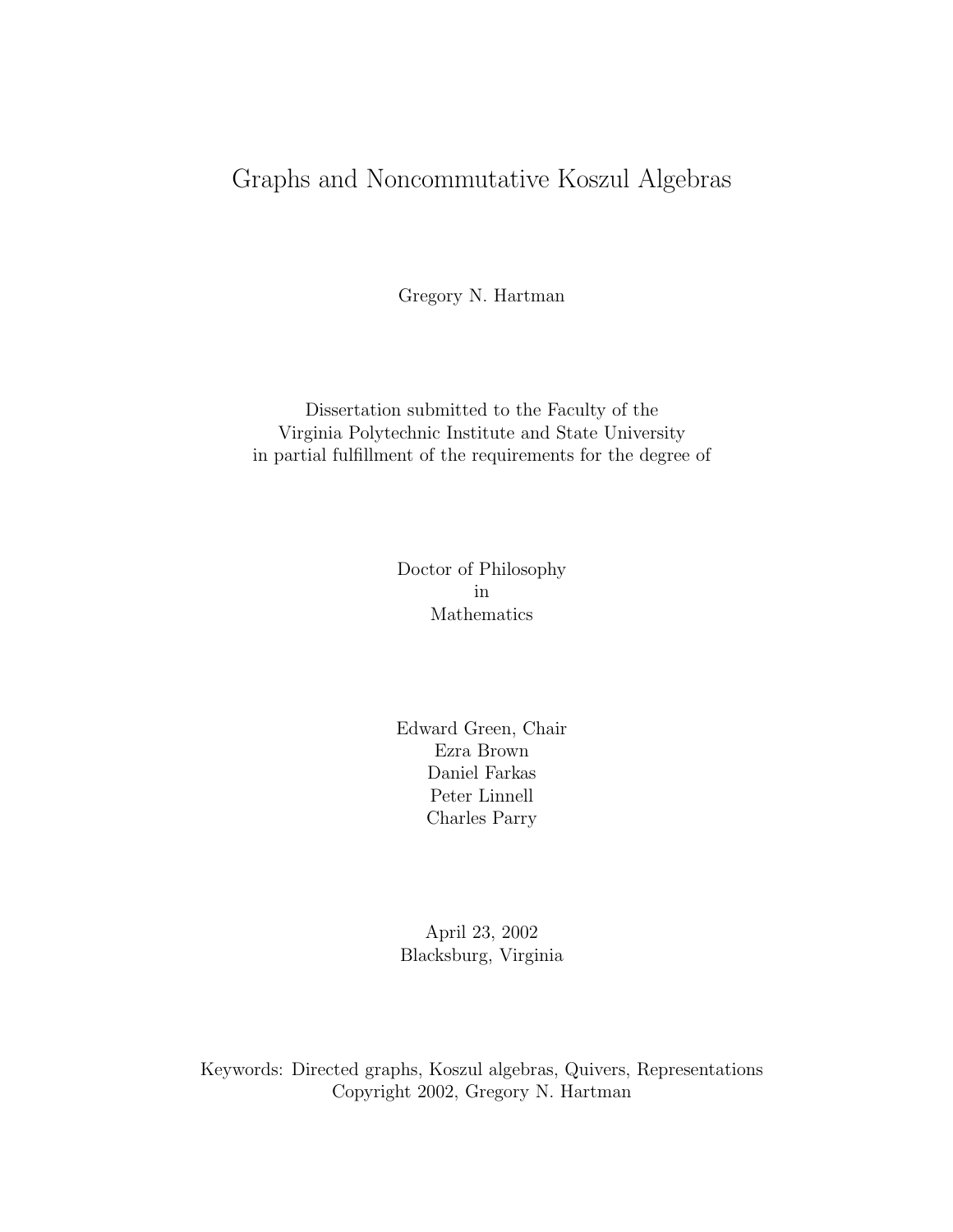## Graphs and Noncommutative Koszul Algebras

Gregory N. Hartman

#### (ABSTRACT)

A new connection between combinatorics and noncommutative algebra is established by relating a certain class of directed graphs to noncommutative Koszul algebras. The directed graphs in this class are called full graphs and are defined by a set of criteria on the edges. The structural properties of full graphs are studied as they relate to the edge criteria.

A method is introduced for generating a Koszul algebra Λ from a full graph G. The properties of  $\Lambda$  are examined as they relate to the structure of G, with special attention being given to the construction of a projective resolution of certain semisimple Λ-modules based on the structural properties of G. The characteristics of the Koszul algebra  $\Lambda$  that is derived from the product of two full graphs  $G$  and  $G'$  are studied as they relate to the properties of the Koszul algebras  $\Lambda$  and  $\Lambda'$  derived from  $G$  and  $G'$ .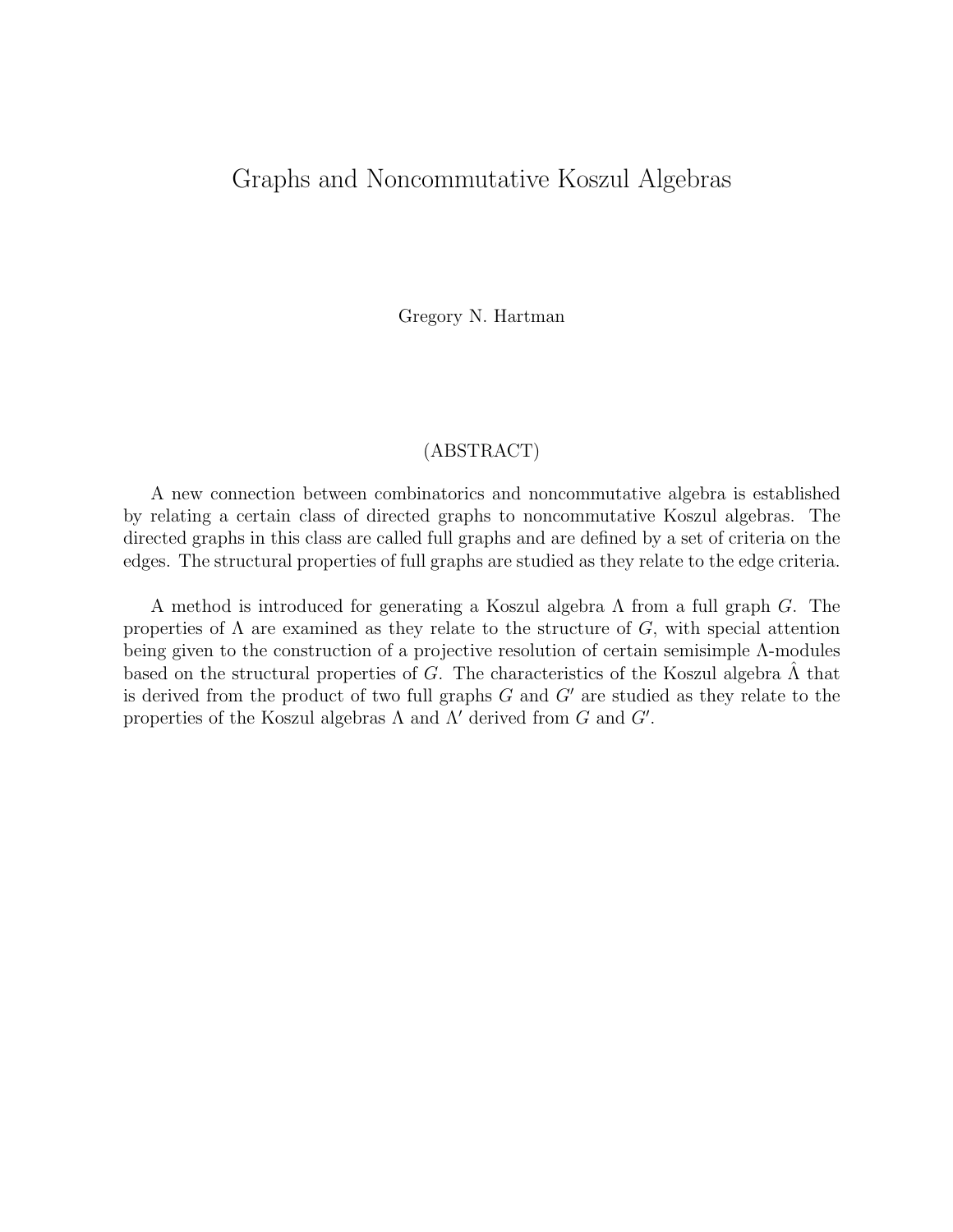# **Acknowledgements**

Above all, I thank God my Father for life, joy, peace, and guidance, especially over the past five years. May my life and this thesis bring Him glory. "To the only God our Savior be glory, majesty, power and authority, through Jesus Christ our Lord, before all ages, now and forevermore! Amen." Jude 25.

To Michelle: I am so thankful of your love and patience as all too often my response to your question of "What are you thinking about?" has been "Math." I especially appreciate your extra effort in these recent days as I have pushed to finalize my work. I love you.

To my parents, Harvey and Kristine Hartman, and Michelle's parents, Max and Sandy Bird: Thank you for your support, encouragement, and generosity. You all have been such a blessing, and I thank God for you.

To Dr. Green: Thank you for your guidance and encouragement as I have made my first endeavor into the world of mathematical research. I appreciate the way you have both pushed me to discover and let me peer over your shoulder as you did the same. Your excitement and desire to learn is inspiring.

To Eileen Shugart: Thank you for the many opportunities you have afforded me to develop professionally. I appreciate the advice and guidance that you have given me as a teacher and as an SGTA. Thank you for believing in me enough to see that I received the recognition from others that you thought I deserved and praising me in terms that I am not worthy of. Most of all, I thank you for your friendship.

To my committee: Thank you for your help and instruction during my five years here. Each of you amazes me with your understanding of mathematics.

To my fellow graduate students: Thank you for making life at Tech so much better than I first thought it would be. I have enjoyed my time with you while learning in the classroom, studying in the Commons Room, chatting in the hallways, and playing basketball in the gym. I especially thank Dan and Dustin for being memorable and enjoyable officemates.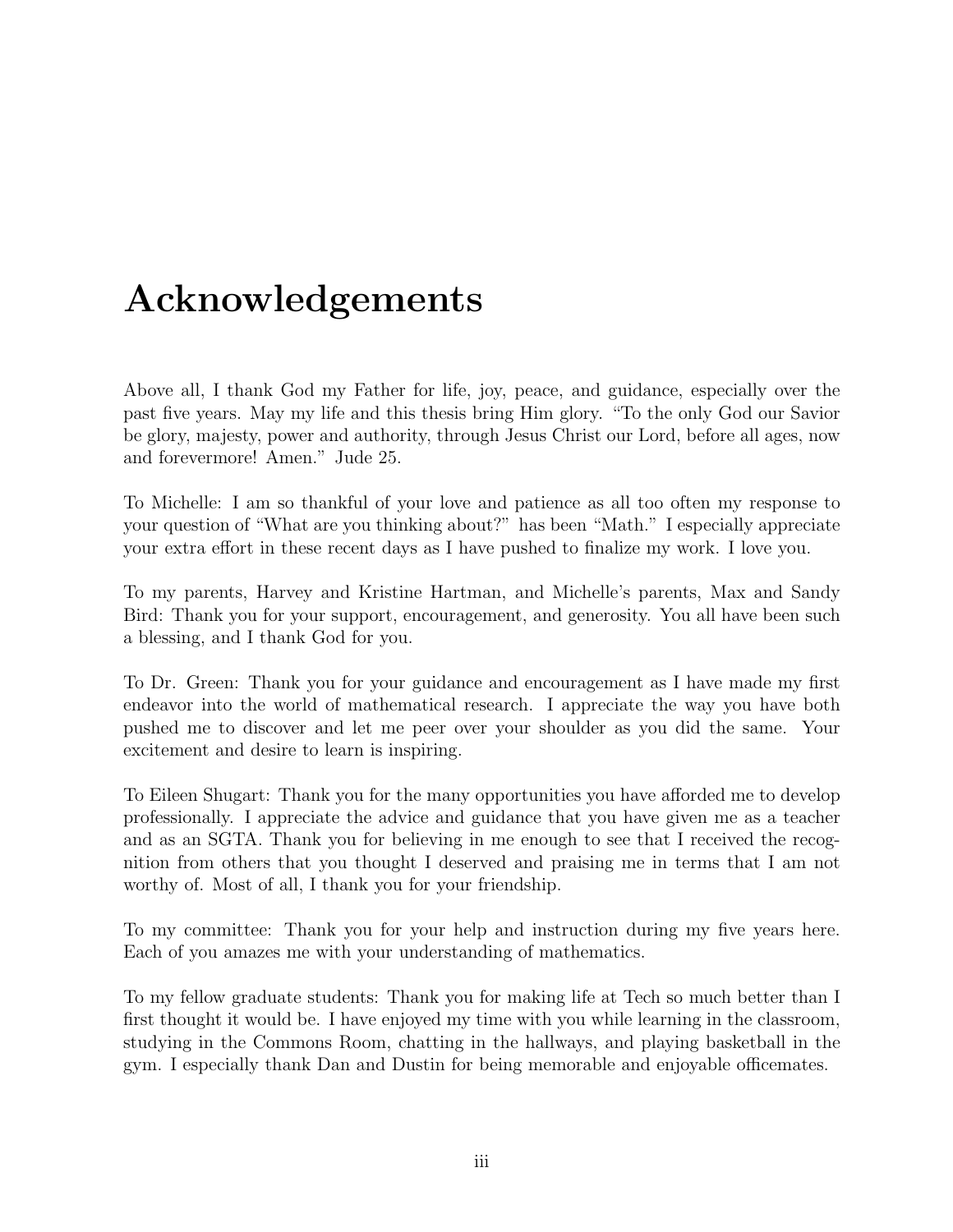# **Contents**

| $\mathbf{1}$    | Introduction                                                                                | $\mathbf{1}$   |
|-----------------|---------------------------------------------------------------------------------------------|----------------|
|                 | 1.1                                                                                         | $\mathbf{1}$   |
|                 | 1.2                                                                                         | $\mathbf{1}$   |
|                 | 1.3                                                                                         | 3              |
|                 | 1.4                                                                                         | $\overline{4}$ |
| $\mathbf{2}$    | <b>Full Graphs</b>                                                                          | $\overline{7}$ |
|                 | 2.1                                                                                         | $\overline{7}$ |
|                 | 2.2                                                                                         | 10             |
|                 | 2.3                                                                                         | 19             |
| 3               | Rings, Gröbner Bases and Full Graphs                                                        | 23             |
|                 | 3.1                                                                                         | 23             |
|                 | 3.2                                                                                         | 25             |
|                 | 3.3                                                                                         | 27             |
|                 | 3.4                                                                                         | 29             |
| 4               | <b>Full Graphs and Projective Resolutions</b>                                               | 31             |
|                 | 4.1                                                                                         | 31             |
|                 | 4.2                                                                                         | 33             |
| $5\overline{)}$ | The Canonical Quiver                                                                        | 46             |
|                 | Definition of the Canonical Quiver $\dots \dots \dots \dots \dots \dots \dots \dots$<br>5.1 | 46             |
|                 | The Canonical Quiver and the Resolution of Simple Modules $\dots \dots$<br>5.2              | 49             |
|                 | 5.3                                                                                         | 51             |
| 6               | Conclusions                                                                                 | 63             |
|                 | A Examples                                                                                  | 65             |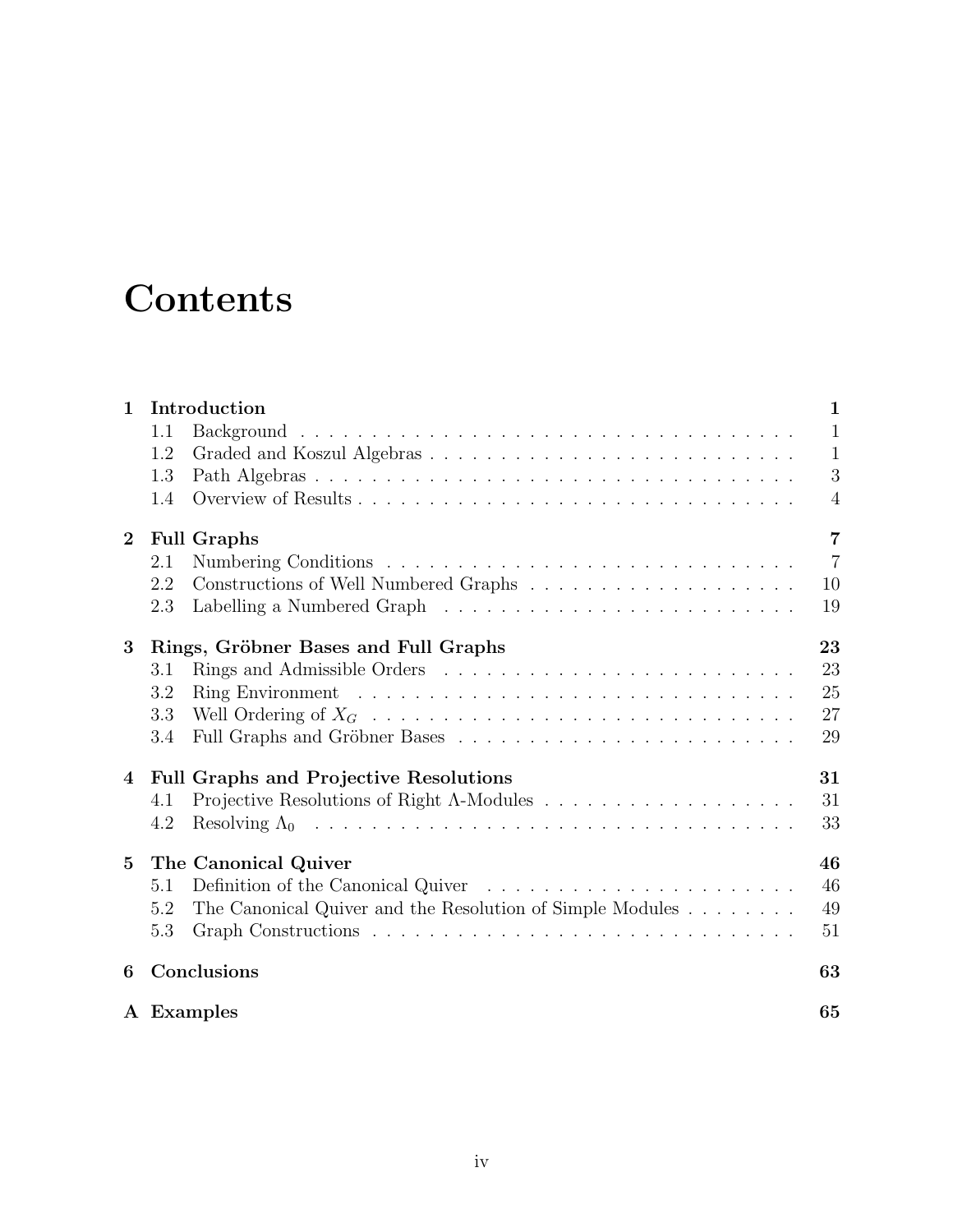# **List of Figures**

| 2.1     |                                                                                             | $\overline{7}$ |
|---------|---------------------------------------------------------------------------------------------|----------------|
| 2.2     |                                                                                             | $8\,$          |
| 2.3     |                                                                                             | 8              |
| 2.4     |                                                                                             | 9              |
| 2.5     | Well numbered graphs $G$ and $G'$ in Example 2.2.1                                          | 12             |
| 2.6     |                                                                                             | 13             |
| 2.7     |                                                                                             | 19             |
| 2.8     | The well numbered graph in Example $2.3.1 \ldots \ldots \ldots \ldots \ldots \ldots$        | 20             |
| 2.9     | Labelling the graph in Example $2.3.1 \ldots \ldots \ldots \ldots \ldots \ldots \ldots$     | 20             |
| 2.10    | The well numbered graph in Example $2.3.2\ldots\ldots\ldots\ldots\ldots\ldots\ldots$        | 21             |
| 2.11    | Labelling the graph in Example $2.3.2 \ldots \ldots \ldots \ldots \ldots \ldots \ldots$     | 21             |
| 3.1     |                                                                                             | 26             |
| 3.2     | Associated quivers to $G \dots \dots \dots \dots \dots \dots \dots \dots \dots \dots \dots$ | 26             |
| 3.3     | Demonstrating a 4-moveable path $\dots \dots \dots \dots \dots \dots \dots \dots \dots$     | 27             |
| 4.1     |                                                                                             | 32             |
| 4.2     |                                                                                             | 33             |
| $4.3\,$ | Establishing the recurrence relation III $\ldots \ldots \ldots \ldots \ldots \ldots \ldots$ | 33             |
| 4.4     |                                                                                             | 34             |
| 4.5     |                                                                                             | 36             |
| 4.6     |                                                                                             | 38             |
| 4.7     |                                                                                             | 39             |
| 4.8     |                                                                                             | 40             |
| 4.9     |                                                                                             | 43             |
| 5.1     | The 2-cube and its canonical quiver $\dots \dots \dots \dots \dots \dots \dots \dots \dots$ | 49             |
| 5.2     |                                                                                             | 49             |
| 5.3     |                                                                                             | 50             |
| 5.4     |                                                                                             | 55             |
| 5.5     | Representations of $\Lambda\text{-modules}$ in Example 5.3.2                                | 55             |
| 5.6     |                                                                                             | 59             |
| 5.7     | The canonical quiver of G' in Example $5.3.3 \ldots \ldots \ldots \ldots \ldots \ldots$     | 59             |
| 5.8     | Representations of $\hat{\Lambda}$ -modules in Example 5.3.3                                | 60             |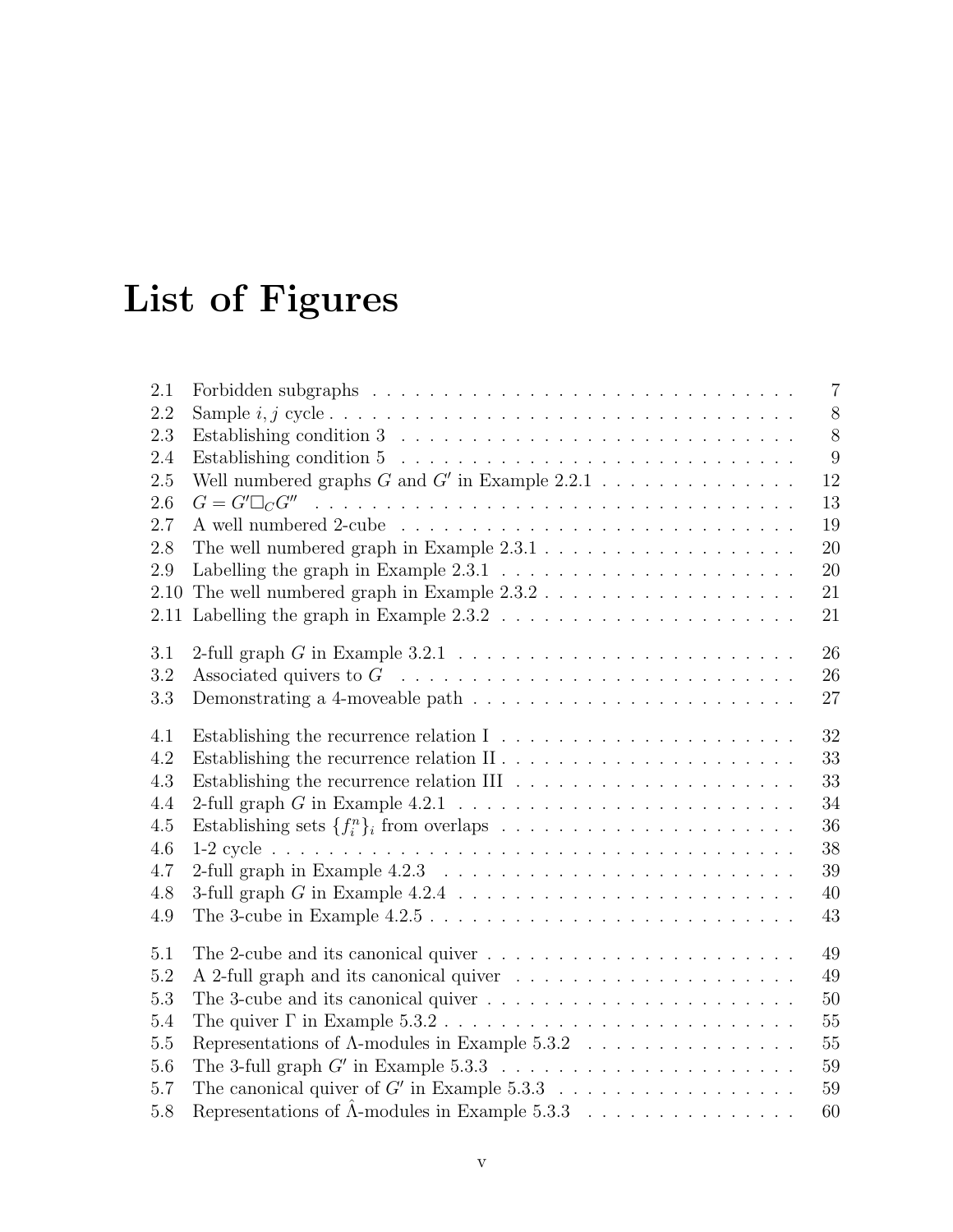### $\begin{minipage}{0.9\linewidth} \begin{tabular}{l} \textbf{LIST OF FIGURES} \end{tabular} \end{minipage}$

| A.6 A graph that fails condition $6 \ldots \ldots \ldots \ldots \ldots \ldots \ldots \ldots \ldots \ldots$ 70 |  |
|---------------------------------------------------------------------------------------------------------------|--|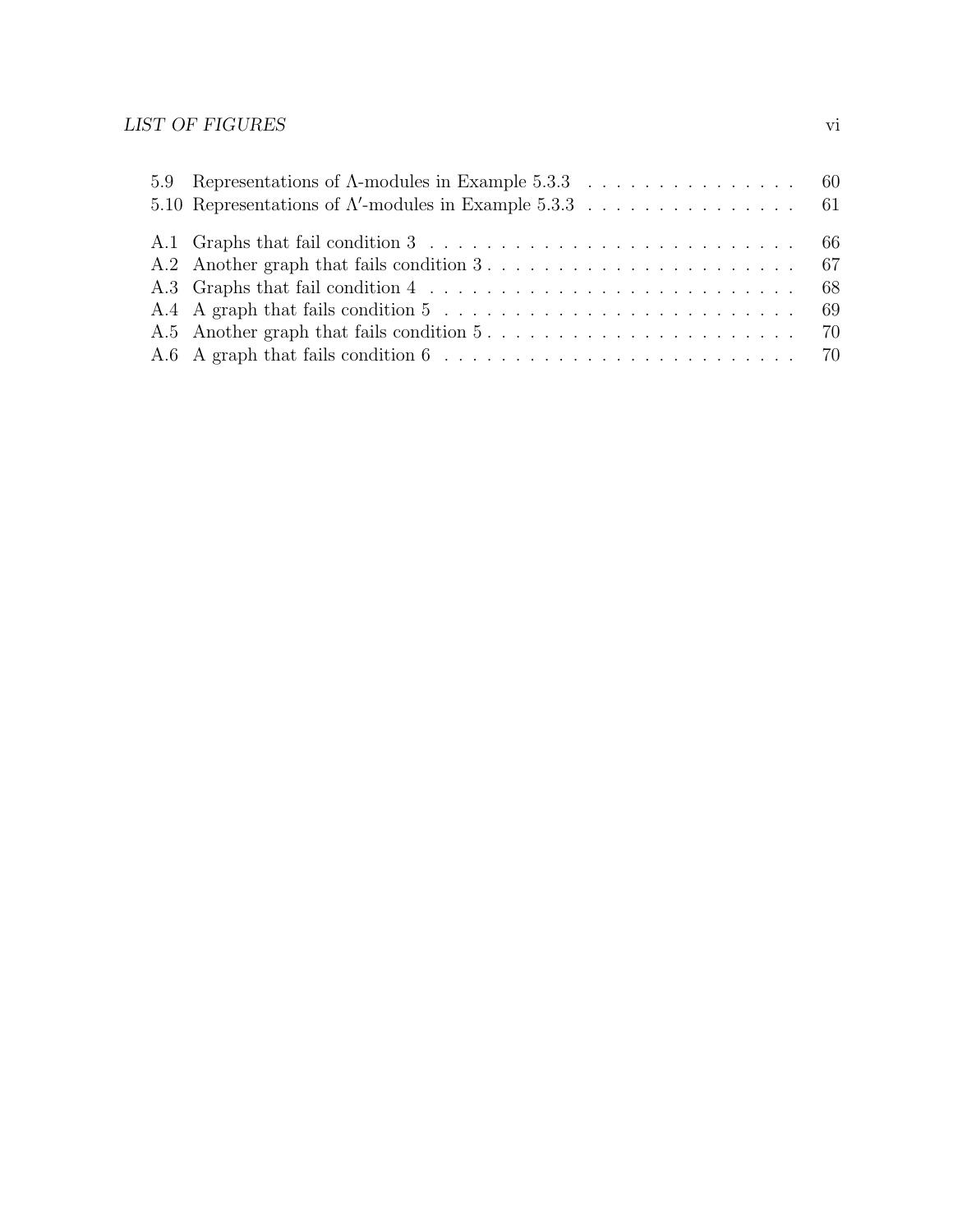# **Chapter 1**

# **Introduction**

# **1.1 Background**

The main result of this dissertation is the establishment of a new connection between combinatorics and noncommutative algebra. This is done by linking a certain class of directed graphs, called full graphs, to quotients of path algebras that are Koszul algebras.

There already exists several examples of connections between commutative algebra and other mathematical fields. Stanley-Reisner rings arise from a study of simplicial complexes in topology; a special case of this is the study of quotients of polynomial rings derived from undirected graphs, where graph theoretical properties can influence the structure of the associated ring. Toric ideals were derived from the study of toric varieties in algebraic geometry; a very basic property of toric ideals is that they are generated by binomial elements. In both examples, the study of one field helped produce new results in the other related field. We are seeking new results about Koszul algebras by relating them to full graphs.

Koszul algebras were first explicitly defined by Priddy in 1970 [16]. Since then the theory has grown to be rich and full with connections arising with numerous fields, such as algebraic geometry (including the study of toric ideals), Stanley-Reisner rings, and Cohen-Macauley domains  $[5, 13, 14, 15]$ . Fröberg  $[6]$  provides a useful survey of many of the interesting properties of Koszul algebras along with an extensive bibliography. While worthy of study in and of themselves, Koszul algebras also have important applications to commutative algebra, algebraic topology, Lie theory and quantum groups [2, 3, 12, 16, 17].

Before discussing the results of this dissertation, we will first review some background information. Throughout this dissertation, K will denote a field.

# **1.2 Graded and Koszul Algebras**

A graded K-algebra is a family  $\{R_i, \phi_{i,j}\}_{i,j=0}^{\infty}$  of K-vector spaces and maps satisfying:

1.  $R_0$  is a K-algebra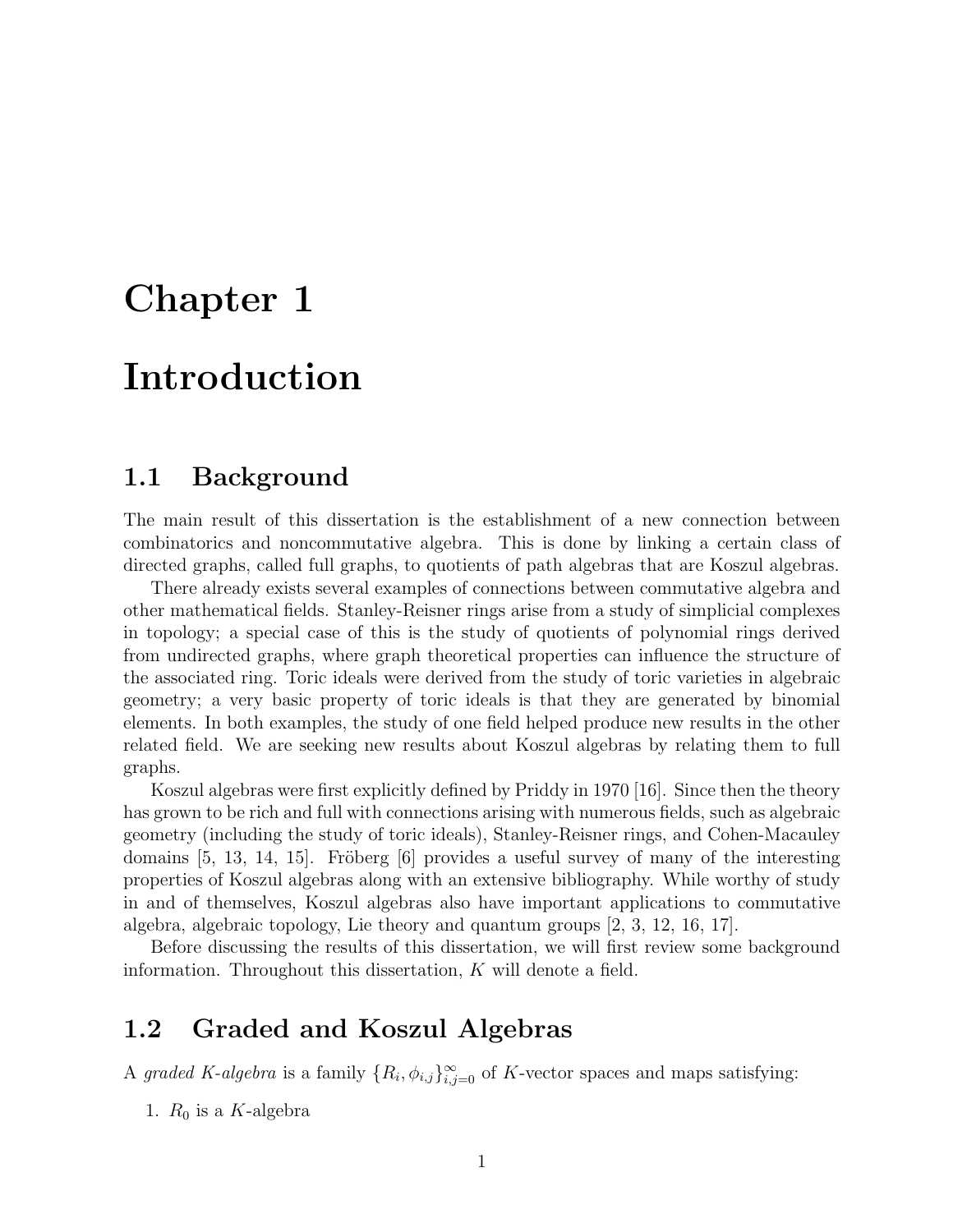- 2. each  $R_i$  is a  $R_0$ - $R_0$ -bimodule
- 3.  $\phi_{i,j}$ :  $R_i \otimes_{R_0} R_j \rightarrow R_{i+j}$
- 4. the following diagram commutes:

$$
R_i \otimes_{R_0} R_j \otimes_{R_0} R_k \xrightarrow{\begin{array}{c} 1 \otimes \phi_{j,k} \\ \phi_{i,j} \otimes 1 \end{array}} R_i \otimes_{R_0} R_{j+k}
$$
  

$$
R_{i+j} \otimes_{R_0} R_k \xrightarrow{\begin{array}{c} \phi_{i+j,k} \\ \phi_{i,j+k} \end{array}} R_{i+j+k}
$$

For simplicity of notation, a graded K-algebra  $\{R_i, \phi_{i,j}\}$  will be written as  $R = \coprod_{i \geq 0} R_i$ , and the image of  $\phi_{i,j}$  will be written as  $R_iR_j$ . Finally, we say that a graded K-algebra R is generated in degrees 0,1 if, for all  $i, j \geq 0$ , the maps  $\phi_{i,j}$  are surjective.

Graded modules are defined similarly. A *graded left R-module M* is a family of left  $R_0$ -modules and maps  $\{M_j, \psi_{i,j}\}_{i=0,j=-\infty}^{\infty}$  satisfying:

1.  $\psi_{i,j}$ :  $R_i \otimes_{R_0} M_j \rightarrow M_{i+j}$ 

2. the following diagram commutes:

$$
R_i \otimes_{R_0} R_j \otimes_{R_0} \otimes M_k \xrightarrow{1 \otimes \psi_{j,k}} R_i \otimes_{R_0} M_{j+k}
$$
  
\n
$$
\phi_{i,j} \otimes 1 \qquad \qquad \downarrow \psi_{i,j+k}
$$
  
\n
$$
R_{i+j} \otimes_{R_0} M_k \xrightarrow{\psi_{i+j,k}} M_{i+j+k}
$$

Again, for simplicity of notation, a graded left R-module  $M = \{M_i, \psi_{i,j}\}\$  will be written as  $M = \coprod_{i=-\infty}^{\infty} M_i$ , and the image of  $\psi_{i,j}$  will be written as  $R_i M_j$ . The elements of  $M_j$ are said to be *homogeneous* elements of degree j. M is generated in degree k if  $M = RM_k$ . A graded left submodule  $N \subseteq M$  is a family of left  $R_0$ -submodules  $N_j \subseteq M_j$  such that  $R_i N_j \subseteq N_{i+j}$ . Similar definitions hold for graded right submodules.

A graded left (right) ideal I of R is a graded left (right) R-submodule of R. A graded *ideal I* of R is both a left and right graded ideal of R. I is a *homogeneous* graded ideal if it can be generated by homogeneous elements. If  $I$  is a homogeneous ideal, then the grading on R induces a grading on the quotient ring  $R/I$ . We are most interested in quadratic *ideals*, that is, ideals I generated in degree 2 (so  $I = RI_2$ , which we denote by  $I = \langle I_2 \rangle$ ).

A quadratic algebra is a graded algebra R where  $R_0$  is semisimple and R is generated in degrees 0,1 by relations of degree 2. To be more specific, let  $T = T_{R_0}(R_1) = R_0 \oplus$  $R_1 \oplus (R_1 \otimes_{R_0} R_1) \oplus \cdots = \coprod_{i \geq 0} R_1^{\otimes i}$  be the tensor algebra of the  $R_0$ - $R_0$ -bimodule  $R_1$ . The canonical map  $\pi: T \to R$  is surjective with kernel P. Setting  $P_2 = P \cap (R_1 \otimes_{R_0} R_1)$ , we say that  $R \cong T/P$  is quadratic if P is quadratic; i.e., if  $P = \langle P_2 \rangle$ .

Set  $L = \coprod_{i \geq 1} R_i$ . If  $R_0$  is a semisimple artinian ring, then L is the graded Jacobson *radical* of R, with  $R_0 \cong R/L$ . Set  $\Lambda = R/I$  for some homogeneous ideal  $I \subseteq L$ , and give  $\Lambda$  the induced grading. Set  $J = \coprod_{i \geq 1} \Lambda_i$ . If  $R_0$  is semisimple artinian, then  $\Lambda_0$  will be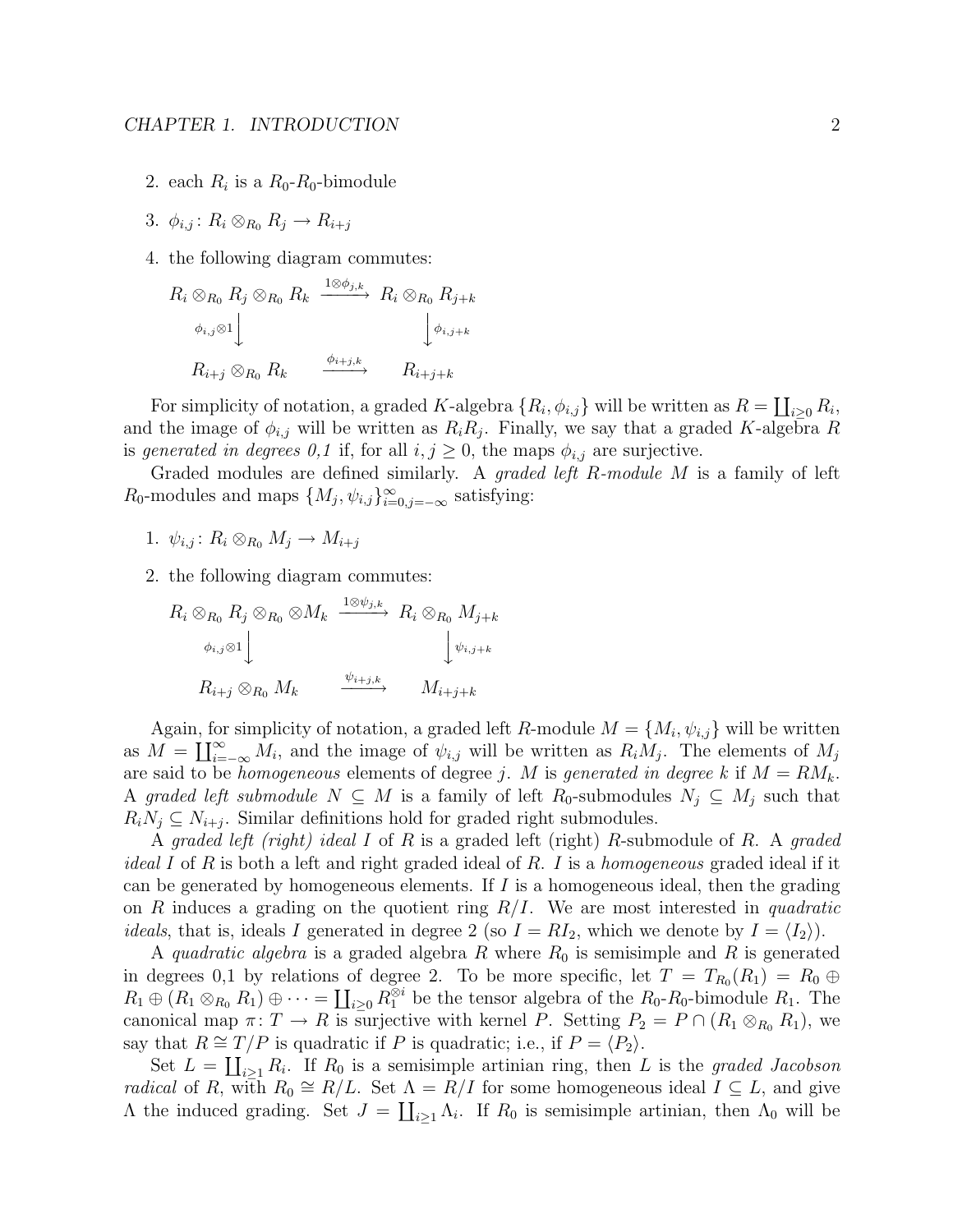semisimple artinian as well, since  $\Lambda_0 \cong \Lambda/J \cong (R/I)/(L/I) \cong R/L \cong R_0$ . Thus J is the graded Jacobson radical of Λ.

In this dissertation we will restrict our study to a special class of graded algebras. A graded K-algebra  $\Lambda$  is *split basic finitely 0,1-generated* if the following hold:

1.  $\Lambda_0 \cong \prod_{i=1}^n K$ 

- 2.  $\Lambda_1$  has finite K-dimension
- 3. Λ is generated in degrees 0,1

If  $\Lambda$  is split basic finitely 0,1-generated, and as a graded right  $\Lambda$ -module  $\Lambda_0$  admits a graded projective resolution

$$
\cdots P_2 \to P_1 \to P_0 \to \Lambda_0 \to 0
$$

such that each  $P_i$  is generated in degree i, then  $\Lambda$  is a Koszul algebra. Such a resolution is said to be linear. It is known that all Koszul algebras are quadratic algebras [2, 6, 11].

There are numerous equivalent definitions for  $\Lambda$  being Koszul [6]; we will give only one other definition. Given a graded algebra  $\Lambda$ , the Yoneda algebra,  $E(\Lambda)$ , is  $\coprod_{n\geq 0} Ext_{\Lambda}^n(\Lambda_0,\Lambda_0)$ , given a multiplicative structure via the Yoneda product. If  $\Lambda$  is split basic finitely generated, then  $E(\Lambda)$  is also a split basic finitely generated graded K-algebra, where  $E(\Lambda)_{i} =$  $\text{Ext}_{\Lambda}^{i}(\Lambda_{0}, \Lambda_{0})$ . A is a Koszul algebra if and only if  $E(\Lambda)$  is generated in degrees 0,1.

### **1.3 Path Algebras**

Let  $\Gamma$  be a finite *quiver* (a finite directed graph). The *path algebra K* $\Gamma$  is the K-algebra with K-basis consisting of all directed paths. Multiplication is defined on the basis by the concatenation of paths when possible; it is zero otherwise. All of the graded algebras that will be referenced here will be quotients of path algebras.

As a brief introduction to the theory of path algebras, we give two basic facts here about these algebras. First, it is easy to see that  $KT$  is finite dimensional if and only if  $\Gamma$  contains no oriented cycles. Also note that the free associative  $K$ -algebra on n noncommuting variables is isomorphic to the path algebra  $K\Gamma$  where  $\Gamma$  consists of one vertex and n loops. This fact is of special interest in this dissertation. Path algebras are of interest for many reasons [1, 9, 11]; one of these reasons is that the class of algebras that can be represented in the form of  $K\Gamma/I$  for some quiver  $\Gamma$  and ideal I includes all finitely generated associative  $K$ -algebras [10].

One can give an alternative view to path algebras. Given a path algebra  $R=K\Gamma$ , denote by  $R_0$  the subalgebra generated by the vertices. The vector space M which is generated by the arrows of R is a  $R_0-R_0$ -bimodule. Then R is isomorphic to the tensor algebra  $T_{R_0}(M) = R_0 \oplus M \oplus (M \otimes_{R_0} M) \oplus (\otimes_{R_0}^3 M) \oplus \cdots$  [7]. A path algebra KF can be given a natural grading, called the length grading, where each path is given degree equal to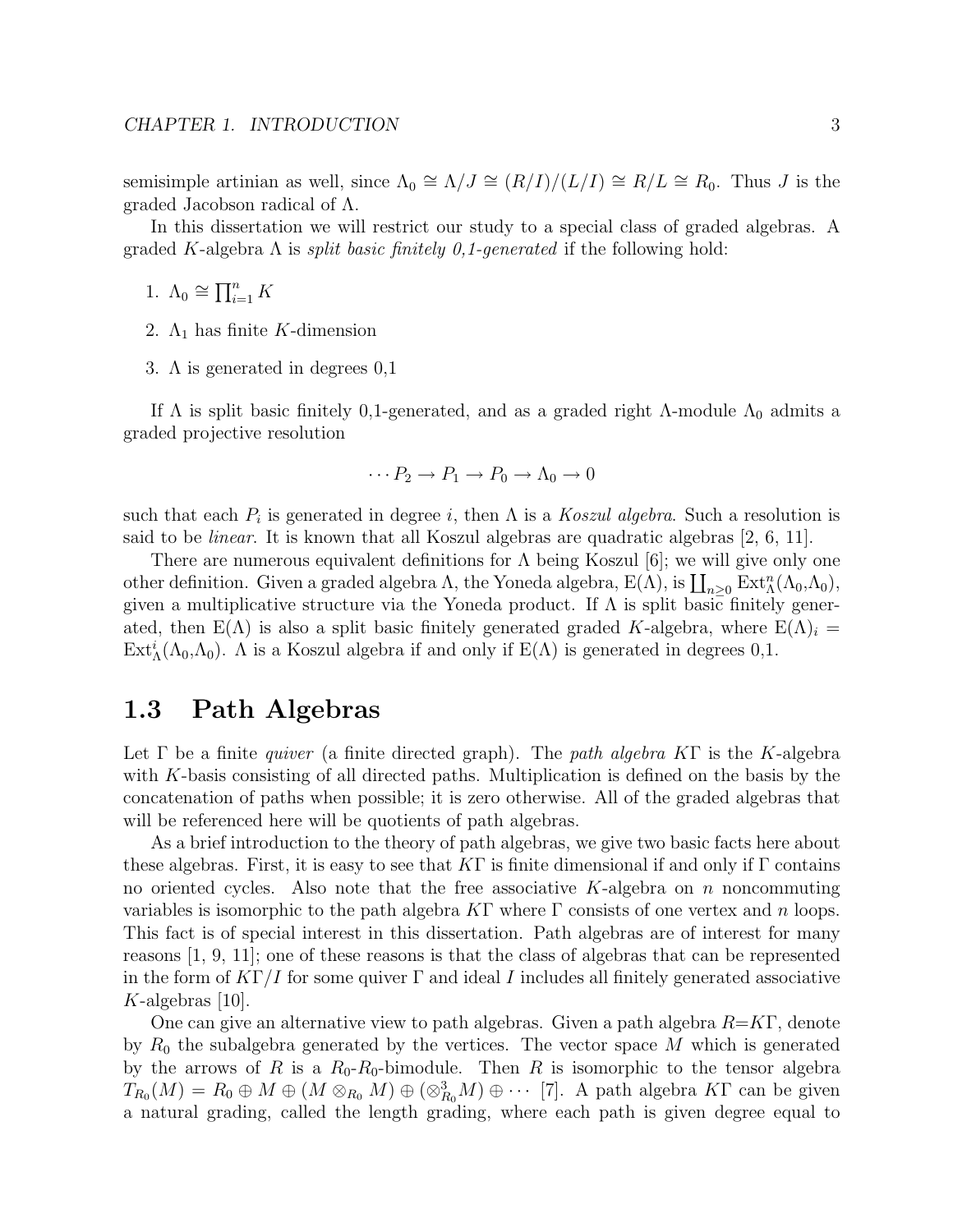its length. Thus  $KT = \coprod_{i \geq 0} (KT)_i$ , where  $(K\Gamma)_i$  is the K-vector space generated by all directed paths in  $\Gamma$  of length i (vertices are given length 0). It is easy to see that K $\Gamma$  is generated in degrees 0,1. If I is a homogeneous ideal of KΓ, then  $KT/I$  inherits this length grading and is also generated in degrees 0,1. Let L denote the ideal of  $KT$  generated by all the arrows of  $\Gamma$  (so  $L = \langle (K\Gamma)_1 \rangle = \sum_{i \geq 1} (K\Gamma)_i$ ). L is the graded Jacobson radical of  $K\Gamma$ with the length grading.

All the algebras studied in this dissertation will be quadratic algebras of the form  $\Lambda =$ KΓ/I. Clearly  $\Lambda_0 = (K\Gamma/I)/(L/I)$  is semisimple; more specifically,  $\Lambda_0 = \prod_{i=1}^n K$  where n is the number of vertices in  $\Gamma$ .  $J = L/I$  is the Jacobson radical of  $\Lambda$ .

If I is a homogeneous ideal of KΓ, then  $KT/I$  is also a split basic, finitely 0,1 generated K-algebra. In fact, we can make a stronger statement. If  $\Lambda$  is any split basic finitely  $\sum_{i\geq 2}(K\Gamma)_i$  such that  $\Lambda \cong K\Gamma/I$  as graded K-algebras [11]. Because of this description of 0,1 generated graded K-algebra then there exists a finite quiver  $\Gamma$  and graded ideal  $I \subseteq$ split basic finitely  $0,1$  generated graded K-algebras, all algebras in this dissertation will be viewed as quotients of path algebras.

Again, it is known that for  $\Lambda = K\Gamma/I$  to be Koszul, I must be generated by quadratic elements. Quadratic generators of I alone are not enough to guarantee that  $\Lambda$  is Koszul; however, the following result is well known [2, 11].

**Theorem 1.3.1** Let  $\Gamma$  be a finite quiver, K be a field, and I an ideal of K $\Gamma$ . If I has a quadratic Gröbner basis then  $K\Gamma/I$  is Koszul.

## **1.4 Overview of Results**

The directed graphs studied in this dissertation are called *full graphs*, and since the definition of full graphs is rather technical, we will give only a brief description and save the complete definition for chapter two. In a full graph each edge is assigned a positive integer value and each vertex is given a label consisting of an ordered tuple of letters according to certain set of rules. If n is the largest value assigned to an edge of a full graph  $G$ , then we say that G is n-full, and the label of each vertex of G will be an  $n + 1$ -tuple. The set of all letters of an *n*-full graph G will be denoted  $X_G$ . Each *n*-full graph will produce a set G whose elements are of the form  $((\mathbf{x}_i, \mathbf{x}_j), (\mathbf{x}_k, \mathbf{x}_l)) \in X_G^4$  which are ordered pairs of ordered pairs of letters in  $X_G$ .

We now define the ring environment we will work in. A quiver  $\Gamma$  is an associated quiver to G if the following hold: 1) The elements of  $X_G$  can be put into a one to one correspondence with the arrows of  $\Gamma$  (where we will identify  $\mathbf{a} \in X_G$  with arrow  $\overrightarrow{\mathbf{a}}$  in  $\Gamma$ ), 2) if  $(a,b)$  is one of the ordered pairs of an element of  $\tilde{G}$ , then the path  $\vec{a} \vec{b}$  exists in  $\Gamma$ , 3) for every element  $((a,b),(c,d)) \in \tilde{\mathcal{G}}, o(\vec{a}) = o(\vec{c})$  and  $t(\vec{b}) = t(\vec{d})$  (where *o* and *t* refer to the origin and terminus of an arrow, respectively), and 4) for every vertex **v** in Γ, there exists an arrow  $\overrightarrow{a}$  such that  $o(\overrightarrow{a}) = \mathbf{v}$  or  $t(\overrightarrow{a}) = \mathbf{v}$ .

An associated triple  $(K, G, \Gamma)$  is a field K, an n-full graph G, and a quiver  $\Gamma$  associated to G. Given an associated triple  $(K, G, \Gamma)$ , we construct the path algebra K $\Gamma$ . Next we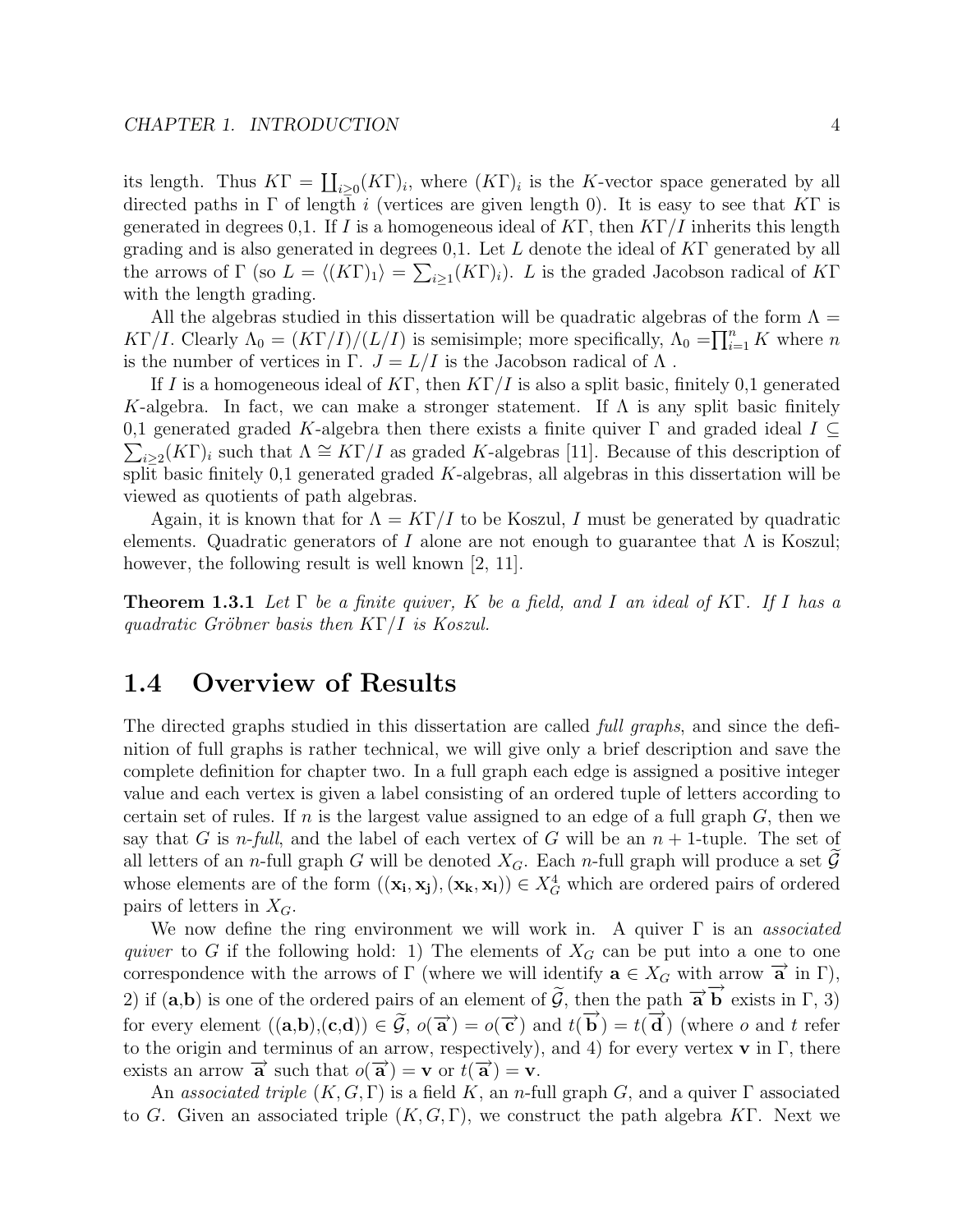define a set of elements of  $K\Gamma$ ,  $\mathcal{G} = {\vec{a} \vec{b} - \vec{c} \vec{d} \mid ((a,b),(c,d)) \in \mathcal{G}}$ . In future references we will suppress the superscript arrows and simply write the elements of  $\mathcal G$  in the form **ab-cd**. Set  $I = \langle \mathcal{G} \rangle$ , and define I to be the *associated ideal* to  $(K, G, \Gamma)$ .

Given an associated triple  $(K, G, \Gamma)$ , all of our work will be done in the context of the K-algebra  $\Lambda = K\Gamma/I$ , where I is formed as above. We call  $\Lambda$  the associated algebra to  $(K, G, \Gamma)$ . By definition I will be generated by quadratic, binomial elements; viewing KΓ as a tensor algebra we see that  $\Lambda$  is a quadratic algebra.

Given a field K and an n-full graph G where  $|X_G| = m$ , the quiver consisting of one vertex and m loops will be an associated quiver to G. Thus, one choice for  $\Lambda$  could be a quotient of the free associative K-algebra on  $m$  noncommuting variables. In general, other choices for  $\Gamma$  exist and, in general, there are nonisomorphic K-algebras  $\Lambda$  associated to a given full graph G. However, most of the work done in this dissertation is independant of the choice of associated quiver, and therefore readers unfamiliar with path algebras can usually think in terms of quotients of free algebras.

The first goal of this dissertation is to relate full graphs to Koszul algebras; i.e., to show that given an associated triple  $(K, G, \Gamma)$ , the associated algebra  $\Lambda$  is a Koszul algebra. Then we will seek connections between the combinatorial properties of G and the algebraic properties of  $\Lambda$ . We use these connections in the construction of a minimal projective resolution of  $\Lambda_0$ . In light of this motivation, we will prove the following results:

**Theorem 1.4.1** If  $(K, G, \Gamma)$  is an associated triple, then the associated ideal I has a quadratic Gröbner basis, and hence the associated algebra  $\Lambda$  is a Koszul algebra.

**Theorem 1.4.2** Let an associated triple  $(K, G, \Gamma)$  be given with associated algebra  $\Lambda$ . If G is n-full, then gl.dim( $\Lambda$ )  $\leq n+1$ . Furthermore, this bound is sharp for each n.

**Theorem 1.4.3** Let an associated triple  $(K, G, \Gamma)$  be given with associated algebra  $\Lambda$ . Then in a minimal projective resolution of  $\Lambda_0$ 

$$
\cdots \to P_{n+1} \to \cdots \to P_2 \to P_1 \rightarrow \mathit{rightarrow} P_0 \to \Lambda_0 \to 0
$$

with maps  $d^i$ :  $P^i \rightarrow P^{i-1}$ , the maps  $d^1, d^2$ , and  $d^3$  can be determined directly from the construction of G.

Other main results include methods of constructing full graphs. One method will show how to create an  $(n + 1)$ -full graph from an *n*-full graph. Another construction we will describe will create an  $(n + m)$ -full graph from a pair of full graphs which are *n*-full and m-full.

We will study the K-algebras associated to graphs derived from the above constructions. We show that if G is an *n*-full graph and G' is the  $(n + 1)$ -full graph produced by the first method above, then we can construct a minimal projective resolution of  $\Lambda_0'$  from a minimal projective resolution of  $\Lambda_0$  (where  $\Lambda'$  and  $\Lambda$  are associated algebras to some associated triples  $(K, G', \Gamma')$  and  $(K, G, \Gamma)$ , respectively). A similiar result will be shown for  $(n+m)$ full graphs produced by the second method described above.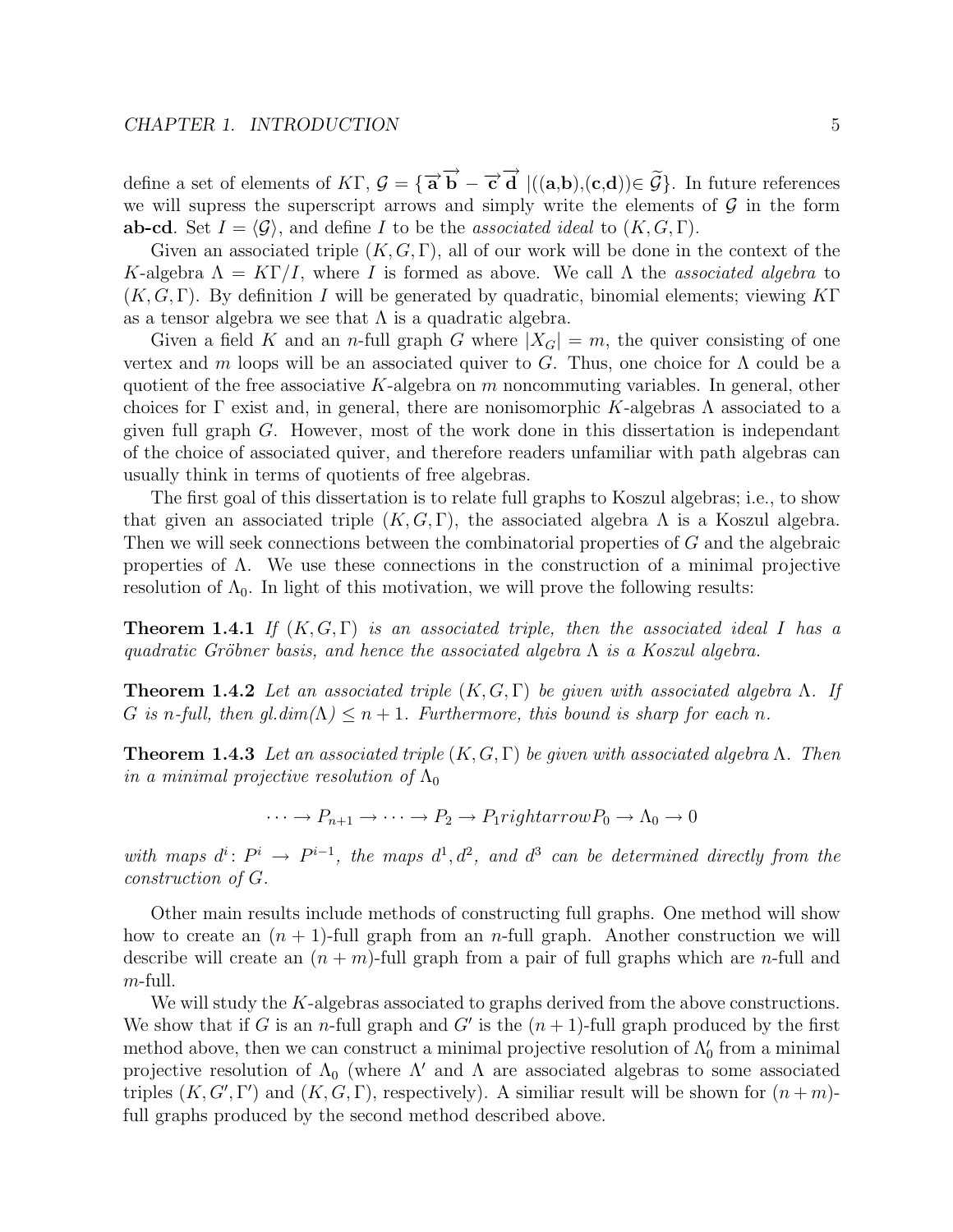Finally, given a full graph G we will define an associated quiver  $\Gamma_C$  called the *canonical* quiver. If G is n-full and G' is  $(n + 1)$ -full as described above, let  $\Lambda$  and  $\Lambda'$  be the associated algebras to the associated triples  $(K, G, \Gamma_C)$  and  $(K, G', \Gamma_C')$ . We will show how the combinatorial method of creating the new full graph  $G'$  from  $G$  can be interpreted as a ring construction creating  $\Lambda'$  from  $\Lambda$  involving one-point extensions.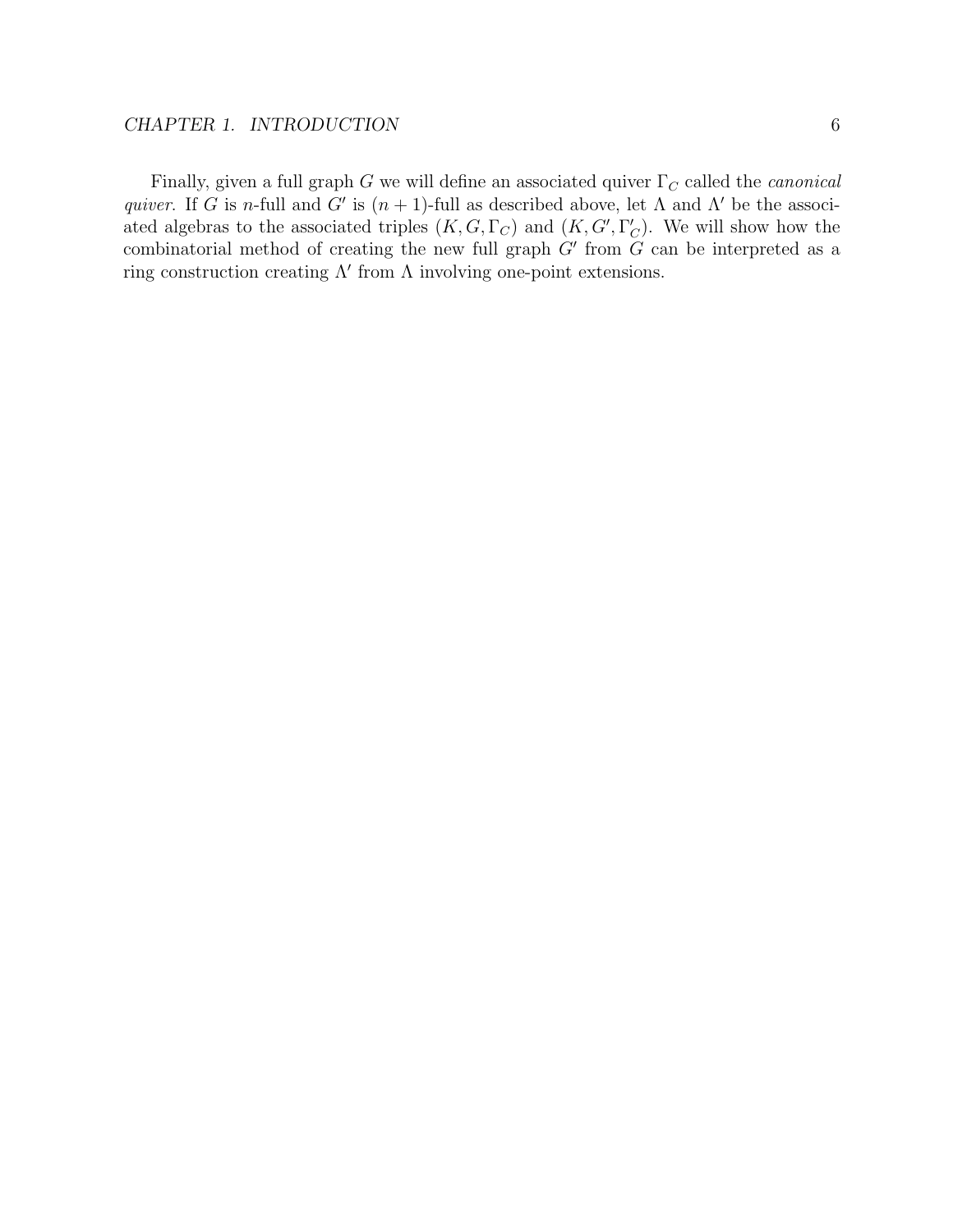# **Chapter 2 Full Graphs**

A full graph is a directed graph whose edges are assigned a positive integer value and whose vertices are given a label consisting of an ordered tuple of letters, all according to a certain set of conditions. Before giving the conditions, we will establish some notation.

Let G be a directed graph; we will use  $\overline{G}$  to denote the underlying undirected graph.  $V(G)$  and  $E(G)$  will denote the vertex and edge sets of G, respectively; similar notation is used for G. The elements of  $V(G)$  will be denoted by **v**. A directed edge in  $E(G)$  going from vertex **v** to vertex **w** will be denoted  $\overrightarrow{e_{vw}}$ ; an edge between **v** and **w** in  $\overrightarrow{G}$  will be denoted  $\overrightarrow{e_{vw}}$ . A directed path in G from vertex **v** to vertex **w** will be denoted  $\overrightarrow{p_{vw}}$ ; likewise, a path in  $\overline{G}$  from **v** to **w** will be denoted  $\overline{p_{vw}}$  (when e is not used for an edge or p is not used for a path, the context will make clear whether a path or an edge is being referred to).

We will now provide the conditions that lead to the definition of a full graph.

# **2.1 Numbering Conditions**

Let G be a directed graph, and assign to each edge a positive integer, complying with the following rules:

- 1. G cannot contain either of the subgraphs in Figure 2.1.
- 2. If G contains a vertex **u** and edges  $\overrightarrow{e_{uv}}$  and  $\overrightarrow{e_{uw}}$  numbered *i, j* respectively, with  $|i-j|=1$ , then there exists a vertex **x** and paths  $\overrightarrow{p_{\text{ux}}}$  and  $\overrightarrow{q_{\text{ux}}}$  with the following properties:



Figure 2.1: Forbidden subgraphs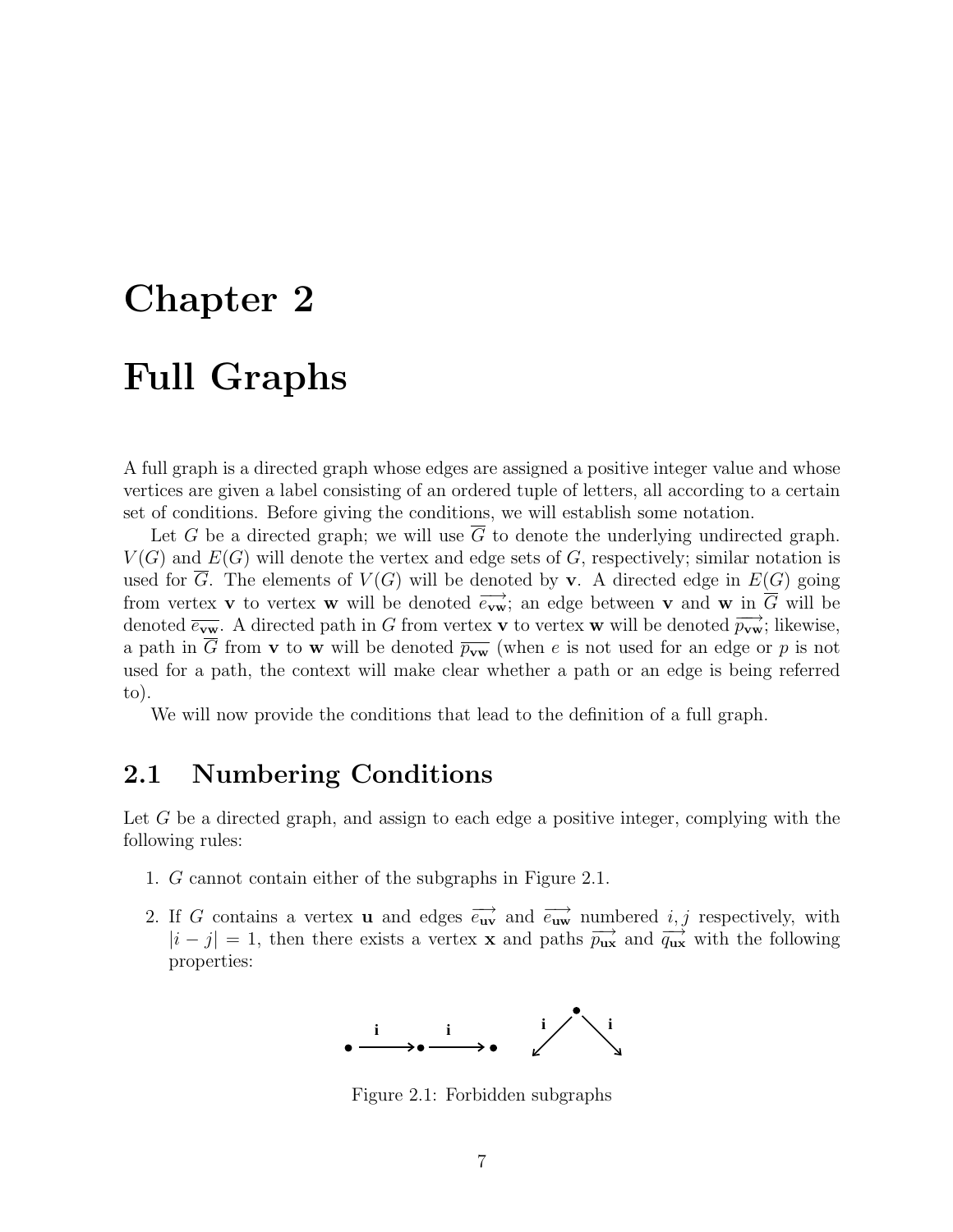- (a) The first edge of  $\overrightarrow{p_{\mathbf{u}\mathbf{x}}}$  is  $\overrightarrow{e_{\mathbf{u}\mathbf{v}}}$ ; the first edge of  $\overrightarrow{q_{\mathbf{u}\mathbf{x}}}$  is  $\overrightarrow{e_{\mathbf{u}\mathbf{w}}}$ .
- (b) The edges of both paths are numbered with alternating  $i$ 's and  $j$ 's.
- (c) The only vertices in both paths are **u** and **x**.

The paths  $\overrightarrow{p_{\text{ux}}}$  and  $\overrightarrow{q_{\text{ux}}}$  form a cycle in  $\overrightarrow{G}$ ; this cycle is called an *i,j cycle*; **x** is the *sink* of the cycle.

A sample  $i, j$  cycle is found in Figure 2.2:



Figure 2.2: Sample i, j cycle

3. If G contains either of the subgraphs in Figure 2.3(a) or (b) where  $|i - j| \ge 2$ , then  $G$  also contains the graph shown in  $(c)$ .



Figure 2.3: Establishing condition 3

- 4. Given any integer i assigned to an edge,  $\overline{G}$  cannot contain any simple cycles C where all edges numbered i are oriented in the same direction when viewing  $C$  in  $G$ .
- 5. If G contains an edge  $\overrightarrow{e_{uv}}$  numbered i and an edge  $\overrightarrow{e_{uv}}$  numbered i 1 and a path  $\overline{p_{uu'}}$  such that no edge of  $\overline{p_{uu'}}$  is numbered  $i-1, i$ , then there exists a vertex **x** and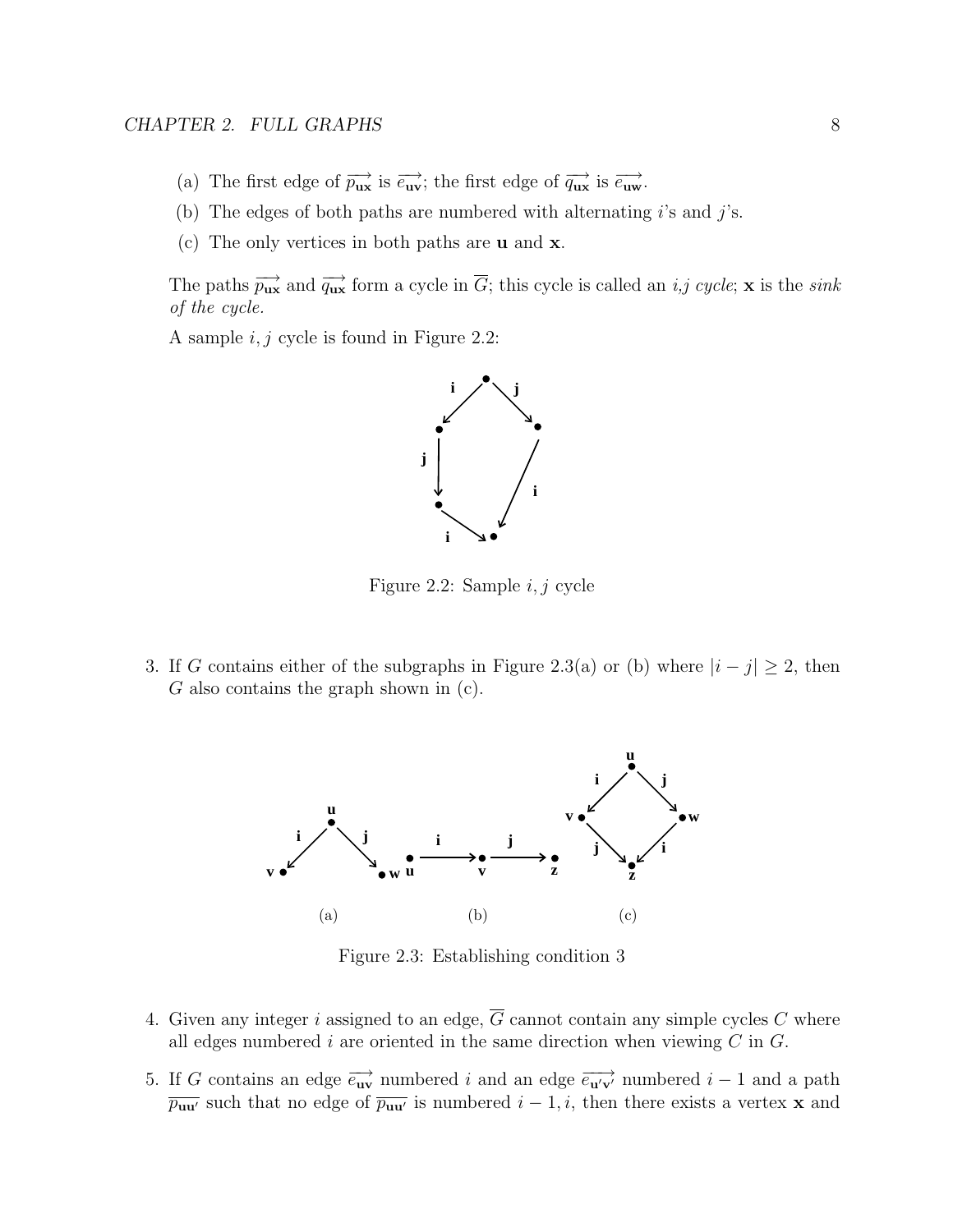

Figure 2.4: Establishing condition 5

undirected paths  $\overline{p_{\mathbf{u}\mathbf{x}}}$  and  $\overline{p_{\mathbf{u}'\mathbf{x}}}$  such that no edge in  $\overline{p_{\mathbf{u}\mathbf{x}}}$  is numbered  $i-1, i$ , or  $i+1$ and no edge in  $\overline{p_{\mathbf{u}'\mathbf{x}}}$  is numbered  $i - 2, i - 1$ , or i.

Consider the example in Figure 2.4. The path **u w u**' does not contain any edges numbered 2 or 3. Vertex **x** exists and the path  $\overline{p_{\text{ux}}}$  (which is just the edge  $\overrightarrow{e_{\text{xu}}}$ ) does not have any edges numbered 1, 2, or 3; the path  $\overline{p_{\mathbf{u}'\mathbf{x}}}$  (which is the edge  $\overline{e_{\mathbf{x}\mathbf{u}'}}$ ) does not have any edges numbered 2, 3, or 4.

- 6. If there exists edges  $\overrightarrow{e_{uv}}$  and  $\overrightarrow{e_{uv'}}$  numbered i and undirected paths  $\overrightarrow{p_{uu'}}$  and  $\overrightarrow{q_{uu'}}$  such that:
	- (a)  $\overline{p_{\mathbf{u}\mathbf{u}'}}$  does not contain any edges numbered  $i-1$  or i
	- (b)  $\overline{q_{\mathbf{u}\mathbf{u}'}}$  does not contain any edges numbered i or  $i+1$

then there exists an undirected path  $\overline{r_{uu'}}$  that does not contain any edges numbered  $i - 1, i$ , or  $i + 1$ .

**Definition 2.1.1** A directed graph with each edge assigned a number is said to be numbered. A numbered graph whose numbering adheres to the above rules is said to be well numbered.

We say that numbered graphs are isomorphic if they are isomorphic as directed graphs and isomorphic edges have the same edge numbers. Unless specified otherwise, we will assume that all well numbered graphs have an edge numbered 1 in them; thus when we refer to a well numbered graph "whose largest edge number is  $n$ ," we are referring to a graph with some edges numbered 1, some edges numbered  $n$ , and all other edges numbered with integers between 1 and n. A well numbered graph with edges numbered only 1, 3 and 4 could be described as a graph whose "largest edge number is 4." If G is a well numbered graph with smallest edge number  $n_1$ , largest edge number  $n_2$ , and for each  $n_1 \leq j \leq n_2$ , there is an edge in  $G$  numbered j, then we say that  $G$  has *consecutive edge numbers*.

Given a well numbered graph G whose largest edge number is n, we define  $G[i]$  to be the well numbered graph whose edges are numbered  $i + 1 \cdots n + i$ , where each edge number of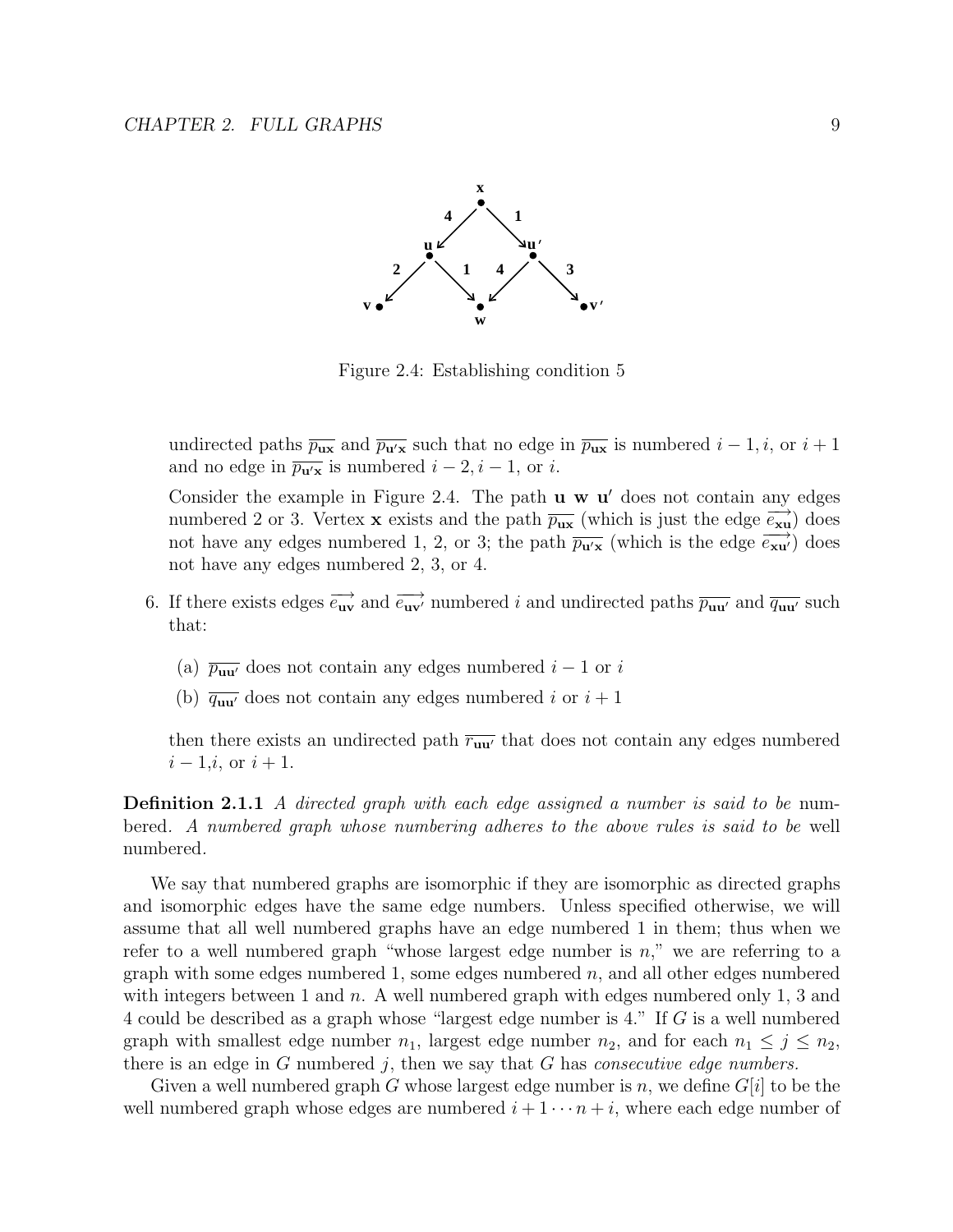$G$  is increased by some positive integer i. We can extend this notation to include negative integers for [i]; one must be careful so that the lowest edge number does not drop below 1. If G is a well numbered graph with edge numbers ranging from 3 to 7,  $G[-2]$  is well defined and is a well numbered graph;  $G[-3]$  is not well numbered. By default  $G = G[0]$ .

We make another comment about terminology. Let G be a well numbered graph, and let  $\overline{p_{uv}}$  be a path in G. If there exists an edge  $\overrightarrow{e_{vw}}$  numbered j where for all edge numbers i in  $\overline{p_{uv}}, |i-j| \geq 2$ , then for every vertex **x** in  $\overline{p_{uv}},$  there exists an edge numbered j coming out of **x**, as a result of condition  $\# 3$ . We say such a path  $\overline{p_{uv}}$  is "j-moveable," and that the edge  $\overrightarrow{e_{vw}}$  "moves across"  $\overrightarrow{p_{uv}}$ . The full importance of j-moveable paths will be seen in Chapter 3.

We end this section with a result about the structure of well numbered graphs that follows from our six conditions.

**Lemma 2.1.1** Let G be a connected well numbered graph. G has a source and a unique sink.

#### Proof:

Let G be a connected well numbered graph. G contains no directed cycles, for having a directed cycle would violate condition  $#4$ . Since G is a finite directed graph with no directed cycles, it follows from elementary graph theory that G has at least one source and at least one sink.

Now assume that G has multiple sinks  $s_k$ . We define a partial order  $\leq_p$  on the vertices of G where  $\mathbf{u} \leq_{p} \mathbf{v}$  if and only if there exists a directed path from **v** to **u**.

Note that since G is connected, there exists at least one source from which directed paths lead to different sinks. Let **x** be a vertex of G minimal with respect to all vertices that have directed paths coming from them going into different sinks. Let  $s_1$  and  $s_2$  be sinks such that there exists directed paths  $\overrightarrow{p_{\textbf{x}}}_{\textbf{x}}$  and  $\overrightarrow{p_{\textbf{x}}}_{\textbf{x}}$ , where the first edge of  $\overrightarrow{p_{\textbf{x}}}_{\textbf{x}}$  is  $\overrightarrow{e_{\textbf{x}}}_{\textbf{y}}$ and the first edge of  $\overrightarrow{p_{\textbf{x}}}_{\textbf{s}_2}$  is  $\overrightarrow{e_{\textbf{x}}}_{\textbf{v}_2}$ , numbered *i*, *j* respectively.

By construction, the edges  $\overrightarrow{e_{\mathbf{x}\mathbf{v}_1}}$  and  $\overrightarrow{e_{\mathbf{x}\mathbf{v}_2}}$  begin an *i*, *j* cycle with sink **u**. There exists a directed path from **u** to some sink  $\mathbf{s}_a$  of G; if  $\mathbf{s}_a \neq \mathbf{s}_1$  or  $\mathbf{s}_a \neq \mathbf{s}_2$ , then  $\mathbf{v}_1$  or  $\mathbf{v}_2$  (respectively) is a vertex which is  $\leq_p$ **x** with directed paths going to two different sinks, contradicting the minimality of **x**.

Thus G has a unique sink.  $\square$ 

# **2.2 Constructions of Well Numbered Graphs**

This section will describe methods for making new well numbered graphs from old ones.

Let G be any well numbered graph. Set  $G' = G$  as numbered graphs and let  $m \in \mathbb{Z}^+$  be given. We can make a new numbered graph H by connecting G to G' via edges  $\overrightarrow{e_{\mathbf{v},\mathbf{v}'}}_i$  for all  $\mathbf{v}_i \in V(G)$  (where we identify vertex  $\mathbf{v}_i$  with its isomorphic vertex  $\mathbf{v}'_i$  in  $V(G')$ ), with each new edge receiving the number m.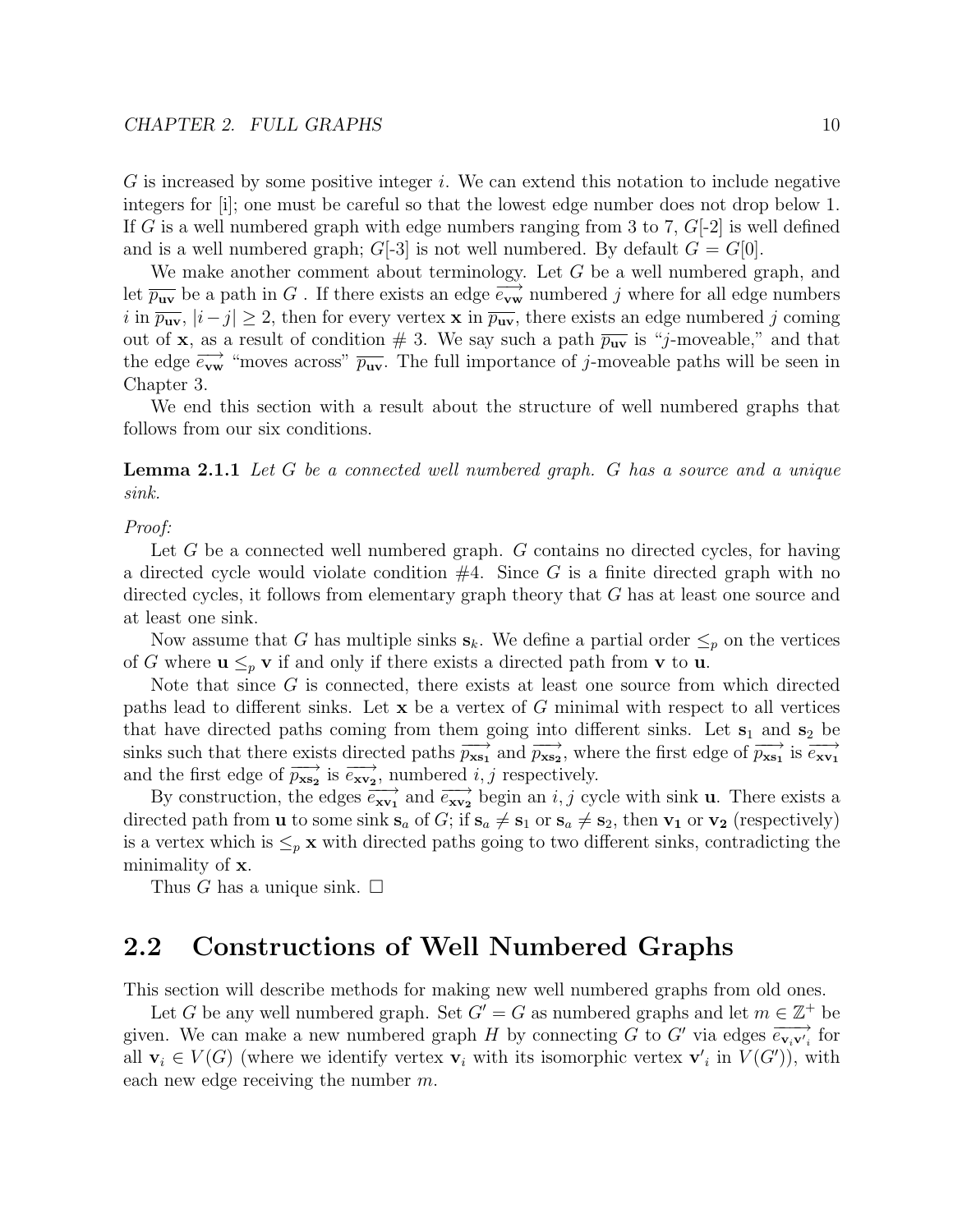**Definition 2.2.1** Let H be a graph formed from a well numbered graph G as described above. H is said to be the complete extension of  $G$  by  $m$ . If the largest edge number of  $G$ is n and  $m = n + 1$ , we simply say that H is the complete extension of G. The edges that connect  $G$  to  $G'$  are called the connecting edges.

We now give a generalized version of the above construction. Given two directed graphs G and H, the (Cartesian) product of G and H,  $G\Box H$ , is the graph with vertex set  $V(G) \times$  $V(H)$  with edges  $\overrightarrow{e_{(\mathbf{v},\mathbf{u}),(\mathbf{v}',\mathbf{u}')}}$  if and only if 1)  $\mathbf{v} = \mathbf{v}'$  and  $\overrightarrow{e_{\mathbf{uu}'}} \in E(H)$  or 2)  $\mathbf{u} = \mathbf{u}'$  and  $\overrightarrow{e_{\mathbf{vv}'}} \in E(G)$ . We extend this definition to numbered graphs.  $\overrightarrow{e_{vv'}} \in E(G)$ . We extend this definition to numbered graphs.

**Definition 2.2.2** If G' and G" are numbered graphs, the numbered product of G' and G",  $G' \square_N G''$ , is the graph  $G' \square G''$  with edges  $\overrightarrow{e_{(\mathbf{v},\mathbf{u})(\mathbf{v}',\mathbf{u})}}$  numbered j where the edges  $\overrightarrow{e_{\mathbf{v}\mathbf{v}'}}$  are numbered j in G', and edges  $\overrightarrow{e_{(\mathbf{v},\mathbf{u})(\mathbf{v},\mathbf{u'})}}$  numbered i where the edges  $\overrightarrow{e_{\mathbf{u}\mathbf{u'}}}$  are numbered i in  $G''$ .

The vertices  $(\mathbf{v}_i, \mathbf{u}_j)$  of  $G' \square_N G''$  are denoted  $\mathbf{v}_{i,j}$ . By the construction of the product, for each vertex  $\mathbf{u}_j$  of  $G''$  there exists an isomorphic copy of  $G'$  which is denoted  $G'_j$ ; we similarly define  $G_i''$ .

In general, if  $G'$  and  $G''$  are well numbered graphs,  $G' \square_N G''$  will not be well numbered. Indeed, if G' and G'' both have edges numbered 1, then  $G' \square_N G''$  will have a vertex with two edges numbered 1 coming out, violating condition  $# 1$ .

One way to avoid this problem is to shift the numbering of one of the graphs. If  $G'$  and  $G''$  are well numbered with largest edge numbers n and m respectively, then shifting  $G''$  to  $G''[n]$  will give a graph with edge numbers in  $\{n+1, \dots, n+m\}$ . Thus  $G' \square_N G''[n]$  (where the  $[\cdot]$  is performed first, then  $\Box_N \cdot$ ) will not have any vertices with two edges coming out that are numbered the same. In fact,  $G' \square_N G''[n]$  is well numbered; this will be proved in Theorem 2.2.1. Because shifting the numbering of one graph produces a nice result in terms of preserving well numberedness, we give this construction a special name.

**Definition 2.2.3** Let  $G'$ ,  $G''$  be numbered graphs where the largest edge number of  $G'$  is n, and let  $G = G' \square_N G''[n]$ . G is the complete extension of G' by G'', which is denoted  $G'\Box_C G''$  .

Again, an example may be useful.

**Example 2.2.1** We will let  $G'$  and  $G''$  be the well numbered graphs in Figure 2.5.

Setting  $G = G' \square_C G''$ , we get the graph in Figure 2.6. We label only a few vertices and edges to avoid unnecessary clutter.  $\square$ 

Note: the construction in Definition 2.2.1 is just a special case of Definition 2.2.2. The complete extension of G by m is the same graph as  $G \square_N G''$  where  $G''$  is the graph consisting of 2 vertices connected by an edge numbered  $m$ ; the complete extension of  $G$  is the same graph as  $G\Box_{\mathcal{C}}G''$  where  $G''$  is the graph with only 2 vertices connected by one edge which is numbered 1.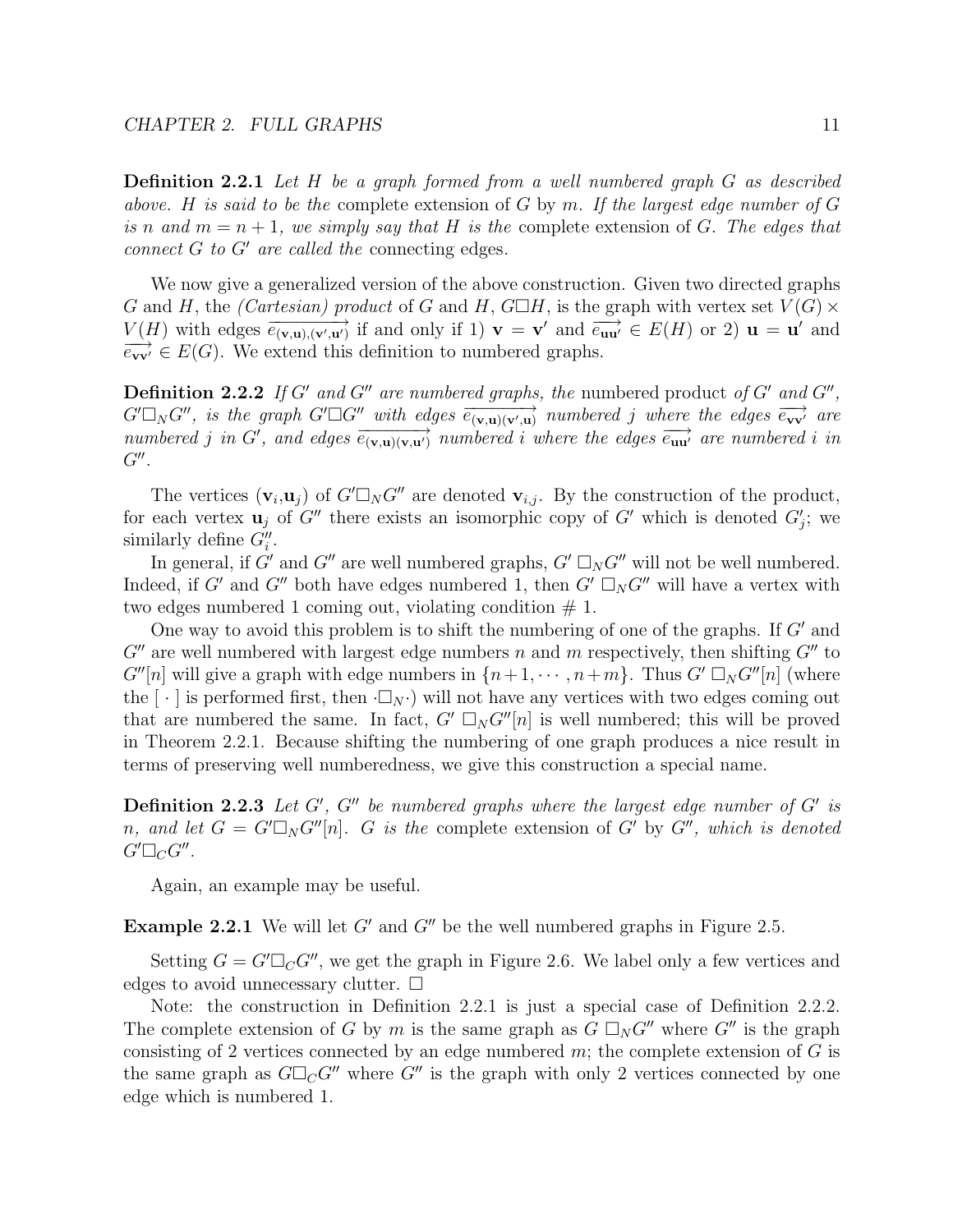

Figure 2.5: Well numbered graphs  $G$  and  $G'$  in Example 2.2.1

As mentioned before, the numbered graph operation  $[\cdot]$  is performed before the operation  $\Box_N$ . Likewise,  $[\cdot]$  is performed before  $\Box_C$ . Thus  $G'\Box_C G''[i] = G'\Box_N G''[n+i]$ 

A few more examples may be helpful. Let  $G'$  be a numbered graph with edges numbered from 1 to 3; let G'' be numbered with edge numbers from 1 to 5.  $G = G' \square_C G''$  has edges numbered from 1 to 8;  $G' \square_C G''[2]$  will have largest edge number 10 and no edges numbered 4 or 5.  $G'[2]\square_C G''$  will have largest edge number 10, but no edges numbered 1 or 2 (copies of G'' will have edges numbered from 6 to 10). This is the same as  $(G' \square_C G'')[2] =$  $G'[2]\Box_N G''[5]$ . A final example makes use of negative integers within the [];  $G'[5]\Box_C G''[-8]$ gives a graph wherein the copies of G' have edge numbers 6 through 8; the copies of  $G''$ will have edge numbers from 1 to 5. In light of the structure of the product, we see that  $G'[5]\Box_C G''[-8]$  is isomorphic to  $G''\Box_C G'$  as numbered graphs.

The product of directed graphs is "commutative" and "associative";  $G\Box H \cong H\Box G$  and  $(G\Box H)\Box I \cong G\Box (H\Box I)$ . This follows directly from the definition of the product and that  $A \times B \cong B \times A$  for sets A and B. We will usually refer to the graphs  $G\Box H$  and  $H\Box G$ as being the same, not just isomorphic. The numbered product is also "commutative" and "associative." While the complete extension is associative, it is not commutative. Given numbered graphs  $G'$  and  $G''$  with largest edge numbers n and  $m$ ,  $G'\Box_C G'' = G'\Box_N G''[n] \neq$  $G''\Box_N G'[m] = G''\Box_C G'.$ 

The following concept relating to these graphs will be useful in the subsequent proofs. Let  $G = G' \square_N G''$  and let a path  $p = \overrightarrow{p_{\mathbf{v}_i, j\mathbf{v}_k, l}}$  be given between two vertices  $\mathbf{v}_{i,j}$  and  $\mathbf{v}_{k,l}$  in G. We can "project" p into  $G'_{s}$  (or  $G''_{t}$ ) by sending the edges in p that occur in any copy of G' to the corresponding edges in  $G_s'$ . The result will be a directed walk w in  $G_s'$  from  $\mathbf{v}_{i,s}$ to  $\mathbf{v}_{k,s}$ ; by elementary graph theory this contains a (not necessarily unique) directed path  $p' = \overrightarrow{p_{\mathbf{v}_{i,s}\mathbf{v}_{k,s}}}$ . We define a projection of p into  $G'_{s}$  to be any path  $p' = \overrightarrow{p_{\mathbf{v}_{i,s}\mathbf{v}_{k,s}}}$  contained in the walk w.

Using Example 2.2.1, consider the path  $p = \mathbf{v}_{1,1}\mathbf{v}_{3,1}\mathbf{v}_{3,3}\mathbf{v}_{3,5}\mathbf{v}_{1,5}\mathbf{v}_{2,5}$ . Projecting onto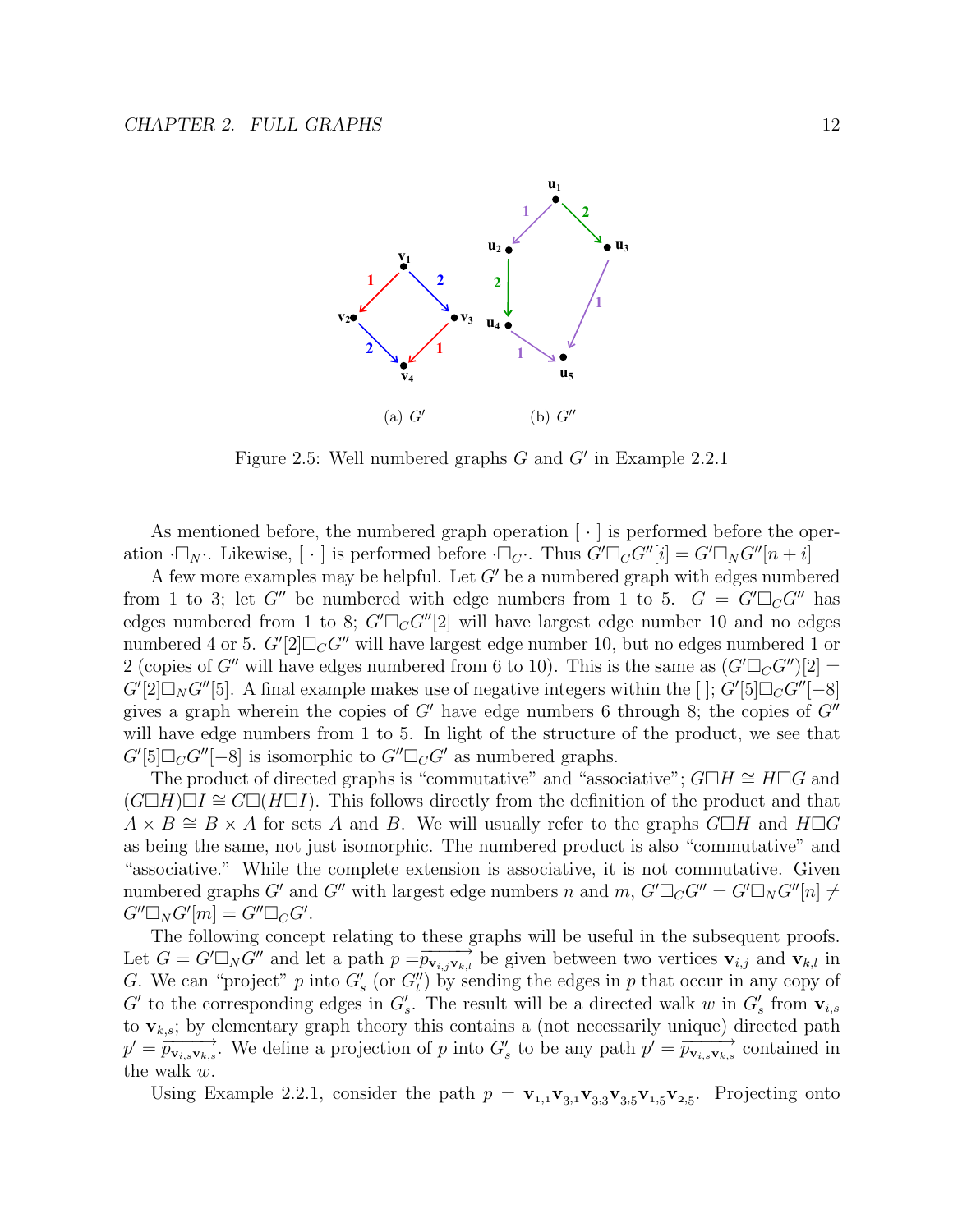

Figure 2.6:  $G = G' \square_C G''$ 

 $G'_2$ , we initially get the directed walk  $\mathbf{v}_{1,2}\mathbf{v}_{3,2}\mathbf{v}_{1,2}\mathbf{v}_{2,2}$ , which then yields the directed path  $\mathbf{v}_{1,2}\mathbf{v}_{2,2}$ . Projecting into  $G''_2$ , we get the walk  $\mathbf{v}_{2,1}\mathbf{v}_{2,1}\mathbf{v}_{2,3}\mathbf{v}_{2,5}\mathbf{v}_{2,5}\mathbf{v}_{2,5}$ , which leads to the path  ${\bf V}_{2,1}{\bf V}_{2,3}{\bf V}_{2,5}.$ 

We now prove a theorem that shows that if  $G'$  and  $G''$  are well numbered, then the complete extension of  $G'$  by  $G''$  is well numbered.

**Theorem 2.2.1** Let G' be a numbered graph with largest edge number  $n_1$ , and let G" be numbered with smallest edge number  $n_2$ ,  $n_1 < n_2$ . Set  $G = G' \square_N G''$ . G is well numbered if and only if  $G'$  and  $G''$  are well numbered.

#### Proof:

 $(\Leftarrow)$  Assume G' and G'' are well numbered. We will verify that G satisfies the 6 conditions of being well numbered.

1. This follows directly from the construction of  $G$  and the fact that  $G'$  and  $G''$  are well numbered and have no edge numbers in common.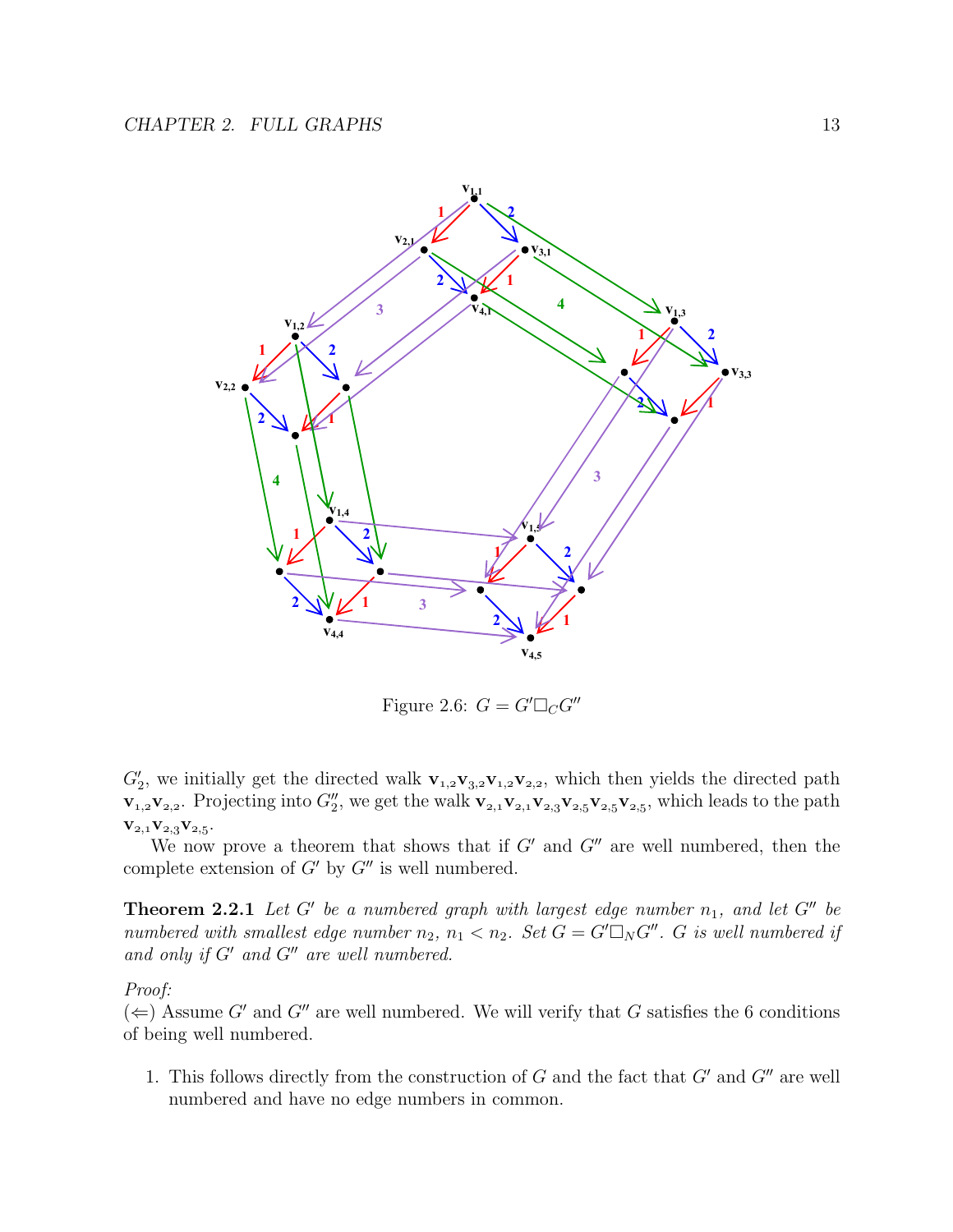- 2. We use the terminology initially used in defining well numbered. If  $\vec{e}_{uv}$  and  $\vec{e}_{uw}$  are both in a copy of  $G'$  or  $G''$ , then the condition is satisfied since  $G'$  and  $G''$  are well numbered. Now consider when  $\overrightarrow{e_{uv}}$  is in a copy of G' and  $\overrightarrow{e_{uw}}$  is in a copy of G". We then really have edges  $\overrightarrow{e_{\mathbf{v}_i,\mathbf{y}\mathbf{v}_k,j}}$  and  $\overrightarrow{e_{\mathbf{v}_i,\mathbf{y}\mathbf{v}_i,l}}$ . By construction, there exists edges  $\overrightarrow{e_{\mathbf{v}_i,\mathbf{v}_k,l}}$ and  $\overrightarrow{e_{\mathbf{v}_{k,j}\mathbf{v}_{k,l}}}$  in G, giving us a cycle and satisfying the condition.
- 3. This condition is satisfied in a manner similar to how condition  $#2$  is satisfied.
- 4. Let a cycle C be given in  $\overline{G}$ . Again, if C is completely contained in a copy of G' or  $G''$  then the condition is satisfied. Now assume that C is not completely contained in a copy of  $G'$  or  $G''$ , and there exists an edge number t such that all edges numbered t in  $C$  are oriented in the same direction in  $G$ . Without loss of generality, assume  $1 \leq t \leq n$ . Projecting C onto any copy of G' will give a cycle C' with all edges numbered t oriented in the same direction, contradicting the well numberedness of  $G^{\prime}.$
- 5. We again use the terminology used to define well numbered. Assume we have edges  $\overrightarrow{e_{\mathbf{u}} \cdot \mathbf{v}}$  and  $\overrightarrow{e_{\mathbf{u}} \cdot \mathbf{v}}$  numbered  $i, i 1$  respectively and path  $\overrightarrow{p_{\mathbf{u}} \cdot \mathbf{u}}$  with no edges numbered  $i-1, i$ . We consider two cases:
	- (a)  $i \leq n_1$  (a similar result holds for  $i 1 \geq n_2$ ): Thus we have edges  $\overrightarrow{e_{\mathbf{v}_{j,k}\mathbf{v}_{l,k}}}$ and  $\overrightarrow{e_{\mathbf{v}_{s,q}\mathbf{v}_{r,q}}}$  numbered  $i, i - 1$  respectively. We then have an edge  $\overrightarrow{e_{\mathbf{v}_{s,k}\mathbf{v}_{r,k}}}$  in  $G'_{k}$  numbered  $i-1$ . Since G' is well numbered, there exists a vertex  $\mathbf{v}_{x,k}$  and paths  $\overline{p_{\mathbf{v}_{j,k}\mathbf{v}_{x,k}}}, \overline{p_{\mathbf{v}_{s,k}\mathbf{v}_{x,k}}}$  with no edges numbered  $i-1, i, i+1$  and  $i-2, i-1, i$ , respectively. Project the second path into  $G'_q$  to obtain a path  $\overline{p_{\mathbf{v}_{s,q}\mathbf{v}_{x,q}}}$  that does not contain any edges numbered  $i - 2$ ,  $i - 1$ , i. Extend this path with edges in  $G''_x$  to the vertex  $\mathbf{v}_{x,k}$ ; none of these edges are numbered  $i-2, i-1, i$ . Thus we have a vertex  $\mathbf{x} = \mathbf{v}_{x,k}$  and paths  $\overline{p_{\mathbf{v}_{j,k}\mathbf{v}_{x,k}}}$ ,  $\overline{p_{\mathbf{v}_{s,q}\mathbf{v}_{x,k}}}$  that do not contain edges numbered  $i - 1, i, i + 1$  and  $i - 2, i - 1, i$ , respectively, satisfying the condition.
	- (b)  $i 1 = n_1$ ,  $i = n_2$  (Hence this case only applies when  $n_2 = n_1 + 1$ ): Thus we have an edges  $\overrightarrow{e_{\mathbf{v}_j,k\mathbf{v}_l,k}}}$  and  $\overrightarrow{e_{\mathbf{v}_s,r\mathbf{v}_s,q}}$ , and a path  $\overrightarrow{p_{\mathbf{v}_j,k\mathbf{v}_s,r}}$  with no edges numbered  $i-1, i$ . Project this path into both  $G''_j$  and  $G'_r$ ; this gives paths  $\overline{p_{\mathbf{v}_{j,k}\mathbf{v}_{j,r}}}$  and  $\overline{p_{\mathbf{v}_j,r\mathbf{v}_s,r}}$ , respectively. We seek a vertex **x** and paths p, q from  $\mathbf{v}_{j,k}$  and  $\mathbf{v}_{s,r}$  to **x** with no edges numbered  $i - 2$ ,  $i - 1$ , i and  $i - 1$ ,  $i$ ,  $i + 1$ , respectively. We let  $\mathbf{x} =$ **v**<sub>j,r</sub>; set  $p = \overline{p_{\mathbf{v}_{j,k}\mathbf{v}_{j,r}}}$  and  $q = \overline{p_{\mathbf{v}_{s,r}\mathbf{v}_{j,r}}}$ . p has no edges numbered  $i-2$  since it is contained in a copy of  $G''$ ; it also has no edges numbered  $i-1, i$  since it is the projection of a path with no such edges. A similar statement is true for  $q$ . Thus the condition is satisfied.
- 6. This proof is similiar to that of  $#5$ . It is easily satisfied if both edges are in the same copy of  $G'$  (or  $G''$ ); so then consider when the edges are in different copies of  $G'$  (a similar proof holds for different copies of  $G''$ ).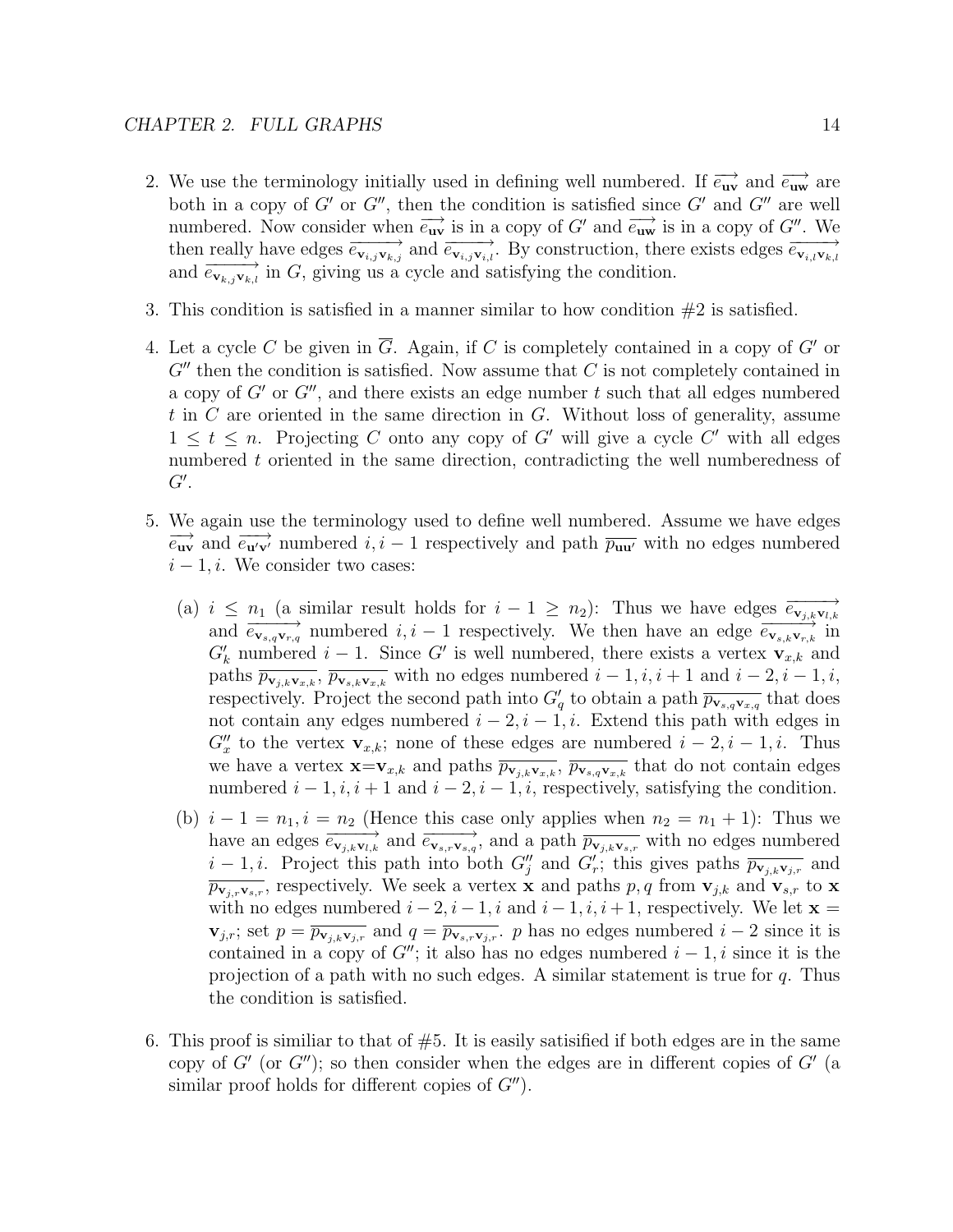Thus we have edges  $\overrightarrow{e_{\mathbf{v}_{j,k}\mathbf{v}_{l,k}}}$  and  $\overrightarrow{e_{\mathbf{v}_{q,s}\mathbf{v}_{t,s}}}$  numbered i and paths  $p = \overrightarrow{p_{\mathbf{v}_{j,k}\mathbf{v}_{q,s}}}$  with no edges numbered  $i-1$ ,  $i$  and  $q = \overline{p_{\mathbf{v}_{j,k}\mathbf{v}_{q,s}}}$  with no edges numbered  $i, i+1$ . Project both paths into  $G'_k$  giving paths  $p' = \overline{p_{\mathbf{v}_{j,k}\mathbf{v}_{q,k}}}$  and  $q' = \overline{p_{\mathbf{v}_{j,k}\mathbf{v}_{q,k}}}$ ; since G' is well numbered there exists a path  $r' = \overline{p_{\mathbf{v}_{j,k}\mathbf{v}_{q,k}}}$  in  $G'_{k}$  with no edges numbered  $i - 1, i, i + 1$ .

Project the paths p and q also into  $G''_q$  to get paths  $p'' = \overline{p_{\mathbf{v}_{q,k}\mathbf{v}_{q,s}}}$  and  $q'' = \overline{p_{\mathbf{v}_{q,k}\mathbf{v}_{q,s}}}$ . Since G'' is well numbered, there exists a path  $r'' = \overline{p_{\mathbf{v}_q,k}\mathbf{v}_{q,s}}$  in  $G''_q$  with no edges numbered  $i - 1, i, i + 1$ .

Set the path r to be the contatenation of the paths r' and r''; r is a path from  $\mathbf{v}_{j,k}$ to  $\mathbf{v}_{q,s}$  with no edges numbered  $i-1, i, i+1$ , satisfying the condition.

Since G satisfies the conditions, it is well numbered.

(⇒) Now assume that G is well numbered. We wish to show that G' and G'' are well numbered. Again, we verify that  $G'$  and  $G''$  satisfy the 6 conditions.

It is easy to see that if G satisfies conditions 1 through 4, then  $G'$  and  $G''$  also satisfy these conditions. We really need only check conditions 5 and 6. Without loss of generality we consider only  $G'$ ; for ease of notation, we will show that a particular copy of  $G'$  in  $G$ , namely  $G'_{1}$ , is well numbered.

- 5. Let edges  $\overrightarrow{e_{\mathbf{v}_{k,i}\mathbf{v}_{l,i}}}$  and  $\overrightarrow{e_{\mathbf{v}_{s,i}\mathbf{v}_{t,i}}}$  be given in  $G'_1$  that are numbered  $i-1$  and i respectively, as well as a path  $\overline{p_{\mathbf{v}_{k,1}\mathbf{v}_{s,1}}}$  in  $G'_1$  that does not contain any edges numbered  $i-1$  nor i. Since G is well numbered, there exists a vertex  $\mathbf{x} = \mathbf{v}_{x,y}$  in G and paths  $\overline{p_{\mathbf{v}_x,y\mathbf{v}_{k,1}}}$ and  $\overline{p_{\mathbf{v}_{x,y}\mathbf{v}_{s,1}}}$  that do not have any edges numbered  $i-2, i-1, i$  and  $i-1, -, i+1$ , respectively. Project each path into  $G'_1$ ; this gives paths  $\overline{p_{\mathbf{v}_{x,1}\mathbf{v}_{k,1}}}$  and  $\overline{p_{\mathbf{v}_{x,1}\mathbf{v}_{s,1}}}$  in  $G'_1$ that do not contain any edges numbered  $i - 2$ ,  $i - 1$ , i and  $i - 1$ ,  $i$ ,  $i + 1$ , respectively. Thus the condition is satisfied.
- 6. The method of proving that  $G'_{1}$  satisfies this condition is similar to that in 5. Let edges  $\overrightarrow{e_{\mathbf{v}_{k,i}\mathbf{v}_{l,i}}}$  and  $\overrightarrow{e_{\mathbf{v}_{s,i}\mathbf{v}_{t,i}}}$  be given in  $G'_1$  that are numbered i, as well as paths  $\overrightarrow{p_{\mathbf{v}_{k,i}\mathbf{v}_{s,i}}}$ and  $\overline{q_{\mathbf{v}_{k,i}\mathbf{v}_{s,i}}}$  in  $G'_1$  that do not contain edges numbered  $i-1$ , i and  $i, i+1$ , respectively. Since G is well numbered, there exists a path  $\overline{r_{\mathbf{v}_{k,1}\mathbf{v}_{s,1}}}$  in G that does not have any edges numbered  $i - 1, i$ , nor  $i + 1$ . Project this path into  $G'_{1}$ ; this projected path satisfies the condition.

Since  $G'_1$  satisfies the conditions, it is well numbered, and hence  $G'$  is well numbered.  $G''$  is well numbered by similar arguments.  $\Box$ 

**Corollary 2.2.1** Let G' and G" be well numbered graphs.  $G' \square_C G''[i]$  is well numbered for all nonnegative integers i.

#### Proof:

 $G' \Box_C G''[i] = G' \Box_N G''[n+i]$  where n is the largest edge number of  $G'$ . Thus the smallest edge number of  $G''[n + i]$  is greater than n. Apply the theorem.  $\Box$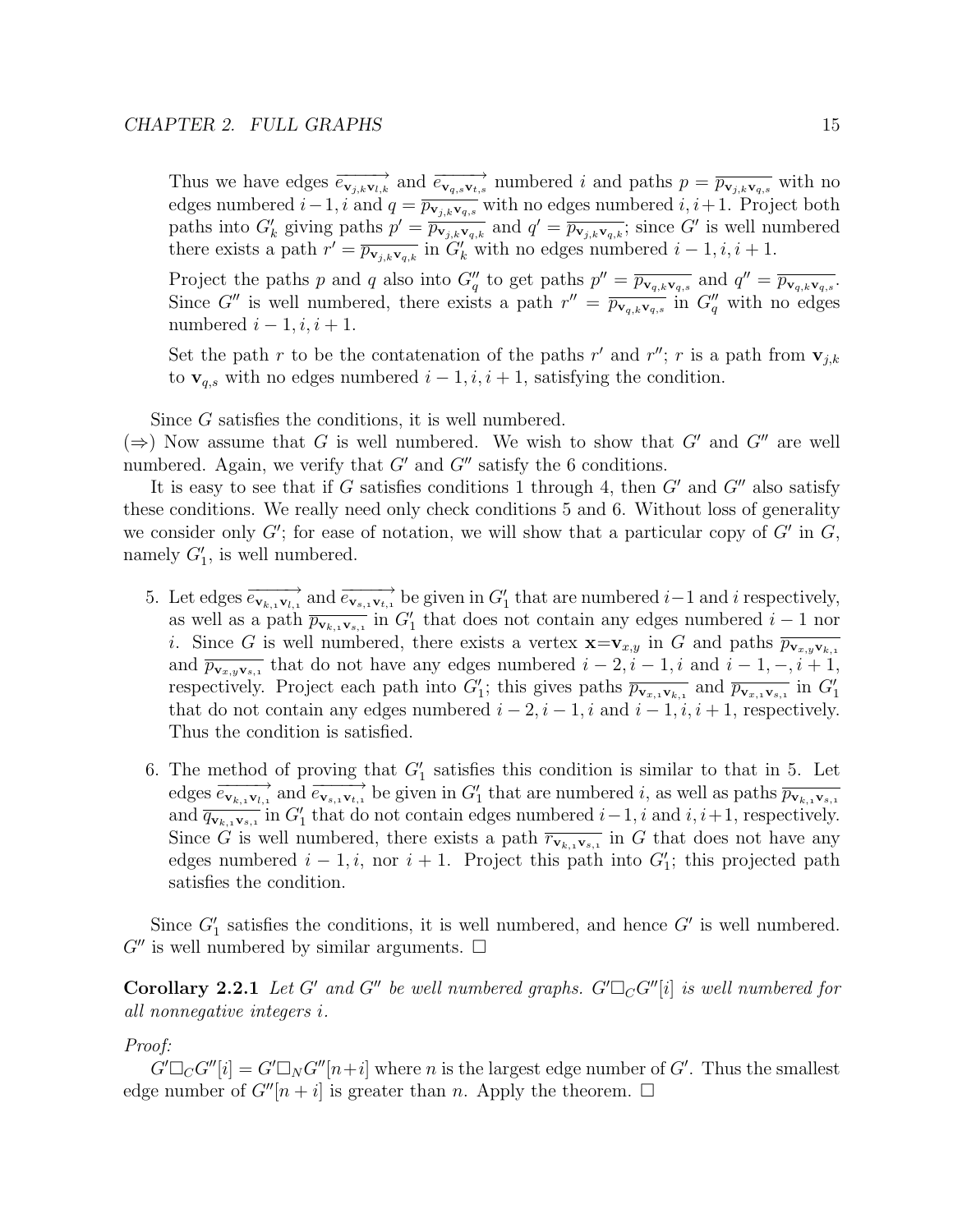Another result follows. Let  $G'$  be a well numbered graph with smallest edge number  $n_1$  and largest edge number  $n_2$ , and let G be the complete extension of G' by m, for some integer m. If  $m \leq n_1 - 1$  or  $m \geq n_2 + 1$ , then G is well numbered by the theorem.

Now consider when G' does not have any edges numbered i for some  $n_1 < i < n_2$  and G is the complete extension of G' by i. We cannot use Theorem 2.2.1 to prove that G is well numbered.

More generally, suppose there is another well numbered graph  $G''$  and a set  $I \subset \{n_1, n_1+\}$  $1, \dots, n_2$  such that no element of I is an edge number of G' and all edge numbers of G'' are elements of *I*. Is  $G' \square_N G''$  well numbered? Again, we cannot use Theorem 2.2.1, but by restricting  $G'$  and  $G''$  to having a single source we can say something about its structure and then invoke this theorem. (We will show in Lemma 2.1.1 that well numbered graphs have at least one source; restricting to a single source is not unreasonable.)

**Lemma 2.2.1** Let G be a well numbered graph with a single source. If G has edge numbers in  ${n_1, \dots, i-1, i+1, \dots, n_2}$  but no edges numbered i for some positive integers  $n_1 < i <$  $n_2$ , then  $G \cong G' \square_N G''$  for some well numbered graphs  $G'$  and  $G''$ .

#### Proof:

Let G be a numbered graph that satisfies the hypothesis, and let  $G_1$  be the subgraph of G with all edges numbered  $i + 1 \cdots n_2$  removed. We claim that  $G_1$  is not connected, and that all components are isomorphic to each other as numbered graphs.

We first show that  $G_1$  is not connected. Assume that it is. Let  $\overrightarrow{e_{uv}}$  be any edge in G with an edge number j in  $\{i+1,\dots,n_2\}$ . Since  $G_1$  is connected, there exists a path  $\overline{p_{uv}}$ in  $G_1$  wherein all edges have edge numbers in  $\{n_1, \dots, i-1\}$ . This gives in G a cycle with only one edge numbered  $j$ , contradicting the well numberedness of  $G$ .

Thus G is not connected. Let  $G'_{s}$  denote the component of  $G_1$  that contains the source, **s**. We show that **s** has at least one edge coming from it in G numbered in  $\{n_1 \cdots i-1\}$ . Let  $\overrightarrow{e_{uv}}$  be any edge in G with edge number  $j \leq i-1$  where **u** can be reached with a directed path  $\overrightarrow{p_{\text{su}}}$  with all edges in the path numbered  $\geq i+1$ . This path is then j-moveable, and hence we get an edge from **s** numbered  $j \leq i - 1$ .

Let  $G'_x$  be a component of  $G_1$  such that there exists a path  $\overrightarrow{p_{uv}}$  in G where **u** is a vertex of  $G'_{s}$  and **v** is a vertex of  $G'_{x}$  and all edges in  $\overrightarrow{p_{uv}}$  are numbered  $\geq i+1$ . We claim that  $G'_x \cong G_1.$ 

Without loss of generality, let  $\overrightarrow{e_{uu}}$  be an edge in  $G'_{s}$  numbered j. The path  $\overrightarrow{p_{uv}}$  is j-moveable, so there exists an edge  $\overrightarrow{e_{vv'}}$  in  $G'_x$  numbered j. By the properties of well numbered graphs, there also exists the path  $\overrightarrow{p_{\mathbf{u}'\mathbf{v}'}}$  in G with the same edge numbers, in the same order, as  $\overrightarrow{p_{uv}}$ . Likewise, any edge coming into or out of vertices **u** or **u**' will "move" into  $G'_x$ . This process determines a one to one correspondence between the vertices and numbered edges of  $G'_{s}$  and  $G'_{x}$ , giving us an isomorphism of numbered graphs.

Since every component of  $G_1$  can be "reached" from the source with a directed path in G with all edge numbers in the path  $\geq i + 1$ , all components are hence isomorphic to  $G'_{s}$ as numbered graphs. Set  $G' = G'_{s}$ .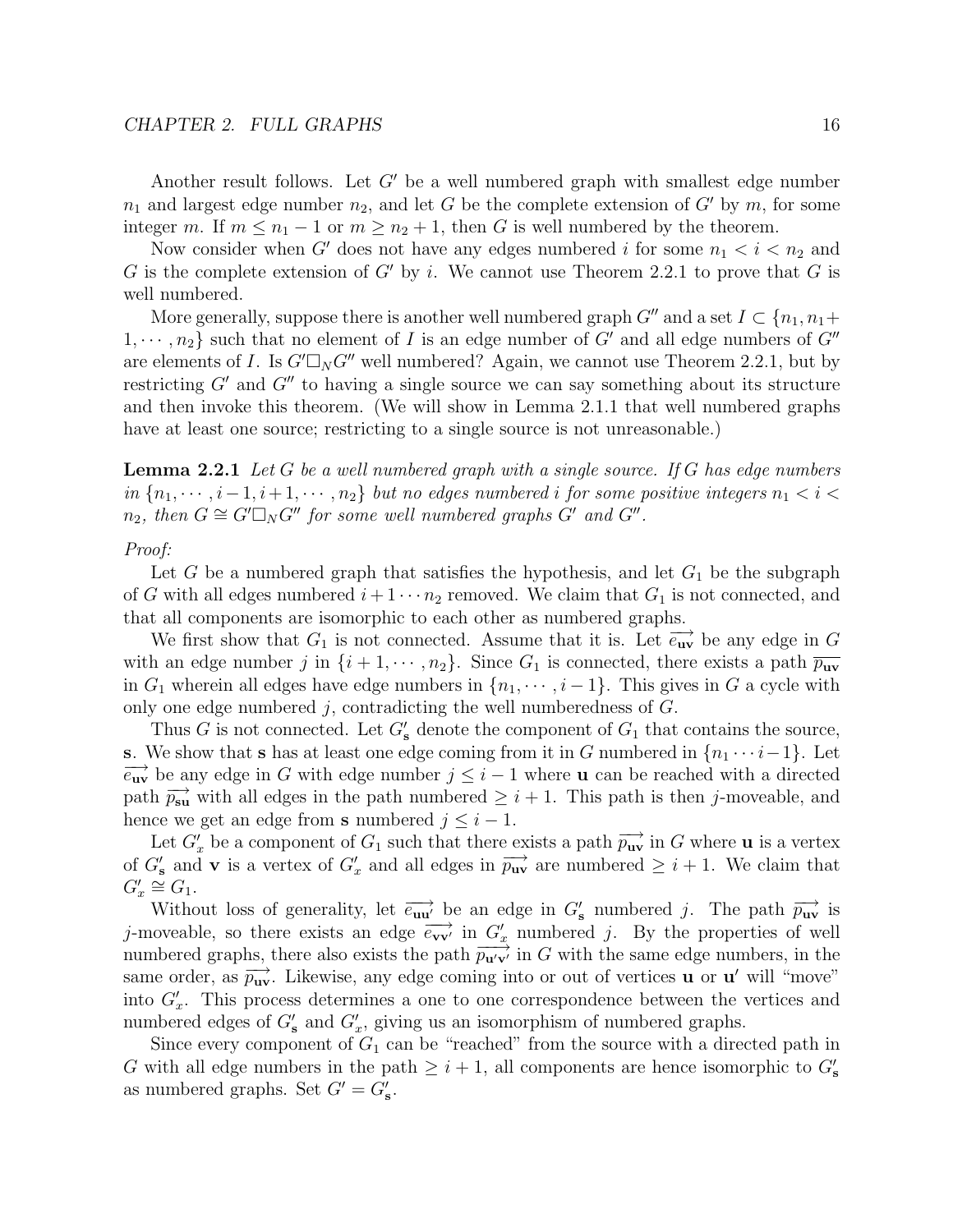Now consider that for every vertex **y** in  $\overrightarrow{p_{uv}}$  (a path from  $G'_{s}$  to  $G'_{x}$ ), there exists a vertex **y** in  $\overrightarrow{p_{\mathbf{u}'\mathbf{v}'}}$  and edge  $\overrightarrow{e_{\mathbf{y}\mathbf{y}'}}$  numbered j. Considering the previous paragraphs, for each vertex **y** in  $\overrightarrow{p_{uv}}$  we get another component of  $G_1$  that is isomporphic to  $G'_s$ . Extending this concept, we see that each component of  $G_1$  is "separated" from some other component of  $G_1$  by only one "edge"; i.e., if  $G'_y$  and  $G'_z$  are two components of  $G_1$  and there exists an edge  $\overrightarrow{e_{uv}}$  numbered  $\overrightarrow{j} \geq i+1$  where **u** is in  $G'_v$  and **v** is in  $G'_z$ , then every vertex in  $G'_v$  is connected to its isomorphic vertex in  $G'_{z}$  by an edge numbered j in G. Thus the subgraph formed by  $G'_n$ ,  $G'_z$  and the edges that connect them form a graph that isomorphic to the complete extension of  $G'_{s}$  by j.

Now consider  $G_2$ , the subgraph of G formed by removing all edges numbered  $\leq i - 1$ . By arguments similar to that of the above, we find that  $G_2$  is not connected and each component is isomorphic to each other as numbered graphs. Consider  $G''_{s}$ , the component of  $G_2$  that contains the source. Each vertex of  $G''_{s}$  is the "source" vertex of a component of  $G_1$ , for each vertex **v** of  $G''_s$  can be reached with a path  $\overrightarrow{p_{sv}}$  with all edges numbered  $\geq i+1$ . So each component of  $G_2$  is made up of vertices that, when viewed in  $G_1$ , are isomorphic to each other in different components.

Set  $G'' \cong G''_s$ . By the description of the structure of G as given above, we see that  $G \cong G' \square_N G''$ . Since G is well numbered, by Theorem 2.2.1 G' and G'' are well numbered.  $\Box$ 

**Corollary 2.2.2** Let G be a well numbered graph with a single source, smallest edge number  $n_1$ , and largest edge number  $n_2$ . Let  $I \subset \{n_1 \cdots n_2\}$  such that the edge numbers of  $G = \{n_1 \cdots n_2\} \backslash I$ . Then there exists well numbered graphs  $G_1, \cdots, G_k$  such that  $G \cong G_1 \square_N G_2 \square_N \cdots \square_N G_k$  and each  $G_j$  has consecutive edge numbers.

#### Proof:

We will proceed by induction on  $|I| = j$ .

 $j = 0$  Trivial;  $k = 1$ 

 $j = 1$  Apply Lemma 2.2.1

 $j-1 \rightarrow j$  Let  $i = \min(I)$ . By Lemma 2.2.1, there exists well numbered graphs  $G_1$  and  $G_2'$  such that  $G_1$  has consecutive edge numbers  $\{n_1, \dots, i-1\}$ ,  $G_2'$  has all edge numbers in  $\{i+1,\dotsm,n_2\}$ , and  $G \cong G_1 \square_N G_2^{\gamma}$ . By the induction hypothesis,  $G_2^{\prime} \cong G_2 \square_N \cdots \square_N G_k$ for some well numbered graphs  $G_2, \cdots, G_k$  with consecutive edge numbers. Since  $\cdot \Box_N \cdot$  is associative,  $G \cong G_1 \square_N G_2 \square_N \cdots \square_N G_k$ .  $\square$ 

**Corollary 2.2.3** Let  $G'$  and  $G''$  be well numbered graphs, each with a single source. Let G' have smallest edge number  $n_1$  and largest edge number  $n_2$ , and let  $I \subset \{n_1 \cdots n_2\}$  such that no edge of  $G'$  is numbered with an element of I. Let all edge numbers of  $G''$  be in I.  $G' \square_N G''$  is well numbered.

Proof: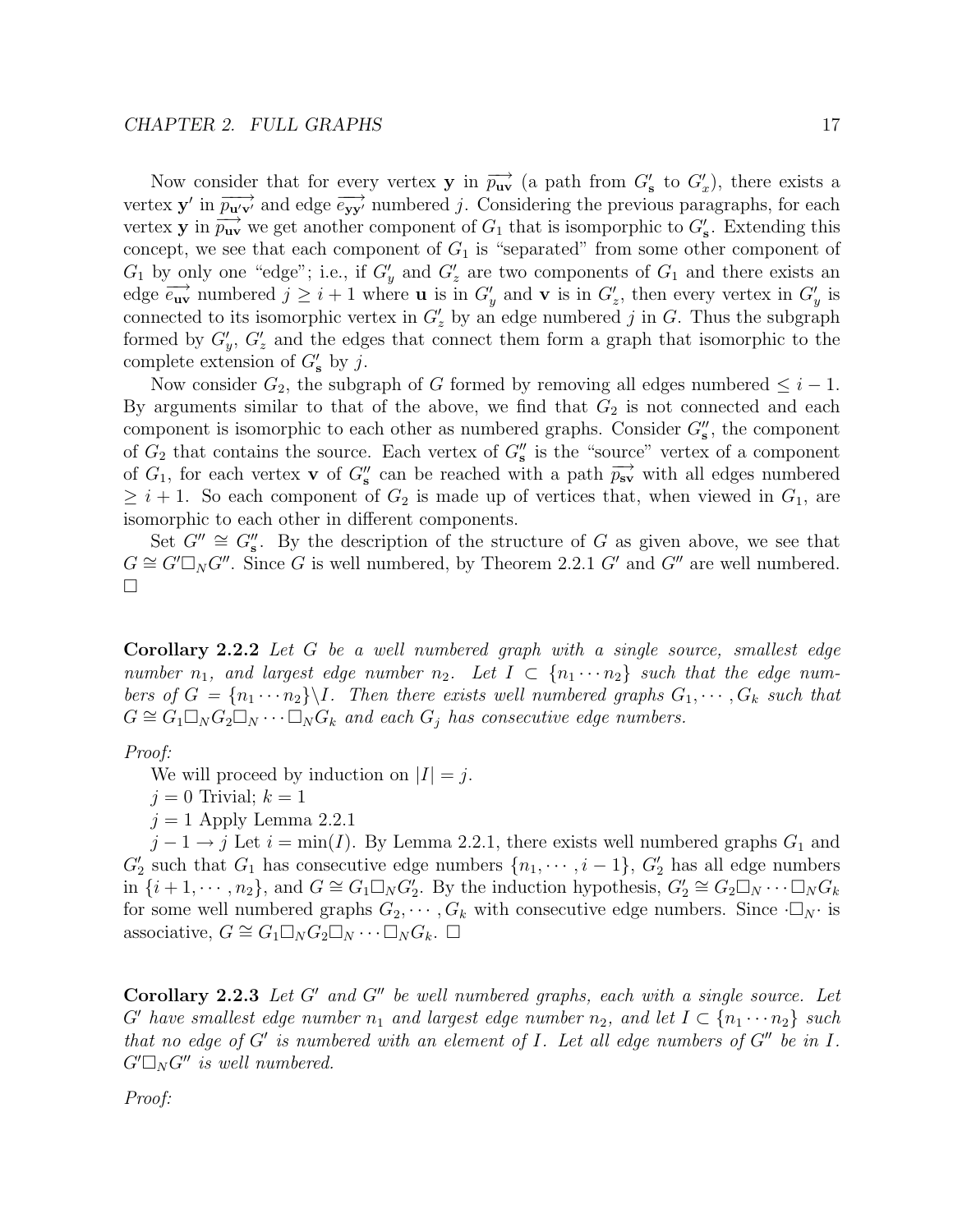By Corollary 2.2.2, there exists well numbered graphs  $G_1, \dots, G_k$  with consecutive edge numbers such that  $G' \cong G_1 \square_N G_2 \square_N \cdots \square_N G_j$  and  $G'' \cong G_{j+1} \square_N G_{j+2} \square_N \cdots \square_N G_k$ . Thus  $G' \square_N G'' \cong G_1 \square_N \cdots \square_N G_j \square_N G_{j+1} \square_N \cdots \square_N G_k$ . Since  $\cdot \square_N \cdot$  is commutative, we can reorder and renumber these graphs so that  $G_1$  has the lowest edge numbers of all the  $G_i$ 's and if  $s < t$ , then the edge numbers of  $G_s$  are less than the edge numbers of  $G_t$ . By Theorem 2.2.1, each  $G_i\Box_N G_{i+1}$  is well numbered; using the associative property and Theorem 2.2.1 inductively we get that  $G_1\square_N\cdots\square_N G_k$  is well numbered. Therefore  $G'\square_N G''$  is well numbered.  $\square$ 

We end this section with a special type of well numbered graphs. We define the *n-cube* to be the graph produced by the following: given  $2<sup>n</sup>$  vertices, give each vertex a unique n digit binary number (or, if you prefer, label each vertex with an unique binary  $n$ -tuple). Edges exist between vertices if and only if the label of the vertices differ by only 1 digit.

We will now show the *n*-cube can be made into a well numbered graph.

**Lemma 2.2.2** Let G be the graph produced by connecting two isomorphic n-cubes H and H' together where the only edges between H and H' are edges  $\mathbf{u}\mathbf{u}'$ , where  $\mathbf{u} \in H$ , and  $\mathbf{u}' \in H'$ ,  $\mathbf{u} \sim \mathbf{u}'$ . Then G is an  $n+1$ -cube.

#### Proof:

Since H and H' are n-cubes, their vertices can be labelled with unique binary n-tuples, where adjacent vertices have labels that differ in only one position. Thus give each vertex of H and  $H'$  such a label, and make the isomorphism between the two graphs such that **u** ∼ **u**' if and only if **u** and **u**' have the same label. Now extend the label of all vertices by adding one position to the end of each label; for all labels in  $H$ , make this position a 0; for all labels in  $H'$ , make this last position a 1. G is formed by connecting the isomorphic vertices of H to H' with edges. By construction, G has  $2^{n+1}$  vertices, each with a  $n+1$ -tuple label, wherein vertices are adjacent if and only if their labels differ in only one position. Thus G is the  $n+1$ -cube.  $\Box$ 

#### **Corollary 2.2.4** n-cubes can be well numbered.

#### Proof:

We will proceed with induction on n. For  $n = 2$ , see Figure 2.7.

Now assume it is true for  $n-1$ -cube. We will show it is true for the *n*-cube.

Let G be a  $n-1$ -full  $n-1$ -cube. By the proof of Lemma 2.2.2, we see that the *n*-cube is the complete extension of G by n. By Corollary 2.2.1, this is a well numbered graph.  $\Box$ 

While the above proofs show that the *n*-cube can be formed by taking the complete extension of the  $n-1$  cube, it can also be shown that if G' is the n-cube and G'' is the m-cube, then  $G_1 \square_N G_2$  is the  $n + m$  cube.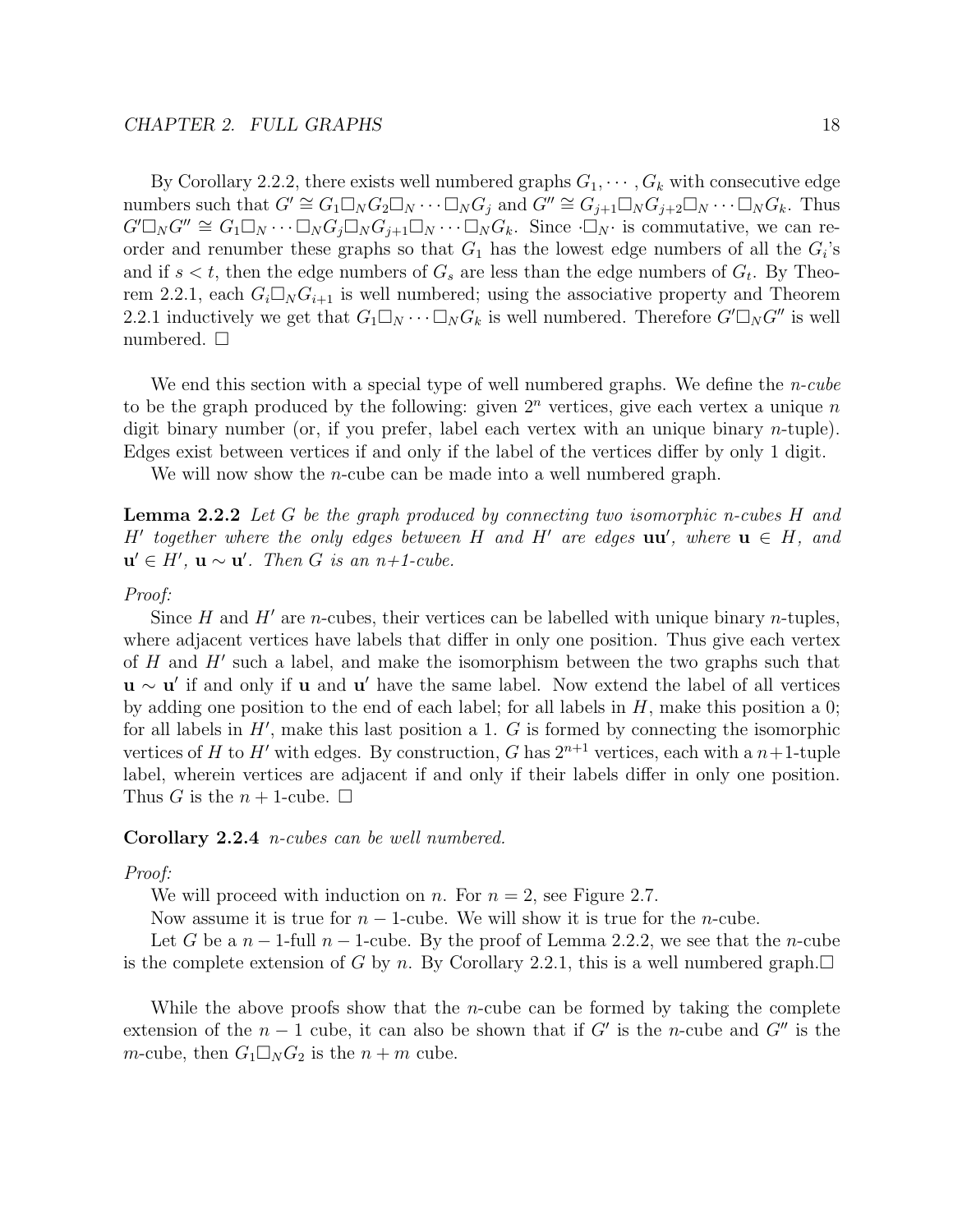

Figure 2.7: A well numbered 2-cube

# **2.3 Labelling a Numbered Graph**

Let a numbered graph G be given wherein the largest number assigned to an edge is  $n-1$ . We will label each vertex **v** with an *n*-tuple of letters in  $\prod_{1}^{n} \mathbf{X}$ , where **X** is a countable set of letters. Set  $G = G_0 \times \{1, \dots, n\}$ . An element  $(\mathbf{v}, i) \in G$  will be written as  $\mathbf{v}_i$ . We will label the vertices of  $G$  as follows:

- 1. For all edges  $\overrightarrow{e_{uw}}$  in G, set  $\mathbf{u}_i \sim \mathbf{w}_i$  for all  $i \in \{1, \cdots, n\}$ ,  $i \neq j, j+1$ , where j is the edge number given to  $\overrightarrow{e_{uw}}$ . Note that for any vertices **u** and **w**,  $\mathbf{u}_i \sim \mathbf{w}_j$  only if  $i = j$ .
- 2. Let E be the equivalence relation generated by  $\sim$ . It follows from the note in 1) that  $\mathbf{u}_i$  and  $\mathbf{w}_j$  are in the same equivalence class only if  $i = j$ .
- 3. Let **X** be a countable set of letters. Associate each element of  $\widehat{G}$  with a letter with a function  $l: \widehat{G} \to \mathbf{X}$  where  $l(\mathbf{u}_i) = l(\mathbf{v}_j)$  if and only if  $\mathbf{u}_i$  and  $\mathbf{v}_j$  are in the same equivalence class.
- 4. Assign to each vertex  $\mathbf{v} \in G_0$  the *n*-tuple label  $(l(\mathbf{v}_1), l(\mathbf{v}_2), \ldots, l(\mathbf{v}_n))$ .

Let  $X_G \subseteq \mathbf{X}$  denote the image of  $\widehat{G}$  under  $l$ ;  $l(\widehat{G}) = X_G$ . Thus  $X_G$  is the set of all letters used in the labels of the vertices of  $G$ . For simplicity of notation, we will usually suppress the function notation  $l(\cdot)$  when it does not cause confusion and identify  $l(\mathbf{v}_i)$  with  $\mathbf{v}_i$ . Also, we will usually write the labels of a vertex as  $l(\mathbf{v}_1)l(\mathbf{v}_2)...l(\mathbf{v}_n)$ , the concatenation of the coordinates of its label.

**Definition 2.3.1** A numbered graph given a vertex labelling in accordance to the above procedure is said to be saturated.

**Definition 2.3.2** A well numbered saturated graph is said to be full. A full graph whose largest edge number is n is said to be n-full.

Some examples may be helpful.

**Example 2.3.1** (See Figure 2.8)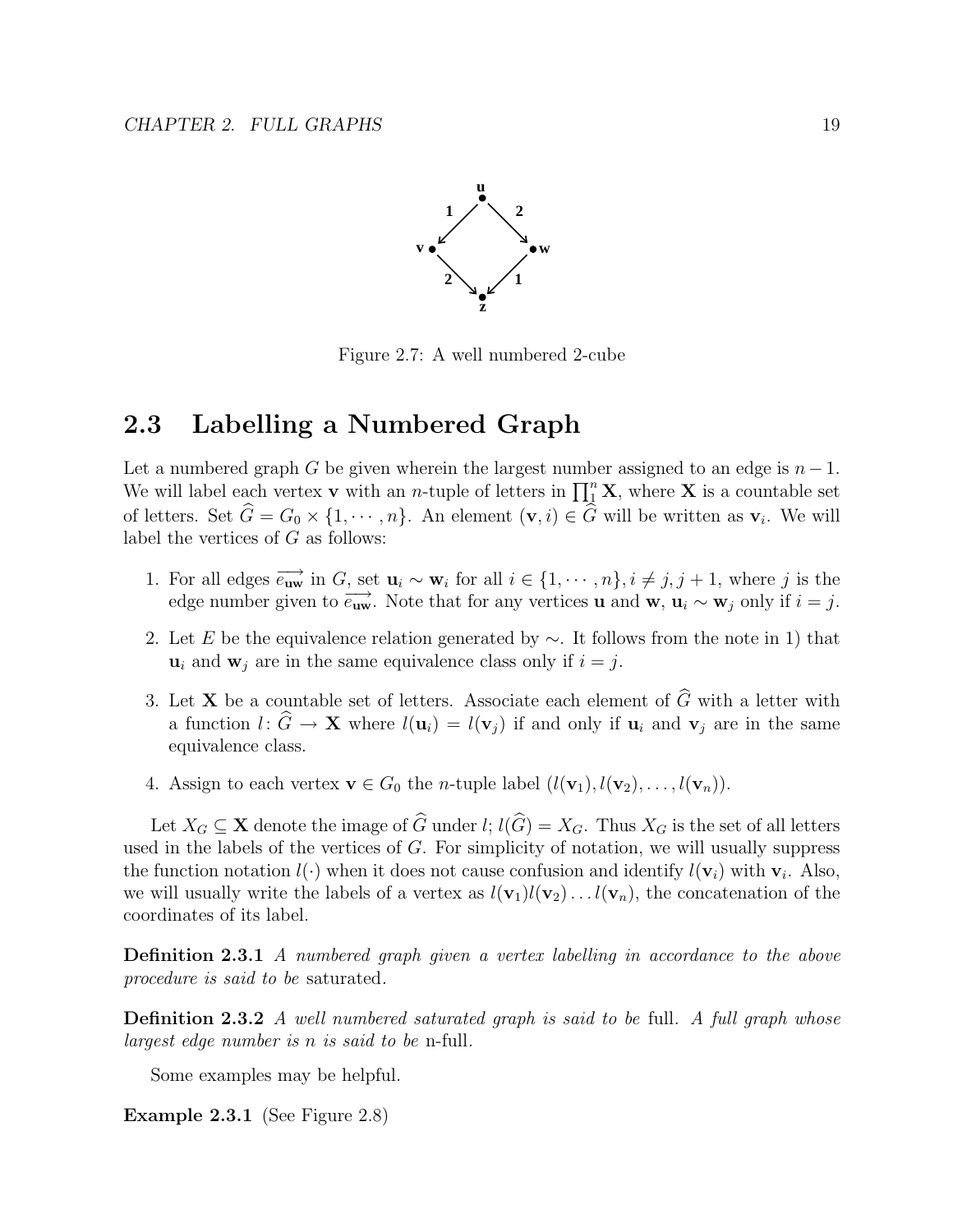

Figure 2.8: The well numbered graph in Example 2.3.1

The largest edge number is 2; thus  $\hat{G} = G_0 \times \{1, 2, 3\}$  and each vertex will be given a 3-tuple label. From  $\overrightarrow{e_{uw}}$  we have  $\mathbf{u}_1 \sim \mathbf{w}_1$ ; from  $\overrightarrow{e_{uv}}$  we have  $\mathbf{u}_3 \sim \mathbf{v}_3$ ; we also get that  $\mathbf{w}_3 \sim \mathbf{z}_3$  and  $\mathbf{v}_1 \sim \mathbf{z}_1$ . The equivalence relation generated by these relations has the following 8 equivalence classes:  $[\mathbf{u}_1], [\mathbf{u}_2], [\mathbf{u}_3], [\mathbf{v}_1], [\mathbf{v}_2], [\mathbf{w}_2], [\mathbf{w}_3],$  and  $[\mathbf{z}_2]$ . We'll let our set of letters be  $\mathbf{X} = \{a, b, c, \dots, h\}$ . We define a function  $l: \widehat{G} \to \mathbf{X}$  giving each vertex a label as shown in Figure 2.9.  $\Box$ 



Figure 2.9: Labelling the graph in Example 2.3.1

#### **Example 2.3.2** (See Figure 2.10)

The largest edge number here is 3; thus  $\hat{G} = G_0 \times \{1, 2, 3, 4\}$  and each vertex will be given a 4-tuple label. Since  $\overrightarrow{e_{st}}$  is numbered 1 we have that  $\overrightarrow{s_3} \sim \overrightarrow{t_3}$  and  $\overrightarrow{s_4} \sim \overrightarrow{t_4}$ ; since  $\overrightarrow{e_{su}}$  is numbered 2 we have that  $\overrightarrow{s_1} \sim \overrightarrow{u_1}$  and  $\overrightarrow{s_4} \sim \overrightarrow{u_4}$ ; since  $\overrightarrow{e_{sw}}$  is  $\frac{\partial}{\partial s}$  is numbered 2 we have that  $s_1 \sim u_1$  and  $s_4 \sim u_4$ ; since  $\frac{\partial}{\partial s}$  is numbered 3 we have that  $\mathbf{s}_1 \sim \mathbf{w}_1$  and  $\mathbf{s}_2 \sim \mathbf{w}_2$ . The equivalence relation generated by all such relations has 12 equivalence classes: [**s**], [**s**], [**s**], [**s**], [**t**], [**t**], [**u**], [**u**], [**v**], [**w**], [**w**], and [**y**]. We'll let our set of letters be  $X = \{a, b, c, \dots, l\}$ . Finally, a function  $l: \hat{G} \to X$  gives each vertex a label as show in Figure 2.11. (The graph is drawn exactly as before; the edge numbers have been removed to help unclutter the image.)  $\Box$ 

We give here some fundamental properties of the labels of full graphs.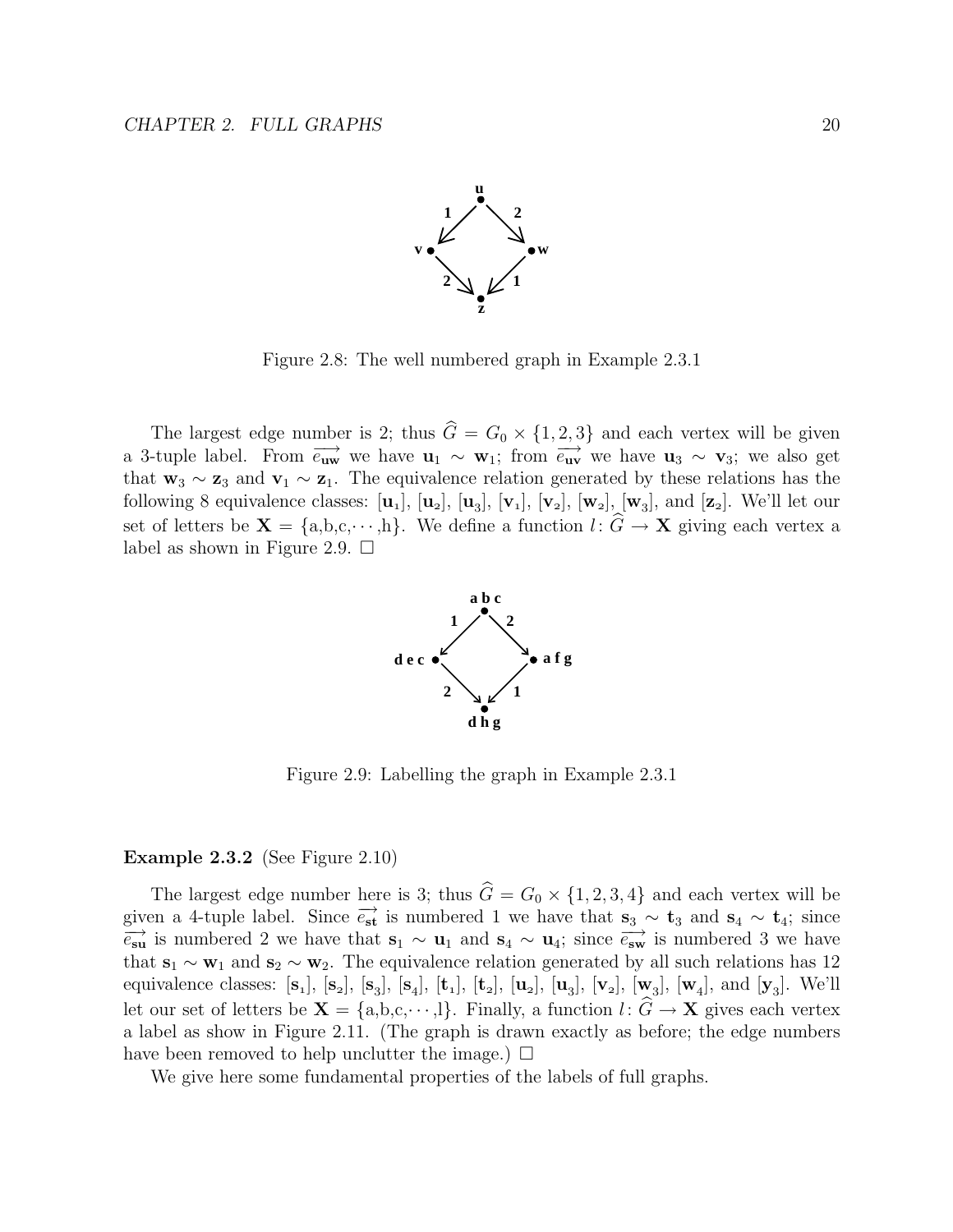

Figure 2.10: The well numbered graph in Example 2.3.2



Figure 2.11: Labelling the graph in Example 2.3.2

**Lemma 2.3.1** Let vertices **u** and **v** of a full graph G be given. If  $l(\mathbf{u}_i) = l(\mathbf{v}_i)$ , then there exists a path  $\overline{p_{uv}}$  in which for all vertices **x** in  $\overline{p_{uv}}$ ,  $l(\mathbf{x}_i) = l(\mathbf{v}_i)$  and no edge in  $\overline{p_{uv}}$  is numbered  $i - 1, i$ .

Proof:

Assume not. Let  $\mathbf{Y} = {\mathbf{x} \in G_0 \mid \exists \text{ an path } \overline{p_{\mathbf{u}\mathbf{x}}}}$  in which no edge is numbered  $i, i - 1}$ , and define the set **Z** similary for the vertex **v**. Clearly either  $Y \cap Z = \emptyset$  or  $Y = Z$ . By our assumption,  $Y \cap Z = \emptyset$ . This means that there is no edge not labelled i or  $i - 1$  in which one vertex of the edge is in **Y** and the other in **Z**. Thus there is no generator of the equivalence relation that forces  $l(\mathbf{u}_i) = l(\mathbf{v}_i)$ , contradicting the fact that our graph had a saturated labelling.

Thus for all vertices **u** and **v**, if  $l(\mathbf{u}_i) = l(\mathbf{v}_i)$ , then there exists an undirected path  $\overline{p_{\mathbf{u}\mathbf{v}}}$  in which no edges in the path are numbered  $i, i-1$ . Thus each edge  $\overrightarrow{e_{xy}}$  in the path generates the relation  $\mathbf{x}_i \sim \mathbf{y}_i$ , and so for all vertices **x** in  $\overline{p_{uv}}, \mathbf{x}_i \sim \mathbf{v}_i$ , giving us  $l(\mathbf{x}_i) = l(\mathbf{v}_i)$ . □

**Corollary 2.3.1** Let a full graph G be given. If  $\overrightarrow{e_{uv}}$  is an edge in G numbered i, then  $l(\mathbf{u}_i) \neq l(\mathbf{v}_i)$  and  $l(\mathbf{u}_{i+1}) \neq l(\mathbf{v}_{i+1})$ .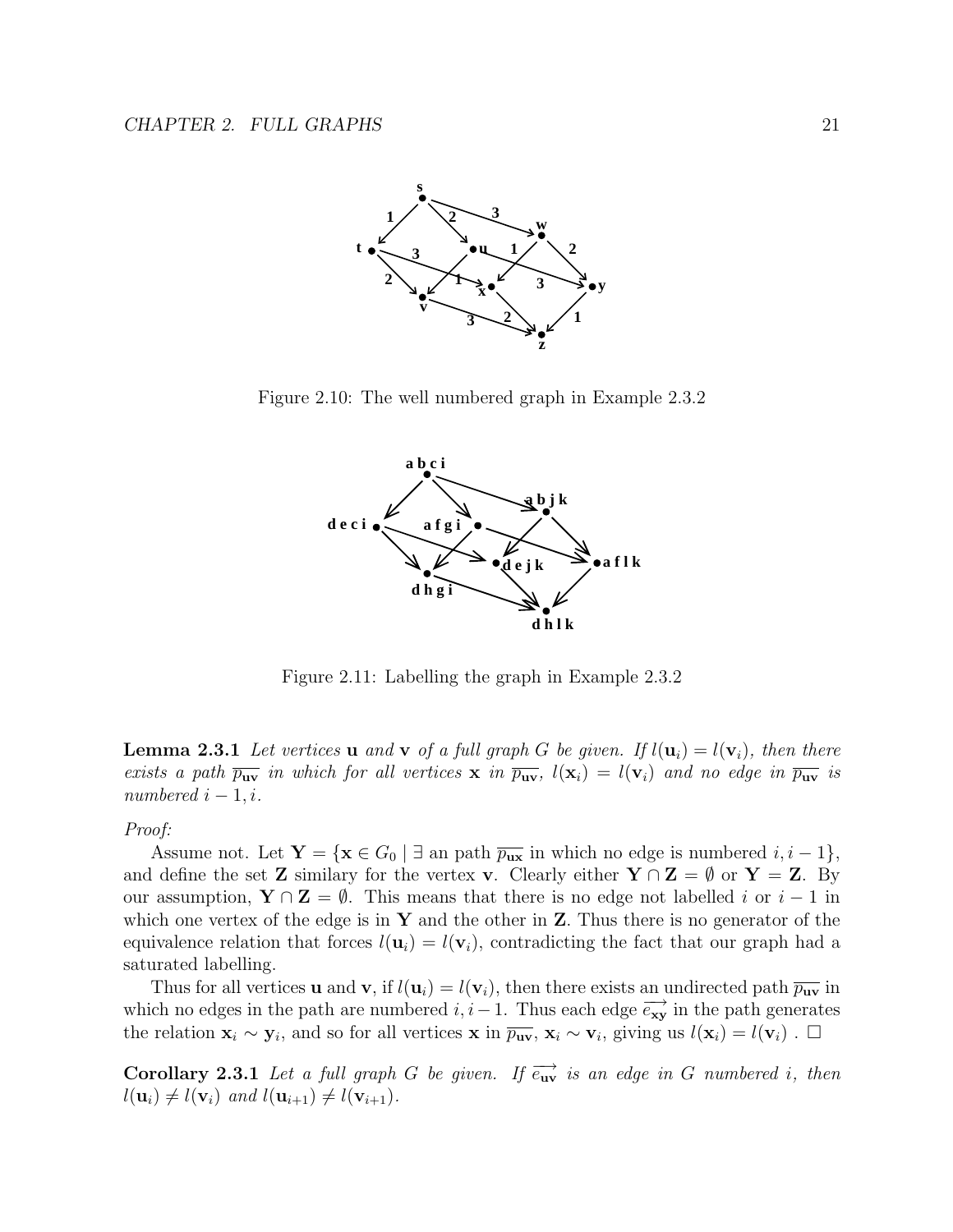Proof:

Assume not. Then without loss of generality there exists an edge  $\overrightarrow{e_{uv}}$  in G numbered i such that  $l(\mathbf{u}_i) = l(\mathbf{v}_i)$ . By Lemma 2.3.1 we know that there exists a undirected path  $\overline{p_{uv}}$  such that for all vertices **x** in  $\overline{p_{uv}}$ ,  $l(\mathbf{x}_i) = l(\mathbf{u}_i)$ , and no edge in the path is numbered  $i, i-1$ . However, this then gives an undirected cycle in which only one edge is numbered  $i$ , violating condition #4 and contradicting the well numbering of  $\Gamma$ . Therefore  $l(\mathbf{u}_i) \neq l(\mathbf{v}_i)$ and  $l(\mathbf{u}_{i+1}) \neq l(\mathbf{v}_{i+1})$ .  $\Box$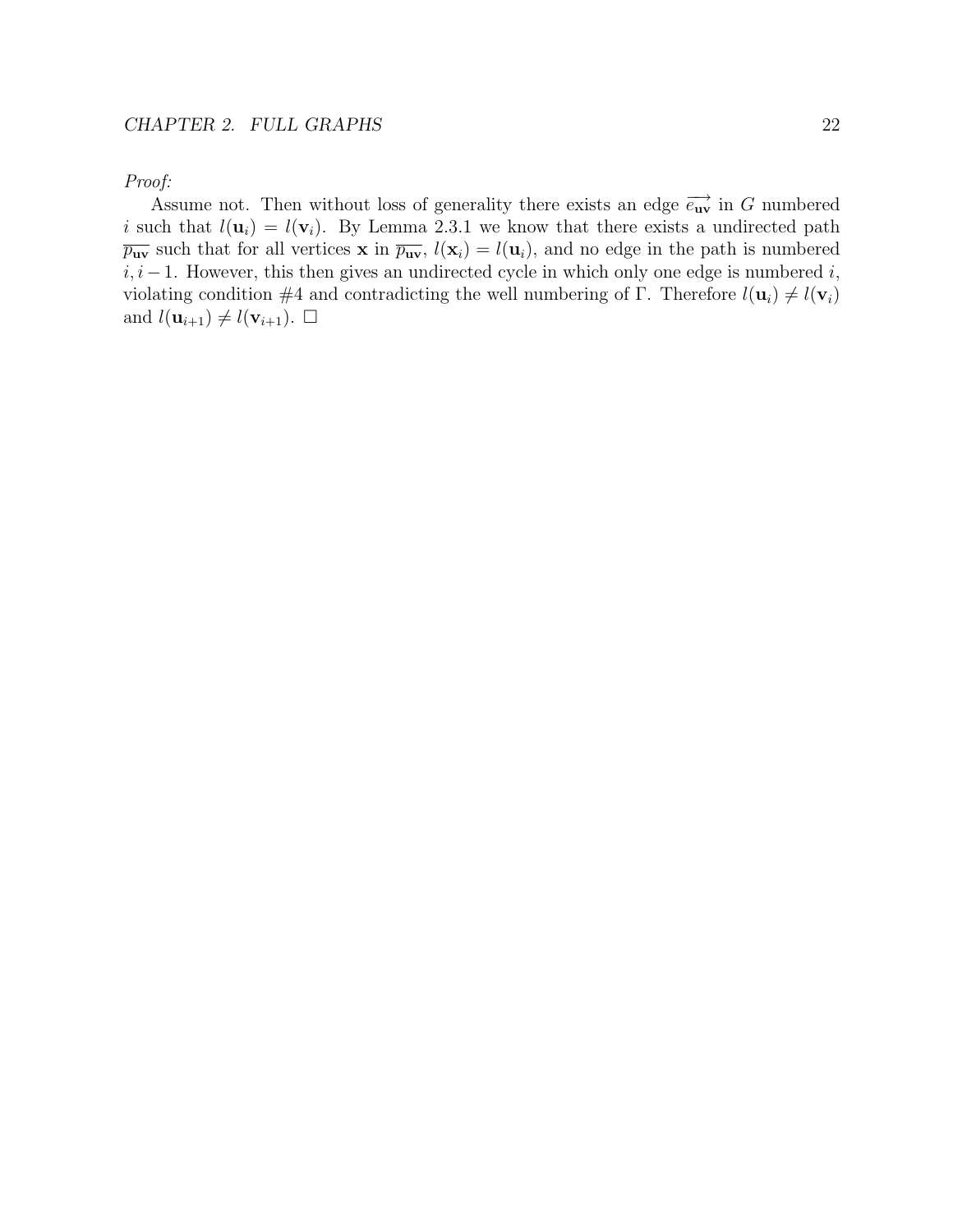# **Chapter 3**

# Rings, Gröbner Bases and Full **Graphs**

## **3.1 Rings and Admissible Orders**

Let R be a K-algebra and  $\mathcal{B} = \{b_i\}_{i \in \mathcal{I}}$  be a multiplicative K-basis for R. That is,  $\mathcal{B}$  is a K-basis for R as a vector space, and if  $b, b' \in \mathcal{B}$ , then  $bb' \in \mathcal{B}$  or  $bb' = 0$ . We give two examples. 1) Let  $R = K\langle x_1, x_2, \cdots, x_m \rangle$ , the free associative algebra in m noncommuting variables. Let  $\mathcal{B} = \{$ monomials $\}$ . 2) Let  $R = K\Gamma$  for some quiver  $\Gamma$ , and let  $\mathcal{B} = \{$ finite directed paths). The length  $l(p)$  of a path p is the number of arrows in p; vertices are included in B as paths of length 0. The multiplicative structure of  $K\Gamma$  is given in chapter 1.

We desire a well order  $>$  on  $\beta$  that is preserved, to a certain extent, by multiplication. Given  $p, q, r \in \mathcal{B}$ , we desire:

- 1. If  $p < q$  then  $pr < qr$  if  $pr \neq 0 \neq qr$
- 2. If  $p < q$  then  $rp < rq$  if  $rp \neq 0 \neq rq$
- 3. If  $p = qr$ , then  $p > q$  and  $p > r$ .

**Definition 3.1.1** A well order  $>$  on  $\mathcal B$  is admissible if it satisfies the above conditions.

We also say that R has an *ordered multiplicative basis* if R has a multiplicative basis  $\mathcal{B}$ with an admissible ordering  $>$  on  $\beta$ . Path algebras are rather ubiquitous in many respects; we mention here that any ring with an ordered multiplicative basis is a quotient of some path algebra in a natural way [9]. With this in mind, we will give one example of an admissible order in the context of a path algebra.

The left length-lexicographic order is defined as follows. Given a path algebra KΓ, order the vertices and arrows arbitrarily, with the vertices all smaller than the arrows. If  $p, q \in$ B, with  $p = b_1 b_2 \cdots b_s$  and  $q = b'_1 b'_2 \cdots b'_t$  (where  $b_i, b'_j \in \mathcal{B}$ ), then  $p > q$  if  $s > t$ , or if  $s = t$ , then for some  $1 \leq i \leq s$ ,  $b_j = b'_j$  for  $j < i$ , and  $b_i > b'_i$ .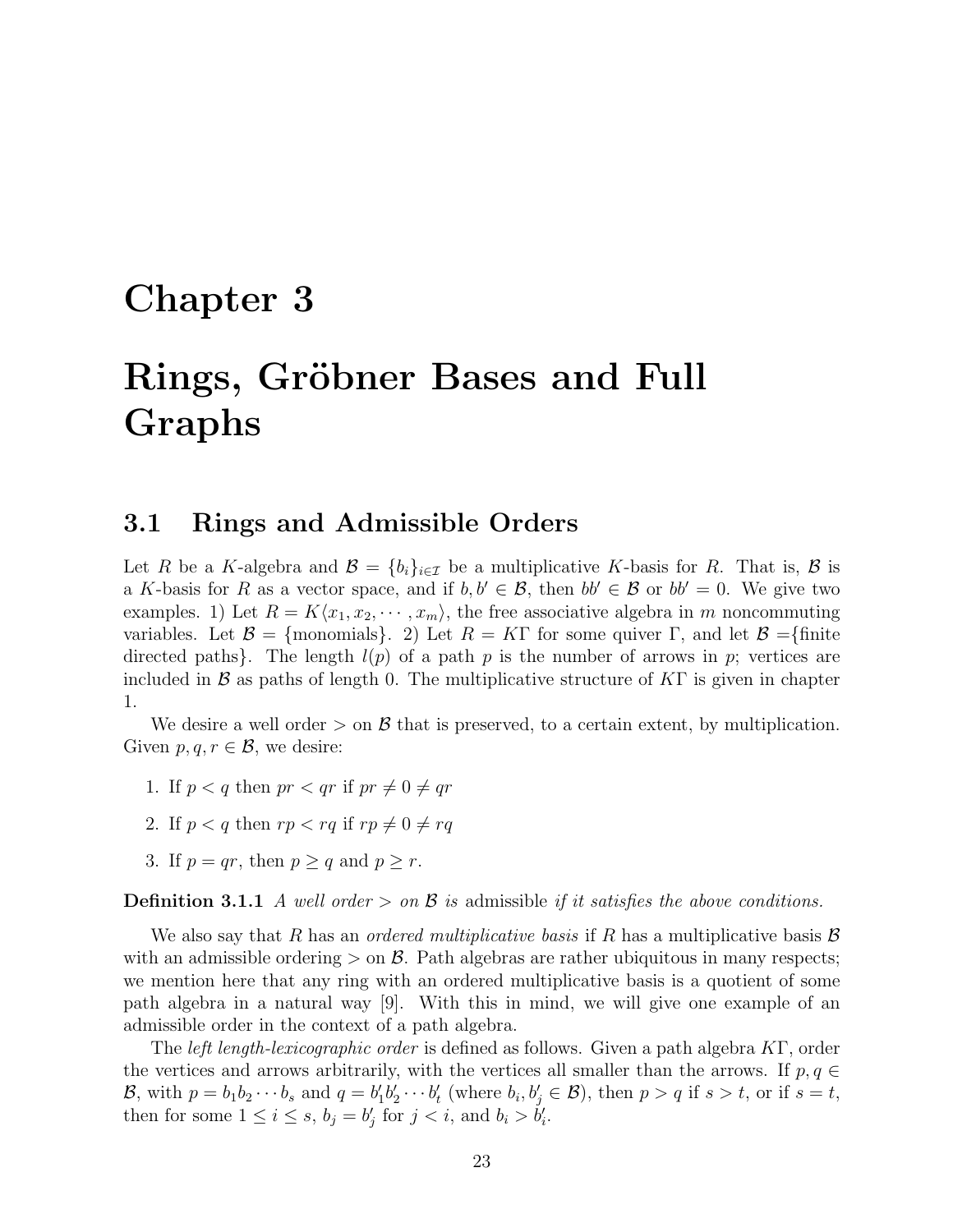Given some  $r \in R \setminus \{0\}$ ,  $r = \sum_{i \in \mathcal{I}} \alpha_i b_i$  with  $\alpha_i \in K$ ,  $b_i \in \mathcal{B}$ . We define  $\text{Tip}(r) = b_j$ where  $b_i \geq b_i$  for all  $i \in \mathcal{I}$  and  $\alpha_i \neq 0$ . The coefficient of Tip(r) is denoted by CTip(r);  $\text{CTip}(r) = \alpha_j$  where  $b_j = \text{Tip}(r)$ . Given some subset  $X \subseteq R$ ,  $\text{Tip}(X) = \{b \in \mathcal{B} \mid b = \text{Tip}(x)\}$ for some nonzero  $x \in X$ . NonTip $(X) = \mathcal{B} \setminus \text{Tip}(X)$ .

**Definition 3.1.2** Let I be an ideal of a ring R with multiplicative basis B and admissible order >. A set  $\mathcal{G} \subset I$  is a Gröbner basis for I with respect to > if  $\langle Tip(\mathcal{G}) \rangle = \langle Tip(I) \rangle$ .  $\mathcal G$  is a reduced Gröbner basis for I if:

- 1.  $\mathcal G$  is a Gröbner basis for I
- 2. For all  $q \in \mathcal{G}$ ,  $CTip(q) = 1$
- 3. For all  $q \in \mathcal{G}$ , no monomial of q  $\text{Tip}(q)$  is in  $\text{Tip}(\mathcal{G})$

Gröbner basis theory has numerous applications in mathematics; it plays an important role in the implementation of many computer algebra systems. One difficulty in the application of Gröbner basis theory is the actual construction of a Gröbner basis given a finitely generated ideal I. However, other criteria exist to determine whether or not a particular set  $X \subseteq R$  is a Gröbner basis for the ideal it generates. We will employ one such criterion in this dissertation; from a full graph G we will construct a set  $\mathcal G$  and show that  $\mathcal G$  is a Gröbner basis for  $\langle \mathcal{G} \rangle$ . To establish this criterion, we will need to define a few more terms.

As stated before, each element  $r \in R \setminus \{0\}$  is a linear combination of monomials of the form  $\sum_{i\in\mathcal{I}}\alpha_i b_i$  with  $\alpha_i \in K, b_i \in \mathcal{B}$ . If  $\alpha_i \neq 0$ , then the monomial  $\alpha_i b_i$  is a term of r, and we say that  $b_i$  occurs in r. Given elements  $b, b' \in \mathcal{B}$ , we say b divides b'  $(b | b')$  if there exists elements  $c, d \in \mathcal{B}$  with  $b' = cbd$ . A set of elements  $X \subseteq R$  is tip reduced if for all elements  $x, y \in X$ , Tip(x) Tip(y). An element  $r \in R$  is uniform if there exists elements  $u, v \in \mathcal{B}$  such that  $r = ur = rv$ . In the context of path algebras, a linear combination of paths r is uniform if all paths begin at the same vertex  $u$  and all paths end at the same vertex v.

Two more definitions are needed to understand the important theorem that follows. First, let  $f, g \in R$  and suppose there exists elements  $b, c \in \mathcal{B}$  such that:

- 1. Tip( $f$ ) $c = b$ Tip( $q$ ).
- 2. Tip $(f) \nmid b$ , Tip $(g) \nmid c$

Then the *overlap relation* of f and g by b, c, is:  $o(f, g, b, c) = \frac{1}{C}$  $CTip(f)$  $fc - \frac{1}{\text{C} \cdot \text{C}}$  $CTip(g)$ bg.

Secondly, let  $X \subseteq R$ ,  $f, g \in R$ . Suppose there exists some element  $x \in X$  such that Tip(x) divides some term  $\alpha_j b_j$  of f;  $\alpha_j b_j = \beta c \text{Tip}(x) d$  for some  $c, d \in \mathcal{B}$  and  $\beta \in K^*$ . By adding  $-\beta cxd + f = f'$ , the coefficient of  $b_j$  is 0 in f'. We then say f reduces to f' by X, which is denoted by  $f \Rightarrow_X f'$ . We extend this definition to repeated reductions by X, so  $f \Rightarrow_X g$  denotes that g can be obtained via repeated reductions of f by X.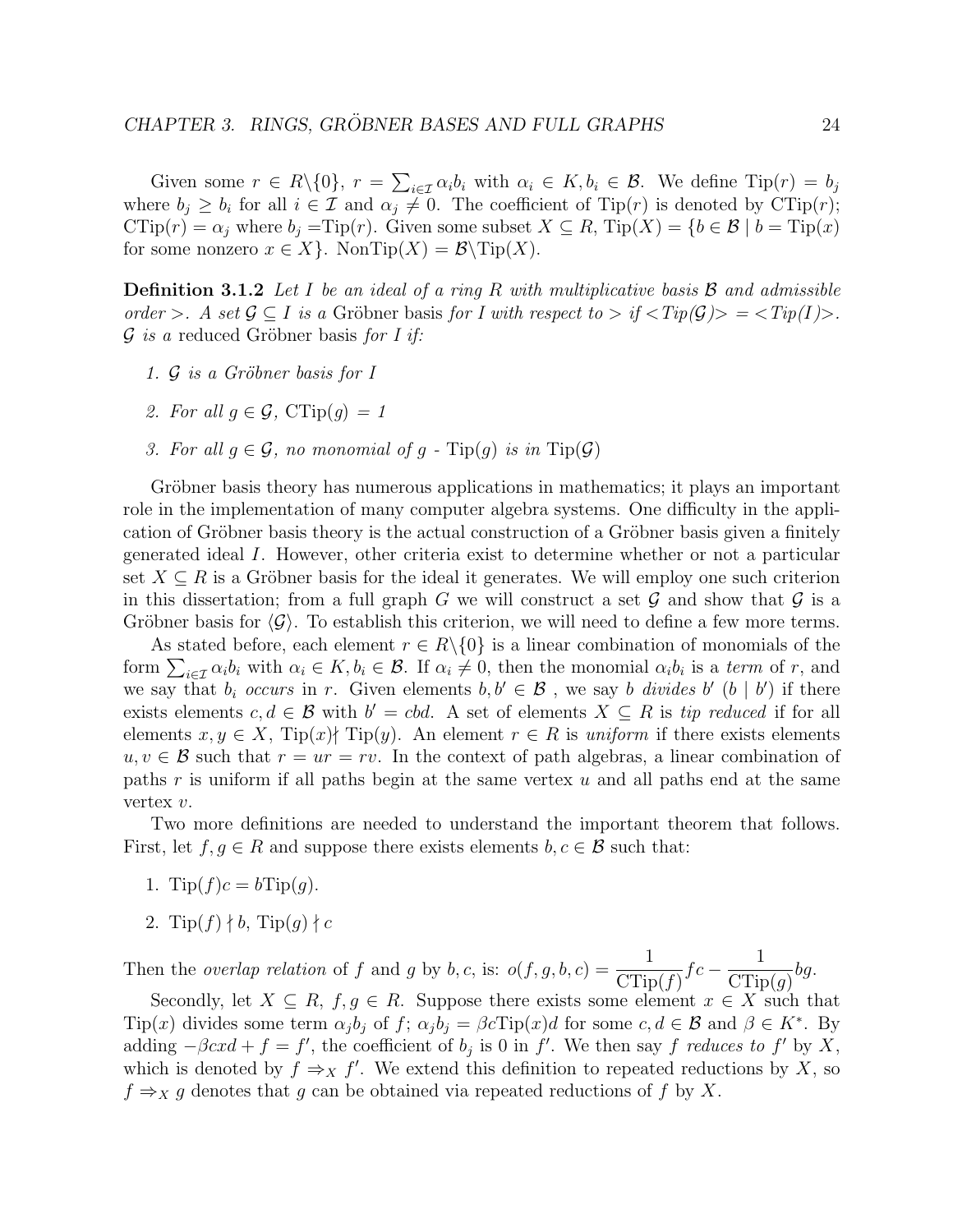**Example 3.1.1** Let  $R = K\langle x, y, z \rangle$ , the noncommutative free algebra on three variables. R has a multiplicative basis  $\mathcal{B} = \{$ monomials $\}$ , and order  $\mathcal{B}$  with the left lengthlexicographic ordering where  $x>y>z$ . Let  $X = \{xy-yx, xz - zx, yz - zy\}$ , and set  $f = xyz - zyx$ . We see that  $Tip(xy - yx) | xyz$ , a term of f; set  $f' = f - (xy - yx)z =$  $yxz - zyx$ . Thus  $f \Rightarrow_X f'$ . We can continue by noting that  $Tip(xz - zx) | yxz$ , a term in f'; set  $f'' = f' - y(xz - zx) = yzx - zyx$ . Finally, Tip $(yz - zy)$  |  $yzx$ , a term of f'';  $f'' - (yz - zy)x = zyx - zyx = 0$ . So we can say  $f \Rightarrow_X 0$ .

The following theorem is a variation of G. Bergman's Diamond Lemma [4, 8].

**Theorem 3.1.1** Let R be a K-algebra with a multiplicative basis B and admissible order  $>$ . Let G be a set of uniform, tip reduced elements of R. Suppose for every overlap relation with  $g_1, g_2 \in \mathcal{G}$ ,  $o(g_1, g_2, p, q) \Rightarrow_{\mathcal{G}} 0$ . Then  $\mathcal{G}$  is a Gröbner basis for  $\langle \mathcal{G} \rangle$ .  $\Box$ 

We will use the above theorem to show that a certain set  $\mathcal G$  derived from a full graph G is a Gröbner basis for  $\langle \mathcal{G} \rangle$ . In order to do so, we must first define the ring environment that we will work in and give an admissible ordering.

## **3.2 Ring Environment**

A full graph G will provide foundational structure from which a K-algebra of the form  $K\Gamma/I$  (a quotient of a path algebra) will be constructed. The following will describe how G partially determines the structure of  $\Gamma$  and gives a generating set for I.

Set  $\widetilde{\mathcal{G}} = \{((l(\mathbf{u}_i), l(\mathbf{u}_{i+1})),(l(\mathbf{w}_i), l(\mathbf{w}_{i+1}))) \mid \overrightarrow{e_{\mathbf{u}\mathbf{w}}}$  is an edge in G numbered i}. Let  $\Gamma$  be a quiver such that:

- 1. The elements of  $X_G$  can be put into a one to one correspondence with the arrows of Γ (where we will identify **a**  $\in$   $X$ <sub>*G*</sub> with arrow  $\overrightarrow{a}$  in Γ)
- 2. If  $(a,b)$  is one of the ordered pairs of an element of  $\tilde{G}$ , then the path  $\overrightarrow{a}$   $\overrightarrow{b}$  exists in  $\Gamma$
- 3. For every element  $((\mathbf{a}, \mathbf{b}), (\mathbf{c}, \mathbf{d})) \in \widetilde{\mathcal{G}}, o(\overrightarrow{\mathbf{a}}) = o(\overrightarrow{\mathbf{c}})$  and  $t(\overrightarrow{\mathbf{b}}) = t(\overrightarrow{\mathbf{d}})$  (where o and t refer to the origin and terminus of an arrow, respectively, in  $\Gamma$ ).
- 4. If **v** is a vertex in  $\Gamma$ , then there exists an arrow  $\vec{a}$  such that  $\mathbf{v} = o(\vec{a})$  or  $\mathbf{v} = t(\vec{a})$ .

**Definition 3.2.1** Given a full graph G and set  $\widetilde{G}$  as above, a quiver  $\Gamma$  is an associated quiver to  $G$  if the above conditions hold.

**Example 3.2.1** Consider the 2-full graph G in Figure 3.1.

 $\widetilde{\mathcal{G}} = \{((\mathbf{a}, \mathbf{b}),(\mathbf{d}, \mathbf{e})),((\mathbf{a}, \mathbf{f}),(\mathbf{d}, \mathbf{h})),((\mathbf{b}, \mathbf{c}),(\mathbf{f}, \mathbf{g})),((\mathbf{e}, \mathbf{c}),(\mathbf{h}, \mathbf{g}))\}$ . Figure 3.2 gives three associated quivers. The first is natural in certain sense; every element of  $\tilde{\mathcal{G}}$  creates a "directed rectangle" in the quiver. Quiver (b) is in a sense a flattened version of (a). Finally,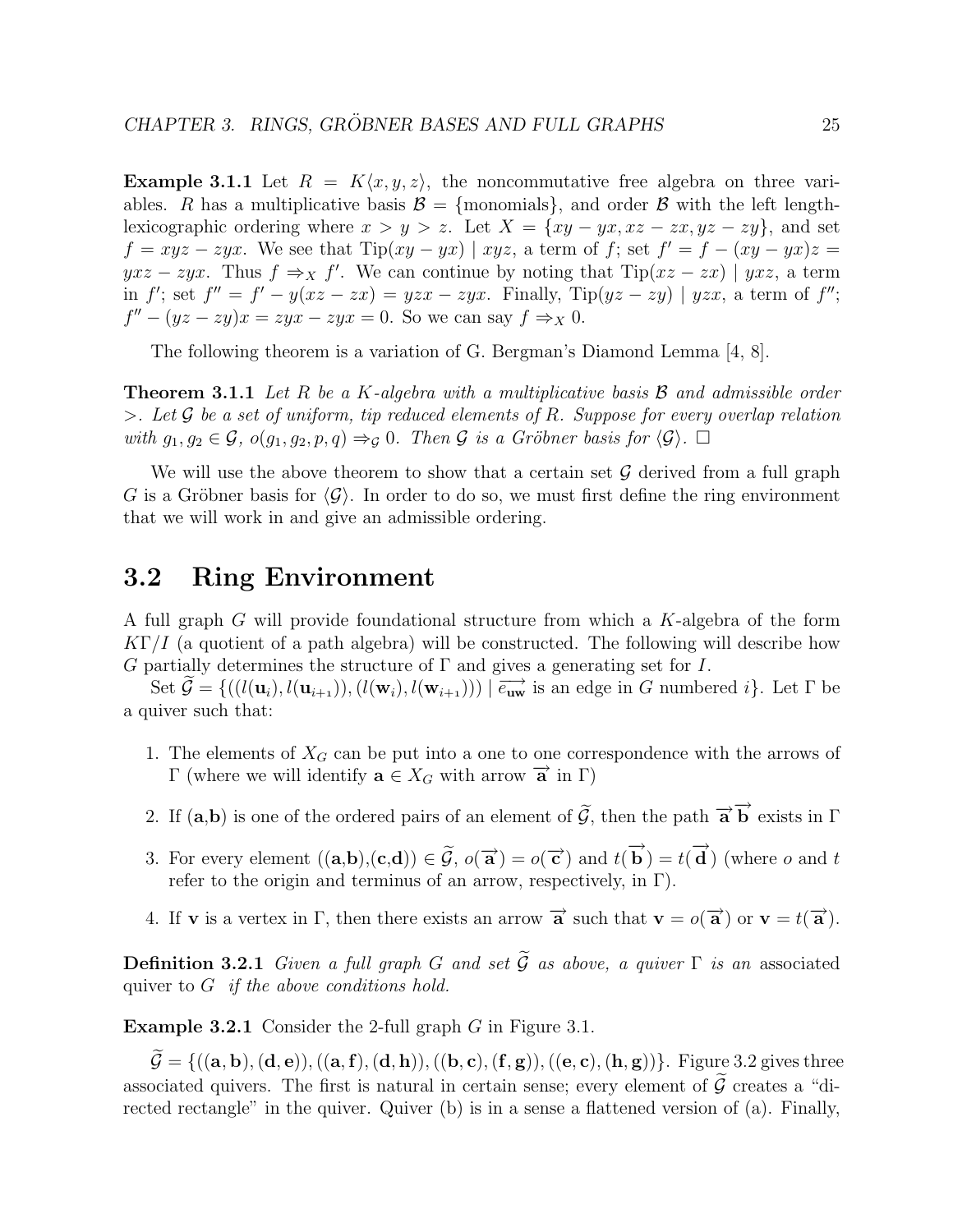

Figure 3.1: 2-full graph G in Example 3.2.1



Figure 3.2: Associated quivers to G

(c) has one vertex with 8 loops (not all are shown). As mentioned before, this quiver forms an algebra isomorphic to the free algebra on 8 noncommuting variables.  $\Box$ 

It is clear that these three quivers are "different;" we give next the definition of an isomorphism of associated quivers, which allows us to say that these associated quivers are pairwise nonisomorphic.

**Definition 3.2.2** Let G be a full graph and let  $\Gamma$  and  $\Gamma'$  be associated quivers to G, where the element  $\mathbf{a} \in X_G$  is associated with the arrows  $\overrightarrow{\mathbf{a}}$  in  $\Gamma$  and  $\overrightarrow{\mathbf{a}}'$  in  $\Gamma'$ .  $\Gamma$  and  $\Gamma'$  are isomorphic as associated quivers if there exists a ring isomorphism  $\phi \colon \Gamma \to \Gamma'$  such that  $\phi(\vec{a}) = \vec{a}'$ .

In general, as shown in the example, there may be several nonisomorphic quivers which are associated to a full graph G. While all the work done in this dissertation will be done in the context of a quotient of a path algebra KΓ for some field K and associated quiver Γ, unless specified otherwise, our results are developed independantly of the choice of Γ. Readers unfamiliar with path algebras can usually think in terms of quotients of free algbras, for as demonstrated by the example, if  $|X_G| = m$ , then the quiver with one vertex and  $m$  loops will be an associated quiver. Since this quiver is particulary nice, it is denoted  $Γ<sub>F</sub>$ . For ease of notation, given a letter **a** in a label of *G*, we will also denote the arrow  $\overrightarrow{a}$  ∈ Γ as **a**.

Given a field K, a full graph G, and an quiver  $\Gamma$  associated to G, the associated triple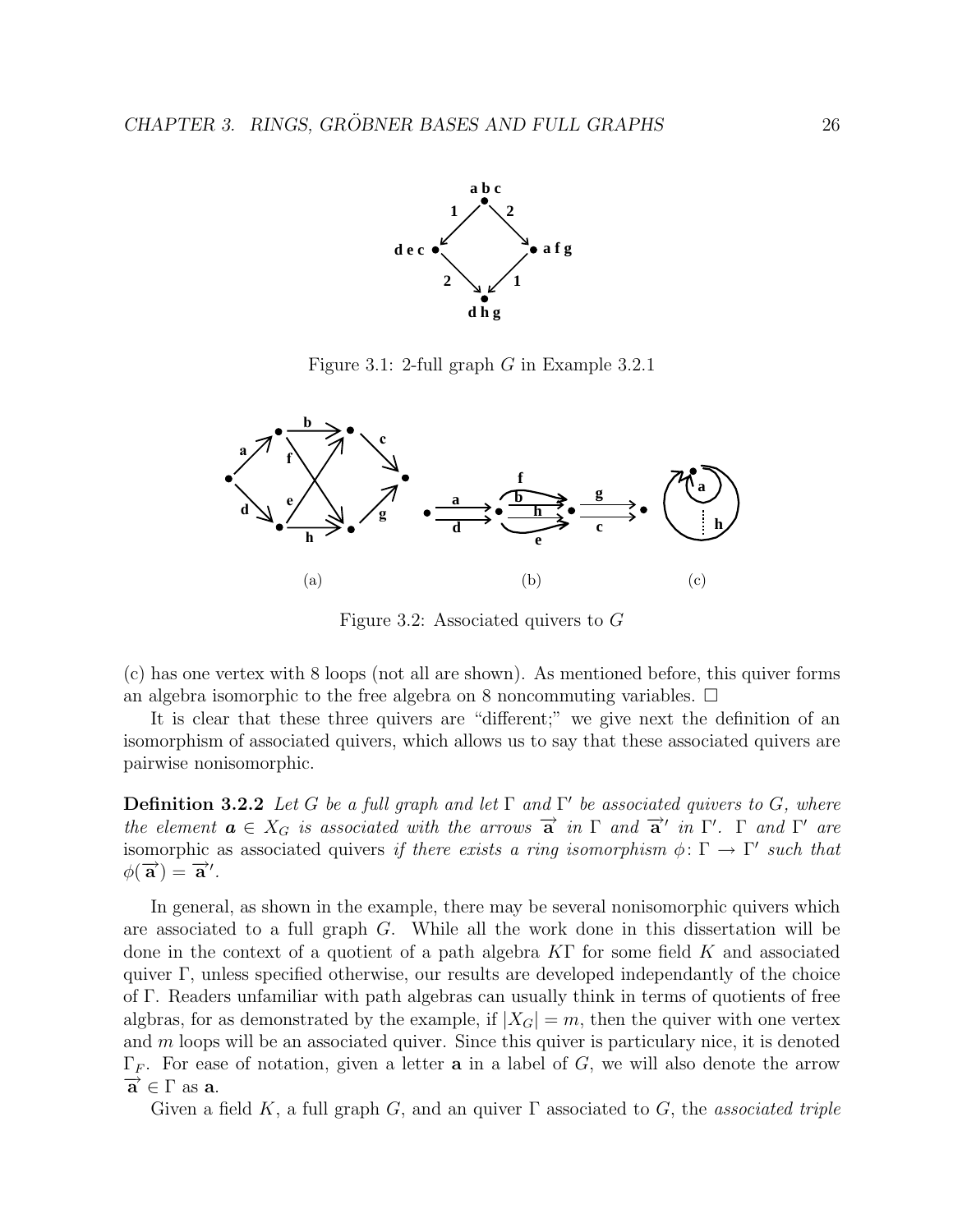

Figure 3.3: Demonstrating a 4-moveable path

 $(K, G, \Gamma)$  will determine an algebra  $\Lambda = K\Gamma/I$ , where I is an ideal of KT whose generating set is determined by  $G$  as follows.

Set  $\mathcal{G} = {\bf{ab}-cd \mid ((a,b),(c,d)) \in \widetilde{\mathcal{G}}}$ . Define I to be the ideal generated by the elements of  $\mathcal{G}$ ;  $I = \langle \mathcal{G} \rangle$ .

**Definition 3.2.3** Given an associated triple  $(K, G, \Gamma)$  and set G as described above, G is the set of relations of G, I is the ideal associated to  $(K, G, \Gamma)$ , and  $\Lambda = K\Gamma/I$  is the graded algebra associated to  $(K, G, \Gamma)$ .

In Example 3.2.1, the set of relations of G is G = {**ab** − **de**, **af** − **dh**, **bc** − **fg**, **ec** − **hg**}. The relation **ab** − **de** came from the edge that is numbered 1 coming from the source. Now consider the full graph in Figure 3.3.

Edge  $\overrightarrow{e_{uw}}$  generates the relation **ab-hi**, as does edge  $\overrightarrow{e_{vx}}$ ; edge  $\overrightarrow{e_{wy}}$  generates the relation **ic-jk**, as does  $\overrightarrow{e_{xx}}$ ;  $\overrightarrow{e_{uv}}$  generates **de-fg**, as does  $\overrightarrow{e_{wx}}$  and  $\overrightarrow{e_{yz}}$ . The path  $\overrightarrow{p_{uy}} = \overrightarrow{e_{uw}} \overrightarrow{e_{wy}}$  is 4-moveable. As discussed in Chapter 2, the vertex **u** having an edge numbered 4 coming from it necessitates that vertices **w** and **y** also have edges numbered 4 coming from it. But notice that not only does "an" edge numbered 4 "move" across the path, in some sense the "same" edge moves across in that each edge numbered 4 along this 4-moveable path generates the same relation. This fact plays an important role in showing that  $\mathcal G$  is a Gröbner basis for  $\langle \mathcal{G} \rangle$ .

# **3.3** Well Ordering of  $X_G$

Let G be a full graph, let  $X_G$  be the letters of G, and let  $(K, G, \Gamma)$  be an associated triple for some quiver Γ. We want to show that the set of relations  $\mathcal G$  of G forms a Gröbner basis of the ideal it generates in KΓ. In order to do so, we must first give a well ordering on  $X_G$  (which are identified with the arrows of Γ) and then give an admissible ordering on the paths of Γ.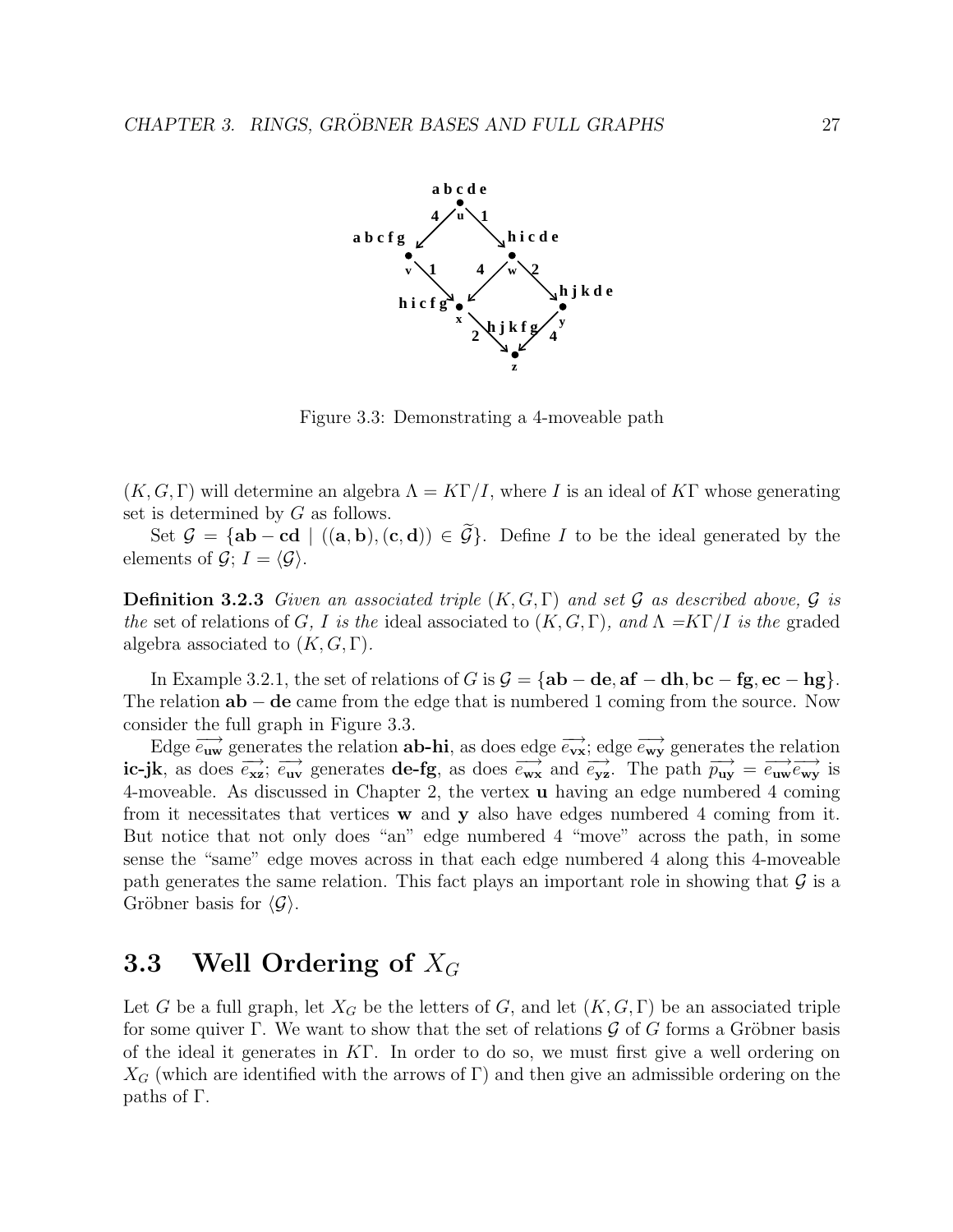In general, we will define the letters that appear in the  $i^{th}$  coordinate of a label to be greater than letters in the  $i+1^{st}$  coordinate. Now we will consider the  $i^{th}$  coordinate, and show a well order exists on the letters in that coordinate.

We begin by defining a binary relation  $\sum_{i,e}$  on the letters in the  $i^{th}$  coordinate (where the subscript i refers to the  $i^{th}$  coordinate, and e refers to "edge"). Recall that the letters in the  $i^{th}$  coordinate are changed along edges numbered  $i - 1$  and i. For letters **a** and **b**, we define  $\mathbf{a} >_{i,e} \mathbf{b}$  if and only if there exists an edge  $\overrightarrow{e_{\mathbf{uw}}}$  numbered  $i-1$  or i with the i<sup>th</sup> coordinates of **u**,w labelled **a**, **b** respectively. Let  $>_{i,t}$  be the transitive closure of  $>_{i,e}$ . Let  $\geq_{i,t}$ , as usual, denote the relation  $\gt_{i,t}$  with the reflexive property.  $\gt_{i,t}$  can be extended to a total ordering  $\geq_i$  if and only if  $\geq_{i,t}$  is a partial order relation; we must show that  $\geq_{i,t}$  is antisymmetric.

Assume that it is not; assume that there exists letters **a** and **b** appearing in the  $i^{th}$ coordinate such that  $\mathbf{a} \neq \mathbf{b}$ ,  $\mathbf{a} >_{i,t} \mathbf{b}$  and  $\mathbf{b} >_{i,t} \mathbf{a}$ . Without loss of generality, we'll assume that there is an edge  $\overrightarrow{e}$  connecting a vertex labelled with **a** to a vertex labelled with **b**, and then assume that there is a sequence of edges  $\vec{e_1}, \vec{e_2}, \cdots, \vec{e_k}$  and letters  $\mathbf{l}_1, \mathbf{l}_2, ..., \mathbf{l}_{k-1}$ such that we have  $\mathbf{b} >_{i,e} \mathbf{l}_1$  from  $\overrightarrow{e_1}$ ,  $\mathbf{l}_1 >_{i,e} \mathbf{l}_2$  from  $\overrightarrow{e_2}$ ,..., and that  $\mathbf{l}_{k-1} >_{i,e} \mathbf{a}$  from  $\overrightarrow{e_k}$ .

By Lemma 2.3.1, there is an undirected path from the vertex of  $\vec{e}$  labelled with **a** to the vertex of  $\vec{e_k}$  labelled with **a** in which no edge in the path is numbered  $i - 1$  nor i. This is true for all pairs of vertices with the same letter in the  $i^{th}$  position amongst the vertices of the edges  $\overrightarrow{e_1}, \overrightarrow{e_2}, \cdots, \overrightarrow{e_k}$ .

By connecting each pair of vertices with the same letter with undirected paths of edges not numbered  $i - 1$  nor i, we have constructed an undirected cycle in which the only edges numbered  $i - 1$  and i are  $\overrightarrow{e_1}, \overrightarrow{e_2}, \cdots, \overrightarrow{e_k}$ . By construction, these edges are all oriented in the same direction in this cycle, thus violating rule # 4. We then conclude that  $\geq_{i,t}$  is antisymmetric, and hence  $\sum_{i,t}$  can be extended to a total ordering  $\sum_i$  on the letters in the  $i^{th}$  coordinate.

Repeat this to obtain a total ordering on the letters in each coordinate. Using the previously mentioned rule that the letters in the  $i^{th}$  coordinate are greater than the letters in the  $i + 1^{st}$  coordinate, we can now obtain a well ordering  $>$  on all the letters. Given letters **a** and **b** appearing in the  $i^{th}$  and  $j^{th}$  coordinates, respectively, we define

$$
\mathbf{a} > \mathbf{b} \Leftrightarrow \begin{cases} i < j & i \neq j \\ \mathbf{a} > i \mathbf{b} & i = j \end{cases}.
$$

Extending this to a left length-lexicographic order gives an admissible ordering on the paths of Γ.

This admissible ordering  $\geq$  is not necessarily unique; it is dependant on how the partial ordering  $\geq_{i,t}$  is extended to the total ordering  $\geq_i$ . What we are most concerned with, though, is finding the tip of the elements of G. If an edge  $\overrightarrow{e_{uv}}$  of a full graph generates the relation **ab-cd**, then the origin of the edge  $\overrightarrow{e_{uv}}$  has **ab** in its label and the terminus of the edge has **cd** in its label. The general properties of  $\geq$  are enough to show that **ab** is the tip of **ab-cd**.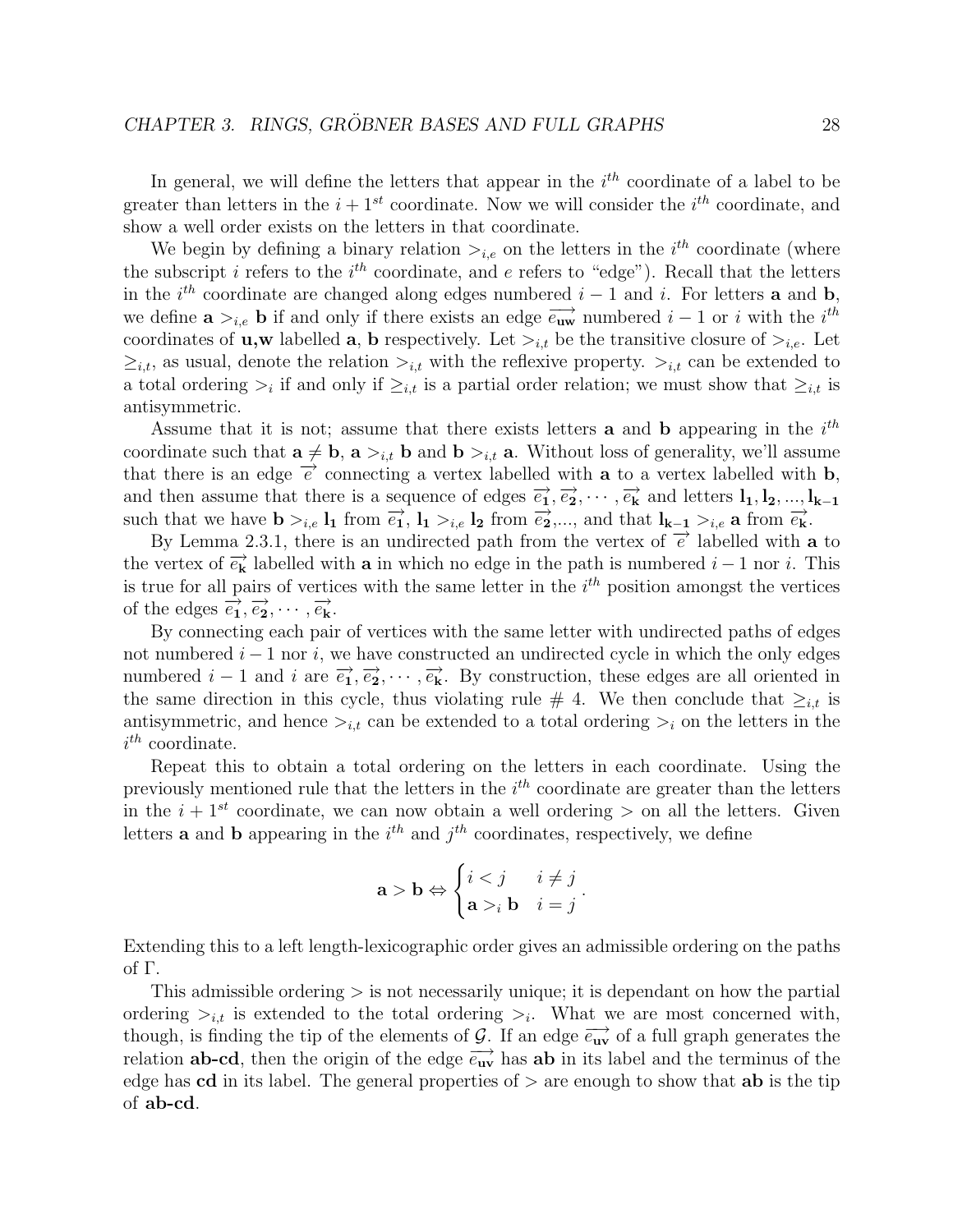## **3.4 Full Graphs and Gröbner Bases**

We will now show that given an associated triple  $(K, G, \Gamma)$ , G is a Gröbner basis for I, the ideal it generates. We will use Theorem 3.1.1; therefore we must show that  $\mathcal G$  is a set of uniform, tip reduced elements in which all overlap relations reduce to 0. By construction of  $\Gamma$ , the elements of  $\mathcal G$  are uniform.

**Lemma 3.4.1** Let  $(K, G, \Gamma)$  be given. The set of relations of G is tip reduced.

#### Proof:

This follows directly from rule #6. Assume there are vertices **u**,**v** with edges numbered i coming out generating relations with the same tip, wlog **ab-cd** and **ab-ef**. By Lemma 2.3.1, there exists two undirected paths  $\bar{p}$  and  $\bar{q}$  from **u** to **v** such that  $\bar{p}$  doesn't contain any edges numbered  $i - 1$ , i (hence fixing the **a**) and  $\overline{q}$  doesn't contain any edges numbered  $i, i + 1$  (hence fixing the **b**). Then by rule #6 there exists an undirected path from **u** to **v** that does not contain any edges numbered  $i - 1, i$ , nor  $i + 1$ . Thus the relation moves across this undirected path, giving that the relations are in fact the same.

Therefore the set of relations of a full graph is tip reduced.  $\Box$ 

**Lemma 3.4.2** Let an associated triple  $(K, G, \Gamma)$  be given, and let G be the set of relations. All overlap relations of  $\mathcal G$  generated at a single vertex reduce to zero.

#### Proof:

Since an overlap relation is generated only by consecutive numbers on edges, without loss of generality we reduce this problem to looking at an overlap generated by a 1 and 2, using only the first three coordinates of the labels of the graph.

Given any directed path whose edges are alternately numbered 1 and 2, and let **abc** and **xyz** denote the label of the first and last vertices of the path. We will first show that  $abc \Rightarrow_G xyz$ .

We will proceed by induction on the length n of the path. For  $n = 1$ , without loss of generality the edge will be numbered 1 and the labels will be **abc** and **xyc**. The relation is **ab-xy**; thus **abc** - **(ab-xy)c** = **xyc**, hence **abc**  $\Rightarrow$   $g$  **xyc**.

Now assume for some  $k \geq 1$  that for paths of length k (where the first vertex is labelled **abc** and the last vertex is labelled **xyz**) that **abc**  $\Rightarrow$ <sub>G</sub> **xyz**. Let  $\overrightarrow{p}$  be a path of length  $k + 1$ , and without loss of generality let the first vertex be labelled **abc**, the second **dec**, and the last **xyz**. Here we assume the first edge is numbered 1. By the base case, it is clear that **abc**  $\Rightarrow$  **dec**, and by our inductive hypothesis **dec**  $\Rightarrow$  **g xyz**. Thus **abc**  $\Rightarrow$  **g xyz**, and we have shown what we wanted to show.

Now look at an overlap relation generated at a vertex labelled **abc**. Thus there exists two paths  $\vec{p}, \vec{q}$  from this vertex that meet at some other vertex labelled **xyz** such that each consists of edges numbered only 1 and 2. Without loss of generality  $\vec{p}$  begins with a 1; thus  $\vec{q}$  begins with a 2. The second vertex of each path will be labelled **dec** and **afg** respectively, giving us initial relations **ab-de** and **bc-fg**. Thus we have the overlap relation  $o(\mathbf{ab} - \mathbf{de}, \mathbf{bc} - \mathbf{fg}, \mathbf{a}, \mathbf{c}) = (\mathbf{ab} - \mathbf{de})\mathbf{c} - \mathbf{a}(\mathbf{bc} - \mathbf{fg}) = \mathbf{afg} - \mathbf{dec}$ . Each term is a label of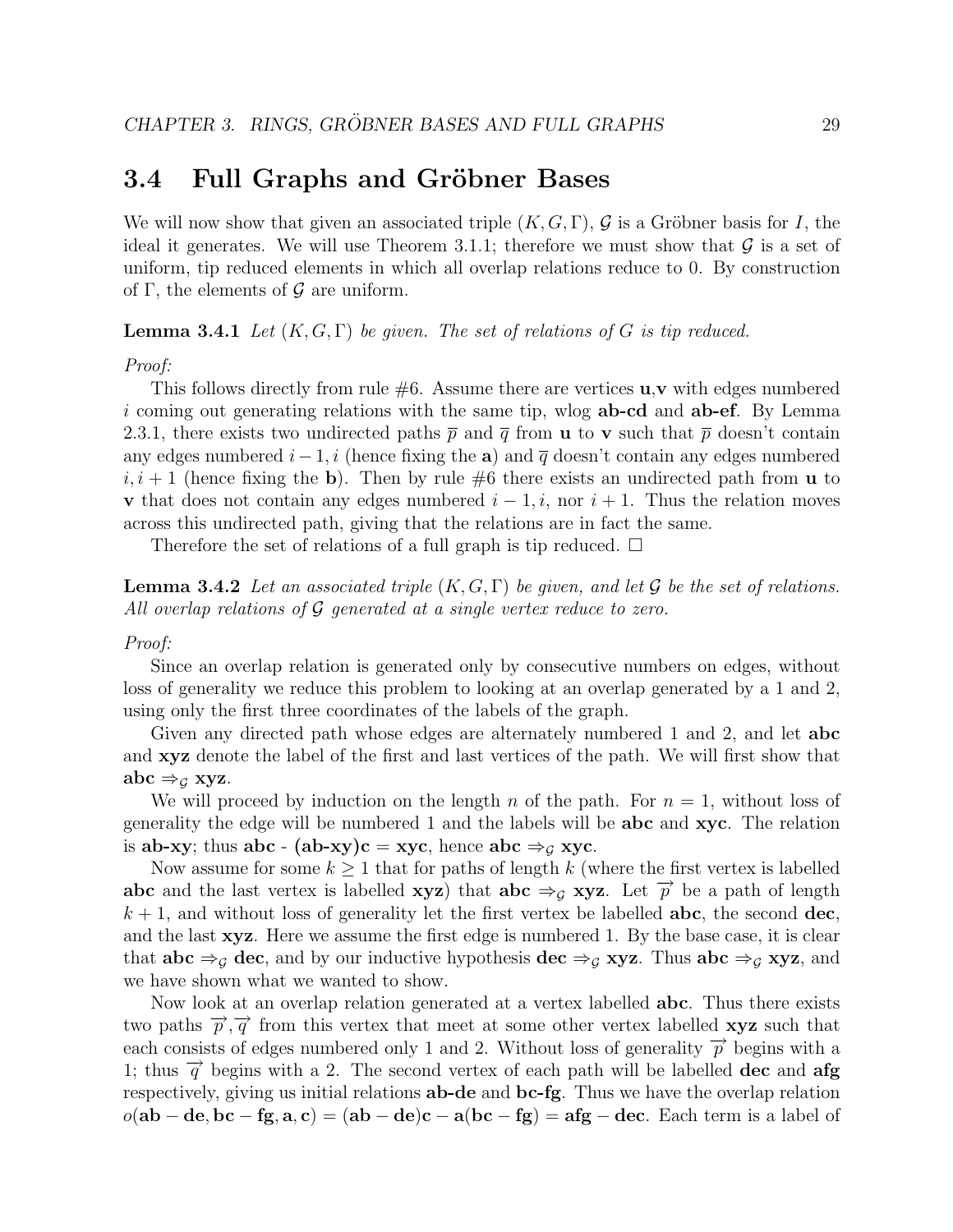the second vertex of each path. By our induction,  $\arg \Rightarrow_G xyz$ , and  $\deg \Rightarrow_G xyz$ . Thus **afg** − **dec**  $\Rightarrow$   $_G$  **xyz** − **xyz**, and hence  $o$ (**ab** − **de**, **bc** − **fg**, **a**, **c**)  $\Rightarrow$   $_G$  0. □

**Theorem 3.4.1** Let  $(K, G, \Gamma)$  be an associated triple with set of relations  $\mathcal G$ .  $\mathcal G$  is a Gröbner basis of  $\langle \mathcal{G} \rangle$ .

#### Proof:

It has been shown that the elements of  $\mathcal G$  are uniform, and from Lemma 3.4.1 we know that  $\mathcal G$  is tip reduced. We now use Theorem 3.1.1 to show that  $\mathcal G$  is a Gröbner basis of  $\langle \mathcal{G} \rangle$  by showing that all overlap relations reduce to zero. We will do so by showing that all overlap relations are generated at a vertex, and hence reduce to zero by Lemma 3.4.2.

Let any overlap relation be given; that is, let two elements **ab-cd** and **be-fg** of  $\mathcal{G}$  be given from edges numbered  $i - 1$  and i coming from vertices **v** and **u**, respectively. Since the letter **b** is shared in both relations, there exists by Lemma 2.3.1 a path between **v** and **u** that contains no edges numbered  $i - 1$  nor i. However, by rule #5 there exists a vertex **x** and undirected paths  $\overline{p_{\text{vx}}}$  (with no edges numbered  $n-2, n-1$ , nor n) and  $\overline{p_{\text{ux}}}$  (with no edges numbered  $n-1, n$ , and  $n+1$ ). Thus the edge coming from **v** giving the relation **ab-cd** moves across the path to **x**, and the edge coming from **u** giving the relation **be-fg** also moves across to **x**. Thus this overlap relation is generated in the graph at a vertex.

Therefore G is a Gröbner basis for  $\langle \mathcal{G} \rangle$ .  $\Box$ 

**Corollary 3.4.1** Let  $(K, G, \Gamma)$  be an associate triple with set of relations G. The associated algebra  $\Lambda = K\Gamma/\langle \mathcal{G} \rangle$  is a Koszul algebra.

#### Proof:

Theorem 1.3.1 stated that given a path algebra  $KT$  and an ideal I that has a quadratic Gröbner basis, then  $K\Gamma/I$  is Koszul. Theorem 3.4.1 shows that G is a quadratic Gröbner basis for  $\langle \mathcal{G} \rangle$ ; therefore  $\Lambda = K\Gamma / \langle \mathcal{G} \rangle$  is Koszul.  $\Box$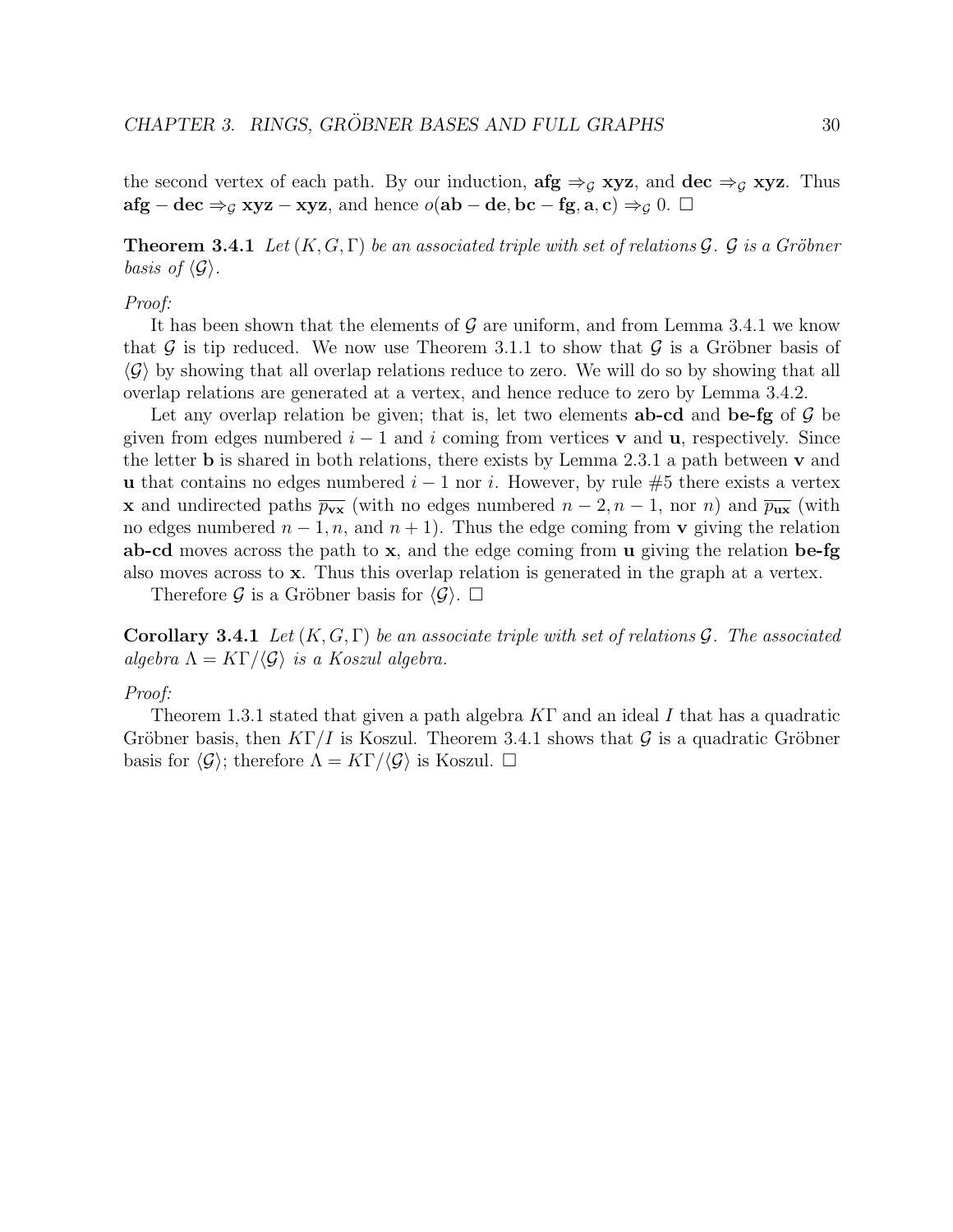# **Chapter 4**

# **Full Graphs and Projective Resolutions**

## **4.1 Projective Resolutions of Right** Λ**-Modules**

In the previous chapter we showed that given an associated triple  $(K, G, \Gamma)$ , the associated algebra  $\Lambda = K\Gamma/I$  is a Koszul algebra. By our definition in Chapter 1, this means that  $\Lambda_0$ has a linear graded projective resolution.

This chapter will examine an algorithmic way to construct such a projective resolution of  $\Lambda_0$ . In [10] a method is described for finding a minimal projective resolution of a right Λ-module M. We refer the reader to this paper for a more detailed description of this process, including all proofs; we include here only the details needed for this dissertation.

For ease of notation, set  $R = K\Gamma$ . Thus  $\Lambda = R/I$ .

We find a projective resolution

$$
\cdots \to P_n \to P_{n-1} \to \cdots \to P_1 \to P_0 \to M \to 0
$$

as follows:

Choose a set of elements  $\{f_i^0\}_{i\in\mathcal{I}}$  in R such that the module  $\coprod_i f_i^0R/\coprod_i f_i^0I$  maps onto M (where  $\mathcal I$  is an indexing set; reference to such indexing sets is suppressed in the future). We normally take the set  $\{f_i^0\}_i$  to consist of vertices of R with repetitions allowed. This gives the following short exact sequence:

$$
0 \to \Omega_R^1(M) \to \coprod_i f_i^0 R \to M \to 0
$$

Next choose sets  $\{f_i^1\}_i$  and  $\{f_i^{1*}\}_i$  of elements in  $\coprod_i f_i^0 R$  such that each  $f_i^1 \notin \coprod_i f_i^0 R$ and each  $f_i^{1*} \in \coprod_i f_i^0 I$ , where  $\coprod_i f_i^1 R \oplus \coprod_i f_i^{1*} R = \Omega_R^1(M)$ . (This is possible since R is hereditary. [9]

We establish a recursive definition for  $n \geq 2$ : choose elements  $\{f_i^n\}_i$  and  $\{f_i^{n*}\}_i$  where each  $f_i^n \notin \prod_i f_i^{n-1}I$  and each  $f_i^{n*} \in \prod_i f_i^{n-1}I$ , where  $\prod_i f_i^n R \oplus \prod_i f_i^{n*}R = \prod_i f_i^{n-1}I$  $\overline{1}$  $i^{n-1}R\cap$  $\prod_i f_i^{n-2} I$ . Continue until  $\prod_i f_i^{n-1} R \cap \prod_i f_i^{n-2} I = 0$  or  $\{f_i^n\}_i = \emptyset$ .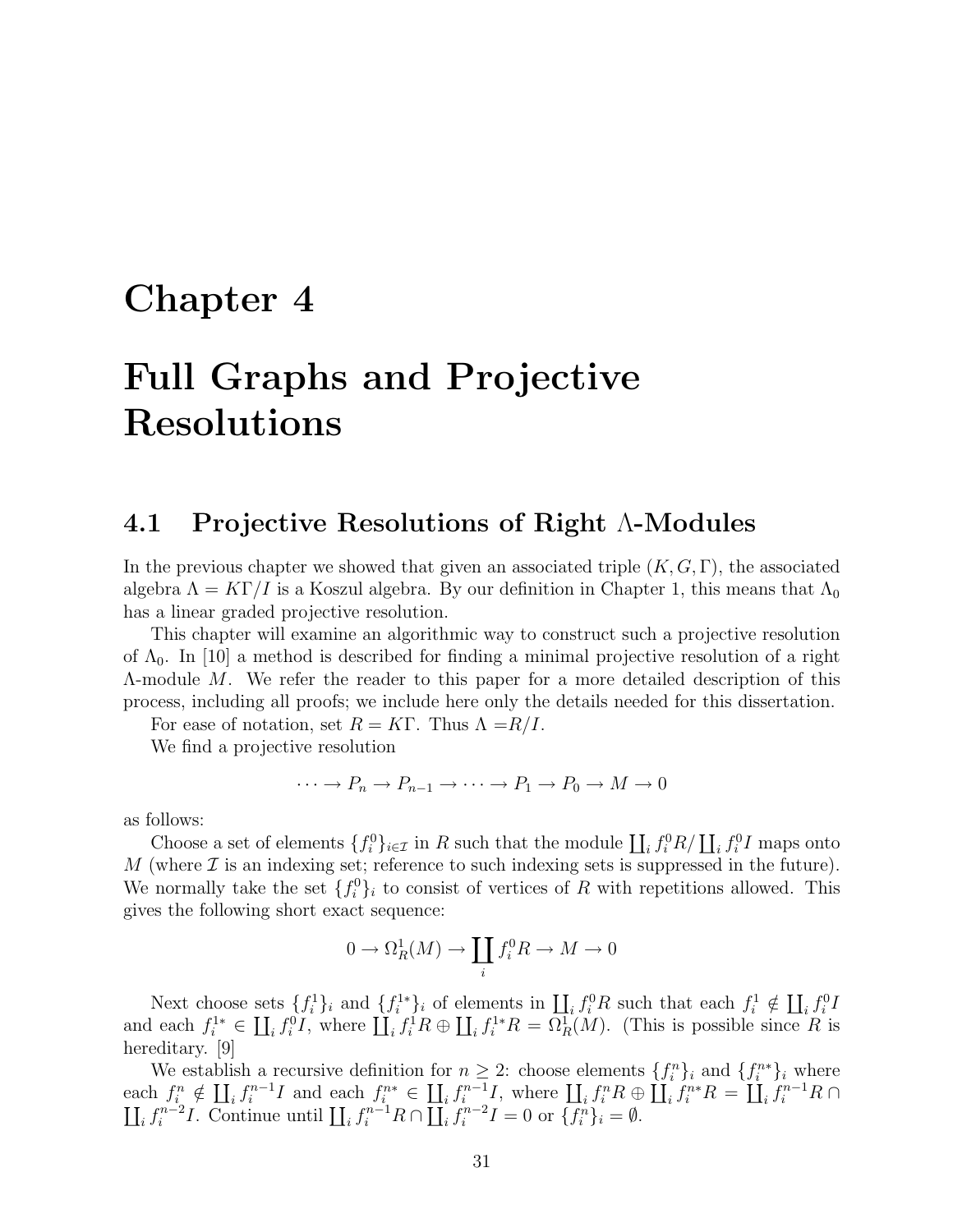Set  $P_n = \coprod_i f_i^n R / \coprod_i f_i^n I$ . It is well known that for all  $x \in R$ , xR is a projective right R-module; thus each  $\overline{P_n}$  is a projective A-module. Let  $d^n: P_n \to P_{n-1}$  be the boundary maps, which are homomorphisms induced by the inclusion  $\coprod_i f_i^n R \subseteq \coprod_i f_i^{n-1} R$ . This inclusion also implies that each  $f_i^n$  can be represented in  $\prod_i f_i^{n-1}R$  as  $f_k^n = \sum_i f_i^{n-1}h_{i,k}^{n-1,n}$ for scalars  $h_{i,k}^{n-1,n} \in R$ . Thus the boundary maps  $d^n$  are determined by the matrix  $(\overline{h}_{i,k}^{n-1,n}),$ where h denotes the image of h in  $\Lambda$ .

The paper shows that

$$
\cdots \to P_n \to P_{n-1} \to \cdots \to P_1 \to P_0 \to M \to 0
$$

is indeed a projective resolution of M over  $\Lambda$  with the maps  $d^n$ . The resolution need not be minimal; however, it is shown that the  $\{f_i^n\}_i$  can be chosen in such a way so that no proper K-linear combination of a subset of  $\{f_i^n\}_i$  is in  $\prod_i f_i^{n-1}I + \prod_i f_i^n L + \prod_i f_i^{n*}L$ , where L is the ideal of R generated by the arrows (hence  $L$  is the graded Jacobson radical of  $R$ ). If the  $\{f_i^n\}_i$  are chosen in this way, then the induced projective resolution is indeed minimal. We will make use of this fact to show that the projective resolution of  $\Lambda_0$  we generate is minimal.

Before we actually show how to find sets  $\{f_i^n\}_i$  for a module, we first give insight into how the recurrence relation was derived. We'll assume that we have completed the projective resolution up to the  $n^{th}$  step; thus we have the sets  $\{f_i^{n-1}\}_i, \{f_i^n\}_i$ , and  $\{f_i^{n*}\}_i, R$ modules  $\Omega_{\Lambda}^{n-1}(M), \Omega_{\Lambda}^{n}(M)$ , and the first n projective  $\Lambda$ -modules in the projective resolution of M. Using this information, we show how to find sets  $\{f_i^{n+1}\}\$ i and  $\{f_i^{n+1*}\}\$ i and hence the projective  $\Lambda$ -module  $P_{n+1}$ . We establish the commutative diagram in Figure 4.1 with exact rows and columns. We assume that the sets  $\{f_i^n\}_i$  and  $\{f_i^{n*}\}_i$  were chosen so that



Figure 4.1: Establishing the recurrence relation I

the module  $\prod f^n R \oplus \prod f^{n*}R$  would be the pullback completing the lower left hand square;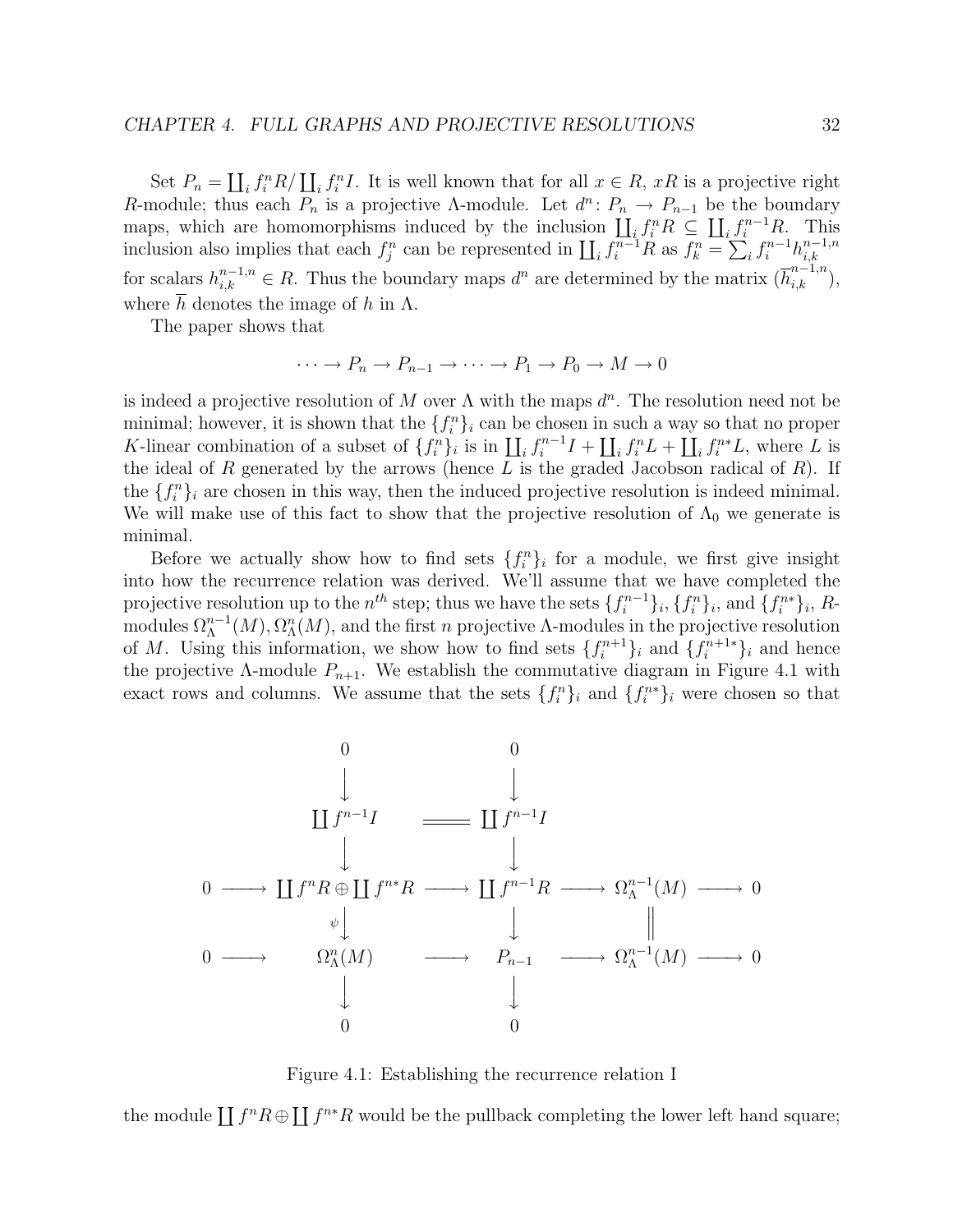the fact that the kernel of  $\psi$  is  $\prod f^{n-1}I$  follows from the Snake Lemma.

Using the first column, we can establish the exact commutative diagram in Figure 4.2, where the module  $X$  is the pullback.

0 0 - -0 −−−→ X −−−→ f<sup>n</sup>R −−−→ Ω<sup>n</sup> <sup>Λ</sup>(M) −−−→ 0 - - 0 −−−→ f<sup>n</sup>−<sup>1</sup>I −−−→ f<sup>n</sup>R ⊕ f<sup>n</sup>∗R −−−→ Ω<sup>n</sup> <sup>Λ</sup>(M) −−−→ 0



It is easily verified that X can be identified with  $\coprod f^nR \cap \coprod f^{n-1}I$ . We then seek elements  $\{f_i^{n+1}\}_i$  and  $\{f_i^{n+1*}\}_i$  such that  $\coprod f^n R \cap \coprod f^{n-1}I = \coprod f^{n+1}R \oplus \coprod f^{n+1*}R$ . Having done this, we can then take the top row of this diagram and create the new commutative diagram in Figure 4.3, which is the next iteration of the first commutative diagram, and



Figure 4.3: Establishing the recurrence relation III

we can repeat the process.

## **4.2** Resolving  $\Lambda_0$

We now apply the method described above to find a minimal projective resolution of the right  $\Lambda$ -module  $\Lambda_0$ .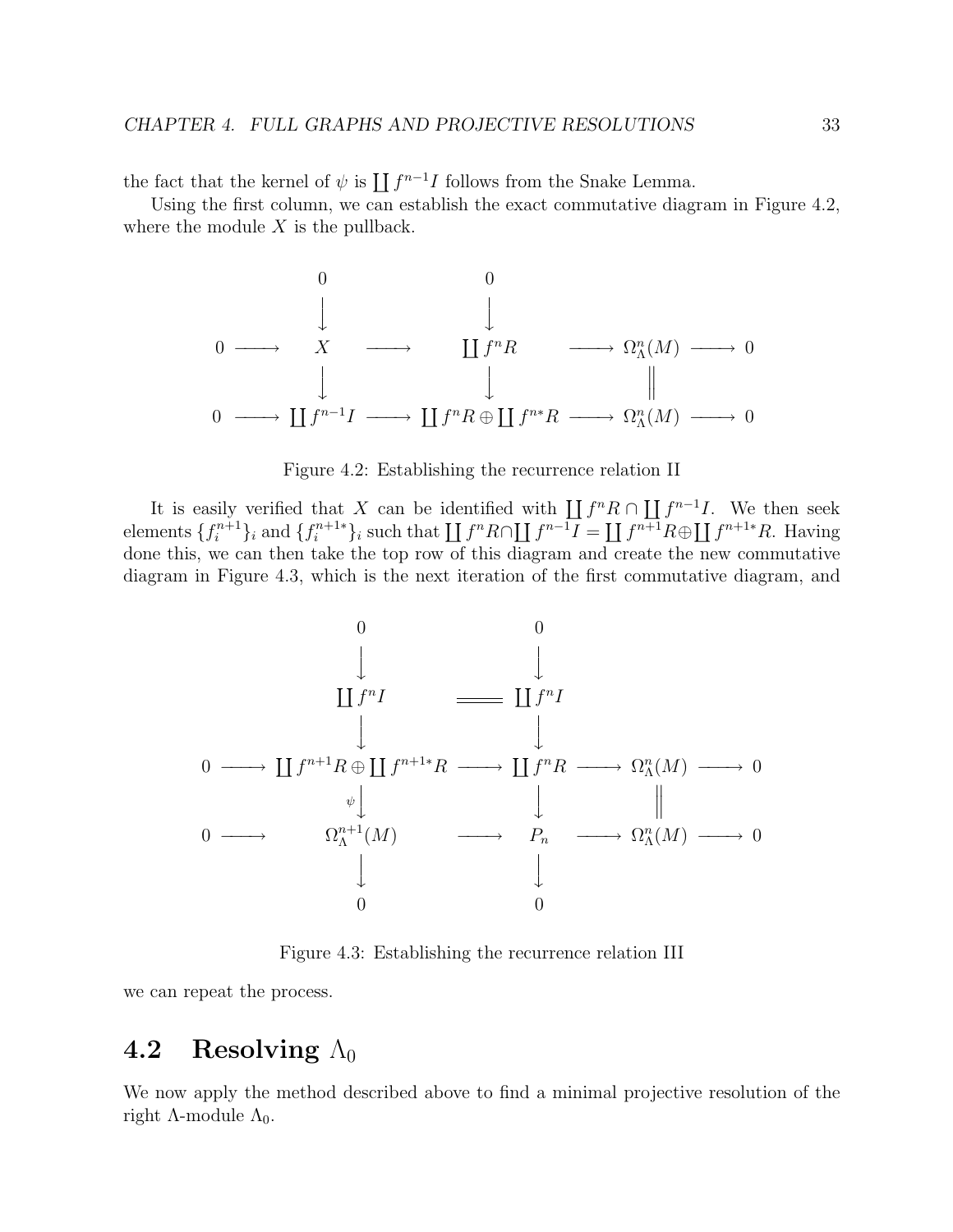We can set  $\{f_i^0\}_i = \{\text{vertices of } \Gamma, \text{ no repetitions}\}.$  The kernel of the map  $\pi: \coprod_i f_i^0 R \to$  $\Lambda_0$  equals  $\coprod_i x_iR$  as the  $x_i$  range over the arrows of KT. Since I is generated by quadratic elements, by a simple length argument (which will be used repeatedly) we see that no  $x_i \in$  $\prod_i f_i^1 I$ . Therefore we set  $\{f_i^1\}_i = \{\text{arrows of } K\Gamma\}$  and  $\{f_i^{1*}\}_i = \emptyset$ .

We next need sets  $\{f_i^2\}_i$  and  $\{f_i^{2*}\}_i$ . By the recurrence relation, we desire  $\coprod_i f_i^2 R \oplus \coprod_i f_i^{2*} R$ =  $\prod_i f_i^1 R \cap \prod_i f_i^0 I$ . While we will show why later, we can choose  $\{f_i^2\}_i = G$ ; again, by a length argument we see that no element of  $\mathcal G$  is an element of  $\prod_i f_i^1 I$ . All we mention of  ${f_i^2}$ is that it is not necessarily empty, containing linear combinations of paths of length  $\geq$  3. Note that for  $0 \leq n \leq 2$ , the elements of  $\{f_i^n\}_i$  are linear combinations of paths of length n. Once more, using a length argument, we see that no K-linear combinations of a subset of  $\{f_i^n\}_i$  is in  $\coprod_i f_i^{n-1}I + \coprod_i f_i^n L + \coprod_i f_i^{n*}L$ , for all elements of the latter module are linear combinations of paths with length  $\geq 3$ .

Finding  $\{f_i^n\}_i$  and  $\{f_i^{n*}\}_i$  for  $n \geq 3$  is not a simple as it was for  $n \leq 2$ . In order to find these sets we turn to an algorithmic method provided in [Upcoming Green]. The basic principle of this algorithm is that all the elements of  $\{f_i^n\}_i$  can be found through overlap relations between the tips of elements of  $\{f_i^{n-1}\}_i$  and  $\mathcal{G}$ .

In order to talk about the tips of the elements of  $\{f_i^{n-1}\}_i$ , we must put an ordering on  ${f_i^{n-1}}_i$ . This is done recursively; we start by ordering the elements of  ${f_i^0}_i$  arbitrarily and ordering the elements of  $\{f_i^1\}_i = \{\text{arrows of } K\Gamma\}$  as described in Chapter 3. View  ${f_i^2}_i$  as a subset of  $\prod_i f_i^1 R$ . Thus the elements of  ${f_i^2}_i$  are tuples of elements in R, whose coordinates are indexed by the elements of  $\{f_i^1\}_i$  in decreasing order.

So for any  $f_i^2 \in \{f_i^2\}_i$ ,  $f_i^2 = (x_1, x_2, \dots) \in \prod_i f_i^1 R$ . Tip $(\{f_i^2\}_i) = (0, \dots, x_k, 0, \dots)$ , where  $\text{Tip}(x_k) = \max{\text{Tip}(x_l)}$ , and if  $\text{Tip}(x_k) = \text{Tip}(x_s)$ , then  $k > s$  in the ordering of  $\{f_i^1\}_i$ . Order  $\{f_i^2\}_i$  by  $f_i^2 > f_k^2$  if  $\text{Tip}(f_i^2) > \text{Tip}(f_k^2)$  in the above order.

The tips of the elements of  $\{f_i^{n-1}\}_i$  are defined recursively; let  $f_j^{n-1} = (x_1, x_2, \dots)$  $\prod_i f_i^{n-2}R$ . Tip $(f_i^{n-1})=(0,\cdots,x_k,0,\cdots)$  where Tip $(x_k)$ =max{Tip $(x_l)$ }, and if Tip $(x_k)$  =  $\overline{\text{Tip}}(x_s)$ , then  $k > s$  in the ordering of  $\{f_i^{n-2}\}_i$ .

**Example 4.2.1** Consider again the full graph G in Example 3.2.1, given again in Figure 4.4.



Figure 4.4: 2-full graph G in Example 4.2.1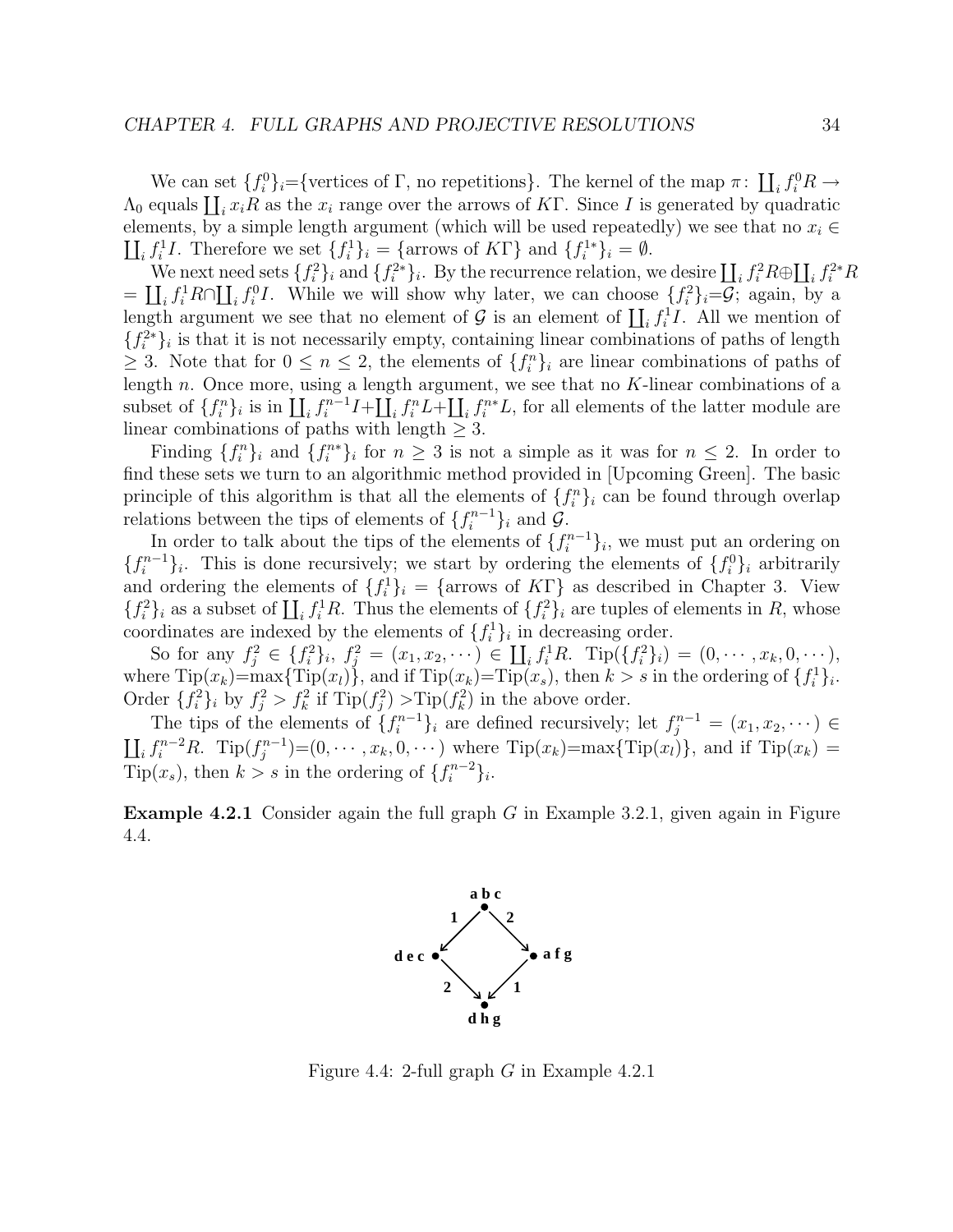Example 3.2.1 shows that the quiver  $\Gamma$  with 1 vertex v and 8 loops  $(\{a,...,h\})$  is an associated quiver and  $\mathcal{G} = {\bf ab\text{-}de\text{,af\text{-}dh\text{,bc\text{-}fg}e\text{-}hg}.$  Recall that  $I = \langle \mathcal{G} \rangle$  and  $\Lambda = K\Gamma/I$ . In finding a projective resolution of  $\Lambda_0$ , we set  $\{f_i^0\}_i = \{v\}$ ,  $\{f_i^1\}_i = \{\mathbf{a},...,\mathbf{h}\}\$ and  $\{f_i^2\}_i =$ G. As described in section 3.3, we can order  $\{f_i^1\}_i$  by  $\mathbf{a} > \mathbf{d} > \mathbf{b} > \mathbf{e} > \mathbf{f} > \mathbf{h} > \mathbf{c} > \mathbf{g}$ . Viewing  $ab-de \in \{f_i^2\}_i$  as a tuple in  $\coprod_i f_i^1R$ , we see  $ab-de=(b,-e,0,0,0,0,0,0)$  (where the coordinates are indexed in decreasing order, not in any alphabetical order). Thus  $Tip(ab-de) = (b,0,0,0,0,0,0,0).$  Note that  $Tip(ec-hg) = (0,0,0,0,0,0,0)$  and  $Tip(bc-hg)$  $f$ **g** $)=(0,0,\mathbf{c},0,0,0,0,0);$  so in ordering the elements of  $\{f_i^2\}_i$  **bc-fg>ec-hg** since Tip(**bc** $f$ g)>Tip(e**c-h**g). In ordering all the elements of  ${f_i^2}_i$  we have **ab-de>af-dh>bc-fg>ec**hg.  $\square$ 

Now that we have defined the tips of the elements of  $\{f_i^{n-1}\}_i$ , we can discuss overlap relations between the tips of elements of  $\{f_i^{n-1}\}_i$  and elements of  $\mathcal{G}$ . Let  $f_1^{n-1} \in \{f_i^{n-1}\}_i$ with  $\text{Tip}(f_1^{n-1}) = (0, \dots, x_k, 0, \dots)$ , and let  $g \in \mathcal{G}$ . If there exists elements  $p, q \in \mathbb{R}$  such that  $x_k p = q \text{Tip}(g)$  (where  $\text{Tip}(g) \nmid p$  and  $x_k \nmid q$ ), then an overlap relation is said to exist between the tip of  $f_1^{n-1}$  and g. We can use these overlaps to find the sets  $\{f_i^n\}_i$ ; we first give an example and then formalize the algorithm.

**Example 4.2.2** We refer back to the situation of Example 4.2.1 and find  $\{f_i^n\}_i$  for  $n \geq 3$ . Consider the overlap generated between the elements  $ab-de \in \{f_i^2\}_i$  and  $bc-fg \in \mathcal{G}$ . (ab**de**)**c** - **a**(**bc-fg**) = **afg-dec** = (**af-dh**)**g** + **dhg** - **d**(**ec-hg**) - **dhg**. So (**ab-de**)**c** - **a**(**bc-fg**) = (**af-dh**)**g** - **d**(**ec-hg**), which gives (**ab-de**)**c** - (**af-dh**)**g** = **a**(**bc-fg**) - **d**(**ec-hg**). Note that the left hand side is in  $\prod_i f_i^2 R$  and the right hand side is in  $\prod_i f_i^1 I$ . Thus (ab-de)c  $\mathbf{a} \in \prod_i f_i^2 R \cap \prod_i f_i^1 I$ , and we set  $f_1^3 = (\mathbf{a} \mathbf{b} - \mathbf{d} \mathbf{e}) \mathbf{c} - (\mathbf{a} \mathbf{f} - \mathbf{d} \mathbf{h}) \mathbf{g}$ . (Again, by a length argument,  $f_1^3 \notin \prod_i f_i^2 I$ , so  $f_1^3 \in \{f_i^3\}_i$  and  $f_1^3 \notin \{f_i^{3*}\}_i$ .)  $\Box$ 

We claim, without proof, that  $\{f_i^3\}_i = \{f_1^3\}$ ; we also note that since the elements of  ${f_i^{3*}}_i$  are in  $\prod_i f_i^2 I$ , each element of  ${f_i^{3*}}_i$  has length  $\geq 4$ . We next seek  ${f_i^4}_i$  through overlaps with the tip of  $f_1^3$  and elements of  $\mathcal{G}$ . Tip $(f_1^3) = (\mathbf{c},0,0,0)$ , and clearly no overlap exists with elements in G. Therefore we claim that  $\{f_i^4\}_i = \emptyset$ ; indeed, it is not hard to see that  $f_1^3 R \cap \coprod_i f_i^2 I = 0$ .

It is also not hard to see (through length arguments) that  $f_1^3 \notin \coprod_i f_i^2 I + f_1^3 L + \coprod_i f_i^{3*} L$ ; therefore we conclude that

$$
0 \to f_1^3 R/f_1^3 I \to \coprod_i f_i^2 R/\coprod_i f_i^2 I \to \coprod_i f_i^1 R/\coprod_i f_i^1 I \to \coprod_i f_i^0 R/\coprod_i f_i^0 I \to \Lambda_0 \to 0
$$

is a minimal projective resolution of  $\Lambda_0$ .

We now state a theorem that allows the finding of the  $\{f_i^n\}_i$  through overlap relations.

**Theorem 4.2.1** Let  $(K, G, \Gamma)$  be an associated triple with associated algebra Λ. In the projective resolution

$$
\cdots \longrightarrow \coprod_i f_i^j R / \coprod_i f_i^j I \longrightarrow \cdots \coprod_i f_i^1 R / \coprod_i f_i^1 I \longrightarrow \coprod_i f_i^0 R / \coprod_i f_i^0 I \longrightarrow \Lambda_0 \longrightarrow 0
$$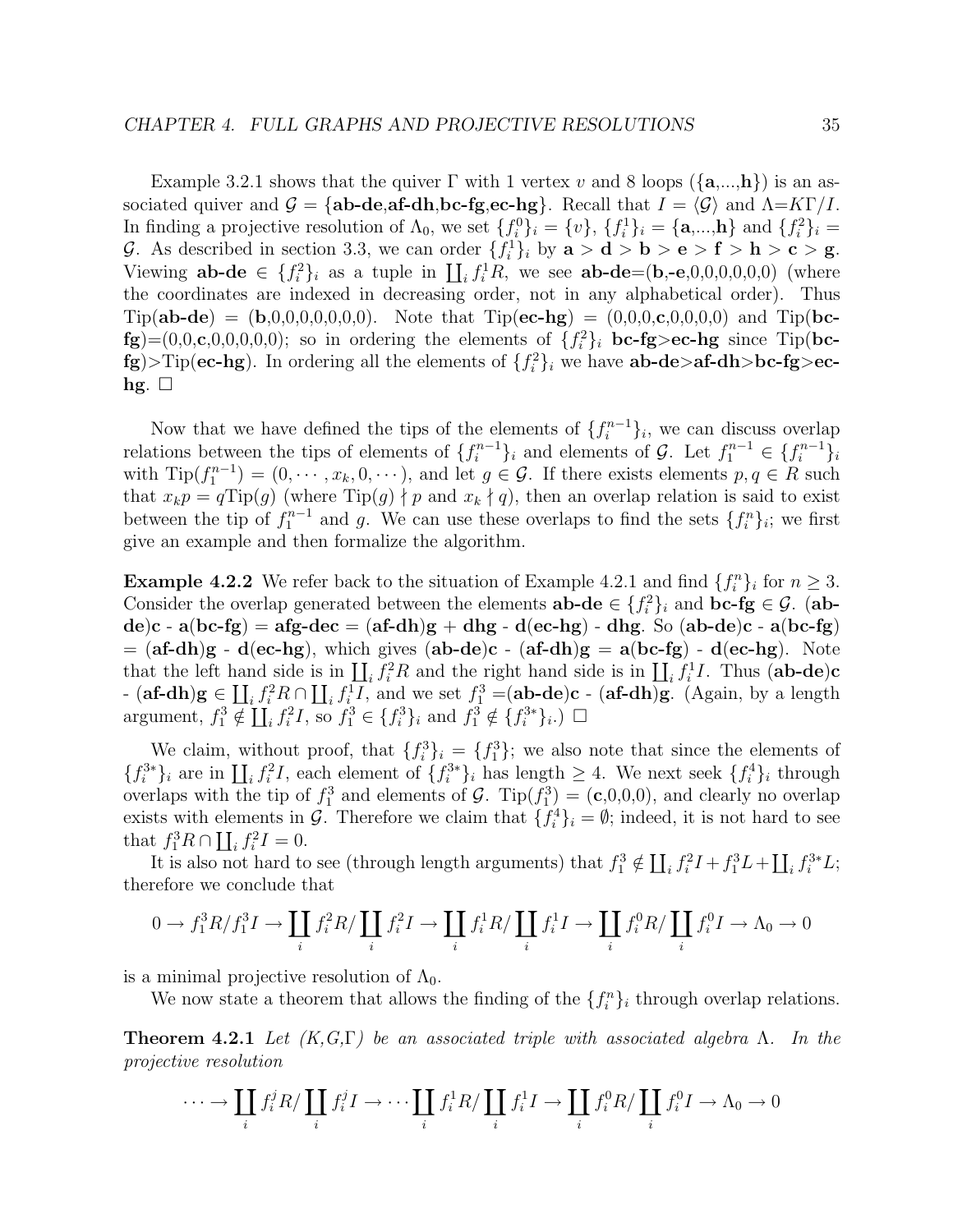let  $\{f_i^0\}_i = \{vertices \ of \ K\Gamma\}$  and  $\{f_i^1\}_i = \{arrows \ of \ K\Gamma\}.$  For  $n \geq 2$  the sets  $\{f_i^n\}_i$  can be determined through overlap relations between the tips of elements of  $\{f_i^{n-1}\}_i$  and  $\mathcal G$ .

### Proof:

We proceed by induction on n. We omit the base case of  $n = 2$  since it is similar to the induction step. Assume that we already have sets  $\{f_i^0\}_i \cdots \{f_i^{n-1}\}_i$  and  $\{f_i^{n-1*}\}_i$ , and for  $i = 0 \cdots n-1$ , elements in  $\{f_i^i\}_i$  are K-linear combinations of paths of length i.

Consider Figure 4.5, as given before.



Figure 4.5: Establishing sets  $\{f_i^n\}_i$  from overlaps

Let  $f \in \{f_i^{n-1}\}_i$  and  $g \in \mathcal{G}$  such that an overlap exists between  $\text{Tip}(f)$  and  $\text{Tip}(g)$ . Tip(f) lies in the  $k^{th}$  component of  $\prod_i f_i^{n-2}R$  for some k; since  $f \in \{f_i^{n-1}\}_i$ , it is the combination of paths of length  $n-1$ , whereas  $f_k^{n-2}$  is composed of paths of length  $n-2$ . Thus  $\text{Tip}(f)$  is an arrow of KF.  $\text{Tip}(g)$  is a quadratic element of the form **ab** (where **a**, **b** are arrows). Thus  $\text{Tip}(f)\mathbf{b} = \text{Tip}(g)$ .

Set  $h = f\mathbf{b} - f_k^{n-2}g$ . Tip $(h) <$  Tip $(f)$  since the tip of f is "killed off" in h.  $h \in \coprod_i f_i^{n-2}R$ ; since  $f$ **b**  $\in$   $\coprod_i f_i^{n-1} R$  and  $f_k^{n-2} g \in I$ ,  $h \in$  Ker  $\phi_{n-2}$  (see Figure 4.5). Thus  $h \in \coprod_i f_i^{n-1}$  $\overline{1}$  $i^{n-1}R\,\oplus\,$  $\sum_i f_i^{n-1*} R_i$ , so h can be written uniquely as  $\sum_i f_i^{n-1} r_i + \sum_i f_i^{n-1*} r_i'$ , where the  $r_i$  and  $r_i'$  are in R. So  $f\mathbf{b} - f_k^{n-2}g = \sum_i f_i^{n-1}r_i + \sum_j f_j^{n-1}r_j'$ , and  $f\mathbf{b} - \sum_i f_i^{n-1}r_i = f_k^{n-2}g + \sum_j f_j^{n-1}r_j'$ . The left hand side is in  $\prod_i f_i^{n-1}R$ ; each  $\{f_i^{n-1*}\}_i$  is in  $\prod_i f_i^{n-2}$ .<br>  $\prod_i f_i^{n-2}I$ . Thus  $f\mathbf{b} - \sum_i f_i^{n-1}r_i \in \prod_i f_i^{n-1}R \cap \prod_i f_i^{n-2}I$ , and I, so the right hand side is in  $if_i^{n-2}I$ . Thus  $f\mathbf{b}-\sum_i f_i^{n-1}r_i \in \coprod_i f_i^{n-1}R \cap \coprod_i f_i^{n-2}I$ , and we choose it to be an element of  $\{f_i^n\}_i$ . Note that  $f\mathbf{b} - \sum_i f_i^{n-1}r_i$  is a K-linear combination of paths of length n, and since  $\text{Tip}(h) < \text{Tip}(f)$ ,  $\text{Tip}(f\mathbf{b} - \sum_i f_i^{n-1}r_i) = \text{Tip}(f\mathbf{b}) = \mathbf{b}$ . Repeat this process for all overlaps between the tips of elements of  $\{f_i^{n-1}\}_i$  and  $\mathcal{G}$ .

We now show that a complete set  $\{f_i^n\}_i$  is generated through this process. To do so we will show that  $\prod_i f_i^{n-1}R\cap\prod_i f_i^{n-2}I + \prod_i f_i^{n-1}I = \prod_i f_i^nR + \prod_i f_i^{n-1}I$ . (Since we have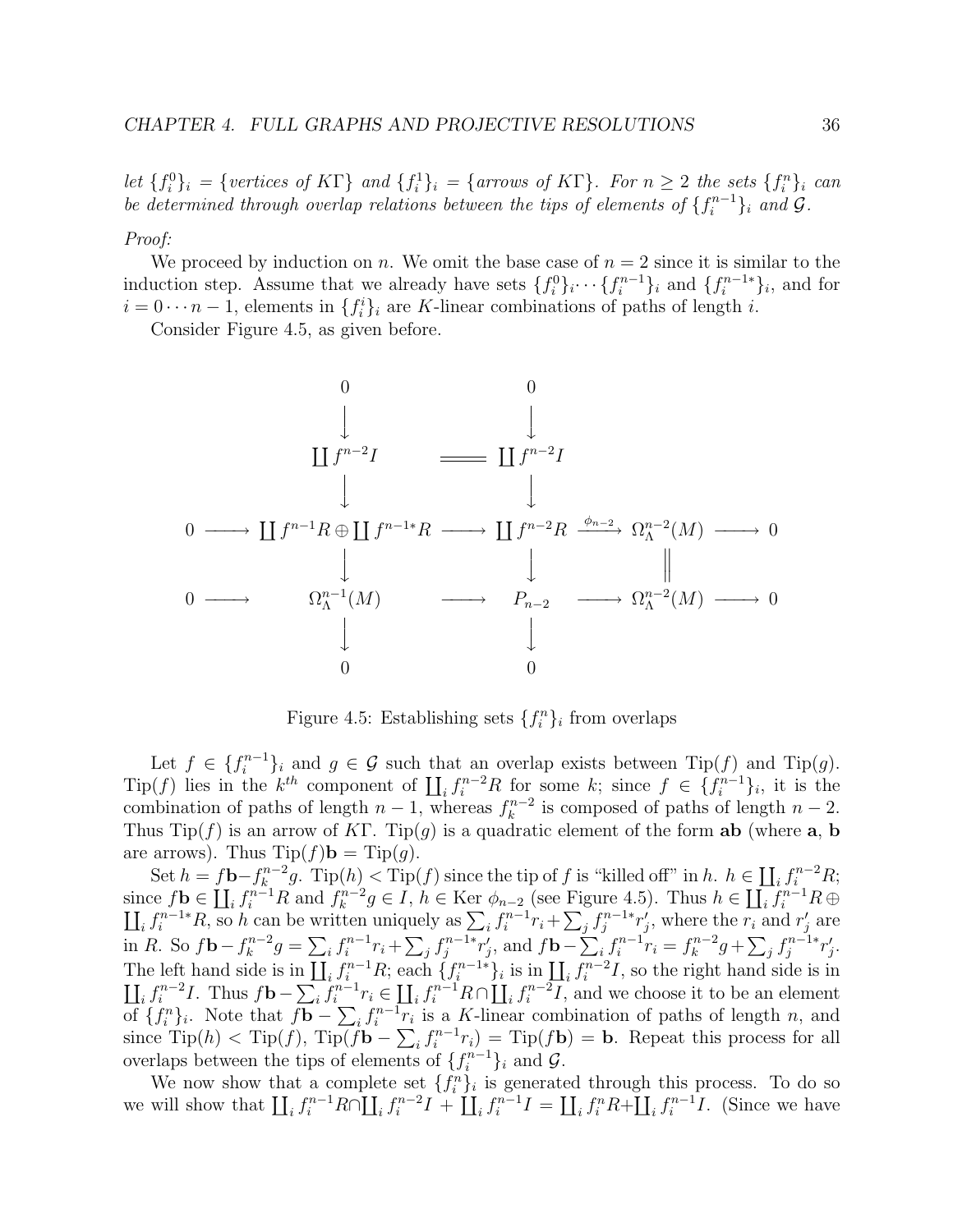not given  $\{f_i^{n*}\}_i$ , we cannot directly show that  $\prod_i f_i^{n-1}R \cap \prod_i f_i^{n-2}I = \prod_i f_i^n R \oplus \prod_i f_i^{n*}R$ . We instead use the fact that  $\prod_i f_i^{n*} R \subseteq \prod_i f_i^{n-1} I$ . If  $\prod_i f_i^{n-1} R \cap \prod_i f_i^{n-2} I + \prod_i f_i^{n-1} I \neq$  $\prod_i f_i^n R+\prod_i f_i^{n-1} I$ , then something is "missing" from  $\{f_i^n\}_i$ .)

It should be clear that  $\prod_i f_i^n R+\prod_i f_i^{n-1}I \subseteq \prod_i f_i^{n-1}R\cap \prod_i f_i^{n-2}I + \prod_i f_i^{n-1}I$ . To show the other inclusion, assume that there exists elements in  $\prod_i \overline{f_i}^{n-1} R \cap \prod_i \overline{f_i}^{n-2} I$  that are not in  $\prod_i f_i^n R+\prod_i f_i^{n-1} I$ . Choose one of these elements x with a minimal tip.

 $\sum_{i} f_i^{n-1} r_i$  it can be written as  $\sum_i f_i^{n-1} r_i$ , so  $\text{Tip}(x) = \text{Tip}(f_i^{n-1}) r_j$ for some  $f_i^{n-1} \in \{f_i^{n-1}\}\text{, also, } x$  can be written as  $\sum_i \overline{f_i^{n-2}} m_i$ , so  $\text{Tip}(x) = f_k^{n-2} p \text{Tip}(g) s$ , where  $m_k = pgs, p, s \in R, g \in \mathcal{G}$ , since  $\mathcal{G}$  is a Gröbner basis for I. So  $\text{Tip}(f_i^{n-1})$   $r_j = p \text{Tip}(g)s$ . If  $\text{Tip}(f_i^{n-1})$  and  $\text{Tip}(g)$  have an overlap, then this overlap produces an  $f^n \in \{f_i^n\}_i$ . Then  $h = x - f^n u$ , for some  $u \in R$ , has a smaller tip than x, and  $h \in \coprod_i f_i^{n-1} R \cap \coprod_i f_i^{n-2} I$ , but  $h \notin \coprod_i f_i^n R + \coprod_i f_i^{n-1} I$ , contradicting the minimality of x. If  $\text{Tip}(f_i^{n-1})$  and  $\text{Tip}(g)$  do not have an overlap, then there exists some element  $w \in R$  such that  $\text{Tip}(x) = \text{Tip}(f_i^{n-1}wgs)$ .  $f_i^{n-1}wgs \in \prod_i f_i^{n-1}I$ ;  $h = x - f_i^{n-1}wgs$  has a smaller tip than x, and again  $h \in \prod_i f_i^{n-1}R \cap$  $\prod_i f_i^{n-2}I$ , but  $h \notin \prod_i f_i^n R + \prod_i f_i^{n-1}I$ , contradicting the minimality of x. Thus no such x can exist, and  $\prod_i \overline{f_i^{n-1}} R \cap \prod_i \overline{f_i^{n-2}} I + \prod_i f_i^{n-1} I = \prod_i f_i^n R + \prod_i f_i^{n-1} I$ .

We now note that  $\prod_i \overline{f_i^{n-1}} I \subseteq \prod_i \overline{f_i^{n-1}} R \cap \prod_i \overline{f_i^{n-2}} I$ , so we can change our original claim that  $\prod_i f_i^{n-1} R \cap \prod_i f_i^{n-2} I + \prod_i f_i^{n-1} I = \prod_i f_i^n R + \prod_i f_i^{n-1} I$  to  $\prod_i f_i^{n-1} R \cap \prod_i f_i^{n-2} I$  $= \coprod_i f_i^n R + \coprod_i f_i^{n-1} I$ . It is clear that no element of  $\{f_i^n\}_i$  is in  $\coprod_i f_i^{n-1} I$ , and no element of the form  $f_i^{n-1}p_{i,j}g_j$  is in  $\{f_i^n\}_i$  (where  $f_i^{n-1} \in \{f_i^{n-1}\}_i, p_{i,j} \in R, g_j \in G$ ). By length arguments we find that  $p_{i,j} = 1$  for all i, j; thus we set  $\{f_i^{n*}\}_i = \{f_i^{n-1}g_j\}_{i,j}$ .

Thus we can find a set  $\{f_i^n\}_i$  using overlaps.  $\Box$ 

An easy consequence of Theorem 4.2.1 is that when choosing the elements of  $\{f_i^2\}_i$ through overlaps, we get that  $\{f_i^2\}_i = \mathcal{G}$  as sets.

In finding  $\{f_i^3\}_i$  through overlaps, we look at overlaps between the tips of  $\{f_i^2\}_i$  and elements of G. Thus we can find  $\{f_i^3\}_i$  by looking at the overlap relations of elements of G. We know from Theorem 3.4.1 that all overlaps of elements of  $\mathcal G$  are generated at vertices of the graph G. The following theorem shows how  $\{f_i^3\}_i$  can be determined completely by reading information off a full graph, without computation.

**Theorem 4.2.2** Let an associated triple  $(K, G, \Gamma)$  be given with associated algebra  $\Lambda$ . In a projective resolution of  $\Lambda_0$ ,  $\{f_i^3\}_i$  can be determined by i, j cycles in G. Therefore in a minimal projective resolution of  $\Lambda_0$ 

$$
\cdots \to P_n \to P_{n-1} \to \cdots \to P_1 \to P_0 \to \Lambda_0 \to 0
$$

with maps  $d^i: P_i \to P_{i-1}$ , the maps  $d^1, d^2$ , and  $d^3$  can be determined directly from the construction of G.

Proof:

Let any  $i, j$  cycle be given; without loss of generality let this cycle be a 1,2 cycle with source **v** and sink **u** (see Figure 4.6).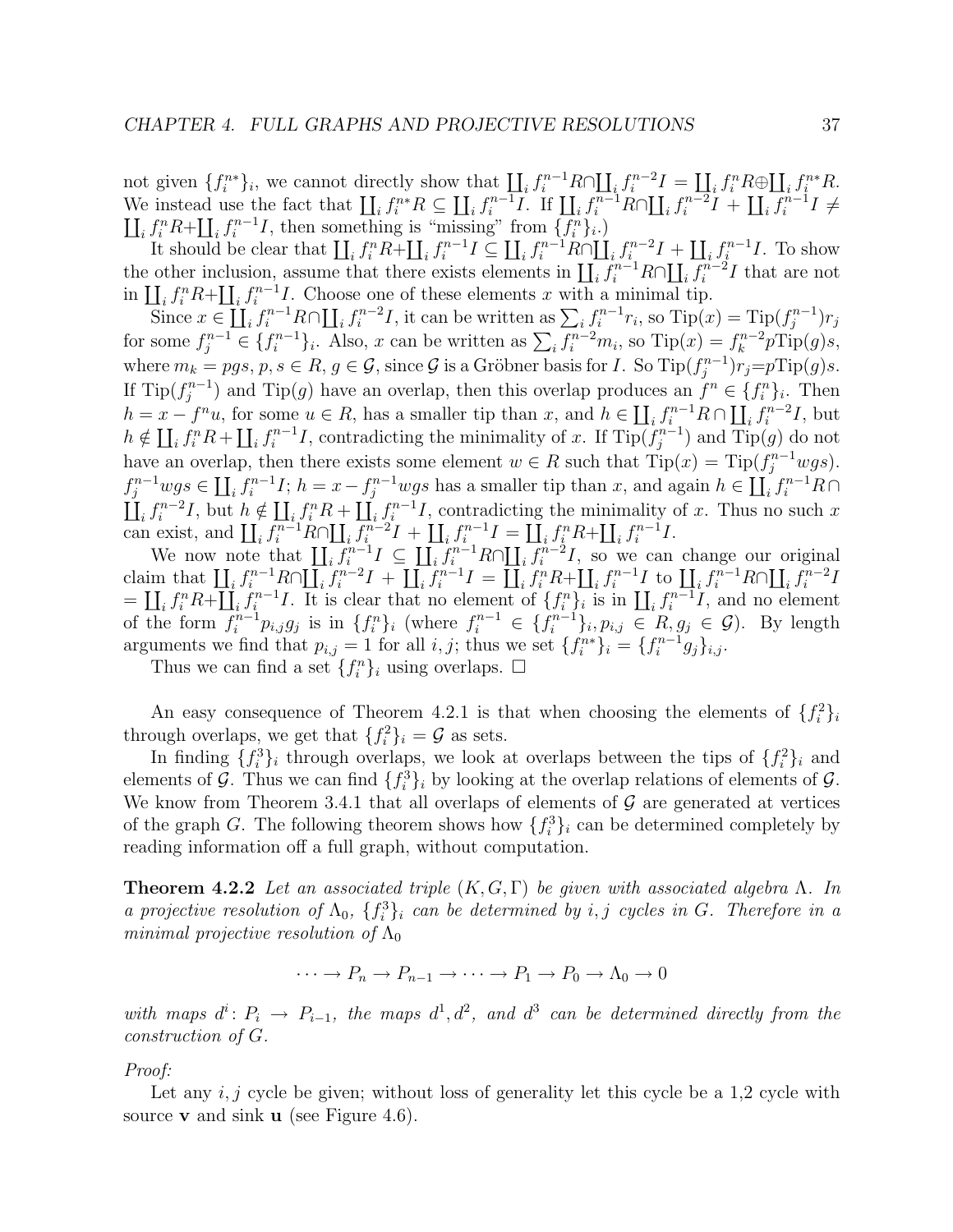

Figure 4.6: 1-2 cycle

Let the edge coming from **v** numbered 1 generate the relation **ab**-**cd**; let the edge numbered 2 generate the relation **be**-**fg**. Following the proof of Theorem 4.2.1, we set h = (**ab**−**cd**)**e**−**a**(**be**−**fg**) = **afg**−**cde**. While we know this can be represented uniquely in  $\prod_i f_i^2 R \oplus \prod_i f_i^{2*} R$ , we show how to determine this from the graph. Note that **afg** and **cde** are part of the labels of  $v_2$  and  $v_1$ , respectively. Since we are considering a 1,2 cycle, we know there exists an edge numbered  $2$  coming from  $v<sub>2</sub>$  and an edge numbered  $1$  coming from **v** generating relations **af**-**hi** and **de**-**jk**, respectively. Note that Tip(**af**-**hi**)|**afg** and  $\text{Tip}(\text{de-}\text{jk})|\text{cde}.$  Thus  $h = (\text{af} - \text{hi})\text{g} + \text{hig} - \text{c}(\text{de} - \text{jk}) - \text{c} \text{jk}.$  hig and  $\text{c} \text{jk}$  are labels of the next vertices in the cycle; we repeat the above reduction until the cubic monomials that are the remainders of the division cancel each other out (we know this will happen from Lemma 3.4.2). Note that all terms resulting from the "1" side of the 1,2 cycle have a negative coefficient and all terms coming from the "2" side have a positive coefficient. Note also that every time we divide by a relation coming from a 1 we get an element in  $\prod_i f_i^2 R$ ; dividing by relations coming from a 2 gives an element in  $\prod_i f_i^1 I$ .

Thus  $(\mathbf{ab}-\mathbf{cd})\mathbf{e}-\mathbf{a}(\mathbf{be}-\mathbf{fg})=\sum_i f_i^2 r_i + \sum_j f_j^1 g_j$ , where  $r_i \in R$  and  $g_j \in \mathcal{G}$ . We know from Theorem 4.2.1 that  $(\mathbf{ab} - \mathbf{cd})\mathbf{e} - \sum_i f_i^2 r_i$  can be taken as an element of  $\{f_i^3\}_i$ .

Note that there is a one to one correspondence between the edges numbered 1 in the 1,2 cycle and the terms of  $(ab - cd)e - \sum_i f_i^2 r_i$ ; all  $f_j^2 r_j$  that come from the "1" side now have a positive coefficient, and all  $f_i^2 r_j$  coming from the "2" side have a negative coefficient. Also, for each term  $f_j^2 r_j$ ,  $r_j$  is the letter in the third position of the label of the vertices of the edge numbered 1 that generated the  $f_i^2$ .

Thus to find a set  $\{f_i^3\}_i$ , consider all  $i, j$  cycles in G. Given a particular  $i, j$  cycle  $(j = i + 1)$ , the  $f^3$  that is generated by it is  $\sum_i f_i^2 r_i - \sum_j f_j^2 r_j$  where the first sum is taken over the edges numbered i coming from the  $\frac{a}{i}$  side of the cycle, and the second is taken over the edges numbered i from the " $i + 1$ " side, and the  $r_i$  and  $r_j$  are the letters in the  $i + 2$  place of the labels of the vertices of the edges.

The information to give  $\{f_i^1\}_i$  comes directly from the labels of G; since  $\{f_i^2\}_i = \mathcal{G}$  as sets we can immediately find  $\{f_i^2\}_i$  by looking at the relations generated by G; finally, we can find  $\{f_i^3\}_i$  by looking at all i, j cycles in G. Thus we can find  $P^1, P^2$  and  $P^3$  directly from G. The maps  $d^i$  are determined by the matrices  $(\overline{h}_{i,k}^{n-1,n})$ , where  $h_{i,k}^{n-1,n}$  are scalars in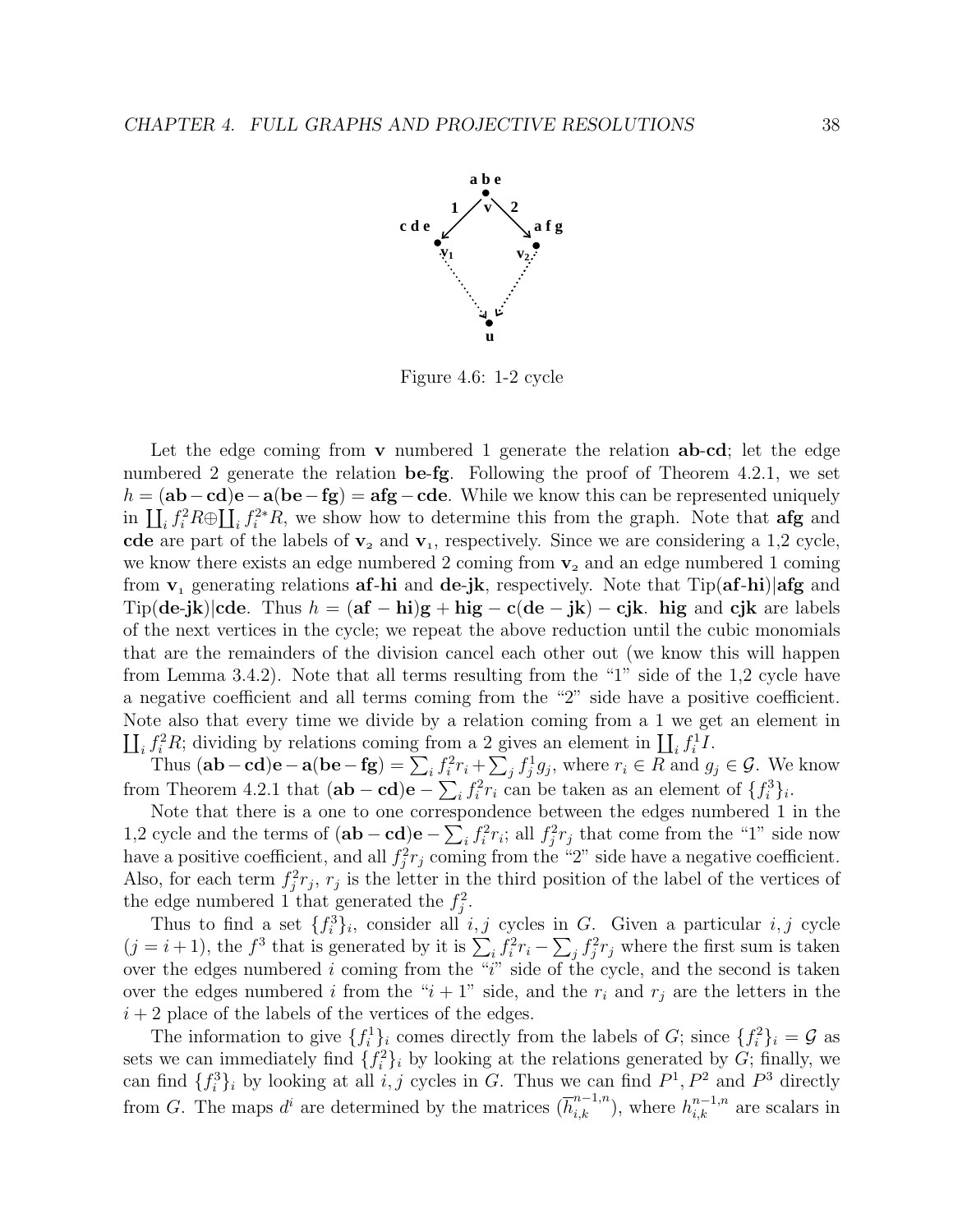$f_k^n = \sum_i f_i^{n-1} h_{i,k}^{n-1,n}$  in R. Thus the maps are determined by  $\{f_i^n\}_i, 0 \le n \le 3$ .  $\Box$ 

**Example 4.2.3** Consider Figure 4.7.



Figure 4.7: 2-full graph in Example 4.2.3

Set  $\{f_i^1\}_i = \{\mathbf{a}, \dots, 1\}, \{f_i^2\}_i = \{\text{ad-hg, ae-cf, bh-ci, dj-ek, gj-hl, fk-il}\}.$  Without computation, we determine that  $f^3 = (\mathbf{ad-hg})\mathbf{j} + (\mathbf{bh-ci})\mathbf{l} - (\mathbf{ae-cf})\mathbf{k}$ . This can be verified by computing the overlap as in Theorem 4.2.1.  $\Box$ 

Theorem 4.2.1 is proved in context of the  $\Lambda$ -module  $\Lambda_0$ . In [Upcoming Green] this method is generalized for all  $\Lambda$ -modules M.

So we have seen that the elements of  $\{f_i^2\}_i$  come from single edges, and elements of  $\{f_i^3\}_i$ come from vertices that are the source of two consecutively numbered edges. Elements of  ${f_i^4}_i$  are found by overlaps between elements of  ${f_i^3}_i$  and  ${f_i^2}_i$ ; thus we are looking at an overlap between an element that is generated at a vertex which is the source of two edges numbered i and  $i + 1$ , and an edge which must be numbered  $i + 2$  if an overlap is to be generated. In short, elements of  $\{f_i^4\}_i$  are generated at vertices that are the source of 3 edges with consecutive numbers; in general, elements of  $\{f_i^n\}_i$  are generated at vertices that are the source of  $n-1$  edges with consecutive numbers coming out. Thus in order to find  $\{f_i^{n+1}\}_i$ , it is necessary that G be *n*-full; if G is *n*-full then we can find sets  $\{f_i^j\}_i$ for j at most  $n + 1$ . This puts a bound on the global dimension of  $\Lambda$ , which is stated as a corollary to Theorem 4.2.1.

**Corollary 4.2.1** Let an associated triple  $(K, G, \Gamma)$  be given, where G is n-full. Then the  $gl.dim(\Lambda) \leq n+1$ . Furthermore, this bound is sharp for each n.

#### Proof:

If G has a vertex (namely, a source) with  $n$  edges numbered consecutively coming out, then we will be able to find a nonempty set  $\{f_i^{n+1}\}_i$  through overlap relations. If G does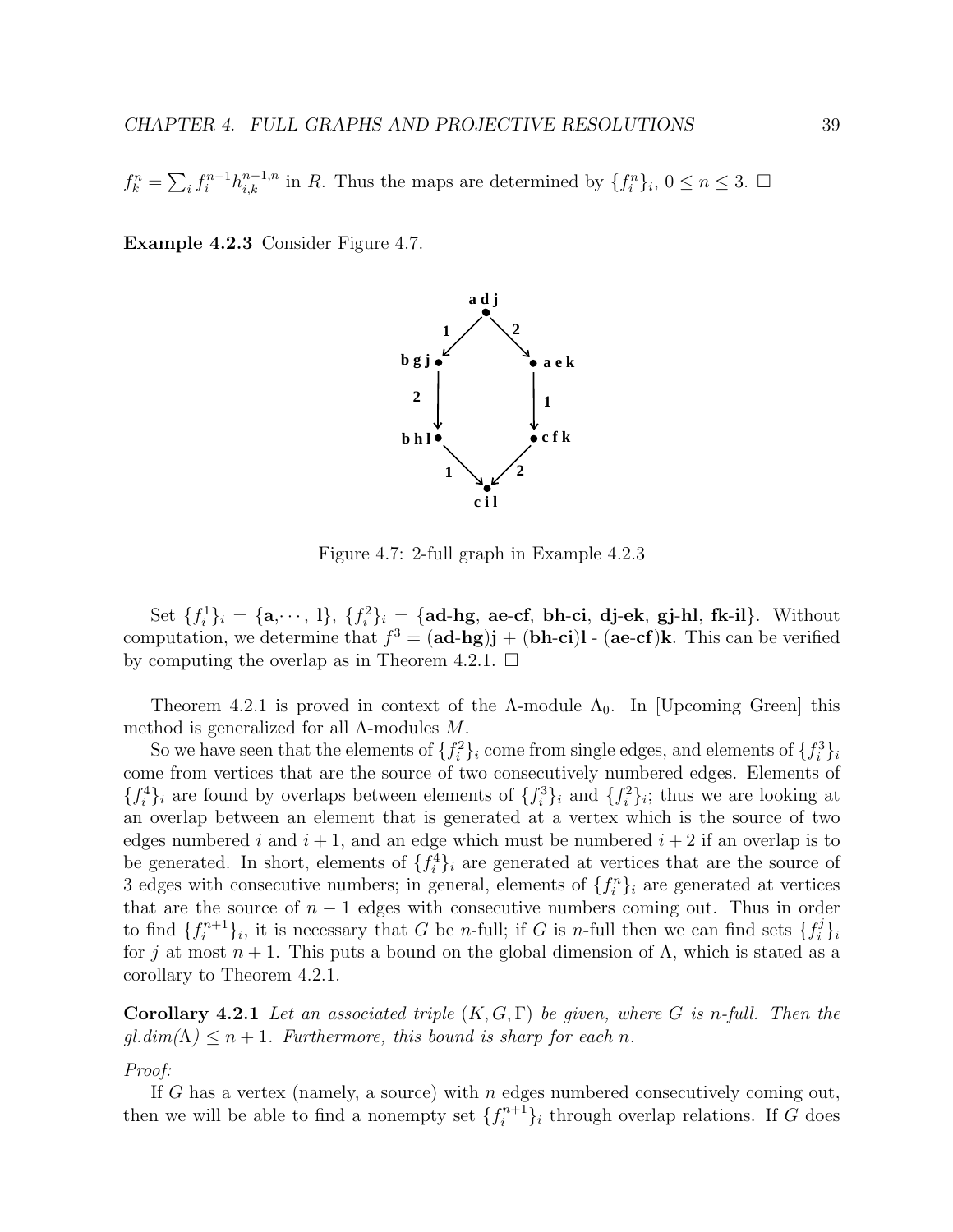not have a vertex with *n* edges coming out, then we can only find  $\{f_i^i\}_i$  for  $i \leq n$ , giving a bound on the global dimension.

For each n, the n cube has a single source with n edges coming from the source. Therefore the associated algebra to the n cube will have global dimension  $n + 1$ . Therefore the bound is sharp for each  $n. \Box$ 

As discussed in the paragraph before the corollary, we can find  $\{f_i^{n+1}\}_i$  in a way that if  $f \in \{f_i^{n+1}\}_i$ , then there exists a vertex **v** with n edges coming out numbered consecutively  $(r \cdots r + n - 1)$  that generate f. Following the proof of Theorem 4.2.1, Tip(f) = **x**, where **x** is the letter in the  $r + n$  coordinate in the label of **v**.

In section 2.2, it is shown that if  $G'$  is an *n*-full graph, then the complete extension of G by  $n + 1$  can be made  $n + 1$ -full. Let G be the complete extension of G' by  $n + 1$ ; we will refer to the two isomorphic copies of  $G'$  in G as  $G_1$  and  $G_2$ , where all edges numbered  $n+1$  originate in  $G_1$  and terminate in  $G_2$ .

The labels of the vertices of  $G_1$  and  $G_2$  will be identical except in the  $n^{th}$  and  $n + 1^{st}$ positions. Because of this all f's that come from edges numbered in  $\{1, \dots, n-2\}$  in  $G_1$  will be the same as those f's that come from the corresponding edges in  $G_2$ . If  $f_1^i = \sum_j f_j^{i-1} r_j$ comes from a vertex in  $G_1$  with largest edge number  $n-1$  coming out, then there will be a corresponding  $f_2^i$  in  $G_2$ , where  $f_2^i = \sum_j f_j^{i-1} r'_j$ . The  $f_j^{i-1}$  are the same in each summation; the  $r_j$  are letters in the  $n^{th}$  coordinate in the label of a vertex of G that gets changed to  $r'_j$ by an edge numbered  $n + 1$ . An example will help illuminate this.

**Example 4.2.4** Consider the 3-full graph G in Figure 4.8.



Figure 4.8: 3-full graph G in Example 4.2.4

Let  $\Gamma$  = quiver with one vertex and 12 loops. In resolving  $\Lambda_0$ , we set  $\{f_i^0\}_i = \{\overline{v}\}, \{f_i^1\}_i$  $=\{a ... 1\}, \{f_i^2\}_i = \mathcal{G} = \{ab - de, af - dh, bc - fg, ec - ig, bj - fl, ej - hl, ci - jk, gi - lk\}.$ By Theorem 4.2.2 we find that  $\{f_i^3\}_i = \{(\mathbf{ab} - \mathbf{de})\mathbf{c} - (\mathbf{af} - \mathbf{di})\mathbf{g}, (\mathbf{ab} - \mathbf{de})\mathbf{j} - (\mathbf{af} - \mathbf{af})\mathbf{g}\}$ **dh**)**l**, (**bc** - **fg**)**i** - (**bj** - **fl**)**k**, (**fc** - **hg**)**i** - (**ej** - **h**l)**k**}. Note that  $f_1^3$  and  $f_2^3$  are in the same components of  $\prod_i f_i^2 R$ ; only the coefficients of the  $f^{2,s}$  differ, as mentioned above.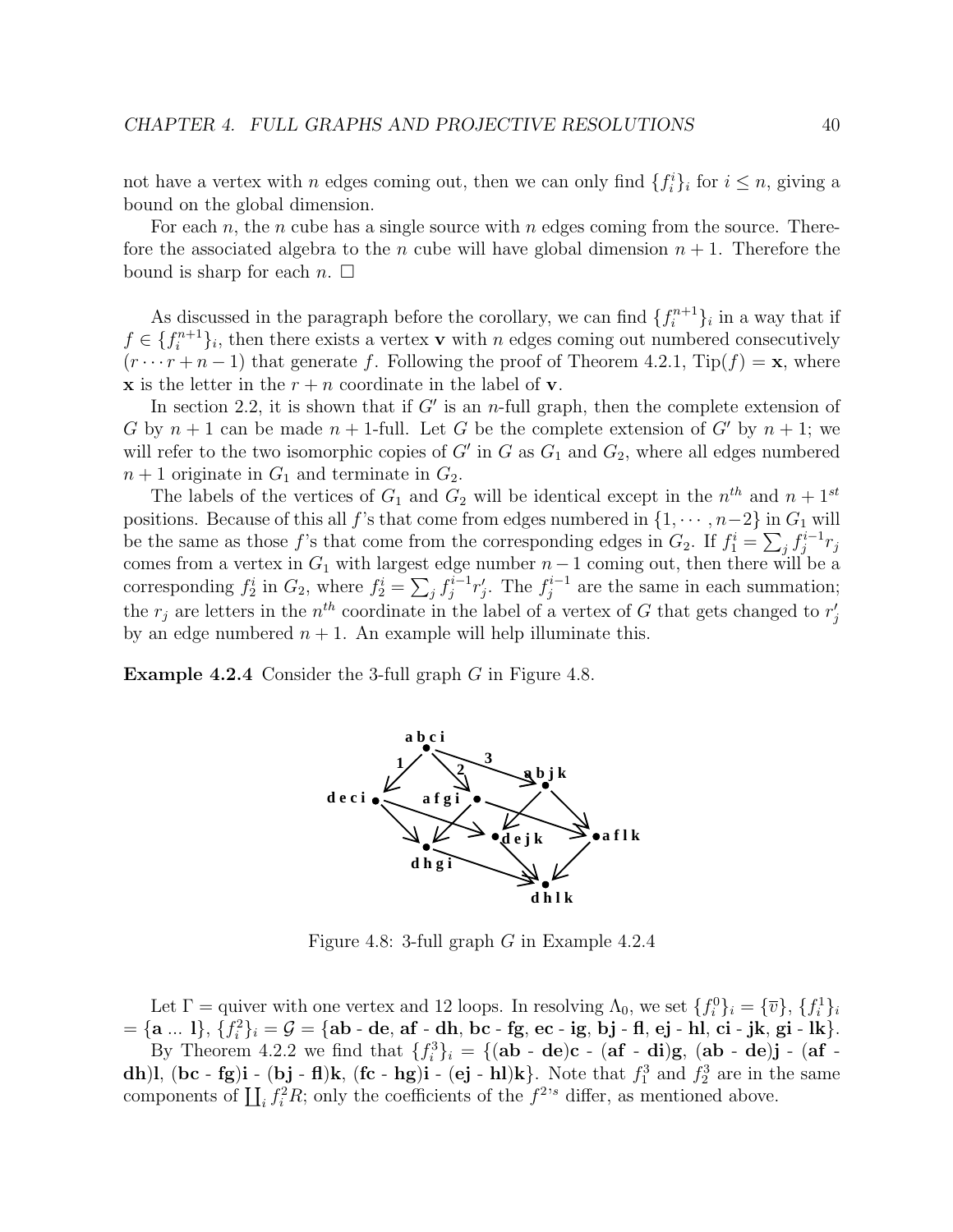We have an  $f^4$  coming from the vertex where edges numbered 1,2, and 3 come out. We can find this  $f^4$  using overlaps; there is an overlap between the tip of  $(ab - df)c - (af$ **dh**)**g** in  $\{f_i^3\}_i$  and **ci** - **jk** in G. By following the procedure outlined in Theorem 4.2.1, we find that  $f_1^4 = ((ab - de)c - (af - dh)g)i - ((ab - de)j - (af - dh)l)k = f_1^3i - f_2^3k$ . This is the only element of  $\{f_i^4\}_i$ .  $\Box$ 

Note that in taking the complete extension of the 2-cube, we got two  $f^{3}$ 's coming from 1,2 cycles. The source then had edges numbered 1,2, and 3 coming from it, producing an  $f<sup>4</sup>$ . This  $f<sup>4</sup>$  is the  $f<sup>3</sup>$  generated at the source by the 1,2 cycle multiplied by the last letter of the label of the source, minus the  $f^3$  generated at the vertex in  $G_2$  corresponding to the source multiplied by the last letter of the label of that vertex. This suggests a pattern, which is established in the following theorem.

**Theorem 4.2.3** Let G' be an n-full graph and let G be the complete extension of  $G'$ , with isomorphic copies of G' in G labelled  $G_1$  and  $G_2$  as before. In finding a projective resolution of  $\Lambda_0$ , let all f's be found through overlap relations. Let  $f \in \{f_i^j\}_i$  for some j be generated at a vertex **v** in  $G_1$  by edges numbered consecutively  $r \cdots s$ , where  $1 \le r \le s \le n$ , and let  $f'$ be the corresponding element of  $\{f_i^j\}_i$  that is generated at the corresponding vertex in  $G_2$ .

- 1. If  $s \leq n-1$ , then  $f = f'$
- 2. If  $s = n$ , then:
	- (a)  $f = \sum_i f_i^{j-1} \mathbf{r}_i$  and  $f' = \sum_i f_i^{j-1} \mathbf{r}'_i$ , where the  $\mathbf{r}'_i$  are the letters in the  $n+1^{st}$ coordinate of labels of vertices in  $G_2$  that correspond to  $\mathbf{r}_i$ , which are letters in the  $n + 1$ <sup>st</sup> coordinate of vertices in  $G_1$
	- (b)  $f\mathbf{x} f'\mathbf{y}$  is an element of  $\{f_i^{j+1}\}_i$ , where **x** is the letter in the  $n+2^{nd}$  coordinate in the labels of all vertices in  $G_1$  and **y** is the letter in the  $n + 2^{nd}$  coordinate in the labels of all vertices in  $G_2$ .

#### Proof:

1 and 2(a) follow directly from the fact that  $G_1$  is isomorphic to  $G_2$  as numbered graphs and the fact that if **v** is a vertex in  $G_1$ , then its label differs from **v**' (the corresponding vertex in  $G_2$ ) only in the  $n + 1$  and  $n + 2$  coordinates.

To prove 2(b), we show first that  $f\mathbf{x} - f'\mathbf{y}$  is an element of  $\prod_i f_i^j R \cap \prod_i f_i^{j-1} I$  (and thus can be taken to be an element of  $\{f_i^{j+1}\}_i$ , and then we show that it is the element that is generated by the overlaps created by edges numbered  $r \cdots n+1$  coming from the vertex **v**.

By 2(a),  $f$ **x** −  $f'$ **y** =  $(\sum_i f_i^{j-1}$ **r**<sub>*i*</sub>)**x** −  $(\sum_i f_i^{j-1}$ **r**<sup>*i*</sup><sub>*i*</sub>)**y** =  $\sum_i f_i^{j-1}$  (**r**<sub>*i*</sub>**x** − **r**<sup>*'*</sup><sub>i</sub>**y**).  $f$ **x** −  $f'$  $\overline{1}$ **y** is in  $i_j f_i^j R$ . Note that each element  $\mathbf{r}_i \mathbf{x} - \mathbf{r}_i' \mathbf{y}$  in the sum  $\sum_i f_i^{j-1} (\mathbf{r}_i \mathbf{x} - \mathbf{r}_i' \mathbf{y})$  is an element of  $\mathcal{G}$  generated by an edge numbered  $n + 1$ . Thus this sum is an element of  $\prod_i f_i^{j-1}I$ , hence  $f\mathbf{x} - f'\mathbf{y} \in \coprod_i f_i^j R \cap \coprod_i f_i^{j-1} I.$ 

We now show that this element is the element of  $\{f_i^{j+1}\}_i$  that is generated by overlaps.  $f = \sum_i f_i^{j-1} \mathbf{r}_i$ ; without loss of generality, renumber the  $f_i^{j-1}$  and  $\mathbf{r}_i$  so that  $\mathbf{r}_i$  is the letter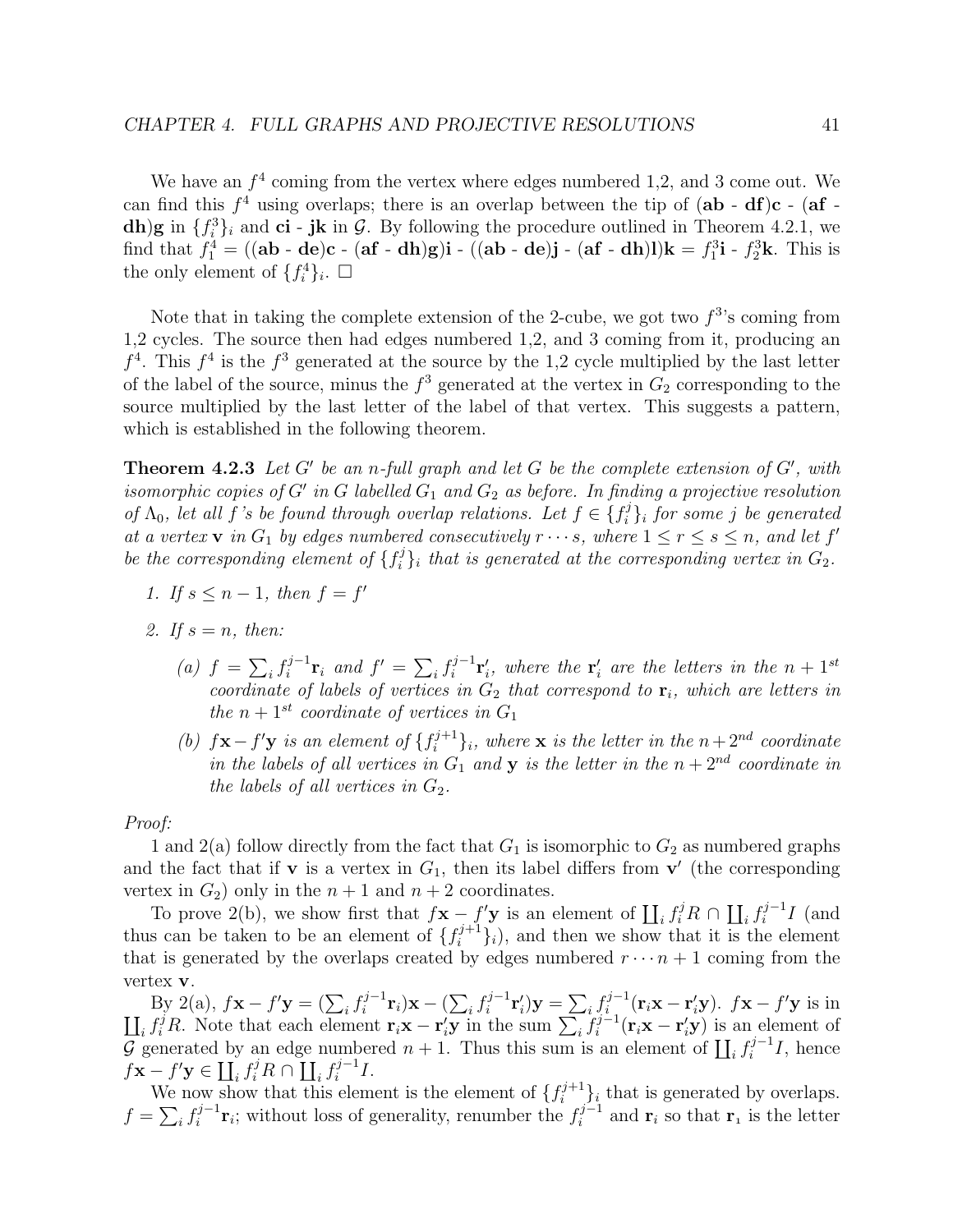in the  $n + 1$ <sup>st</sup> coordinate of the vertex **v** (from Theorem 4.2.1 and the remarks following Corollary 4.2.1,  $\mathbf{r}_1$  exists and  $\text{Tip}(f) = \mathbf{r}_1$ . By the construction of G, there exists an element  $g = \mathbf{r}_1 \mathbf{x} - \mathbf{r}'_1 \mathbf{y}$  in  $\mathcal{G}$ , generated by an edge numbered  $n + 1$ . Thus the tips of f and g generate an overlap; consider  $h = f\mathbf{x} - f_1^{j-1}(\mathbf{r}_1\mathbf{x} - \mathbf{r}_1'\mathbf{y})$  as in the method of finding  ${f_i^{j+1}}$ <sub>i</sub> in Theorem 4.2.1.

$$
h = (\sum_{i \neq 1} f_i^{j-1} \mathbf{r}_i) \mathbf{x} + f_1^{j-1} \mathbf{r}_1 \mathbf{x} - f_1^{j-1} \mathbf{r}_1 \mathbf{x} + f_1^{j-1} \mathbf{r}'_1 \mathbf{y}
$$
  
\n
$$
= \sum_{i \neq 1} f_i^{j-1} \mathbf{r}_i \mathbf{x} + f_1^{j-1} \mathbf{r}'_1 \mathbf{y}
$$
  
\n
$$
= \sum_{i \neq 1} f_i^{j-1} (\mathbf{r}_i \mathbf{x}) - \sum_{i \neq 1} f_i^{j-1} (\mathbf{r}'_i \mathbf{y}) + \sum_{i \neq 1} f_i^{j-1} (\mathbf{r}'_i \mathbf{y}) + f_1^{j-1} \mathbf{r}'_1 \mathbf{y}
$$
  
\n
$$
= \sum_{i \neq 1} f_i^{j-1} (\mathbf{r}_i \mathbf{x} - \mathbf{r}'_i \mathbf{y}) + f' \mathbf{y} \in \prod_i f_i^{j-1} R \oplus \prod_i f_i^{j-1} R
$$

(We know from the proof of Theorem 4.2.1 that  $h \in \coprod_i f_i^{j-1}R \oplus \coprod_i f_i^{j-1*}R$ ; we have now shown explicitly how it is represented as a sum in this set.)

Thus  $f\mathbf{x} - f'\mathbf{y} = \sum_i f_i^{j-1}(\mathbf{r}_i\mathbf{x} - \mathbf{r}_i'\mathbf{y})$ , and we can take  $f\mathbf{x} - f'\mathbf{y}$  to be an element of  $\{f_i^{j+1}\}_i$  that comes from an overlap.  $\Box$ 

The benefit of this theorem is as follows. Let  $G'$  be an n-full graph with associated algebra  $\Lambda'$ , and let all of the f's be known. Thus we have a minimal projective resolution

$$
0 \to P'_{n+1} \to P'_n \to \cdots \to P'_1 \to P'_0 \to \Lambda'_0 \to 0.
$$

Let G be the complete extension of  $G'$ , and let  $\Lambda$  be an associated algebra. By Theorem 4.2.3 we may immediately find all the f's associated to a minimal projective resolution of  $\Lambda_0$ , and thus can immediately find all the projective modules in that resolution. An example follows.

**Example 4.2.5** Consider the 3-full graph in Figure 4.9, previously shown in Figure 4.8.

This graph is the 3-cube; it is the complete extension of the 2-cube. Let  $G_1$  be the 2cube given by the edges numbered 1 and 2 at the source, and consider all the f's generated in a projective resolution of  $\Lambda'_0$ , for an associated algebra  $\Lambda'$ .  $\{f_i'^0\}_i = \{v\}$  (where v are the vertices of some associated quiver  $\Gamma$  for G);  $\{f_i'^1\}_i = \{\mathbf{a}, \mathbf{b}, \mathbf{c}, \mathbf{d}, \mathbf{e}, \mathbf{f}, \mathbf{g}, \mathbf{h}\}; \{f_i'^2\}_i = \mathcal{G}' =$  ${\bf \{ab - de, af - dh, bc - fg, ec - hg\}};$  and  ${f_i'^3}_i = {\bf \{(ab - de)c - (af - dh)g\}}.$ 

Now consider  $G_2$ , the other 2-cube in G with edges numbered 1 and 2. The labels of  $G_1$ and  $G_2$  are the same except in the third and fourth coordinates. In the third coordinate, the letter **c** in  $G_1$  corresponds to the letter **j** in  $G_2$ , **g** corresponds to **l**, and **d** corresponds to **k**. We can immediately record the "new" elements of  $\{f_i^1\}_i$  and  $\{f_i^2\}_i$  by reading information off of the graph (here we will abuse notation a bit and regard  $\{f_i'^{1}\}_i \subseteq \{f_i^1\}_i$ , etc;  $\{f_i^0\}_i$  will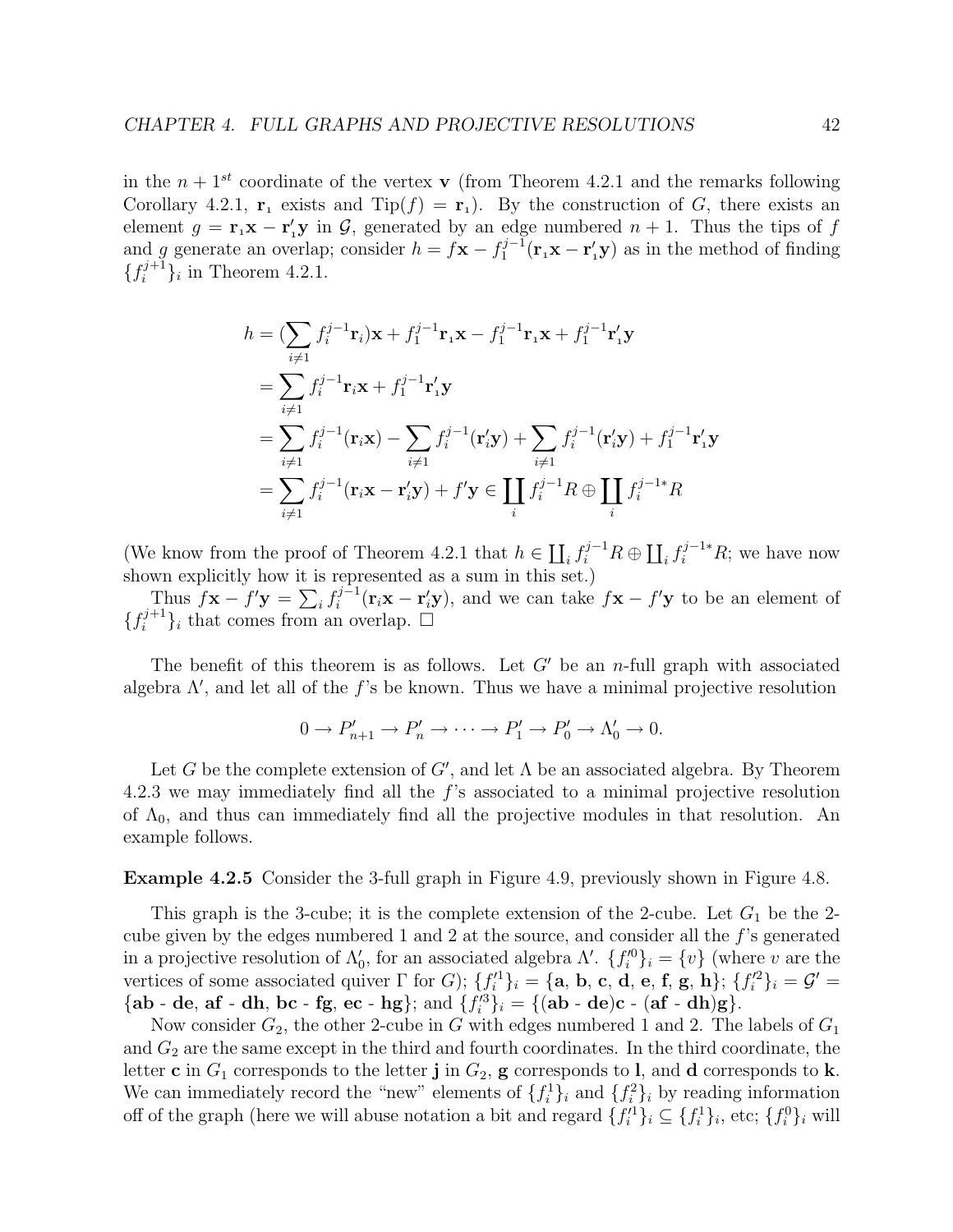

Figure 4.9: The 3-cube in Example 4.2.5

change based on the choice of the associated quiver  $\Gamma$ ). We can find the new elements of  ${f_i^3}_i$  in two ways; first, we can employ Theorem 4.2.2, which allows us to find the elements by reading from the graph without computation, or we can employ Theorem 4.2.3. We will use the latter method to demonstrate the usefullness of the theorem.

Consider  $f_1^3 = (\mathbf{a}\mathbf{b} - \mathbf{d}\mathbf{e})\mathbf{c} - (\mathbf{a}\mathbf{f} - \mathbf{d}\mathbf{h})\mathbf{g}$ . Using 2a of Theorem 4.2.3, we replace  $\mathbf{c}$  with  $\mathbf{j}$ and **g** with **l**, giving  $f_2^3 = (\mathbf{ab} - \mathbf{de})\mathbf{j} - (\mathbf{af} - \mathbf{dh})\mathbf{l}$ .

Consider **bc** -  $\mathbf{fg} \in \{f_i^2\}_i$ ; we can find its corresponding element in  $\{f_i^2\}_i$  by making the same replacement, giving the element **bj** -  $f{f} \in {f_i^2}_i$ . Using 2b of Theorem 4.2.3, we see that  $(\mathbf{bc} - \mathbf{fg})\mathbf{i} - (\mathbf{bj} - \mathbf{fl})\mathbf{k}$  is an element of  $\{f_i^3\}_i$ . Finally, using this part of the theorem again, we find that  $f_1^3$ **d** -  $f_2^3$ **k** is the only element of  $\{f_i^4\}_i$ . These results match those found in Example 4.2.4, only with less computational effort.  $\Box$ 

We have established the fact that when  $G$  is the complete extension of a full graph  $G'$ , the projective resolution of  $\Lambda_0$  is linked in a certain way to the projective resolution of  $\Lambda'_0$ . Recall from Chapter 2 that the complete extension of G' is just a special case of the general construction of a complete extension of  $G'$  by some full graph  $G''$ . This suggests that Theorem 4.2.3 is just a special case of a more general result. If  $G = G' \square_C G''$  for full graphs  $G'$  and  $G''$ , and the projective resolutions of  $\Lambda'_0$  and  $\Lambda''_0$  are known (i.e., all respective f's are known), can we find a full projective resolution of  $\Lambda_0$ ? The answer is yes, and the following theorem shows how this can be accomplished.

We make one comment concerning the following proof. We have shown how to generate the elements  $f \in \{f_i^k\}_i$  through overlap relations that correspond to a vertex in the graph having  $k - 1$  edges numbered consecutively coming out. Assume some f corresponds to a vertex with edges numbered  $1 \cdots k-1$  coming out. We also know that  $f = \sum_i f_i^{k-1} \mathbf{r}_i$  for some elements  $f_i^{k-1} \in \{f_i^{k-1}\}_i$ . It should seem plausible, and indeed it is true, that the elements  $f_i^{k-1}$  are generated at vertices with edges numbered  $1 \cdots k-2$  coming out. The truth of this statement will be shown in Chapter 5, without dependance on this following theorem.

**Theorem 4.2.4** Let G' be an n-full graph, let G" be an m-full graph, let  $G = G' \square_C G''$ , and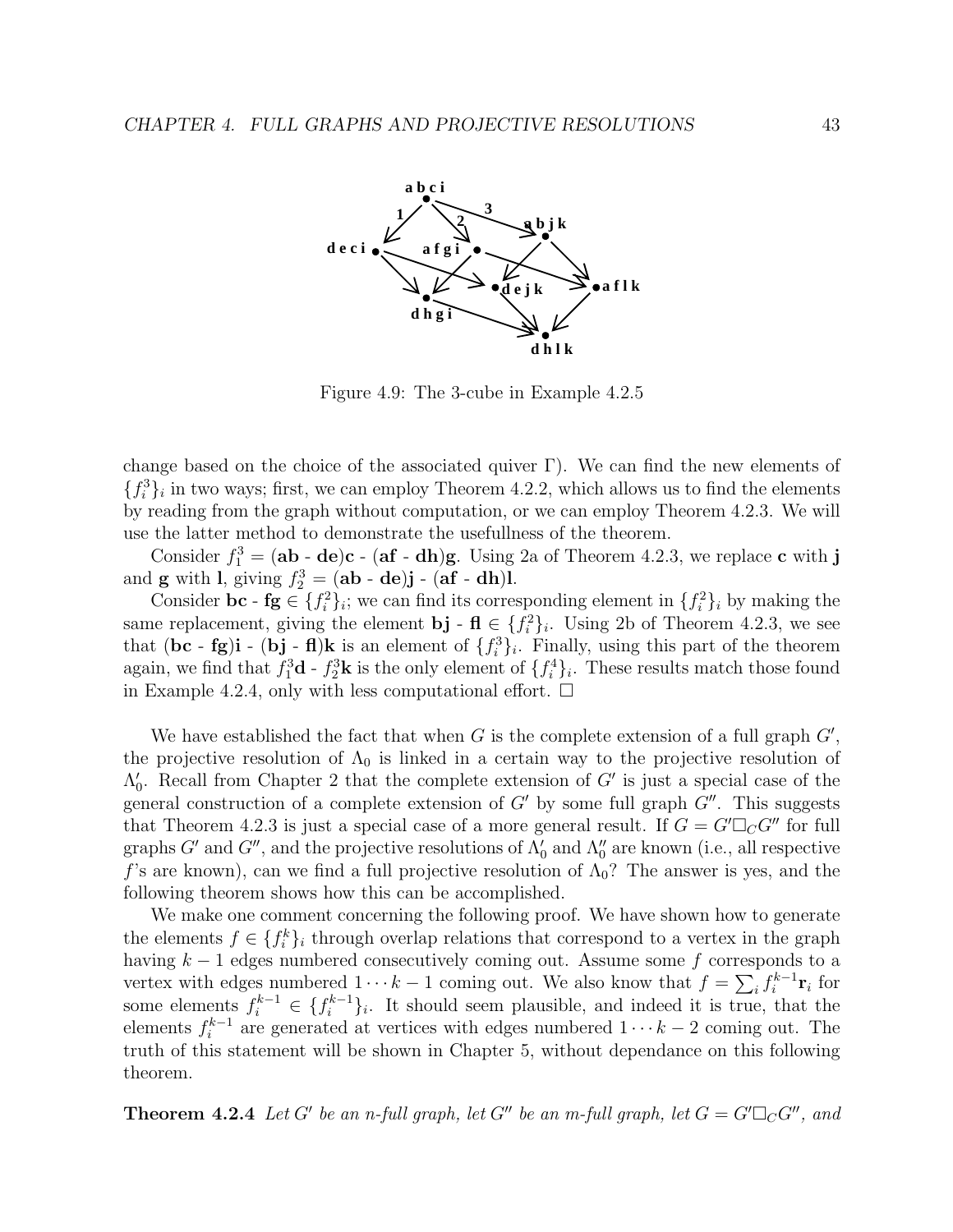let **v** be a vertex in G which is the source of edges numbered consecutively  $h, \dots, n, \dots, n+k$ for some  $k \geq 1$ . Denote by  $f_{\mathbf{v}}^{k+1}$  the element of  $\{f_i^{k+1}\}_i$  generated by the edges numbered  $n+1,\dots,n+k$  at **v**;  $f_{\mathbf{y}}^{k+1}=\sum_{\mathbf{i}}f_{\mathbf{i}\in\mathcal{I}}^{\mathbf{k}}\mathbf{r}_{\mathbf{i}}$  where each  $f_{\mathbf{i}}^k$  is generated at vertex **i** by edges numbered  $n+1, \dots, n+k-1$ . Let  $f_1^{n+k-h+1}$  denote the elements of  $\{f_i^{n+k-h+1}\}_i$  generated at vertex **i** by edges numbered  $h, \dots, n + k - 1$  for all  $\mathbf{i} \in \mathcal{I}$ , and let  $f_{\mathbf{v}}^{n+k-h+2}$  denote the element of  $\{f_i^{n+k-h+2}\}\$  generated by the edges numbered  $h, \dots, h+k$  coming from vertex **v**. The elements  $f_v^{n+k-h+2} \in \{f_i^{n+k-h+2}\}_i$  are determined by  $f_v^{n+k-h+2} = \sum_{i \in \mathcal{I}} f_i^{n+k-h+1} \mathbf{r_i}$ .

## Proof:

We will proceed by induction on k; without loss of generality we set  $h = 1$  to make the notation simpler. Assume vertex **v** is the source for edges numbered  $1, \dots, n+1$ . We seek the element  $f_{\mathbf{v}}^{n+2} \in \{f_i^{n+2}\}_i$  generated at this vertex by these edges. The edge numbered  $n + 1$ ,  $\overrightarrow{e_{vw}}$ , generates an element  $f_v^2 = ab - cd$  of  $\{f_i^2\}_i$ .  $(f_v^2$  corresponds to  $f_v^{k+1}$  given in the statement of the theorem.)  $f_v^2 = \sum_{i=1}^2 f_i^1 \mathbf{r}_i$ , where  $f_1^1 = \mathbf{a}$  and  $f_2^1 = \mathbf{c}$  (al  $\mathbf{r}_1 = \mathbf{b}, \mathbf{r}_2 = -\mathbf{d}$ ; again these  $f_i^1$  correspond to the  $f_i^k$  as stated in the theorem).

By construction, the vertex **w** is the source of edges numbered  $1 \cdots n$ . Thus there exists the element  $f_{\mathbf{w}}^{n+1} \in \{f_i^{n+1}\}_i$  generated by these edges. We also have an element  $f_{\mathbf{v}}^{n+1}$  generated by the edges numbered  $1 \cdots n$  at **v**. (These two  $f_i^{n+1}$  correspond to the  $f_i^{n+k-h+1}$ in the statement of the theorem.) By Theorem 4.2.3,  $f_{\mathbf{v}}^{n+1} \mathbf{b} - f_{\mathbf{w}}^{n+1} \mathbf{d}$  is the element of  ${f_i^{n+2}}_i$  that is generated by the overlap relations at the vertex **v**, establishing the base case.

Now assume the hypothesis is true for  $k \geq 1$ ; that is, let vertex **v** be the source of edges numbered  $1 \cdots n + k$  for some  $k \geq 1$ . Let the edges numbered  $n + 1 \cdots n + k$  generate  $f_{\mathbf{v}}^{k+1} \in \{f_i^{k+1}\}_i$ , where  $f_{\mathbf{v}}^{k+1} = \sum_{\mathbf{i} \in \mathcal{I}} f_{\mathbf{i}}^k \mathbf{r}_{\mathbf{i}}$ , where each  $f_{\mathbf{i}}^k$  is generated at vertex **i** by edges numbered  $n + 1 \cdots n + k - 1$ . By construction, each of these vertices **i** is also the source of edges numbered  $1 \cdots n + k - 1$ , thus each **i** generates an element  $f_i^{n+k} \in \{f_i^{n+k}\}_i$  from these edges. We assume as the inductive hypothesis that the element  $f_{\mathbf{v}}^{n+k+1} \in \{f_i^{n+k+1}\}_i$ generated by the edges numbered  $1 \cdots n + k$  at **v** is equal to  $\sum_{i \in \mathcal{I}} f_i^{n+k} \mathbf{r_i}$ .

Now consider vertex **v** with edges numbered  $1 \cdots n+k+1$  coming out. Let  $f_{\mathbf{v}}^{k+2}$  denote the element in  $\{f_i^{k+2}\}\$ i coming from the edges numbered  $n+1\cdots n+k+1$ .

$$
f_{\mathbf{v}}^{k+2} = \sum_{\mathbf{i} \in \mathcal{I}} f_{\mathbf{i}}^{k+1} \mathbf{r}_{\mathbf{i}} = \sum_{\mathbf{i}} \sum_{\mathbf{j} \in \mathcal{J}} f_{\mathbf{j}}^{k} \mathbf{r}_{\mathbf{i},\mathbf{j}} \mathbf{r}_{\mathbf{i}} = \sum_{\mathbf{j}} f_{\mathbf{j}}^{k} \sum_{\mathbf{i}} \mathbf{r}_{\mathbf{i},\mathbf{j}} \mathbf{r}_{\mathbf{i}} = \sum_{\mathbf{j}} f_{\mathbf{j}}^{k} g_{\mathbf{j}}
$$

where  $\sum_i \mathbf{r}_{i,j}\mathbf{r}_i = g_j \in \mathcal{G}$ . Each  $f_i^{k+1}$  is generated by edges numbered  $n+1\cdots n+k$ ; each  $f_j^k$  is generated by edges numbered  $n+1\cdots n+k-1$ .

Let  $f_i^{n+k+1}$  denote the elements of  $\{f_i^{n+k+1}\}\$ i generated by the edges numbered  $1 \cdots n+k$ at the vertices  $\mathbf{i} \in \mathcal{I}$ . Set  $f_{\mathbf{v}}^{n+k+2} = \sum_{i \in \mathcal{I}} f_i^{n+k+1} \mathbf{r}_i$ . We wish to show that  $f_{\mathbf{v}}^{n+k+2} \in$  ${f_i^{n+k+2}}_i$ . By the inductive hypothesis and the previous paragraph, we have

$$
\sum_{\mathbf{i}\in\mathcal{I}}f_{\mathbf{i}}^{n+k+1}\mathbf{r}_{\mathbf{i}}=\sum_{\mathbf{i}}\sum_{\mathbf{j}\in\mathcal{J}}f_{\mathbf{j}}^{n+k}\mathbf{r}_{\mathbf{i},\mathbf{j}}\mathbf{r}_{\mathbf{i}}=\sum_{\mathbf{j}}f_{\mathbf{j}}^{n+k}\sum_{\mathbf{i}}\mathbf{r}_{\mathbf{i},\mathbf{j}}\mathbf{r}_{\mathbf{i}}=\sum_{\mathbf{j}}f_{\mathbf{j}}^{n+k}g_{\mathbf{j}}.
$$

Thus  $f_{\mathbf{v}}^{n+k+2} \in \coprod_i f_i^{n+k+1} R \cap \coprod_i f_i^{n+k} I$ , so it can be taken to be an element of  $\{f_i^{n+k+2}\}_i$ . We now show that it is the element that is generated at the vertex **v** via overlaps.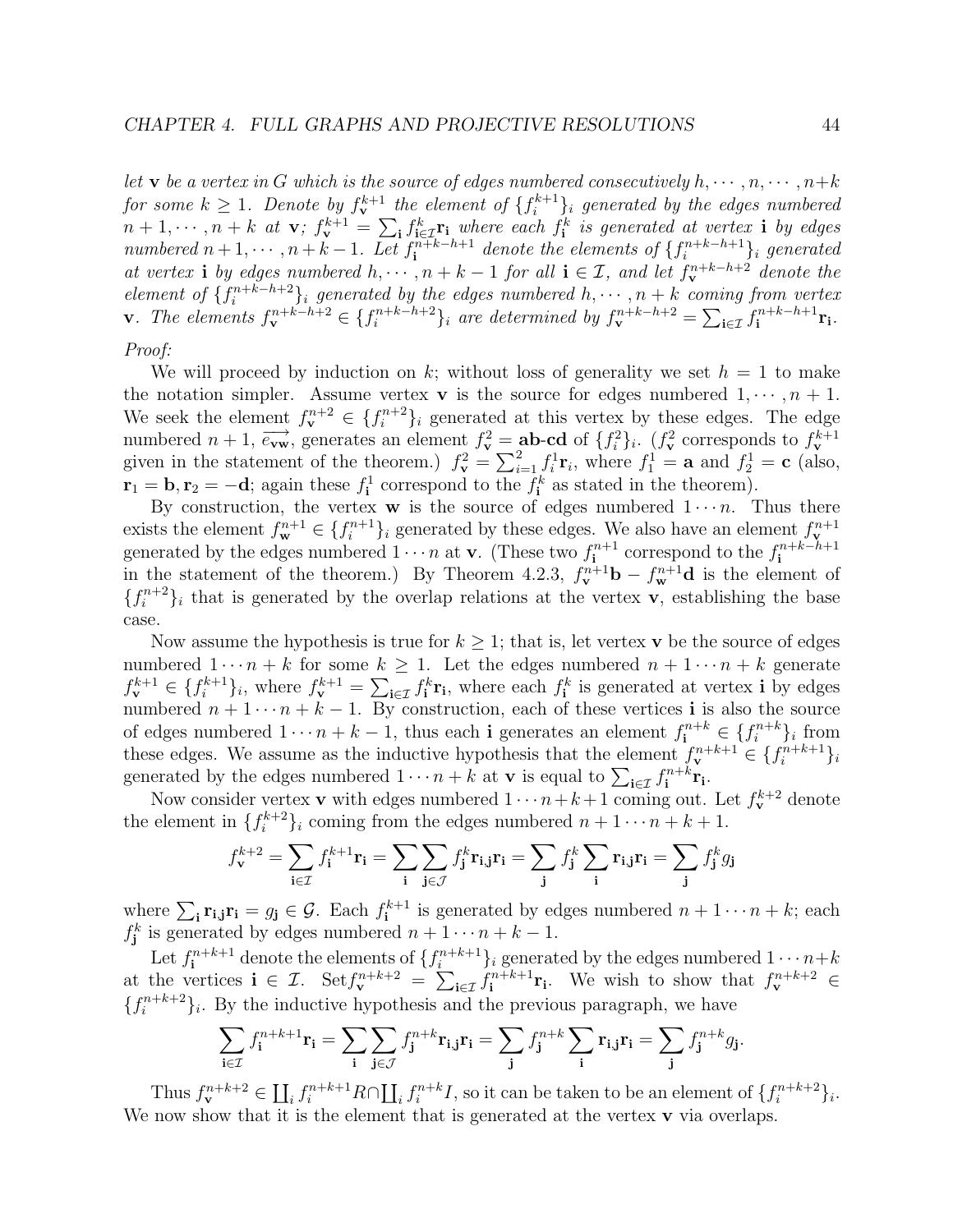We know that  $f_{\mathbf{v}}^{k+2} = \sum_{\mathbf{i}} f_{\mathbf{i}}^{k+1} \mathbf{r}_{\mathbf{i}} = \sum_{\mathbf{j}} f_{\mathbf{j}}^k g_{\mathbf{j}}$ . In finding  $f_{\mathbf{v}}^{k+2}$  through overlaps, we considered the element  $h = f_{\mathbf{v}}^{k+1} \mathbf{r}_{\mathbf{v}} - f_{\mathbf{v}}^k g_{\mathbf{v}}$ , which we determined was equal to  $\sum_{\mathbf{i} \neq \mathbf{v}} f_{\mathbf{i}}^{k+1} \mathbf{r}_{\mathbf{i}} +$  $\sum_{\mathbf{j}\neq\mathbf{v}} f_{\mathbf{j}}^k g_{\mathbf{j}} \in \prod_i f_i^{k+1}R \cap \prod_i f_i^{k+1*}R$  by Theorem 4.2.1. Thus  $h' = f_{\mathbf{v}}^{n+k+1} \mathbf{r}_{\mathbf{v}} - f_{\mathbf{v}}^{n+k} g_{\mathbf{v}} =$  $\sum_{i \neq v}^{n+k+1} \mathbf{r}_i + \sum_{j \neq v}^{n+k+1} g_j \in \prod_i f_i^{n+k+1} R \cap \prod_i f_i^{n+k+1*} R$ , and so we conclude that  $f_{\mathbf{v}}^{n+k+2}$ is the element of  $\{f_i^{k+2}\}_i$  generated by overlaps by edges numbered  $1 \cdots n + k + 1$  at the vertex **v**.  $\Box$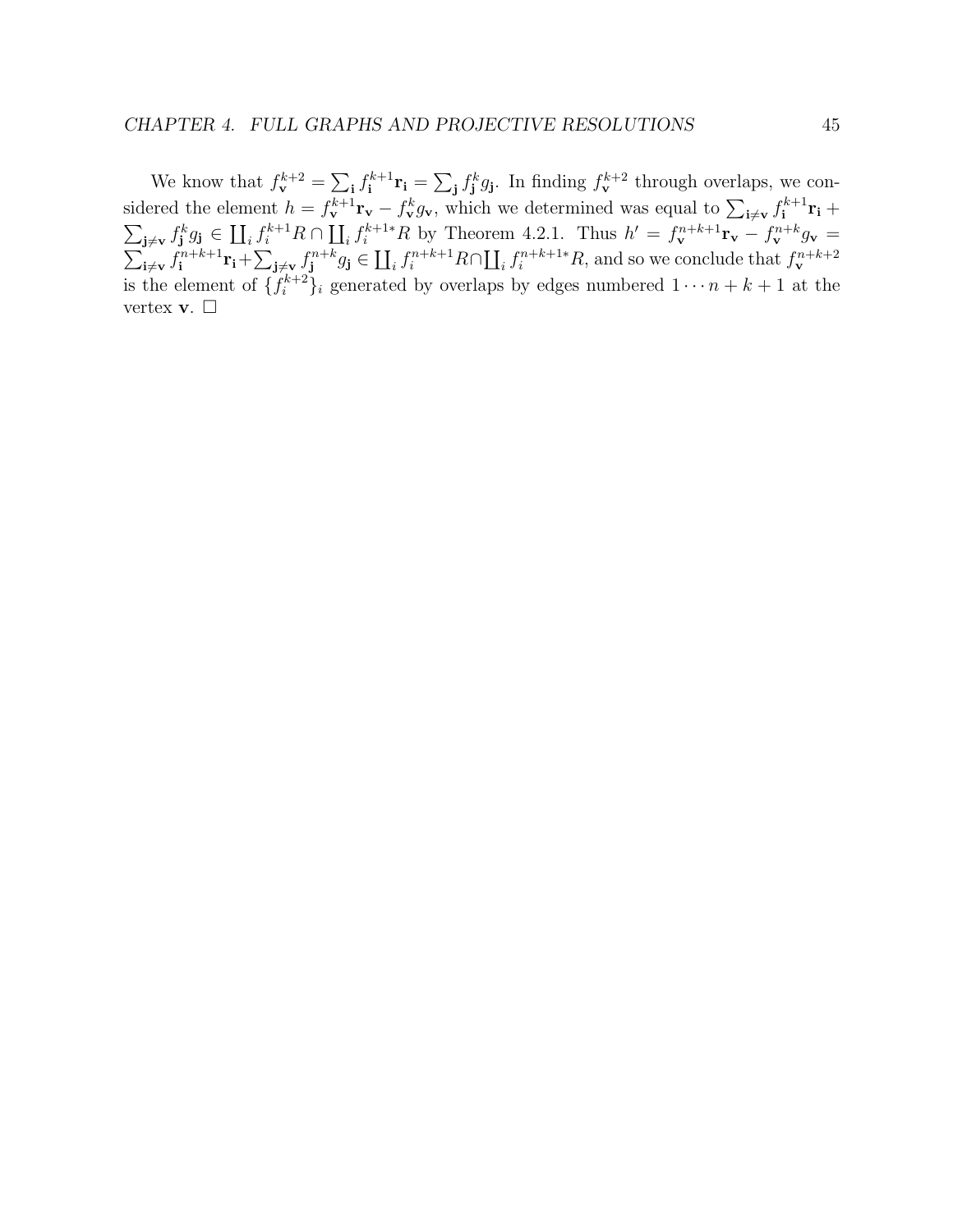# **Chapter 5**

# **The Canonical Quiver**

## **5.1 Definition of the Canonical Quiver**

We defined in Chapter 3 the concept of an associated quiver to a full graph G. We noted there that several nonisomorphic quivers may be associated to  $G$ , and so far our results have been developed independant of the choice of the associated quiver.

Given a full graph G, there are two quivers that are of particular interest. The first, as described before, is the associated quiver  $\Gamma_F$  with one vertex and m loops, where  $|X_G| = m$ (recall that  $X_G$  is the set of letters used in the labels of G).  $\Gamma_F$  is of interest since we can establish all the results of this dissertation up to this point independant of path algebras.

This quiver is, in a certain sense, the smallest among the associated quivers for G in that it has only one vertex (all associated quivers have the same number of arrows). It is characterized by all arrows having the same origin and terminus. We now look at the other extreme.

Consider an associated quiver  $\Gamma_c$  with the following property: if **a** and **b** are arrows in  $\Gamma_{\text{C}}$ , then  $o(\mathbf{a}) \neq o(\mathbf{b})$ ,  $o(\mathbf{a}) \neq t(\mathbf{b})$ ,  $t(\mathbf{a}) \neq o(\mathbf{b})$ , and  $t(\mathbf{a}) \neq t(\mathbf{b})$  unless equality is required by G for  $\Gamma_{\rm C}$  to be an associated quiver. (In this chapter we will continue to denote both the letter **a** in a label of G and the arrow  $\vec{a}$  in an associated quiver  $\Gamma$  as **a**.)

The following lemma establishes some properties of such an associated quiver.

**Lemma 5.1.1** Let  $\Gamma_C$  be an associated quiver with the above property.

- 1.  $\Gamma_C$  is unique (up to isomorphism).
- 2. If  $\Gamma$  is an associated quiver  $\ncong \Gamma_C$ , then  $\Gamma_C$  has more vertices than  $\Gamma$ .

#### Proof:

First, consider two quivers  $\hat{\Gamma}$  and  $\Gamma'$  with the above property. If  $o(\hat{\mathbf{a}}) = o(\hat{\mathbf{b}})$  in  $\hat{\Gamma}$ , then by our assumption the structure of G dictated this equality. Thus  $o(\mathbf{a}') = o(\mathbf{b}')$  in  $\Gamma'$ . Likewise, if  $o(\hat{\mathbf{a}}) \neq o(\hat{\mathbf{b}})$  in  $\hat{\Gamma}$ , then  $o(\mathbf{a}') \neq o(\mathbf{b}')$  in  $\Gamma'$ . This shows that  $o(\hat{\mathbf{a}}) = o(\hat{\mathbf{b}})$  if, and only if,  $o(\mathbf{a}') = o(\mathbf{b}')$ .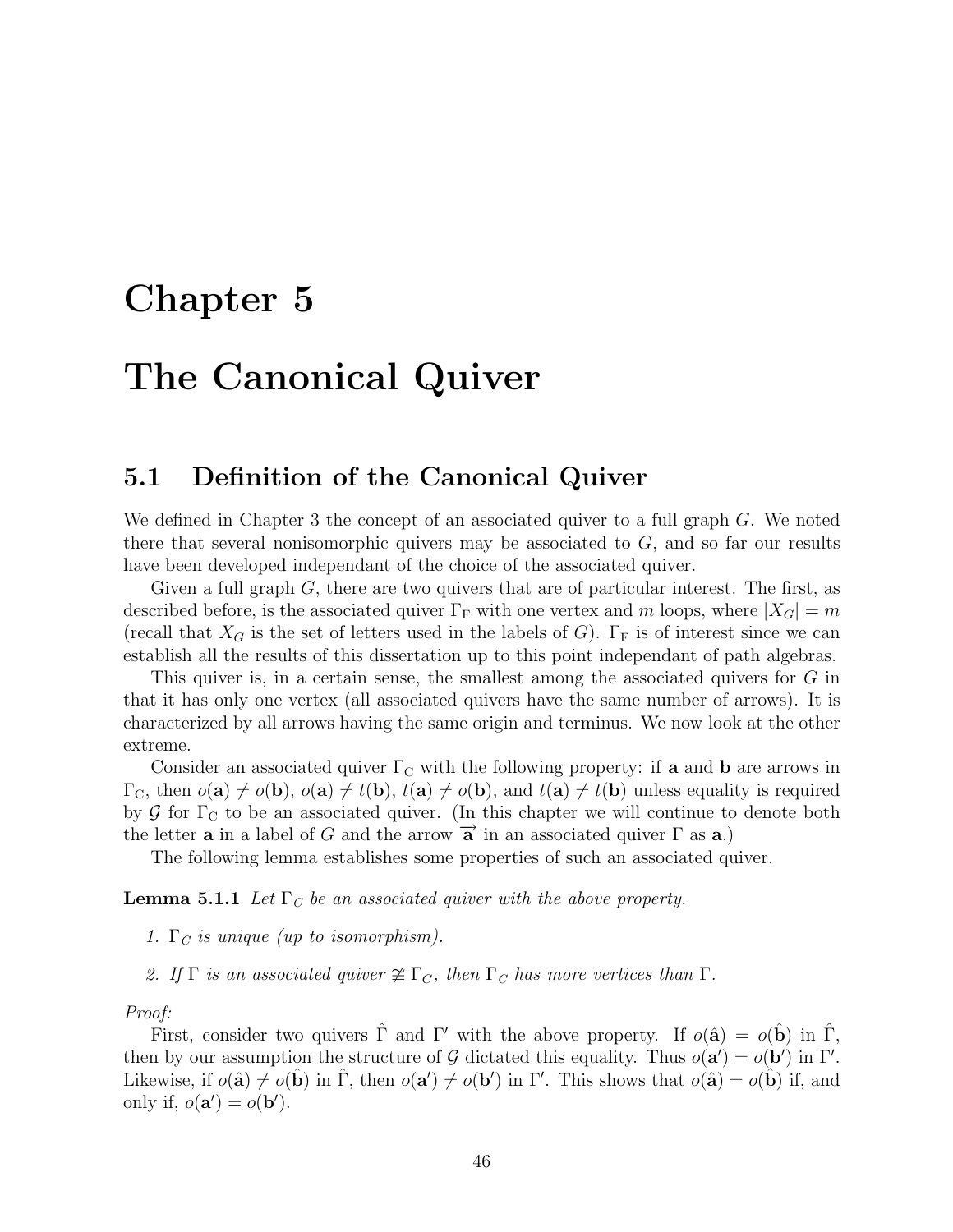We can use the same line of reasoning to state the following:  $o(\hat{\mathbf{a}}) = t(\hat{\mathbf{b}}) \Leftrightarrow o(\mathbf{a}') =$  $t(\mathbf{b}'), t(\hat{\mathbf{a}}) = o(\hat{\mathbf{b}}) \Leftrightarrow t(\mathbf{a}') = o(\mathbf{b}'), \text{ and } t(\hat{\mathbf{a}}) = t(\hat{\mathbf{b}}) \Leftrightarrow t(\mathbf{a}') = t(\mathbf{b}').$ 

Define a ring map  $\phi: \hat{\Gamma} \to \Gamma'$  by  $\phi(\hat{\mathbf{p}}) = \mathbf{p}'$  for all paths  $\hat{\mathbf{p}}$  in  $\hat{\Gamma}$  (i.e.,  $\phi(\hat{\mathbf{p}}_1 \hat{\mathbf{p}}_2 \cdots \hat{\mathbf{p}}_n) =$  $\mathbf{p}'_1 \mathbf{p}'_2 \cdots \mathbf{p}'_n$ ). By the previous paragraph, it is easy to see that this map is well defined and defines an isomorphism of associated quivers. Thus we have established, up to isomorphism, the uniqueness of  $\Gamma_{\text{C}}$ .

Now let  $\Gamma$  be a quiver with more vertices than  $\Gamma_{\text{C}}$ . Since  $\Gamma$  has more vertices, there exist arrows **a** and **b** such that, without loss of generality,  $o(\mathbf{a}) = o(\mathbf{b})$  in  $\Gamma_C$  but  $o(\hat{\mathbf{a}}) \neq o(\mathbf{b})$ in Γ. We know from our hypothesis that the relations of  $\mathcal G$  forced  $o(\mathbf a) = o(\mathbf b)$ . Since  $o(\hat{\mathbf{a}}) \neq o(\hat{\mathbf{b}})$  in  $\hat{\Gamma}$ ,  $\hat{\Gamma}$  is not an associated quiver.

Consider a quiver  $\hat{\Gamma}$  that has the same number of vertices as  $\Gamma_{\rm C}$ , where  $\hat{\Gamma} \ncong \Gamma_{C}$ . Since  $\hat{\Gamma} \ncong \Gamma_C$ , we can again without loss of generality find arrows **a** and **b** such that  $o(\mathbf{a}) = o(\mathbf{b})$ in  $\Gamma_{\rm C}$  but  $o(\hat{\bf a}) \neq o(\hat{\bf b})$  in  $\hat{\Gamma}$ . By the same argument as before,  $\hat{\Gamma}$  is not an associated quiver.

Thus  $\Gamma_{\text{C}}$  is unique and has the most vertices of all associated quivers (up to isomorphism).  $\square$ 

Since this quiver  $\Gamma_{\rm C}$  is unique, we give it a special name.

**Definition 5.1.1** Let G be a full graph. The associated quiver  $\Gamma_C$  with maximum number of vertices is the canonical quiver.

We now give some more properties of the canonical quiver.

**Lemma 5.1.2** Let G be an n-full graph with edges numbered i for all i in  $1 \cdots n$ .

- 1. Γ*<sup>C</sup>* has a unique source and sink.
- 2. Let  $\bf{x}$  be a letter in the i<sup>th</sup> coordinate in a vertex label of  $G$ . In all paths from the source of  $\Gamma_C$  that include the arrow **x**, **x** is the i<sup>th</sup> arrow of the path.

#### Proof:

Consider the letters in the first coordinate in the labels of the vertices of  $G$ ; they are changed only by edges numbered 1. This directly gives the fact that in  $\Gamma_{\rm C}$  the arrows that correspond to these letters will have the same origin **v**. Since in  $\mathcal{G}$  no letter precedes these letters in any relation, there does not exist any arrow **a** with  $t(a) = v$ . Thus v is a source in  $\Gamma_{\text{C}}$ .

We now show that **v** is the only source in  $\Gamma_{\text{C}}$ . We will do this by showing that all arrows  $a_i$  in  $\Gamma_C$  corresponding to letters in the i<sup>th</sup> coordinate of a label in G will have origin  $o(\mathbf{a}_i) = \mathbf{v}_i$ , where  $\mathbf{v}_i$  is the terminus of some arrow  $\mathbf{a}_{i-1}$  corresponding to a letter in the  $i-1$  coordinate of a label, where  $2 \leq i \leq n+1$ .

Without loss of generality, assume there exists an arrow **b** in  $\Gamma_c$  where the letter **b** is in the second coordinate in a label in G, and that  $\mathbf{w} = o(\mathbf{b})$  is not the terminus of any arrow that comes from a letter in the first coordinate. Since clearly no arrow coming from a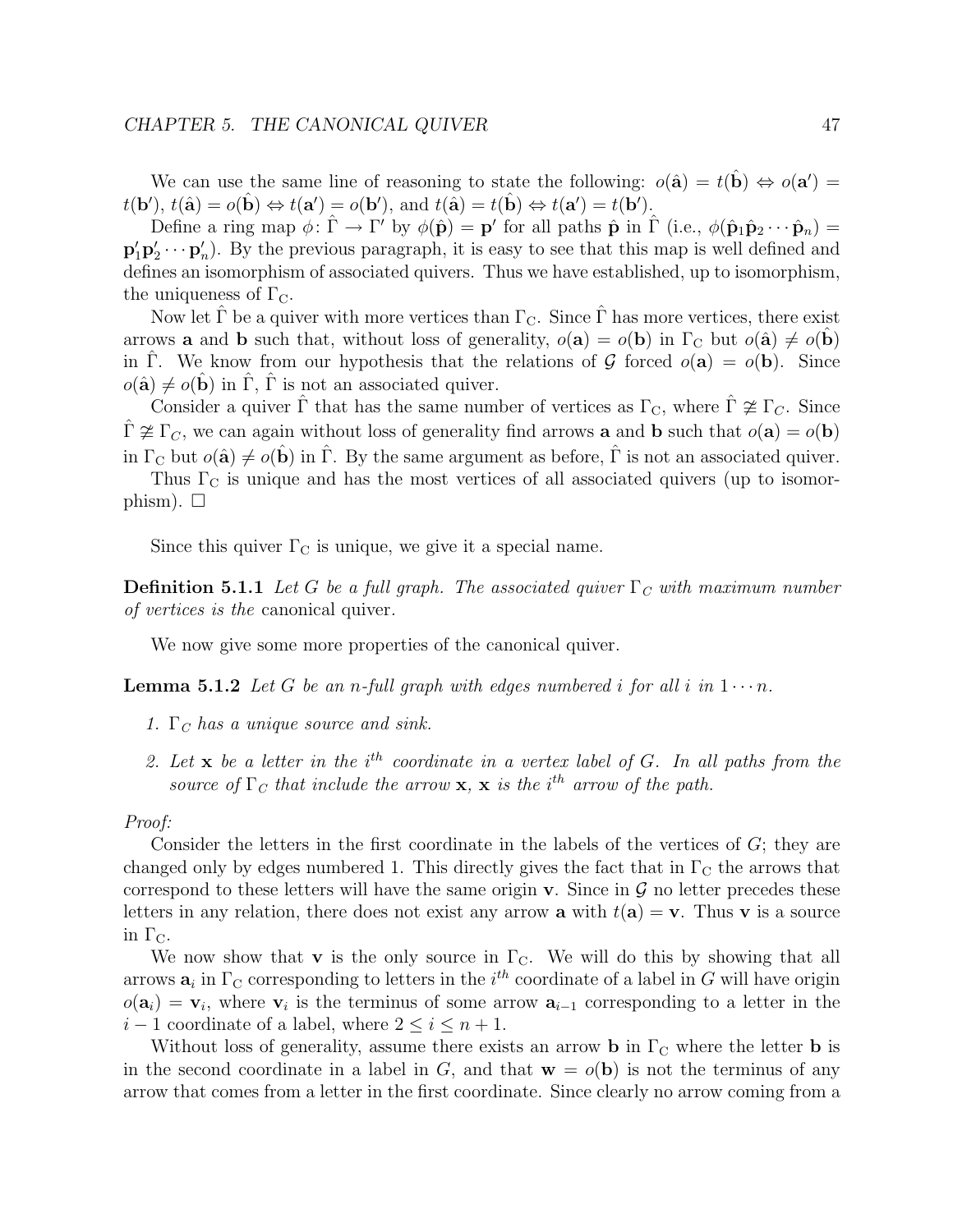letter in the *i*<sup>th</sup> coordinate,  $i \geq 2$ , will have **w** as its terminus, we assume that **w** is another source in  $\Gamma_{\text{C}}$ .

Now, **b** cannot be in the label of any vertex that is the origin or terminus of an edge numbered 1, for then **w** would be the terminus of an arrow coming from the first coordinate. Thus **b** is in the label of vertices that are the sources or termini of edges numbered  $\geq 2$ . Since edges numbered  $\geq$  3 do not affect the letters in the second coordinate, we consider only the edges numbered 2.

Certainly **b** is in the label of a vertex which is either the origin or terminus of an edge numbered 2. Without loss of generality **b** is in the label of the origin; this edge produces the element **bc-de** in  $\mathcal{G}$ . By the definition of an associated quiver, we know that **b** and **d** have the same origin in  $\Gamma_{\text{C}}$ .

Thus **d** cannot be in the label of any vertex which is the origin or terminus of any edge numbered 1. If **d** is in the origin (terminus) of any other edge numbered 2, then in  $\Gamma_{\rm C}$ **d** will have the same origin as the arrow coming from the letter **d** changed to (changed from) across the edge numbered 2, which again is the same origin as **b**. Thus we can find a directed path from any vertex labelled with **b** in G to the sink of G wherein no edge is numbered 1. Let **y** denote the letter in the second coordinate of the label of the sink of G. By our previous statement, in  $\Gamma_{\text{C}}$ ,  $o(\mathbf{b}) = o(\mathbf{y})$ .

Let **a** be the smallest letter found in the first coordinate in G. Thus **a** is in the label of some vertex **x** in G which is the terminus of an edge numbered 1; there exists a directed path in G from **x** to the sink in which no edges are numbered 1. **a** is in a relation **qr**-**as**; in  $\Gamma_C$ ,  $t(\mathbf{a}) = o(\mathbf{s})$ . But since the path from **x** to the sink contained no edges numbered 1, we know as before that  $t(\mathbf{a}) = o(\mathbf{s}) = o(\mathbf{y}) = o(\mathbf{b})$ , contradicting our assumption that  $o(\mathbf{b})$ was a source.

Thus our assumption is false, and for all arrows  $a_i$  coming from letters in the  $i^{th}$  coordinate,  $o(\mathbf{a}_i) = t(\mathbf{a}_{i-1})$  for some arrow  $\mathbf{a}_{i-1}$  coming from a letter in the  $i-1$  coordinate in G, where  $2 \leq i \leq n+1$ . Thus **v** is the unique source. This also establishes the second statement of the lemma.

A similar argument can be used to now show the existence and uniqueness of the sink of  $\Gamma_{\text{C}}$ .  $\Box$ 

We will use the term  $i^{th}$  level to describe the arrows of  $\Gamma_{\rm C}$  that come from letters in the  $i<sup>th</sup>$  coordinate of a label in G. This term will be usefull later; in the examples that follow one can get a visual perspective of why the word "level" is used. Let  $(\Gamma_{\rm C})_0$  denote the set of vertices of  $\Gamma_{\text{C}}$ . Given i, the set  $\{ \mathbf{v} \in (\Gamma_{\text{C}})_0 \mid \mathbf{v} \text{ is the origin of an arrow in the } i^{th} \text{ level } \}$ of  $\Gamma_{\text{C}}$ } is the set of sources of the  $i^{th}$  level; we similarly define the set of sinks.

**Example 5.1.1** We give an few examples of full graphs and their canonical quivers.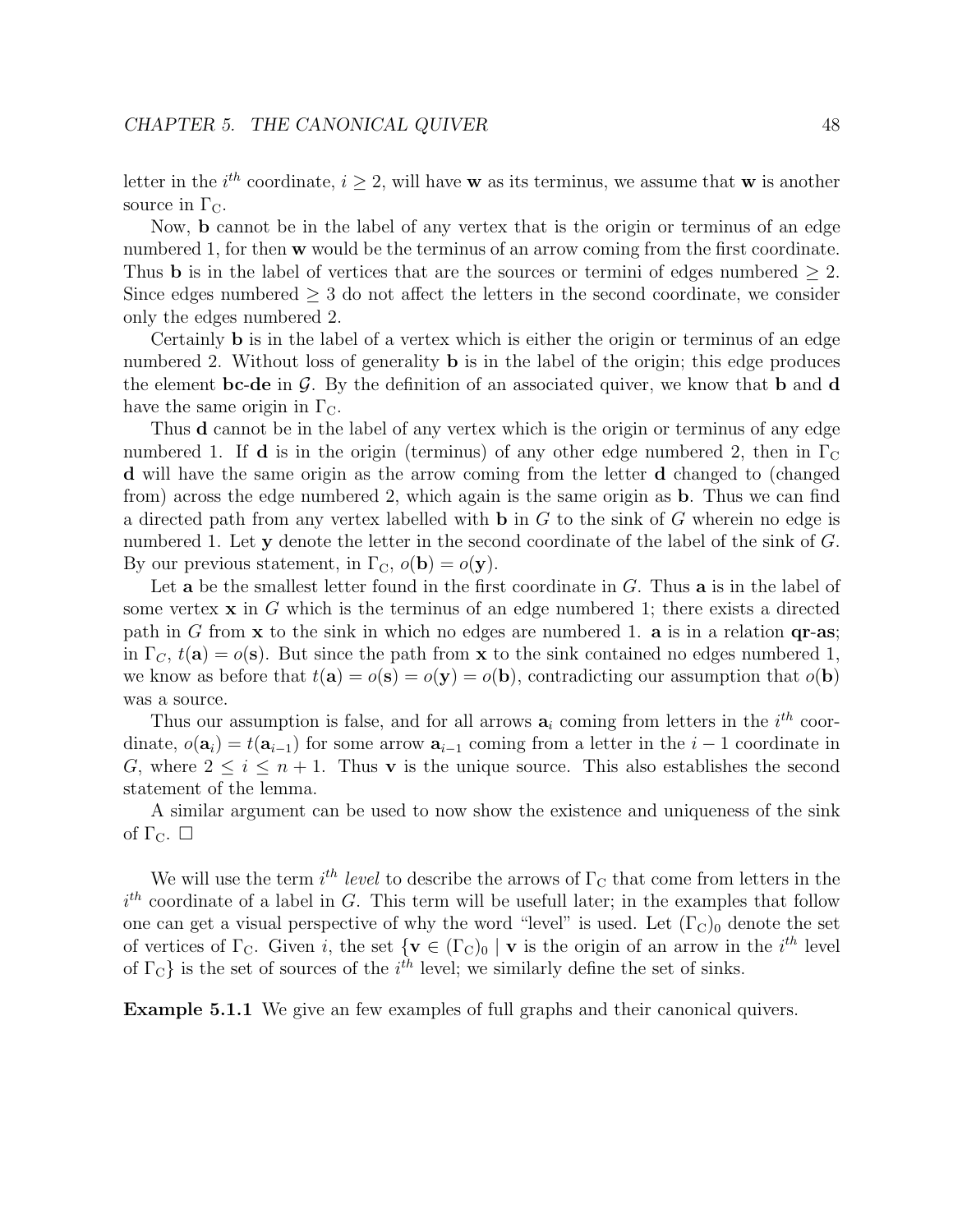

Figure 5.1: The 2-cube and its canonical quiver



Figure 5.2: A 2-full graph and its canonical quiver

 $\Box$ 

# **5.2 The Canonical Quiver and the Resolution of Simple Modules**

Let an associated triple  $(K, G, \Gamma_{\text{C}})$  be given and let  $\Lambda$  be the associated algebra. For each vertex  $\mathbf{v} \in (\Gamma_{\mathcal{C}})_0$ , there exists a simple  $\Lambda$ -module  $S_{\mathbf{v}} = \overline{\mathbf{v}} \Lambda_0$  which is isomorphic to a copy of K, where  $\bar{\mathbf{v}}$  denotes the image of **v** in  $\Lambda$ .  $\Lambda_0 = \coprod_{\mathbf{v} \in (\Gamma_C)_0} \bar{\mathbf{v}} \Lambda_0$ . In chapter 4 we investigated finding a minimal projective resolution of  $\Lambda_0$ ; we can apply the same techniques to the problem of finding minimal projective resolutions of each of these vertex simple modules  $S_{\mathbf{v}}$ .

Consider the case where **v** is the unique source of  $\Gamma_{\text{C}}$ ; we seek the minimal projective resolution

$$
0 \to P_{n+1} \to P_n \to \cdots \to P_{\hat{\mathbf{v}}} \to P_0 \to S_{\mathbf{v}} \to 0
$$

using the techniques developed earlier. Again let  $R = K\Gamma_{\text{C}}$ .

We set  ${f_i^0}_i$  =  ${\bf{v}}$ , so  $P_0 = {\bf{v}}R/{\bf{v}}I \cong {\bf{v}}\Lambda$ . Consider the R-module homomorphism  $\phi: \mathbf{v} \to \mathcal{S}_{\mathbf{v}}$  where  $\phi(v) = 1$ . Ker $(\phi) = \coprod_i \mathbf{x}_i R$  as the  $\mathbf{x}_i$  range over the arrows in  $\Gamma_{\mathbf{C}}$  where  $o(\mathbf{x}_i) = \mathbf{v}$ . In other words, the  $\mathbf{x}_i$  range over the arrows which come from letters in the first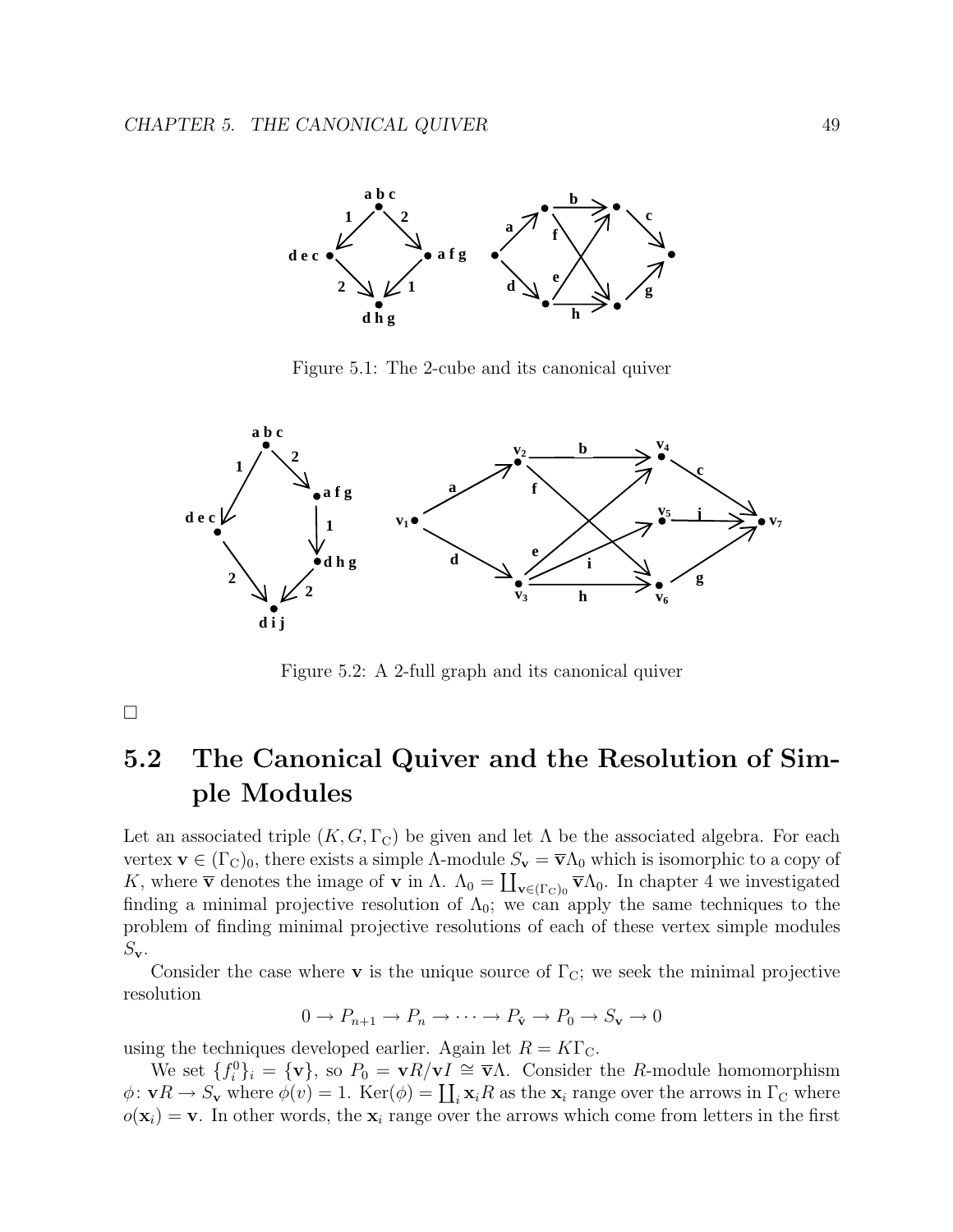coordinate of the labels of G. Thus  $\{f_i^1\}_i = \{\text{arrows with origin } \mathbf{v}\} = \{\text{arrows from letters}\}$ in the first coordinate of labels of  $G$ .

We next seek  $\{f_i^2\}_i$ . We know that in resolving  $\Lambda_0$  that  $\{f_i^2\}_i = \mathcal{G}$ ; so in resolving a summand  $S_{\mathbf{v}}$  of  $\Lambda_0$  we expect our set  $\{f_i^2\}_i$  to be a subset of  $\mathcal{G}$ . Considering the recursive definition of  $\{f_i^2\}_i$  and that  $o(\mathbf{x}_i) = \mathbf{v}$  for all  $\mathbf{x}_i \in \{f_i^1\}_i$ , we conclude  $\{f_i^2\}_i = \{g \in \mathcal{G} \mid \mathbf{v}g = \mathbf{v}\}$  $g$ . This correlates to precisely the relations of G that come from arrows numbered 1.

In finding  $\{f_i^3\}_i$ , we look at overlap relations between elements of  $\{f_i^2\}_i$  and elements of  $\mathcal{G}$ ; since  $\{f_i^2\}_i$  are elements coming from edges numbered 1, in G we look for overlap relations generated by edges numbered 1 and 2 coming from a vertex. As we continue to find all the sets  $\{f_i^n\}_i$ , we see that each  $f \in \{f_i^m\}_i$  will be generated at a vertex with edges numbered  $1...m-1$  coming out.

This can be generalized for all vertices in  $\Gamma_{\rm C}$ . Let **v** be a vertex which is a source in the  $j^{th}$  level of  $\Gamma_{\text{C}}$ . In finding a minimal projective resolution of  $S_{\mathbf{v}}$ , we set  $\{f_i^0\}_i = {\mathbf{v}}$ ,  $\{f_i^1\}_i$  $=$  {arrows **x** in  $\Gamma_{\text{C}}$  with  $o(\mathbf{x}) = \mathbf{v}$ } and  $\{f_i^2\}_i = \{g \in \mathcal{G} \mid \mathbf{v}g = g\}$ . Note that all elements of  ${f_i^1}_i$  will come from letters in the j<sup>th</sup> coordinate of the labels of G, and hence all elements of  $\{f_i^2\}_i$  will come from edges numbered j. The elements of  $\{f_i^3\}_i$  will come from overlaps generated at vertices with edges numbered  $j$  and  $j+1$  coming out; in general, the elements of  ${f_i^m}_i$  will come from vertices with edges numbered  $j \cdots j + m - 2$  coming out.

This leads to a key observation first stated without explanation in chapter 4. In resolving  $\Lambda_0$  using the techniques described in this dissertation, if  $f^k = \sum_i f_i^{k-1}$ **r**<sub>i</sub> is generated at a vertex by edges numbered  $i \cdots i + k - 2$ , then each  $f^{k-1}$  is generated at a vertex by edges numbered  $i \cdots i + k - 3$ . The results of chapter 4 were found without regard to the specific structure of the associated quiver chosen; i.e., we developed techniques to find the sets  ${f_i^n}_i$  without regard to what associated quiver was providing the underlying structure of our algebra. This key observation uses the specific structure of the canonical quiver to find information about the sets  $\{f_i^n\}_i$ ; since these sets are the same regardless of the associated quiver used, this observation holds for all associated quivers.

**Example 5.2.1** Consider the 3-full graph below and its corresponding canonical quiver.



Figure 5.3: The 3-cube and its canonical quiver

In resolving  $S_{\hat{\mathbf{v}}}, \{f_i^0\}_i = {\mathbf{v}_1}, \{f_i^1\}_i = {\mathbf{a}, \mathbf{d}}$ ,  $\{f_i^2\}_i = {\mathbf{a} \mathbf{b} - \mathbf{d} \mathbf{e}, \mathbf{a} \mathbf{f} - \mathbf{d} \mathbf{h}}$ ,  $\{f_i^3\}_i = {\mathbf{a} \mathbf{b} - \mathbf{d} \mathbf{e}}$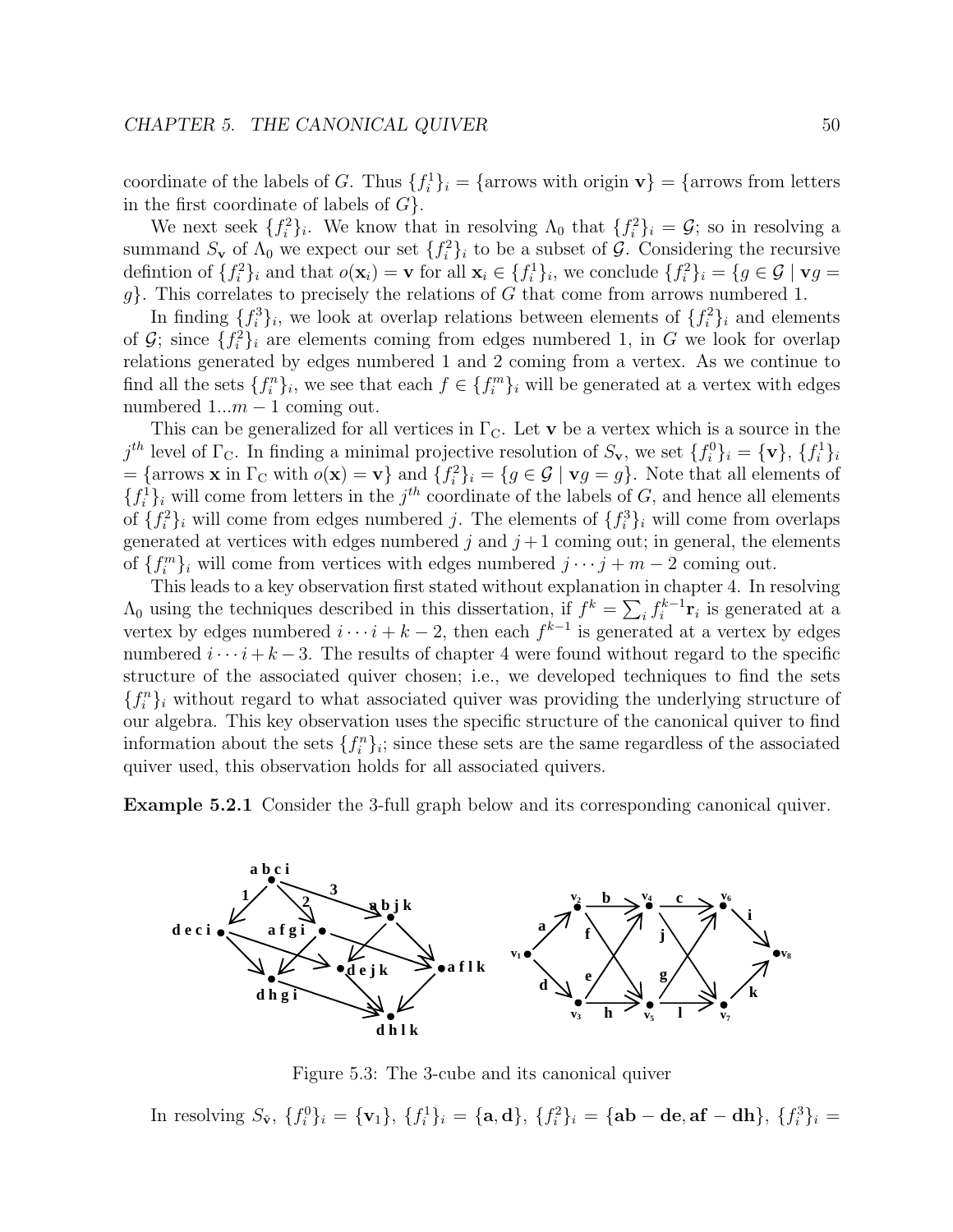${(ab-de)c-(af-dh)g, (ab-de)j-(af-dh)l}, {f<sub>i</sub><sup>4</sup>}<sub>i</sub> = {((ab-de)c-(af-dh)g)i ((ab-de)j - (af-dh)l)k$ . In resolving  $S_{\mathbf{v}'},$  we find  $\{f_i^0\}_i = \{\mathbf{v_2}\}, \{f_i^1\}_i = \{\mathbf{b},\mathbf{f}\}, \{f_i^2\}_i$  $= {\bf{bc - fg}, bj - fl}, \{f_i^3\}_i = {\bf{(bc - fg)i - (bj - fl)k}}.$  In resolving  $S_6$ , we have  ${f_i^0}_i = {\bf{b}}$  ${\bf v}_6$ ,  ${f_i^1}_i = {\bf i}$  and in resolving  $S_8$  all we have is  ${f_i^0}_i = {\bf v}_8$ .

## **5.3 Graph Constructions**

Note the similarities in the construction of the canonical quivers of the 2-cube and 3-cube in Examples 5.1.1 and 5.2.1. By mere inspection, it seems that these quivers are somehow related; this section is devoted to studying this relationship.

Let G be an n-full graph with canonical quiver  $\Gamma_{\rm C}$ , let G' be the complete extension of G with canonical quiver  $\Gamma'_{\mathcal{C}}$ , and let  $\Lambda$  and  $\Lambda'$  be the respective associated algebras. As discussed earlier, we can view  $G'$  as having two isomorphic copies  $G_1$  and  $G_2$  of G inside connected by edges numbered  $n + 1$  from  $G_1$  to  $G_2$ .  $G_1$  can be given a vertex labelling in which the  $i^{th}$  letter in the label of a vertex **v** in G is the same as the  $i^{th}$  letter in the label of the corresponding vertex **v**' in  $G_1$ , for  $i = 1 \cdots n + 1$ . The labels in  $G_2$  differ from those in  $G_1$  only in the  $n + 1$  and  $n + 2$  coordinates. Thus the relations of G are the same as those relations of G' generated in  $G_1$ ; in some sense we can view the relations of G as a subset of the relations of G . Also, there is a one to one correspondence between the relations of G and the relations of  $G'$  coming from  $G_2$ ; the relations are identical for those edges numbered  $\leq n-1$ , and for a relation **ab-cd** generated by an edge numbered n in G, the relation  $ab' - cd'$  will be generated in  $G_2$  by the corresponding edge, where **b**' is the letter in the  $n + 1^{st}$  coordinate that **b** is changed to across an edge numbered  $n + 1$ .

So from a purely combinatorial standpoint,  $\Gamma_{\text{C}}$  will be identical to  $\Gamma'_{\text{C}}$  up to the  $n^{th}$ level. At the  $n+1$  level,  $\Gamma'_{\rm C}$  will have two sinks. One sink **v** will be "identical" to the sink of  $\Gamma_{\rm C}$  with "the same" arrows pointing to it. The other sink  $\hat{\bf v}$  will be the sink of the new arrows created from the letters in the  $n + 1$  coordinate of the labels of vertices in  $G_2$ . The relation  $ab - cd$  in G (i.e., in G<sub>1</sub>) generated by an edge numbered n will again correspond to a relation  $ab' - cd'$  generated by an edge numbered n in  $G_2$ ; in  $\Gamma'_C t(b) = t(d) = v$ ;  $t(\mathbf{b}') = t(\mathbf{d}') = \hat{\mathbf{v}}$ ; no relation will exist that will force  $\mathbf{v} = \hat{\mathbf{v}}$ , for no relation will exist that will force  $t(\mathbf{b}) = t(\mathbf{b}')$ , etc.

Thus in some sense the  $n+1$  level of  $\Gamma'_{\rm C}$  will contain two copies of the  $n+1$  level of  $\Gamma_{\rm C}$ . Finally, the edges numbered  $n + 1$  in G' will generate relations  $\mathbf{bx} - \mathbf{b}'\mathbf{y}$  for each pair of letters **b**, **b**' in the  $n + 1$  level of  $\Gamma'_{\mathcal{C}}$ , where **x** and **y** are the letters in the  $n + 2$  coordinate of the labels of vertices in  $G_1$  and  $G_2$ , respectively.

### **Example 5.3.1** Consider the 2-cube in Figure 5.1 and the 3-cube in Figure 5.3.  $\Box$

The significance of all this is that we have established a connection between a construction on full graphs and a combinatorial construction on quivers. This is not entirely satisfying, since the corresponding path algebra is a ring and we have created a new ring by merely adding arrows and relations to the quiver in a systematic way.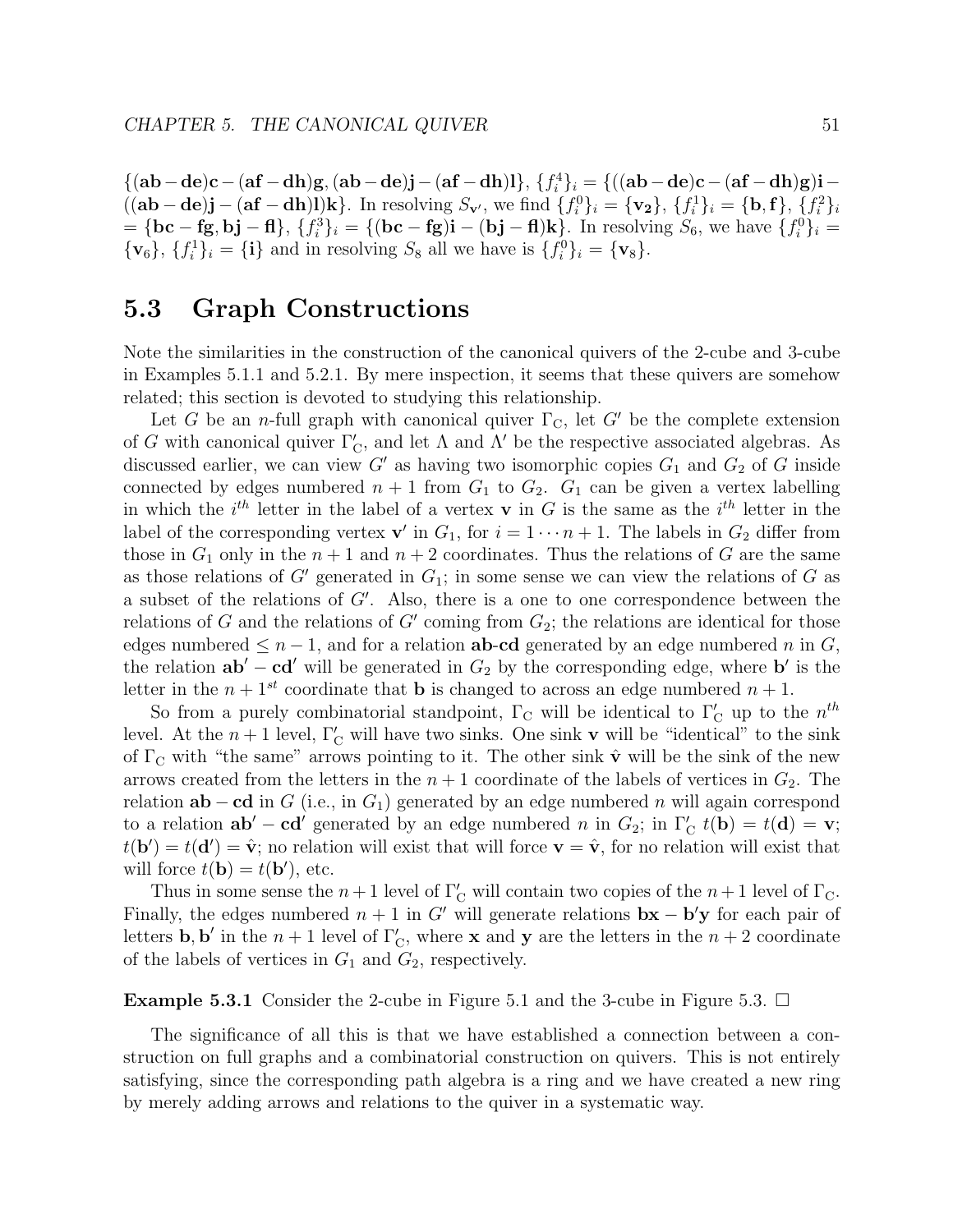#### $CHAPTER$  5. THE CANONICAL QUIVER  $52$

We would like for this construction on full graphs to correspond to a more algebraic construction on the associated algebras; i.e., we seek an algebraic construction that transforms Λ to Λ . We develop this construction in the context of matrix algebras.

Let  $\Lambda = K\Gamma/\langle \rho \rangle$  for some quiver  $\Gamma$  and set of relations  $\rho$ . Let e be an idempotent of  $\Lambda$ ; as a K-vector space  $\Lambda$  decomposes as  $e\Lambda e \oplus e\Lambda(1-e) \oplus (1-e)\Lambda e \oplus (1-e)\Lambda(1-e)$ , where eΛe and  $(1-e)\Lambda(1-e)$  are also K-algebras,  $(1-e)\Lambda e$  is a  $(1-e)\Lambda(1-e)-e\Lambda e$ -bimodule, and  $e\Lambda(1-e)$  is a  $e\Lambda e-(1-e)\Lambda(1-e)$ -bimodule. We can recover the ring structure of  $Λ$  by considering the matrix ring  $\left( (1-e)Λ(1-e)$   $(1-e)Λe$  $e\Lambda(1-e)$   $e\Lambda e$  $\lambda$ . Elements of this matrix ring are  $2 \times 2$  matrices of the form  $\begin{pmatrix} \lambda & m \\ m' & \lambda' \end{pmatrix}$  $\overline{ }$ , where  $\lambda \in (1-e)\Lambda(1-e)$ ,  $m \in (1-e)\Lambda e$ ,  $m' \in e\Lambda(1-e)$  and  $\lambda' \in e\Lambda e$ . Multiplication and addition are given by ordinary matrix operations. It is not hard to show that  $\Lambda \cong \begin{pmatrix} (1-e)\Lambda(1-e) & (1-e)\Lambda e \end{pmatrix}$  $e\Lambda(1-e)$  e $\Lambda e$ Í. as K-algebras.

Consider the special case where  $e = \overline{v}$ , where **v** is a sink in Γ. Then  $e\Lambda e \cong K$  and  $e\Lambda(1-e) = 0$  for no paths begin at **v**. The  $(1-e)\Lambda(1-e)$ -e $\Lambda e$ -bimodule  $(1-e)\Lambda e$ gives information about the images of paths that begin in  $\Gamma_0 - \mathbf{v}$  (which corresponds to  $(1-e)\Lambda(1-e)$  and end at **v**.

We can also go in the other direction. Let  $\Lambda = K\Gamma/\langle \rho \rangle$  and let M be a left  $\Lambda$ -module (hence M is a  $\Lambda$ -K-bimodule.) Consider the matrix ring  $\Lambda'$ =  $(\Lambda \ M)$  $0$  K  $\lambda$ .  $\Lambda'$  can be viewed as the quotient of a path algebra  $KT'/\langle \rho' \rangle$ , where  $\Gamma'$  is a quiver constructed by adding a vertex, which is a sink, to Γ with arrows defined by M and  $\rho' \supseteq \rho$  is a set of relations also determined by M.  $\Lambda'$  is said to be a *one-point extension* of  $\Lambda$  by the bimodule  $\Lambda M_K$ , since the underlying quiver of  $\Lambda$  was "extended" by one "point." (Note: one-point extensions are explained in a more general context in [1]. There the terminology of a one-point extension is defined in terms of adding a source to a quiver; we have modified things here to suit the purposes of this dissertation.)

Now revisit the problem of extending  $G$  to get a new graph  $G'$  and analyzing the structure of  $\Gamma_{\text{C}}'$  from  $\Gamma_{\text{C}}$ . In light of combinatorial explanation of the construction of  $\Gamma_{\text{C}}'$ , we see that  $\Lambda'$  is constructed by two one-point extensions of  $\Lambda$ ;  $\hat{\Lambda} = \begin{pmatrix} \Lambda & M_1 \\ 0 & K \end{pmatrix}$ 0 K  $\lambda$ is the algebra by adding one vertex to  $\Gamma_{\text{C}}$  with the corresponding relations determined by  $M_1$ , and  $\Lambda' = \hat{\Lambda} M_2 \hat{\Lambda} M_3$  $\hat{\Lambda}$   $M_2$ 0 K is the one-point extension of  $\hat{\Lambda}$ , with arrows and relations defined by  $M_2$ . The underlying quiver of  $\hat{\Lambda}$  will be denoted  $\hat{\Gamma}$ ;  $\Gamma'_{\rm C}$  will still denote the underlying quiver of  $\Lambda'$ .

Knowing  $\Lambda'$ , we can work backwards to find  $M_1$  and  $M_2$ , but it is more useful to determine  $M_1$  and  $M_2$  knowing only  $\Lambda$  and the type of graph construction being applied to G.

In order to determine  $M_1$  and  $M_2$  we employ the theory of representations of quivers [1]. A representation  $(V, f)$  of a quiver  $\Gamma$  over a field K is a set of K-vector spaces  $\{V_i \mid i \in \Gamma_0\}$ and K-linear maps  $\{f_a: V_j \to V_i \mid a: i \to j \text{ is an arrow in } \Gamma \text{ from vertex } i \text{ to vertex } j \}.$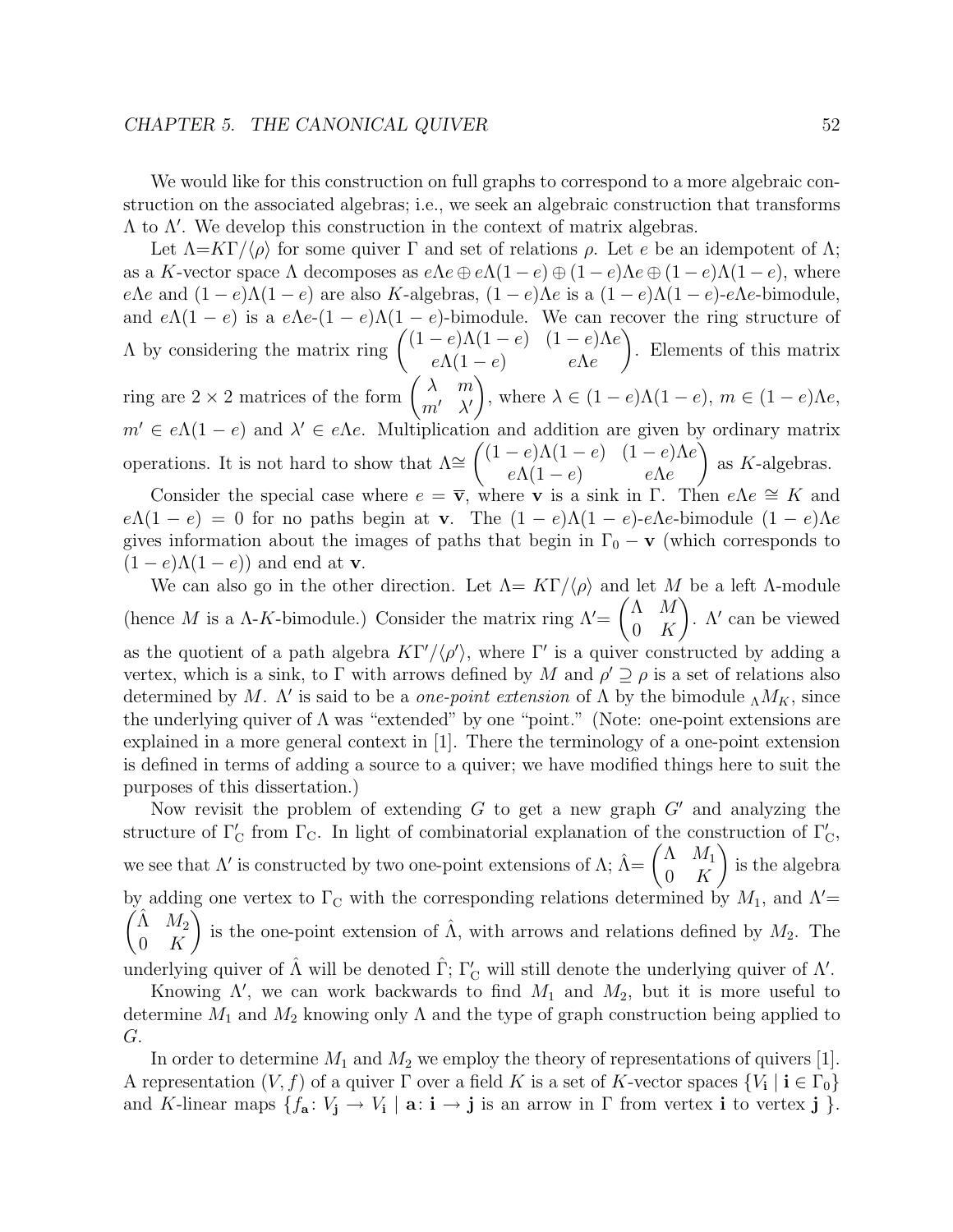Assume each vector space is finite dimensional over  $K$ . The composition of these vector space maps is defined in the usual way. Let maps  $f_a: V_j \to V_i$  and  $f_b: V_i \to V_k$  be given;  $f_{\mathbf{b}} \circ f_{\mathbf{a}} : V_{\mathbf{i}} \to V_{\mathbf{k}}$  is defined by  $(f_{\mathbf{b}} \circ f_{\mathbf{a}})(v) = f_{\mathbf{b}}(f_{\mathbf{a}}(v)) = f_{\mathbf{b}\mathbf{a}}(v)$ , where **ba** is a path in Γ.

A morphism  $h: (V, f) \to (V', f')$  is a set of K-linear maps  $h_i: V_i \to V'_i$  such that for each arrow  $\mathbf{a}: \mathbf{i} \to \mathbf{j}$  in  $\Gamma$ , the following diagram commutes:

$$
V_{\mathbf{j}} \xrightarrow{h_{\mathbf{j}}} V_{\mathbf{j}}'
$$
  

$$
f_{\mathbf{a}} \downarrow \qquad \qquad \downarrow f_{\mathbf{a}}'
$$
  

$$
V_{\mathbf{i}} \xrightarrow[h_{\mathbf{i}}]{} V_{\mathbf{i}}'
$$

The objects  $(V, f)$  together with the morphisms create the category of finite dimensional representations of  $\Gamma$  over K, which is denoted Rep  $\Gamma$ . Let f.d.(KT) denote the category of KT-modules of finite K-dimension. We will describe  $M_1$  and  $M_2$  in terms of representations; to do so we will show these two categories are equivalent. We refer the reader to [1] for a more detailed treatment of this topic, including all proofs.

Define a functor  $T:$  Rep  $\Gamma \to$  f.d. $(K\Gamma)$  as follows. Set  $T(V, f) = \coprod_{i \in \Gamma_0} V_i$  as a K-vector space. For each  $\mathbf{i} \in \Gamma_0$ , let  $\pi_{\mathbf{i}}: T(V, f) \to V_{\mathbf{i}}$  and  $\iota_{\mathbf{i}}: V_{\mathbf{i}} \to T(V, f)$  denote the standard projection and injection of vector spaces.

For any path  $\mathbf{p} = \overrightarrow{p_{ij}}$  from a vertex **i** to a vertex **j**, we have in  $(V, f)$  the map  $f_{\mathbf{p}}: V_{\mathbf{j}} \to V_{\mathbf{i}}$ . This induces the map  $\overline{f}_p = \iota_i f_p \pi_j : T(V, f) \to T(V, f)$ . It is easy to show that the map  $\hat{f}: K\Gamma \to \text{End}(T(V,h))$  by  $\hat{f}(\mathbf{p}) = \overline{f}_{\mathbf{p}}$  is a K-algebra homomorphism, thus making  $T(V,f)$ a KΓ-module.

We now check how T acts on morphisms in Rep  $\Gamma$ . Let  $h: (V, f) \to (V', f')$  be a morphism in Rep Γ. We thus have maps  $h_i: V_i \to V'_i$  which then induce a vector space  $\min \tilde{h} \colon T(V, f) \to T(V', f').$  If  $\mathbf{p} \colon \mathbf{i} \to \mathbf{j}$  is an arrow  $\min \tilde{\Gamma}$ , we know  $h_{\mathbf{i}} f_{\mathbf{p}} = f_{\mathbf{p}}' h_{\mathbf{j}}$ . Thus  $\tilde{h} \overline{f}_{\mathbf{p}} = f_{\mathbf{p}}' h_{\mathbf{j}}$ .  $\tilde{f}'_{\mathbf{p}}\tilde{h}$ , so  $\tilde{h}\tilde{f}(\mathbf{p}) = \tilde{f}'(\mathbf{p})\tilde{h}$ . In noting how these functions act on an element  $v \in T(V, f)$ , we see that  $\tilde{h}\tilde{f}(\mathbf{p})(v) = \tilde{f}'(\mathbf{p})\tilde{h}(v)$ ; it writing  $\tilde{f}(\mathbf{p})$  in the standard KT-module way, we see this says  $h(\mathbf{p}v) = \mathbf{p}h(v)$ , and so h is a KT-module map. Thus define  $T(h) = (h)$ , and hence we have defined  $T$  as a functor.

We now need a functor H: f.d.(KΓ)  $\rightarrow$  Rep Γ. Let M be an object in f.d.(KΓ). Let  $\mathbf{v}_1 \cdots \mathbf{v}_m$  denote the vertices of KΓ; these are orthogonal idempotents where  $1 = \mathbf{v}_1 + \cdots + \mathbf{v}_m$ **v**<sub>m</sub>. Thus  $M = \coprod_{i=1}^{m} \mathbf{v}_i M$ . For every element  $\mathbf{p} \in K\Gamma$ , we have a map  $\tilde{f}(\mathbf{p}) : M \to M$ where  $\tilde{f}(\mathbf{p})(m) = \mathbf{p}m$ . For an arrow  $\mathbf{a}: \mathbf{v}_i \to \mathbf{v}_j$  we have that  $\tilde{f}(\mathbf{a})(M) = \mathbf{a}M = \mathbf{a}\mathbf{v}_jM =$  $\mathbf{a}(\mathbf{v}_iM) = f(\mathbf{a})(\mathbf{v}_iM);$  also,  $f(\mathbf{a})(M) = \mathbf{a}M = \mathbf{v}_i\mathbf{a}M \subseteq \mathbf{v}_iM$ . So  $f(\mathbf{a})$  restricts to a map  $f_{\mathbf{a}}: \mathbf{v}_i M \to \mathbf{v}_i M$ . We then define  $H(M)$  to consist of the vector spaces  $\mathbf{v}_i M$  for each  $\mathbf{v}_i \in \Gamma_0$  and the linear maps  $f_{\mathbf{a}} : \mathbf{v}_i M \to \mathbf{v}_i M$  for each arrow  $\mathbf{a} : \mathbf{v}_i \to \mathbf{v}_i$  in  $\Gamma$ .

Now check how H acts on morphisms in f.d(KT). Let  $h: M \to N$  be a KF-module map.  $h(\mathbf{v}_iM) = \mathbf{v}_ih(M) \subseteq \mathbf{v}_iN$ , so by restriction we have the map  $h_i: \mathbf{v}_iM \to \mathbf{v}_iN$ . For an arrow  $\mathbf{a}: \mathbf{v}_j \to \mathbf{v}_i$  and element  $m \in M$ , we have  $\mathbf{a}h(m) = h(\mathbf{a}m)$ , so  $\mathbf{a}h_i(m) = h_j(\mathbf{a}m)$ . This says that  $f_a h_i = h_j f'_a$ . Setting  $H(h) = \{h_i\}$ , we have  $H(h) : H(M) \to H(N)$  is a morphism in Rep Γ. Thus H is a functor from f.d. $(K\Gamma)$  to Rep Γ.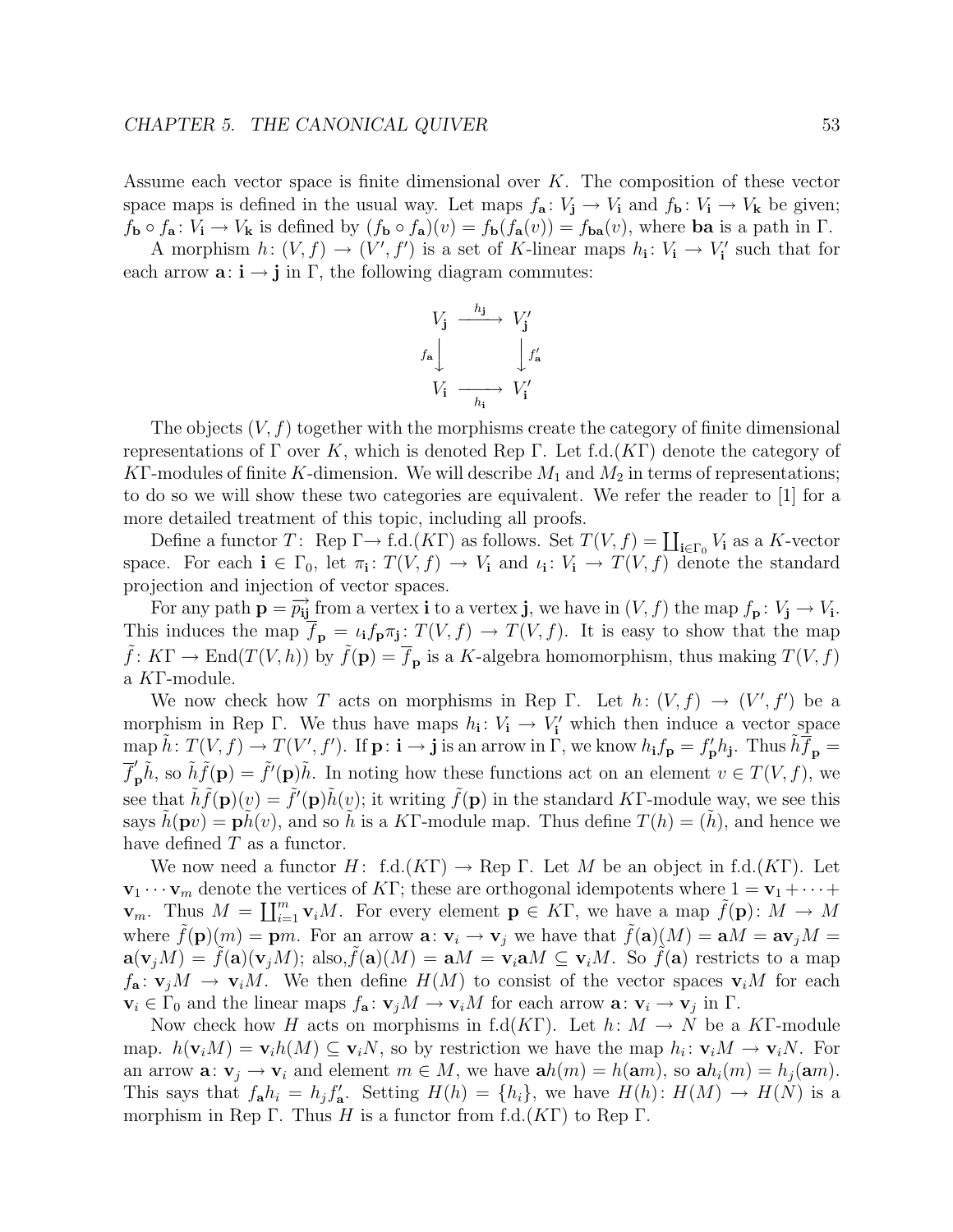**Theorem 5.3.1** Let K be a field and  $\Gamma$  a finite quiver. The functors T: Rep  $\Gamma \to \text{f.d.}(K\Gamma)$ and H: f.d. $(K\Gamma) \rightarrow$  Rep  $\Gamma$  are inverse equivalences of K-categories.  $\Box$ 

We need a bit more to study  $M_1$  and  $M_2$  as given before.  $M_1$  is a  $\Lambda$ -module, where  $\Lambda = K\Gamma/I$  for some quiver  $\Gamma$  and ideal I, and not a KT-module. However, the category of  $\Lambda$ -modules, mod $(\Lambda)$ , is a full subcategory of f.d. $(K\Gamma)$ . We need to find an equivalent subcategory of Rep $(\Gamma)$ .

Given a quiver Γ, a relation  $\sigma$  is a K-linear combination of paths such that each path begins at the same vertex  $v_i$  and ends at the same vertex  $v_j$ ;  $\sigma = v_i \sigma v_j$ . Note that the definition of an associated quiver ensures that the elements of  $G$ , the "relations of  $G$ ", are relations according to this new definition. If  $\rho$  is a set of relations of Γ, we term the pair  $(\Gamma, \rho)$  a quiver with relations. Associated to this pair is the K-algebra  $K(\Gamma, \rho) = K\Gamma/\langle \rho \rangle$ . We will assume that each path in each relation of  $\rho$  is of length  $\geq 2$ . Rep( $\Gamma,\rho$ ) is the full subcategory of Rep Γ whose objects are  $(V, f)$  where  $f_{\sigma} = 0$  for each relation  $\sigma \in \rho$ .

**Theorem 5.3.2** Let K be a field and  $(\Gamma,\rho)$  be a quiver with relations.

- 1. The functor T: Rep  $\Gamma \to \text{f.d.}(K\Gamma)$  induces an equivalence of K-categories between Rep  $(\Gamma, \rho)$  and f.d. $(K(\Gamma, \rho))$ .
- 2. An object  $(V, f)$  is projective in Rep  $(\Gamma, \rho)$  if and only if  $T(V, f)$  is projective in f.d. $(K(\Gamma,\rho)).$
- 3. A sequence  $(U,g) \to (V,f) \to (W,h)$  in Rep  $(\Gamma,\rho)$  is exact if and only if the sequence  $T(U,g) \to T(V,f) \to T(W,h)$  is exact in f.d. $(K(\Gamma,\rho))$ .

Given a vertex  $\mathbf{v}_i \in \Gamma_0$ , there exists a simple object  $(S_i, f)$  in Rep  $\Gamma$  where  $V_i \cong K$ ,  $V_j = 0$  for  $i \neq j$ , and all maps  $f_a = 0$ . These vertex simples describe all the simple objects in Rep Γ; thus the analagous definition describes all the simple objects in Rep(Γ, $\rho$ ).

Setting  $\Lambda = K(\Gamma, \rho) = K\Gamma/\langle \rho \rangle$ , we have an idempotent  $\overline{\mathbf{v}}_i$  for each vertex in  $\Gamma$  and thus we have projective  $\Lambda$ -modules  $P_i = \Lambda \overline{v}_i$ . Consider  $(V, f) = H(P_i)$ . We have by the definition of H that in Rep( $\Gamma$ ,  $\rho$ ),  $V_j = \overline{v}_j P_i$ . By choosing as K-basis for  $P_i$  the elements **p** where **p** is a path in  $\Gamma$  that ends at vertex  $\mathbf{v}_i$ , we get as a K-basis for  $V_i$  the elements **p** where **p** is a path in Γ that ends at vertex **v**<sub>i</sub> and starts at vertex **v**<sub>j</sub>. For an arrow **a**:  $\mathbf{v}_r \to \mathbf{v}_t$ , we define the map  $f_{\mathbf{a}} : V_t \to V_r$  by  $f_{\mathbf{a}}(\overline{\mathbf{p}}) = \overline{\mathbf{a}\mathbf{p}}$ .

**Example 5.3.2** Consider the quiver  $\Gamma$  given in Figure 5.4, the relation  $\rho = ab - cd$  and the K-algebra  $\Lambda = K\Gamma/\langle \rho \rangle$ .

The representation of the vertex simple module  $S_4$  associated with  $\mathbf{v}_4$  is given by  $(U, g)$ in Figure 5.5(a); the K denotes the one dimensional K-vector space; each 0 corresponds to the zero vector space. Each arrow corresponds to a vector space map between vector spaces; here each map is the zero map.

The projective module  $P_4 = \overline{v}_4 \Lambda$  has a representation given by  $(V, f)$  in Figure 5.5(b). Note that each vector space shown is one dimensional; this is because, modulo the relation,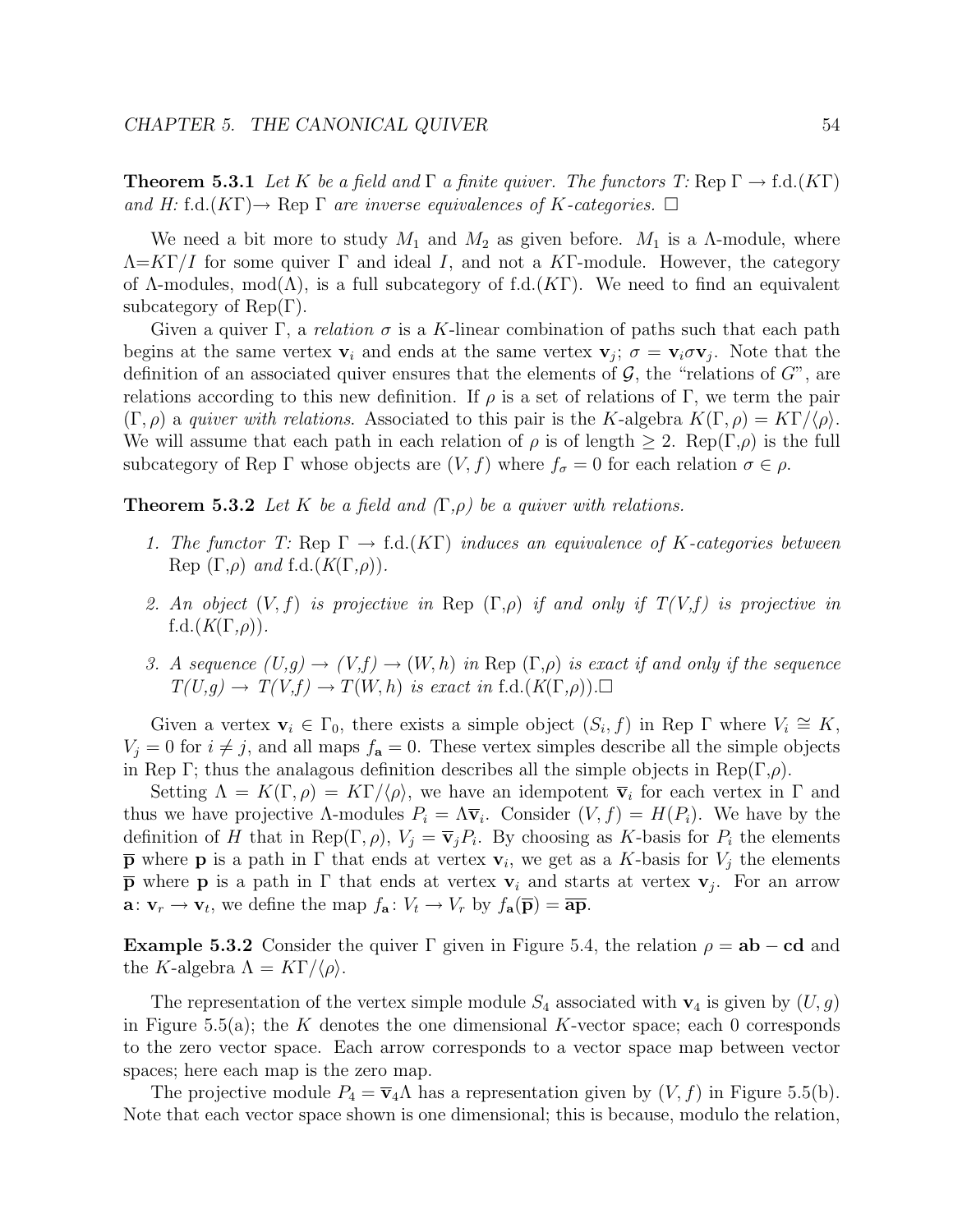

Figure 5.4: The quiver  $\Gamma$  in Example 5.3.2



Figure 5.5: Representations of Λ-modules in Example 5.3.2

there is one path from each vertex to  $\mathbf{v}_4$ . Here the maps between the nonzero vector spaces are the identity maps.

The projective module  $\bar{v}_2 \Lambda$  has a representation given by  $(W, h)$  in Figure 5.5(c). Note there is only one path in  $\Gamma$  from  $\mathbf{v}_1$  to  $\mathbf{v}_2$ , hence the vector space  $W_1$  is one dimensional. Since there are no paths from  $\mathbf{v}_3$  or  $\mathbf{v}_4$  to  $\mathbf{v}_2$ ,  $W_3 = W_4 = 0$ . The arrow from  $W_2$  to  $W_1$ corresponds to the identity map; all other arrows correspond to the zero map.

In general, we should be more specific about the maps between vector spaces given by the arrows. In this dissertation, we are able to represent the maps with arrows without specifying the exact map represented, for we will only consider special cases of representations. We will be concerned with simple representations, projective representations, and the representations of kernels of maps from projectives onto simple representations.

For instance, consider  $\Omega_{\Lambda}(S_4)$  in the short exact sequence  $0 \to \Omega_{\Lambda}(S_4) \to P_4 \to S_4 \to 0$ . By considering the representations of  $P_4$  and  $S_4$ , we can easily see that the representation  $(X, k)$  of  $\Omega_{\Lambda}(S_4)$  is given by Figure 5.5(d). Here all maps from the zero vector space are zero; all maps between nonzero vector spaces are the identity.

In light of this, we return to our comment about the need for specificity in our vector space maps. In the representations of simple modules, all maps are zero; in the representations of the projective modules that we consider in this dissertation, all nonzero vector spaces will be 1-dimensional and all maps between these spaces will be the identity. Thus in the representations of the kernels of the maps from projective modules onto simple modules, all maps between nonzero vector spaces will be the identity and all other maps will be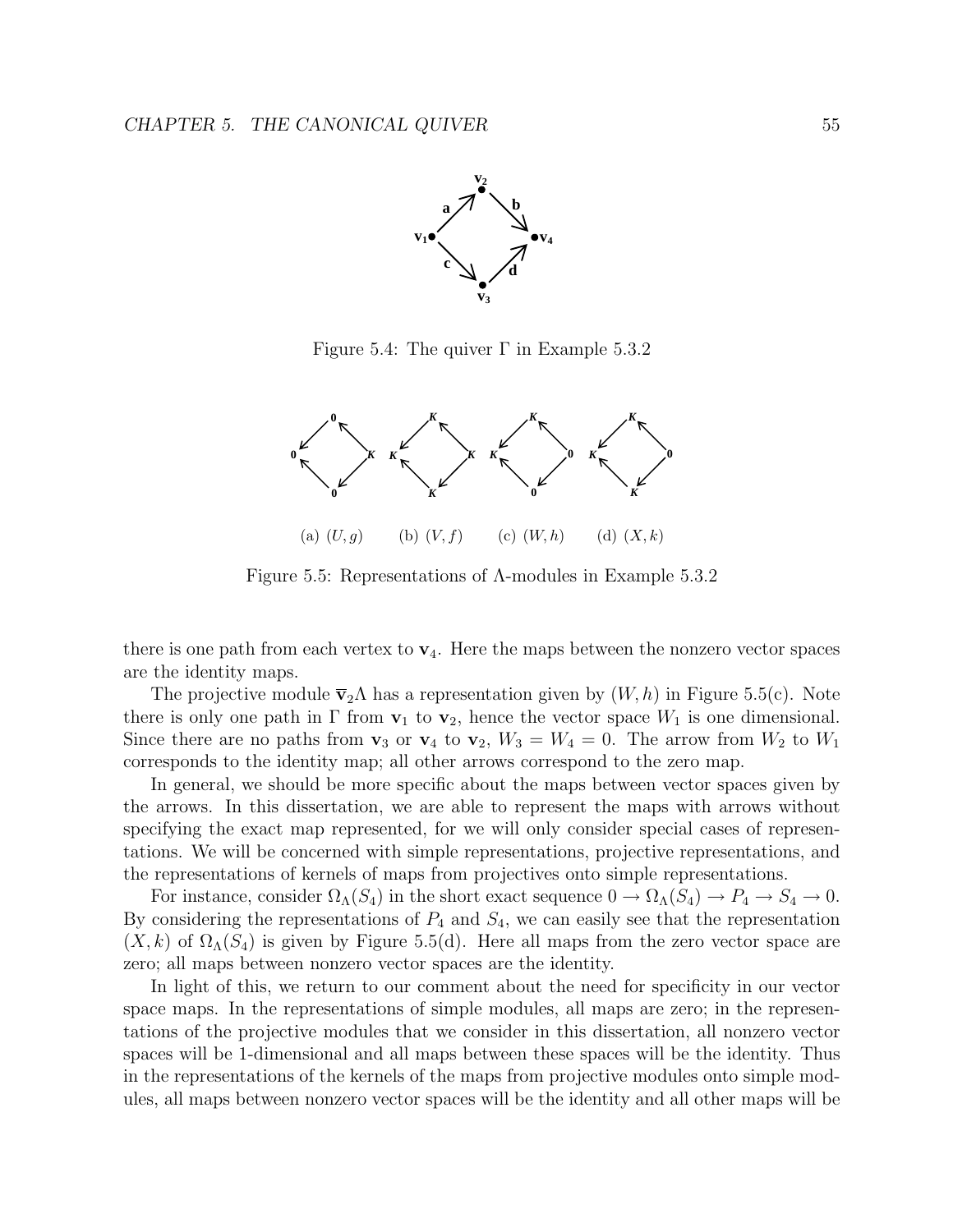the zero map. Thus, in this dissertation, we will not specify the specific maps represented by the arrows, and leave it to the reader to infer whether the zero or the identity map is being referred to.  $\square$ 

We are now prepared to describe  $M_1$  and  $M_2$ . As a review of the problem we are considering, recall that  $G'$  is the complete extension of an *n*-full graph  $G$ .  $\Gamma'_{\rm C}$  and  $\Gamma_{\rm C}$  are the respective canonical quivers and  $\Lambda' = K\Gamma'_{\rm C}/I'$  and  $\Lambda = K\Gamma/I$  are the respective associated algebras. We have shown through a combinatorial method that  $\Lambda'$  is the result of two sucessive one-point extensions of  $\Lambda$ ;  $\Lambda'$  =  $(\hat{\Lambda}$   $M_2)$ 0 K ) where  $\hat{\Lambda} = \begin{pmatrix} \Lambda & M_1 \\ 0 & K \end{pmatrix}$ 0 K  $\overline{ }$ . The underlying quiver of  $\hat{\Lambda}$  is denoted  $\hat{\Gamma}$ . We seek to describe the  $\Lambda$ -module  $M_1$  and the  $\hat{\Lambda}$ -module  $M_2$ .

To do so, consider the simple  $\hat{\Lambda}$ -module  $S_{\hat{\mathbf{v}}} = \begin{pmatrix} 0 & 0 \\ 0 & K \end{pmatrix}$  $0\;\;K$ ). We know  $\hat{\Gamma}$  has one more vertex  $\hat{\mathbf{v}}$  than  $\Gamma_{\text{C}}$ ;  $S_{\hat{\mathbf{v}}}$  is the vertex-simple module associated with this new vertex. Because of this additional vertex,  $\hat{\Lambda}$  has an additional idempotent  $\begin{pmatrix} 0 & 0 \\ 0 & 1 \end{pmatrix} = e$ . Set  $P_{\hat{\mathbf{v}}} = \hat{\Lambda}e$  $(\Lambda \ M_1$ 0 K  $\left(\begin{matrix} 0 & 0 \\ 0 & 1 \end{matrix}\right) =$  $\begin{pmatrix} 0 & M_1 \end{pmatrix}$ 0 K ).  $P_{\hat{\mathbf{v}}}$  is a projective  $\hat{\Lambda}$ -module, and is a projective cover of  $S_{\hat{\mathbf{v}}}$ . Consider the following short exact sequence:

$$
0\to \Omega_{\hat{\Lambda}}(S_{\hat{\mathbf{v}}})\overset{\psi}{\to}P_{\hat{\mathbf{v}}}\overset{\phi}{\to}S_{\hat{\mathbf{v}}}\to 0
$$

which is written alternatively

$$
0 \to \begin{pmatrix} 0 & M_1 \\ 0 & 0 \end{pmatrix} \xrightarrow{\psi} \begin{pmatrix} 0 & M_1 \\ 0 & K \end{pmatrix} \xrightarrow{\phi} \begin{pmatrix} 0 & 0 \\ 0 & K \end{pmatrix} \to 0.
$$

By describing  $\Omega_{\hat{\Lambda}}(S_{\hat{\mathbf{v}}})$  we can describe  $M_1$ . To describe it, we consider its representation  $(\tilde{U}, \hat{g})$  in Rep( $\tilde{\Gamma}, \hat{\rho}$ ). We use Theorem 5.3.2 to know that the above short exact sequence gives the following short exact sequence

$$
0 \to T(\Omega_{\hat{\Lambda}}(S_{\hat{\mathbf{v}}})) \stackrel{T(\psi)}{\to} T(P_{\hat{\mathbf{v}}}) \stackrel{T(\phi)}{\to} T(S_{\hat{\mathbf{v}}}) \to 0
$$

which is also written as

$$
0 \to (\hat{U}, \hat{g}) \stackrel{T(\psi)}{\to} (\hat{V}, \hat{f}) \stackrel{T(\phi)}{\to} (\hat{W}, \hat{h}) \to 0.
$$

We claim we can describe  $T(\Omega_{\hat{\lambda}}(S_{\hat{\mathbf{v}}}))$  by describing the kernel of the map  $T(P_{\hat{\mathbf{v}}}) \to T(S_{\hat{\mathbf{v}}})$ .

Consider first  $T(S_{\hat{v}})=(W, h)$ . This simple representation has one nonzero vector space which is a copy of K associated with the new vertex  $\hat{\mathbf{v}}$ , i.e.,  $\hat{W}_{\hat{\mathbf{v}}} \cong K, \hat{W}_{i} = 0$  for all other vertices  $v_i \neq v$ , and all maps  $h_a = 0$ .

The representation  $T(P_{\hat{v}}) = (\hat{V}, \hat{f})$  is given as follows.  $P_{\hat{v}} = \hat{\Lambda}\overline{v}$  where  $\overline{v}$  is the idempotent of  $\hat{\Lambda}$  associated to the new vertex  $\hat{\mathbf{v}}$ . Thus the vector spaces in this representation are  $\hat{V}_i = \mathbf{v}_i P_{\hat{\mathbf{v}}}$ , which again has as a K-basis the images  $\bar{\mathbf{p}}$  in  $\hat{\Lambda}$  of all paths **p** beginning at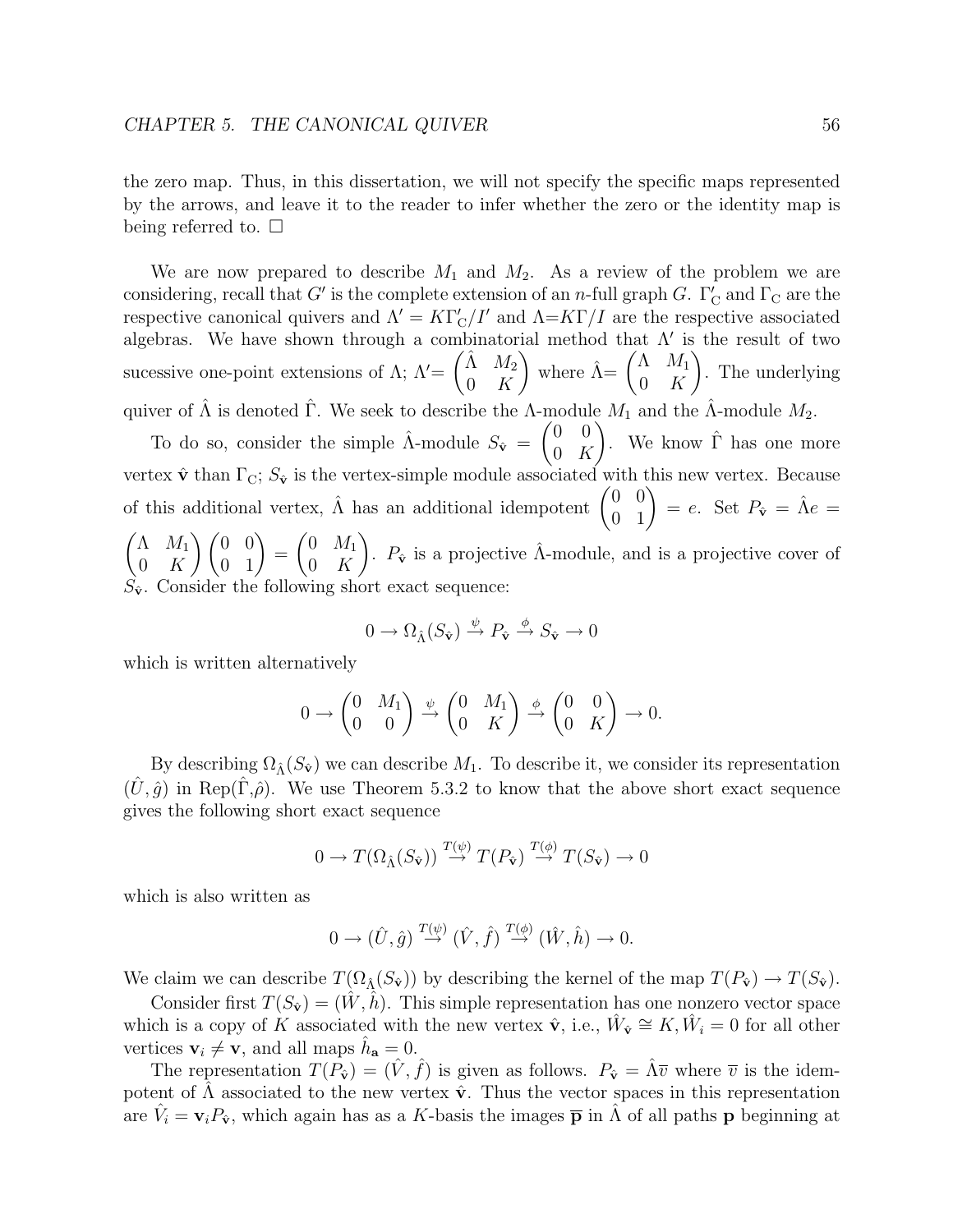vertex  $v_i$  and ending at  $\hat{v}$ . Make special note of  $\hat{V}_{\hat{v}} = \hat{v} P_{\hat{v}}$ , which has a basis consisting of the images of paths beginning and ending at  $\hat{\mathbf{v}}$ . Since by construction  $\hat{\mathbf{v}}$  is a sink, there is only one such path which is the trivial path  $\hat{\mathbf{v}}$ . Thus  $V_{\hat{\mathbf{v}}} \cong K$ .

We know the rest of the vector spaces  $\tilde{V}_i$  by knowing the construction of G' from G. Let **v** be the sink of  $\Gamma_{\text{C}}$ ; consider the representation  $(X, k)$  of the projective  $\Lambda$ -module  $\Lambda$ **v**. Since we know  $\Gamma_{\text{C}}$  and the set of relations that determine  $\Lambda$ , we can explicitly define  $X_i$ for each vertex  $\mathbf{v}_i$  in  $\Gamma_{\text{C}}$  and all maps  $k_a$  for each arrow **a**. From the construction of G' (specifically, the relationship between  $G_1$  and  $G_2$ ) we know that the representations  $(X, k)$ and  $(\hat{V}, \hat{f})$  will be "almost the same;"  $\hat{V}_i \cong X_i$  for all  $\mathbf{v}_i$  in  $\Gamma_{\text{C}}$ ,  $\mathbf{v}_i \neq \mathbf{v}$ ,  $\hat{V}_\mathbf{v} = 0$ , and  $X_{\mathbf{v}} \cong \hat{V}_{\hat{\mathbf{v}}} \cong K$ , where we view  $\Gamma_{\mathbf{C}}$  as being a subquiver of  $\hat{\Gamma}$ . For all maps  $k_{\mathbf{a}}: X_{\mathbf{v}} \to X_i$ there exists a map  $f_{\mathbf{a}'} : \hat{V}_{\hat{\mathbf{v}}} \to \hat{V}_{i}$ , where  $\mathbf{a}'$  denotes the arrow coming from the letter in the label of  $G_2$  corresponding to the letter (and hence, arrow) **a**. All maps  $f_a: V_\mathbf{v} \to V_i$  are the zero map.

Again, we have the following short exact sequence  $0 \to (\hat{U}, \hat{g}) \stackrel{T(\psi)}{\to} (\hat{V}, \hat{f}) \stackrel{T(\phi)}{\to} (\hat{W}, \hat{h}) \to$ 0. We know from the action of  $\phi$  that  $T(\phi)$  maps  $\tilde{V}_{\hat{v}}$  onto  $\tilde{W}_{\hat{v}}$ , and  $T(\phi)$  takes all other vector spaces in  $(\hat{V}, \hat{f})$  to zero. Thus  $\hat{U}_i \cong \hat{V}_i$  for all  $\mathbf{v}_i \neq \hat{\mathbf{v}}$ ,  $\hat{U}_\mathbf{v} = 0$  and for all maps  $f_{\mathbf{a}}: \hat{V}_i \to \hat{V}_j$  where  $\mathbf{v}_i \neq \hat{\mathbf{v}}$ ,  $g_{\mathbf{a}} = f_{\mathbf{a}}$  and  $g_{\mathbf{a}} = 0$  when  $\mathbf{v}_i = \hat{\mathbf{v}}$ .

We now have an explicit representation of the  $\Lambda$ -module  $M_1$ . However, we really want a representation of  $M_1$  as a Λ-module. Since we can view Λ as a subalgebra of Λ, we can apply the forgetful functor  $F: f.d.(\Lambda) \to f.d.(\Lambda)$ , and abusing notation a bit,  $F: Rep(\Gamma,\hat{\rho}) \to$ Rep( $\Gamma_{\text{C}}$ , $\mathcal{G}$ ). Since the action on  $M_1$  in  $\hat{\Lambda}$  is defined by the action of  $\Lambda$  on  $M_1$  and  $\hat{U}_{\hat{\mathbf{v}}} = 0$ ,  $F(\hat{U}, \hat{g}) = (U, g)$  where  $U_i = \hat{U}_i = F(\hat{U}_i)$  for all vertices  $\mathbf{v}_i \neq \mathbf{v}$  in  $\Gamma_{\rm C}$  and  $g_{\mathbf{a}} = \hat{g}_{\mathbf{a}} = F(\hat{g}_{\mathbf{a}})$ for all arrows **a** in  $\Gamma_{\text{C}}$ .

We now have a representation of  $M_1$  as a  $\Lambda$ -module; we can go one step further to show how this representation can be determined without first constructing  $\Lambda$ . Consider the simple  $\Lambda$ -module S at the sink **v** of  $\Gamma_{\text{C}}$ , its projective cover  $P = \Lambda \bar{v}$ , and the short exact sequence

$$
0 \to \Omega_{\Lambda}(S) \to P \to S \to 0.
$$

In repeating the work done before to determine the explicit representation of  $(U, \hat{g})$ , we find that the representation of  $\Omega_{\Lambda}(S)$  in Rep( $\Gamma_{\Lambda}(S)$ ) is  $(U, g)$ . So knowing only  $\Lambda$  and the connection between the full graphs  $G$  and  $G'$ , we can construct  $\hat{\Lambda}$ .

We now turn to determining  $M_2$ ; we will again use the approach of first considering its representation as a  $\Lambda'$ -module and then showing how to determine  $M_2$  without a priori knowledge of  $\Lambda'.$ 

 $\Lambda'$  is a one-point extension of  $\hat{\Lambda}$ , thus we know its underlying quiver  $\Gamma'_{\rm C}$  will have one more vertex  $\mathbf{v}'$ , a sink, than  $\hat{\Gamma}$ . Consider the vertex simple module  $S_{\mathbf{v}'}$  at this new vertex, its projective cover  $P_{\mathbf{v}'} = \Lambda' \overline{\mathbf{v}}'$ , and the short exact sequence

$$
0\to \Omega'_\Lambda(S_{{\bf v}'})\overset{\psi}{\to} P_{{\bf v}'}\overset{\phi}{\to} S_{{\bf v}'}\to 0
$$

which also gives a short exact sequence in  $\operatorname{Rep}(\Gamma'_C,\rho')$ 

$$
0 \to (U', g') \stackrel{T(\psi)}{\to} (V', f') \stackrel{T(\phi)}{\to} (W', h') \to 0.
$$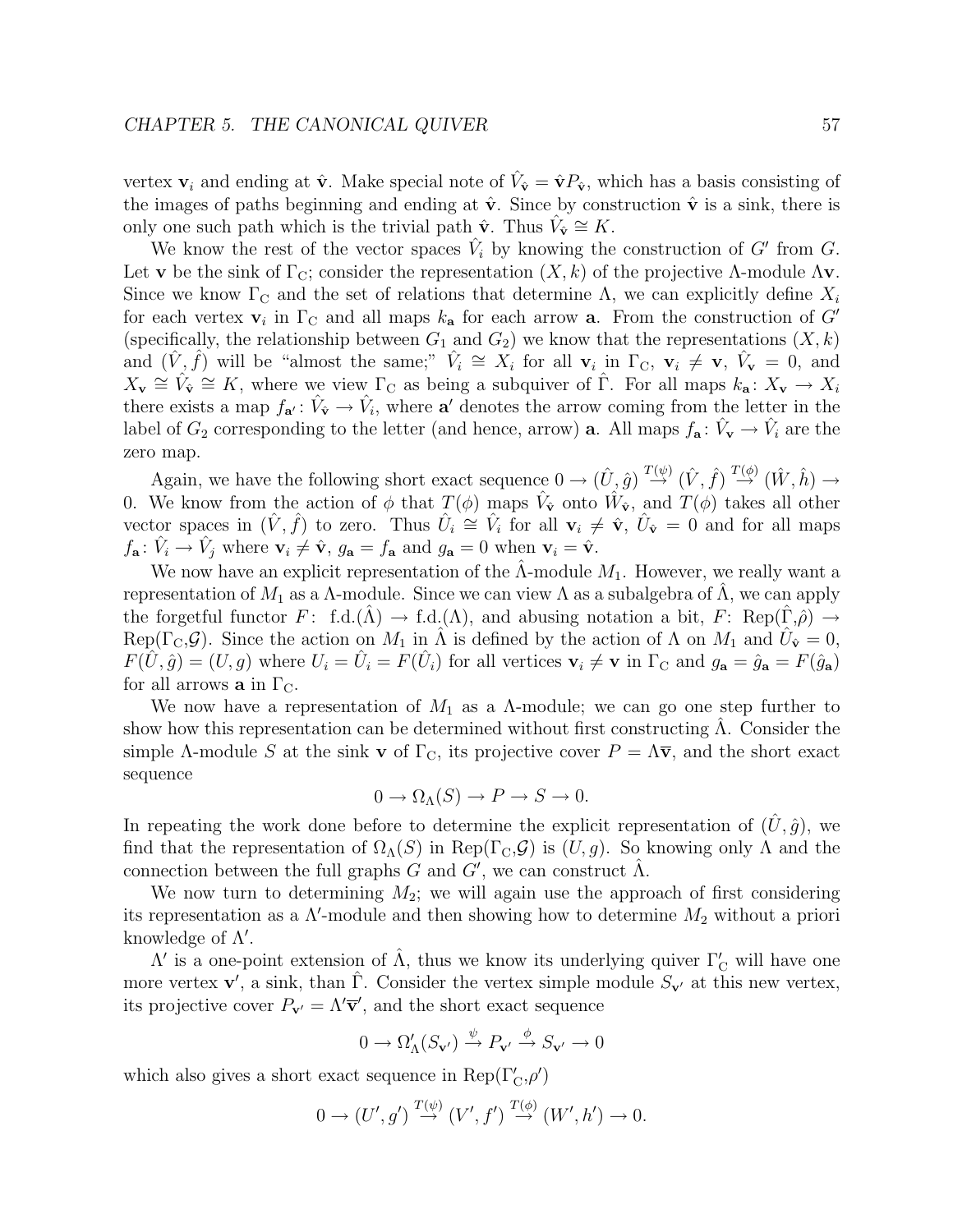In knowing some of the properties of the canonical quiver of a full graph, we know that  $\Gamma'_{\rm C}$  will have one sink and therefore the new vertex  ${\bf v}'$  is this sink; we also know that since there are only two letters in the  $n+2$  coordinate of the labels of G' that there are only two arrows pointing to it, one each from  $\hat{\mathbf{v}}$  and **v**.

Finally, we can use information about the relations generated by edges numbered  $n + 1$ in  $G'$  to find information about the vector spaces and maps of  $(V', f')$ . There is only one path (an arrow) each from **v** and  $\hat{\mathbf{v}}$  to **v**'. Let **w** be any vertex in  $\Gamma_{\text{C}}$  that is a source in the *n*th level; there are t arrows each from **w** to **v** and  $\hat{\mathbf{v}}$ . By the relations in G' coming from edges numbered  $n + 1$ , we know that there are thus t paths from **w** to **v**', modulo the relations. Thus for  $\mathbf{v}_i, \mathbf{v}_j \neq \mathbf{v}, \mathbf{v}'$ , the dimension of  $V'_i$  in  $(V', f')$  will be the same as the dimension of  $\hat{V}_i$  in  $(\hat{V}, \hat{f})$ , the representation of  $P_{\hat{v}}$  as a  $\hat{\Lambda}$ -module, and for all arrows **a**:  $\mathbf{v}_i \to \mathbf{v}_j$ ,  $f'_\mathbf{a} = \hat{f}_\mathbf{a}$ . An analogous statement can be made using the representation  $(V, f)$ of  $P_{\mathbf{v}}$  instead of  $P_{\hat{\mathbf{v}}}$ ; this gives that  $V_{\mathbf{v}}' = V_{\mathbf{v}}$  and for all arrows  $\mathbf{a}: \mathbf{v}_i \to \mathbf{v}$ ,  $f'_{\mathbf{a}} = f_{\mathbf{a}}$ . Of course,  $V'_{\mathbf{v}'} \cong K$ .

Using the same techniques used before, we can describe  $(U', g')$ ;  $U'_{\mathbf{v}'} = 0$ ,  $U'_{i} = V'_{i}$  for all  $\mathbf{v}_i \neq \mathbf{v}'$ , and  $g'_a = f'_a$  for all arrows  $\mathbf{a}: \mathbf{v}_i \to \mathbf{v}_j$  where  $\mathbf{v}_j \neq \mathbf{v}'$ ; when  $\mathbf{v}_j = \mathbf{v}'$ ,  $g_a = 0$ .

This gives an explicit representation of  $M_2$  as a  $\Lambda'$ -module using only knowledge of the construction of  $\hat{\Lambda}$  and  $G'$ . To describe  $M_2$  as a  $\hat{\Lambda}$ -module, we again apply the forgetful functor F to the representation  $(U', g')$ . Again, we do not truly "forget" any information, for all that is lost is the vector space  $U'_{\mathbf{v}'},$  which is zero, and all maps from  $U'_{\mathbf{v}'}$  which are also zero maps. Thus we can define  $\Lambda'$  using only knowlegde of the construction of  $G'$ and  $\Lambda$ , enabling us to determine  $\Lambda'$  beginning with just knowledge of G' and  $\Lambda$ . Since the construction of  $G'$  from  $G$  is a combinatoric process, we cannot expect the construction of  $\Lambda'$  from  $\Lambda$  to be purely algebraic. The combinatoric overtones in the latter construction appear in the choices of the  $\Lambda$  and  $\Lambda$ -modules by which the one-point extensions were created.

We now give an example to demonstrate the techniques discussed above.

**Example 5.3.3** Consider the 2-full graph G and its canonical quiver  $\Gamma_{\rm C}$  in Figure 5.2, the complete extension of this 2-full graph  $G'$  in Figure 5.6 and its canonical quiver  $\Gamma'_{\text{C}}$  in Figure 5.7.

We will attempt to give as much detail as possible in order to illuminate the discussion above. Let  $\Lambda = K\Gamma_c/I$ , where  $I = \langle \mathcal{G} \rangle$ ,  $\mathcal{G} = \{ab - de, af - dh, bc - fg, ec - ij, hg - ij\}$  and let  $\Lambda' = K\Gamma'_{\text{C}}/I'$ , where  $I' = \langle \mathcal{G}' \rangle$ ,  $\mathcal{G}' = \mathcal{G} \cup \{ \text{bl}-\text{fn}, \text{el}-\text{io}, \text{hn}-\text{io}, \text{ck}-\text{lm}, \text{jk}-\text{om}, \text{gk}-\text{nm} \}.$ We want to describe  $\Lambda'$  as the matrix algebra  $\begin{pmatrix} \hat{\Lambda} & M_2 \\ 0 & K_1 \end{pmatrix}$ 0 K ), where  $\hat{\Lambda} = \begin{pmatrix} \Lambda & M_1 \\ 0 & K \end{pmatrix}$ 0 K  $\lambda$ . To do so, we find the  $\Lambda$ -module  $M_1$  and the  $\hat{\Lambda}$ -module  $M_2$ . First, consider the simple  $\hat{\Lambda}$ -module  $S_{\hat{\mathbf{v}}} =$  $(0 0)$  $0\;\;K$ and the projective  $\hat{\Lambda}$ -module  $P_{\hat{\mathbf{v}}} = \begin{bmatrix} 0 & M_1 \\ 0 & K \end{bmatrix}$  $0\quad K$ Í. .  $S_{\hat{\mathbf{v}}}$  has representation given by  $(\hat{W}, \hat{h})$  in Figure 5.8(c). Here we assume we already know the quiver  $\hat{\Gamma}$  underlying  $\hat{\Lambda}$ from our a priori knowledge of  $\Gamma'_{\mathcal{C}}$ .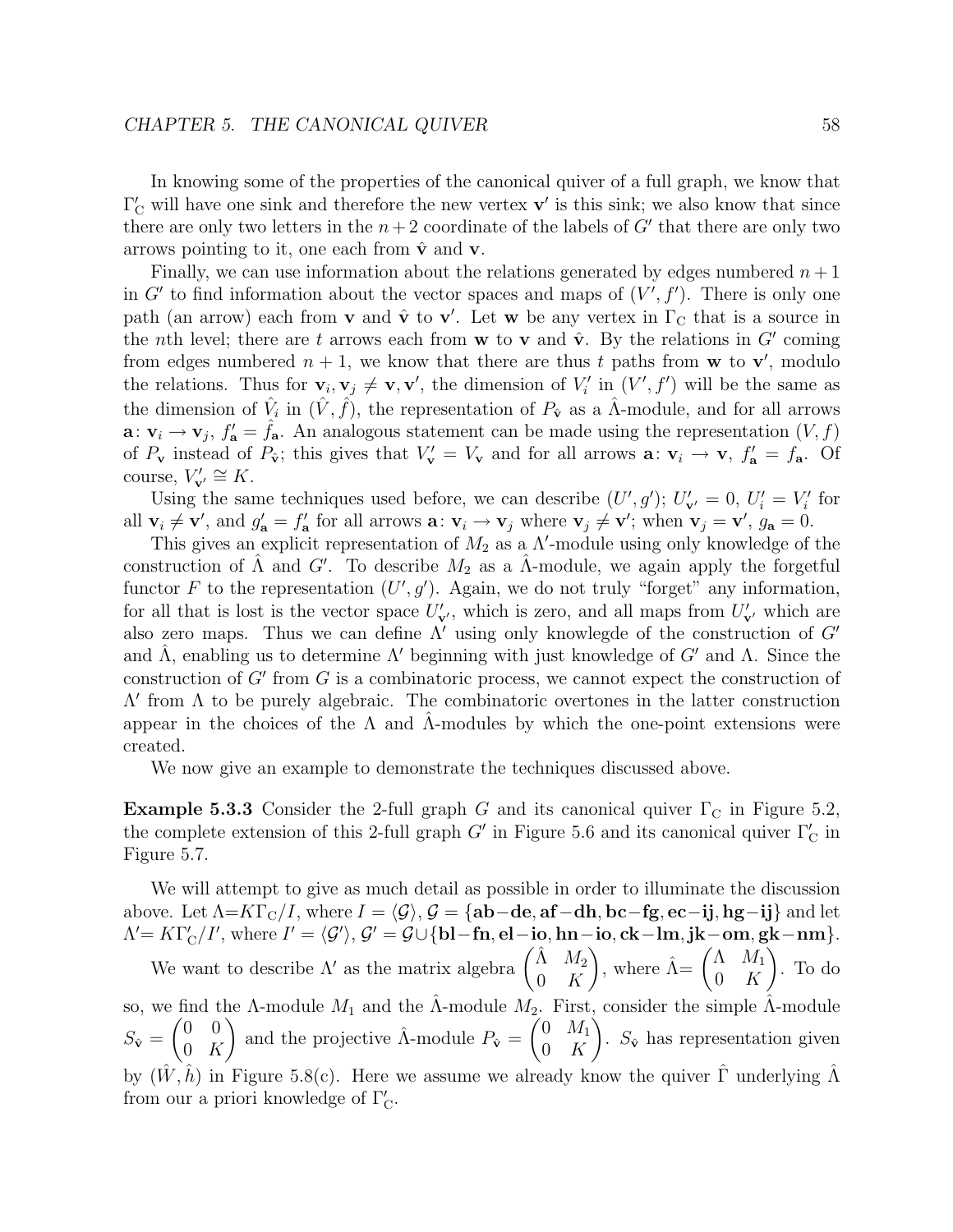

Figure 5.6: The 3-full graph  $G'$  in Example 5.3.3



Figure 5.7: The canonical quiver of  $G'$  in Example 5.3.3

 $P_{\hat{\mathbf{v}}}$  has representation  $(\hat{V}, \hat{f})$  given in Figure 5.8(b). The dimension of each vector space  $\hat{V}_i$  is given by the number of equivalence classes of paths from  $\mathbf{v}_i$  to  $\mathbf{v}_8$ ; on may check that, modulo the relations, there is only one path from each vertex  $v_i$  to  $v_8$ , except for  $v_7$ , where there is no such path. By the short exact sequence of  $\Lambda$ -modules  $0 \to M_1 \to P_{\hat{v}} \to S_{\hat{v}} \to 0$ , it is visually easy to check that  $M_1$  has representation  $(U, \hat{g})$  given in Figure 5.8(a).

This representation of  $M_1$  is given as a  $\Lambda$ -module; we apply the forgetful functor F to get its representation as a  $\Lambda$ -module. In effect this "forgets" the action of  $\Lambda$  on the vector space  $U_8$ ; since this is 0, we have "not forgotten" anything. Thus the representation of  $M_1$ as a  $\Lambda$ -module is given in Figure 5.9(a).

Since we know already  $\Gamma'_{\mathcal{C}}$  and  $\mathcal{G}'$ , we know the underlying quiver  $\hat{\Gamma}$  and relations  $\mathcal{G}_1$ of  $\Lambda$ , and have used this information already in determining the representations of  $M_1, P_{\hat{v}}$ and  $S_{\hat{v}}$ . However, we have shown that the representation of  $M_1$  as a  $\Lambda$ -module can be derived without knowledge of  $\Gamma_{\text{C}}'$  or  $\mathcal{G}'$ ; we showed that  $M_1$  can be given by the short exact sequence  $0 \to M_1 \to P_{\mathbf{v}_7} \to S_{\mathbf{v}_7} \to 0$ , where  $S_{\mathbf{v}_7}$  is the vertex simple  $\Lambda$ -module associated with the sink **v**<sub>7</sub> of  $\Gamma_{\rm C}$  and  $P_{\rm v7} = \Lambda \overline{v}_7$  is its projective cover.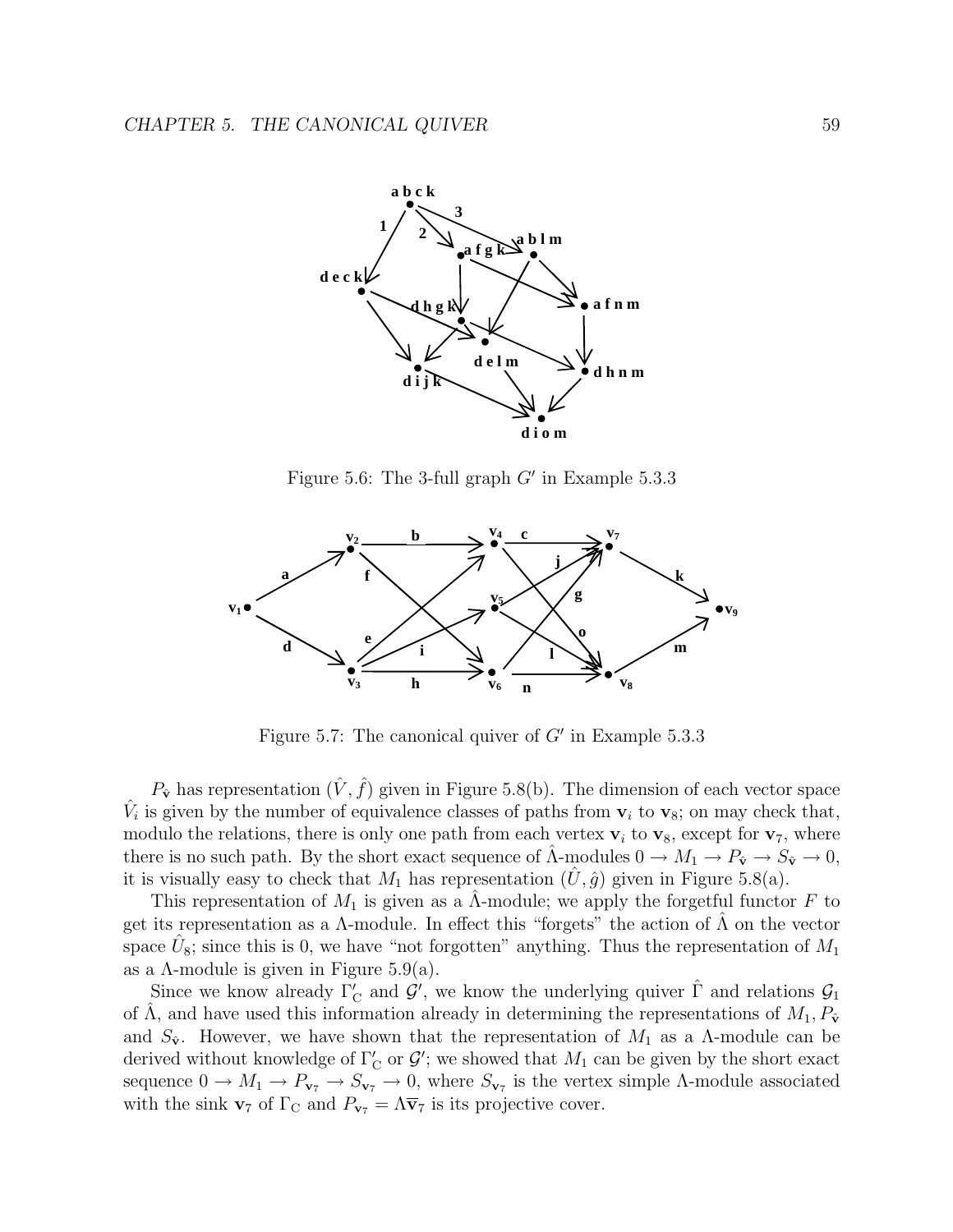

Figure 5.8: Representations of  $\hat{\Lambda}$ -modules in Example 5.3.3



Figure 5.9: Representations of Λ-modules in Example 5.3.3

 $S_{\mathbf{v}_7}$  has representation  $(W, h)$  given in Figure 5.9(c);  $P_{\mathbf{v}_7}$  has representation  $(V, f)$  given in Figure 5.9(b), where each K represents the 1-dimensional vector space  $V_i$ , which has as a K-basis the equivalence classes of paths from  $v_i$  to  $v_7$ . It is easy to check that modulo the relations, there is only one path from each vertex to  $\mathbf{v}_7$ .

Thus  $M_1$  has representation given in Figure 5.9(a); while this is the same as what we determined above, this was done without a priori knowledge of  $\Gamma_{\mathcal{C}}'.$ 

Now consider  $\hat{\Lambda} = \begin{pmatrix} \Lambda & M_1 \\ 0 & K \end{pmatrix}$ 0 K ). We will try to recover the underlying quiver  $\hat{\Gamma}$  by studying the structure of  $\hat{\Lambda}$ ; we presume to know nothing about  $\Gamma'_{\mathcal{C}}$ . The underlying quiver has one more vertex **v**<sub>8</sub> than  $\Gamma$  which is represented by the matrix element  $\begin{pmatrix} 0 & 0 \\ 0 & 1 \end{pmatrix}$ . It is easy to see that for any element  $\lambda \in \Gamma_{\text{C}}$ ,  $\lambda \cdot \overline{\mathbf{v}}_8$  =  $\begin{pmatrix} \overline{\lambda} & 0 \\ 0 & 0 \end{pmatrix} \begin{pmatrix} 0 & 0 \\ 0 & 1 \end{pmatrix} = 0$  (where we abuse notation and refer to  $\Gamma_c$  as a subquiver of  $\hat{\Gamma}$ ). Also, for any  $m \in M_1$ ,  $1_A \cdot m \cdot \overline{v}_8$  $\begin{pmatrix} 1 & 0 \\ 0 & 0 \end{pmatrix} \begin{pmatrix} 0 & m \\ 0 & 0 \end{pmatrix} \begin{pmatrix} 0 & 0 \\ 0 & 1 \end{pmatrix} =$  $\begin{pmatrix} 0 & m \\ 0 & 0 \end{pmatrix} = m$ , so now  $M_1$  can be viewed as holding information concerning paths from vertices  $v_i$  to  $v_8$ , for  $i = 1 \cdots 7$ .

How many arrows are there from  $\mathbf{v}_4$  to  $\mathbf{v}_8$ ? To answer this, we check the dimension of  $\overline{\mathbf{v}}_4M_1\overline{\mathbf{v}}_8=$  $\begin{pmatrix} \nabla_4 & 0 \\ 0 & 0 \end{pmatrix} \begin{pmatrix} 0 & M_1 \\ 0 & 0 \end{pmatrix} \begin{pmatrix} 0 & 0 \\ 0 & 1 \end{pmatrix} = \nabla_4 M_1$ . In thinking of the representation of  $M_1$ ,  $\overline{\mathbf{v}}_4$  kills off all vector spaces except  $U_4$ , for given any path **p** from  $\mathbf{v}_i$  to  $\mathbf{v}_7$ ,  $i \neq 4$ ,  $\overline{\mathbf{v}_4\mathbf{p}} = 0$ (here we abuse notation and refer to  $\overline{\mathbf{v}}_4$  acting on the representation  $(U, g)$ ; technically we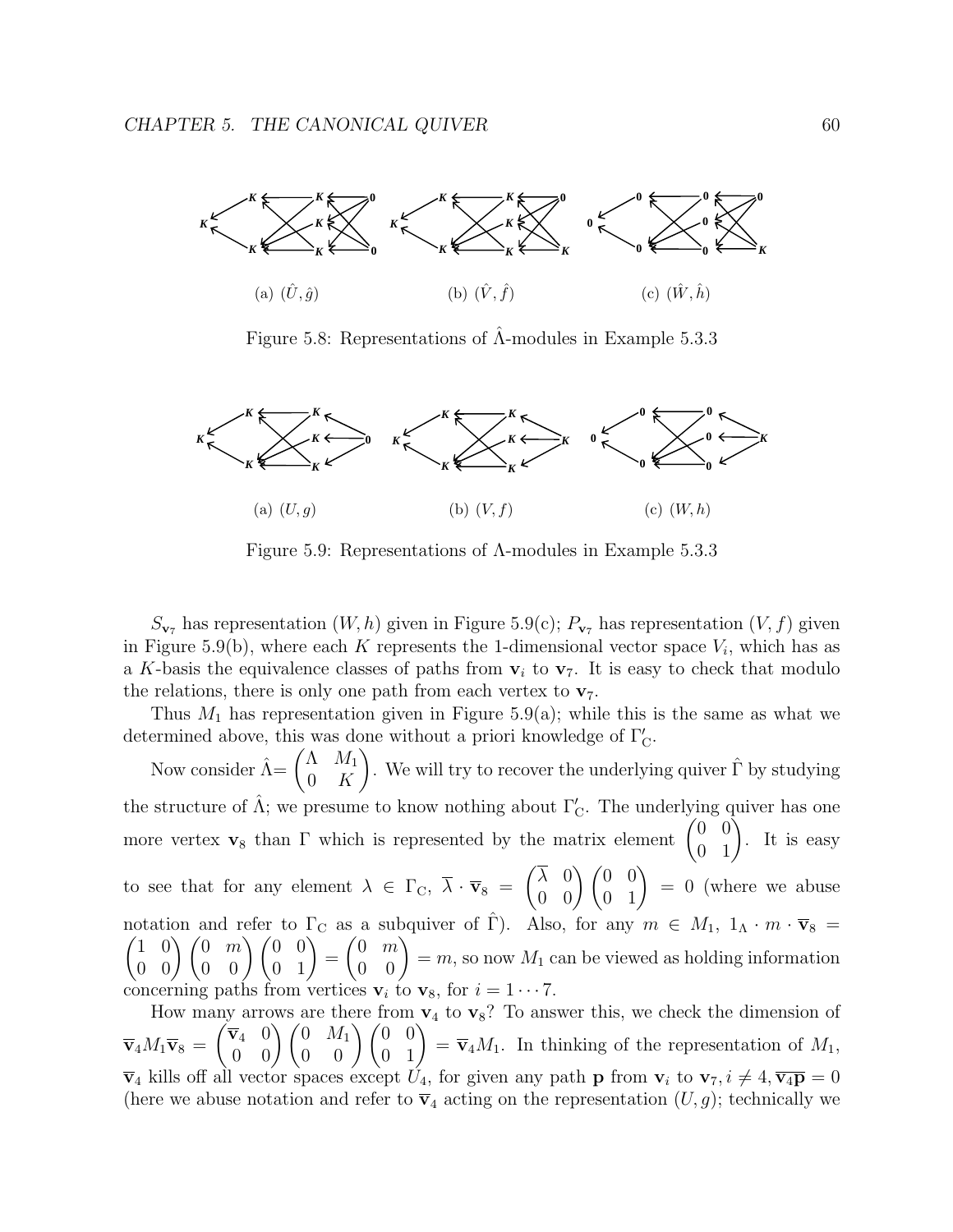

Figure 5.10: Representations of  $\Lambda'$ -modules in Example 5.3.3

refer to  $\overline{\mathbf{v}}_4$  acting on  $H(U, g)$ ).  $\overline{\mathbf{v}}_4 \cdot U_4 = U_4 \cong K$ , so we have one arrow  $\mathbf{v}_4 \to \mathbf{v}_8$ . We label this arrow **l** in keeping with the lettering of G . Repeating this shows there exists one arrow each from  $v_5$  and  $v_6$  to  $v_8$ , which we label **o** and **n**, respectively. We can also use this argument to show there are no arrows from  $v_7$  to  $v_8$ ; in considering  $\overline{v}_7M_1$ ,  $\overline{v}_7$  kills off all vector spaces except  $U'_7$ , but it is already 0. So  $\dim(\overline{\mathbf{v}}_7M_1\overline{\mathbf{v}}_8)=0$ .

We can repeat this for all vertices in  $\Gamma_{\text{C}}$ ; it will show there is only one path from each vertex in  $\Gamma_c$  to  $\mathbf{v}_8$ , modulo relations. For instance, this means that the paths **bl** and **fn** from  $\mathbf{v}_2$  to  $\mathbf{v}_8$  are "the same" in  $\hat{\Lambda}$ ; thus we must have a relation **bl** - **fn**. We can determine the other relations of  $\mathcal{G}'$  that come from edges numbered 2 in this way. We know we have found all the arrows of  $\Gamma$  since we have used all the letters in the third coordinate of the labels of G'; thus with the relations  $\hat{\mathcal{G}} = \mathcal{G} \cup \{bl - fn, el - io, hn - io\}$  (with the latter relations coming from our knowledge of  $G'$ ) we have completely described the algebra  $\hat{\Lambda}$  in terms of a quiver and relations using only information from  $G, G'$ , and  $\Lambda$ .

 $\Lambda^{\prime}$ =  $(\hat{\Lambda}$   $M_2$ 0 K  $\overline{ }$ . We can find the representation of  $M_2$  as a  $\Lambda'$ -module using the same

techniques involving short exact sequences used before (and here, now, we assume that we do know the structure of  $\Gamma'_{\text{C}}$  a priori). Doing so we find that  $M_2$  has the following representation  $(U', g')$  given in Figure 5.10(a). Here each nonzero vector space  $U'_i$  represents the equivalence class of paths from  $v_i$  to  $v_9$ . Applying the functor F gives the representation  $F(U', g')$  given in Figure 5.10(b), where again we have effectively forgotten nothing.

Now let us determine  $M_2$  without a priori knowledge of  $\Gamma'_{\mathcal{C}}$ . Let  $(Y', y')$  and  $(X', x')$ denote the respective representations of the projective  $\Lambda$ -modules  $\Lambda \bar{v}_7$  and  $\Lambda \bar{v}_8$ , and let  $(U', g')$  denote the yet to be determined representation of the lammone-module  $M_2$ . From our work before this example, we noted that for  $i = 1 \cdots 6$ ,  $Y'_i = X'_i = U'_i \cong K$  and for all arrows  $\mathbf{a}: \mathbf{v}_i \to \mathbf{v}_j$ ,  $i, j = 1 \cdots 6$ ,  $y'_\mathbf{a} = x'_\mathbf{a} = g'_\mathbf{a}$ .  $U'_7 = Y'_7, U'_8 = X'_8$ , and for arrows  $\mathbf{a}, \mathbf{b}$  from  $\mathbf{v}_7$  and  $\mathbf{v}_8$ , respectively,  $g'_a = y'_a$  and  $g'_b = x'_b$ . This gives  $M_2$  the representation 5.10(b).

Now we consider  $\Lambda'$  =  $\left(\begin{matrix} \hat{\Lambda} & M_2 \end{matrix}\right)$ 0 K  $\overline{ }$ and construct its canonical quiver (i.e., we do not use a priori knowledge of  $\Gamma_{\mathcal{C}}'$ , but rather try to construct it from the information we have about  $Λ'$ ). Γ'<sub>C</sub> has one more vertex **v**<sub>9</sub> than Γ which corresponds to the matrix element  $\begin{pmatrix} 0 & 0 \\ 0 & 1 \end{pmatrix}$ . We again check the dimensions of  $\bar{\mathbf{v}}_iM_2\bar{\mathbf{v}}_9$  to find the number of paths, modulo relations, in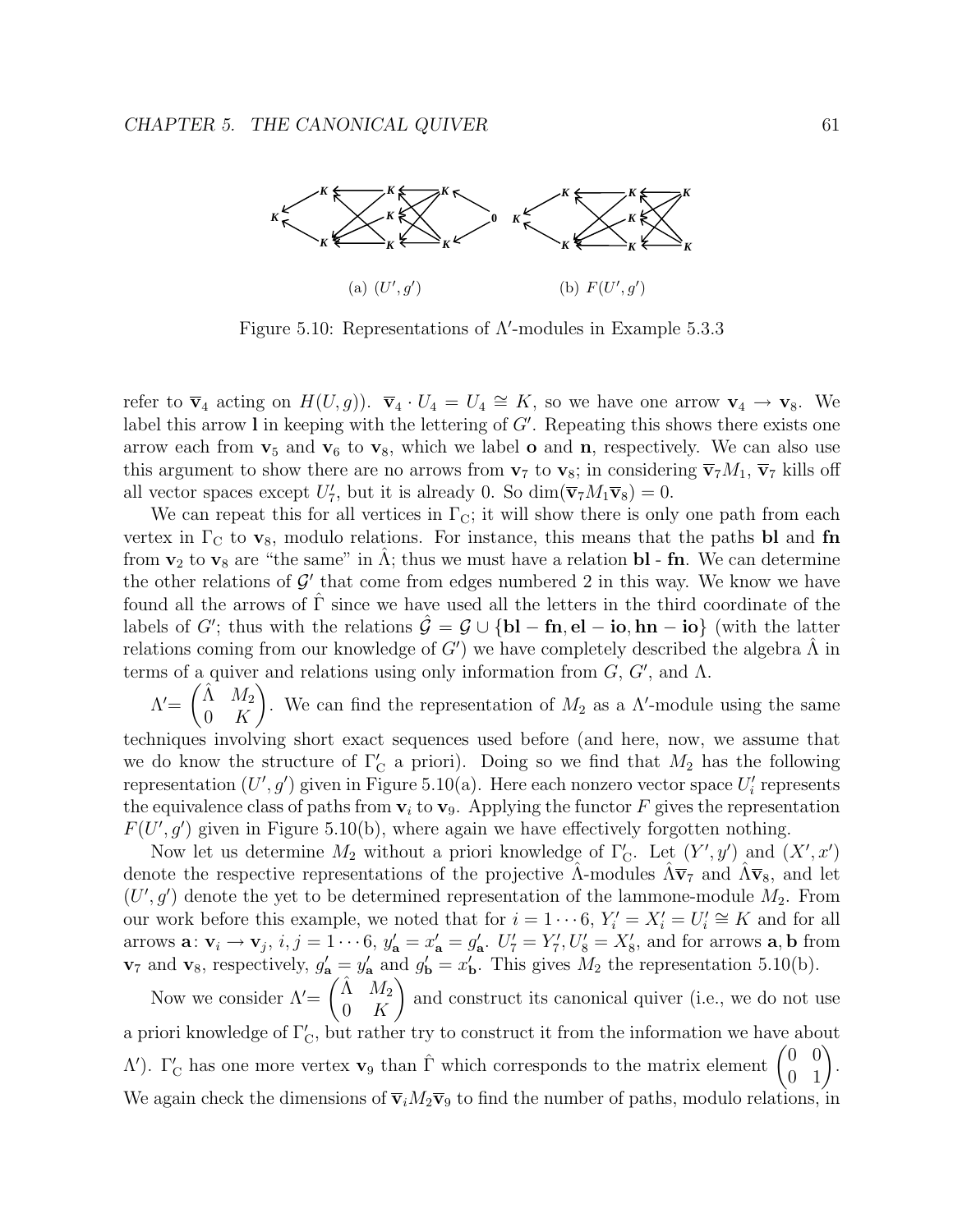$\Gamma'_{\rm C}$  from  $\mathbf{v}_i$  to  $\mathbf{v}_9$ . In doing so we find there is one arrow each from  $\mathbf{v}_7$  and  $\mathbf{v}_8$  to  $\mathbf{v}_9$ ; we label these **k** and **m**, respectively, using our knowledge of G . Dimension checking will also give us new relations; for instance, there is only one path from  $\mathbf{v}_4$  to  $\mathbf{v}_9$  giving us the relation **ck**-**lm**. The new arrows **k** and **m** utilize all letters from the labels of G ; the additional relations coming from the fact that there is only one path each from  $\mathbf{v}_5$  and  $\mathbf{v}_6$  to  $\mathbf{v}_9$  give all the relations of  $\mathcal{G}'$ . Thus we stop adding arrows and relations, giving us the quiver  $\Gamma'_{\mathcal{C}}$ and relations  $\mathcal{G}'$  that we know we should get from knowing  $G'$ .  $\Box$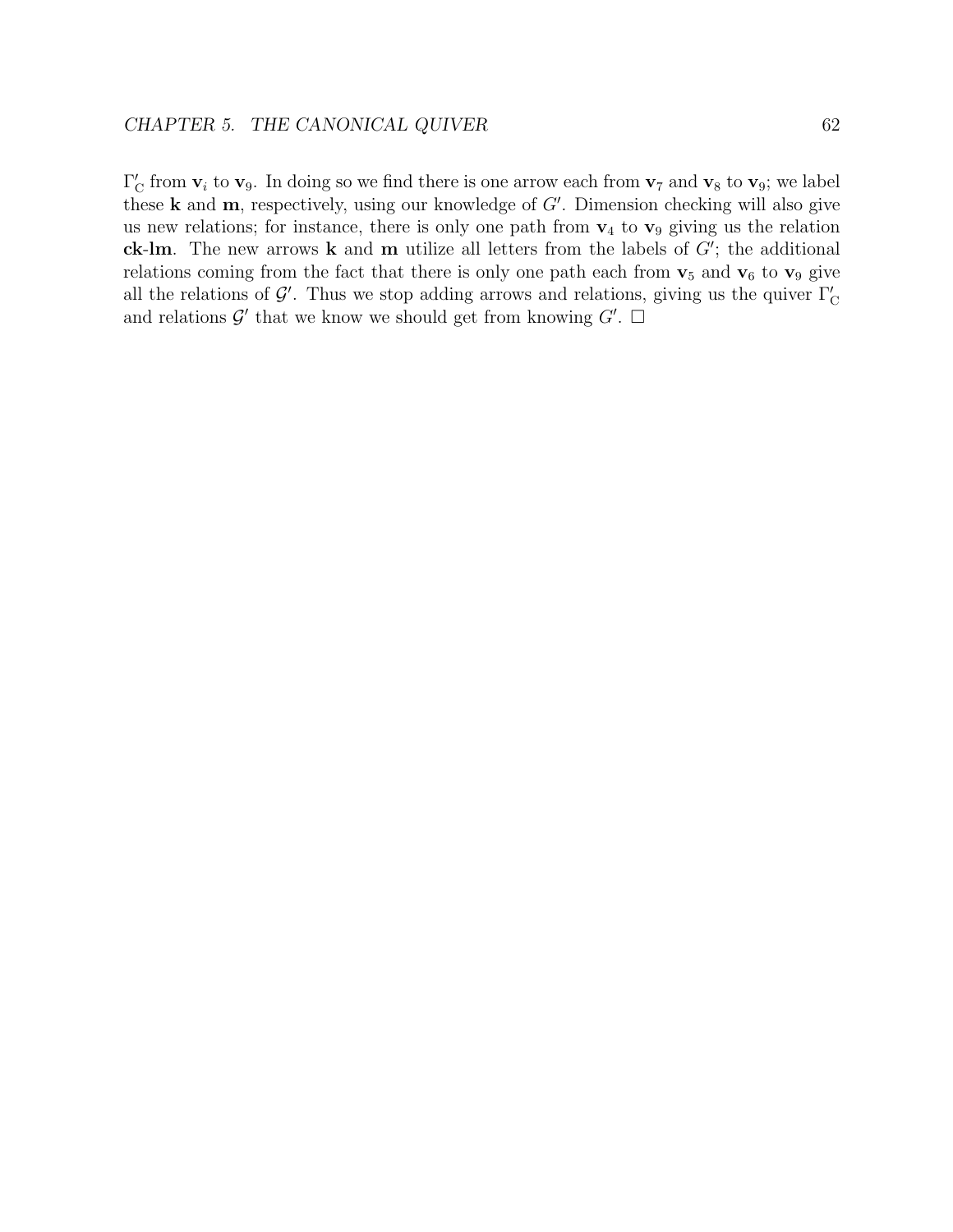# **Chapter 6 Conclusions**

The focus of this dissertation has been the establishment of a connection between combinatorics and noncommutative algebra. To do so, we defined a new class of directed graphs called full graphs that satisfied a certain set of combinatorial conditions on the edges. We then studied some of the properties of full graphs that followed as a result of the edge conditions.

Given a full graph  $G$  and field  $K$ , we defined the characteristics of an associated quiver Γ, and hence a path algebra KΓ. G also produced a set of relations  $\mathcal G$  on Γ, which allowed us to form the algebra  $K\Gamma/\langle\mathcal{G}\rangle$ . We showed that G is a Gröbner basis for  $\langle\mathcal{G}\rangle$ , and hence  $\Lambda = K\Gamma/\langle \mathcal{G} \rangle$  is a Koszul algebra.

We studied minimal projective resolutions of certain semisimple Λ-modules, giving special attention to how to generate certain projective modules and maps in the resolution using information from G. We showed how to generate the minimal projective resolution of the semisimple  $\Lambda$ -module  $\Lambda_0$ 

$$
0 \to P_{n+1} \stackrel{d_{n+1}}{\to} P_n \to \cdots \to P_2 \stackrel{d_2}{\to} P_1 \stackrel{d_1}{\to} P_0 \to \Lambda_0 \to 0
$$

by considering overlaps of certain elements of  $KT$ , and showed how to find  $P_i$  and  $d_i$  for  $1 \leq i \leq 3$  explicitly from G without computation. This also allowed us to connect the "size" of G to a "size" of  $\Lambda$ ; if G is n-full then gl.dim( $\Lambda$ )  $\leq n+1$ .

We also defined a special associated quiver  $\Gamma_{\rm C}$  called the canonical quiver. Given G' which is the complete extension of a full graph  $G$ , we studied how the canonical quiver  $\Gamma'_{\rm C}$  of G' is related combinatorially to the canonical quiver  $\Gamma_{\rm C}$  of G. We then showed how to algebra  $K\Gamma'/\langle \mathcal{G}' \rangle$  could be derived from the algebra  $K\Gamma/\langle \mathcal{G} \rangle$  using successive one point extensions.

We have shown how to generate a Koszul algebra from a full graph. We are interested in going the other direction: what Koszul algebras come from full graphs, and how can a full graph be recovered from such an algebra? We are also interested in finding all the projective modules in the minimal projective resolution of  $\Lambda_0$  that we have constructed without computation, not just  $P_1$ ,  $P_2$  and  $P_3$ . Finally, we have produced sufficient combinatorial conditions on directed graphs that allow us to produce a Gröbner basis; using the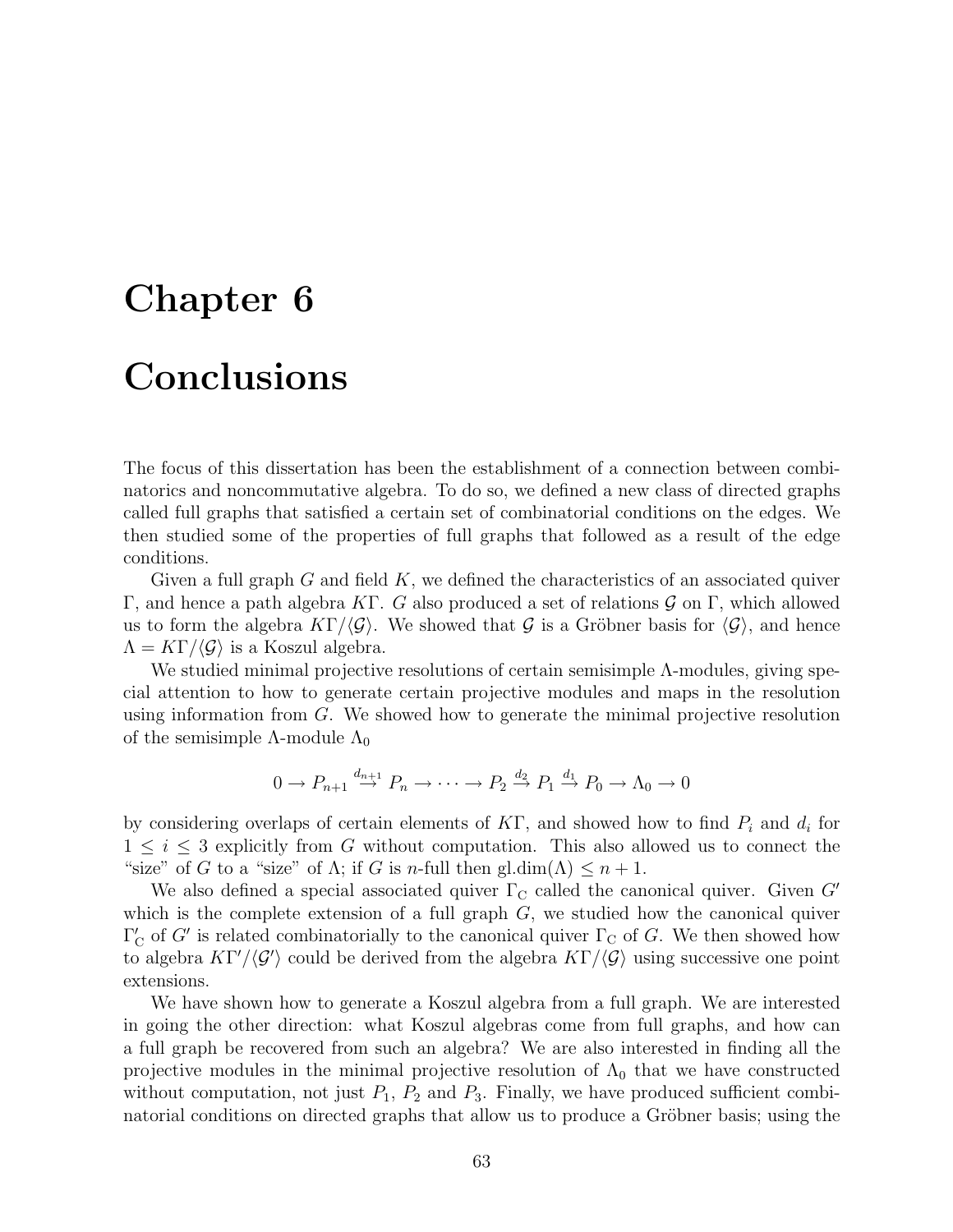same labelling and relation generating techniques, we are interested in finding necessary and sufficient conditions for producing a Gröbner basis from the graph. These are all topics that will motivate further research.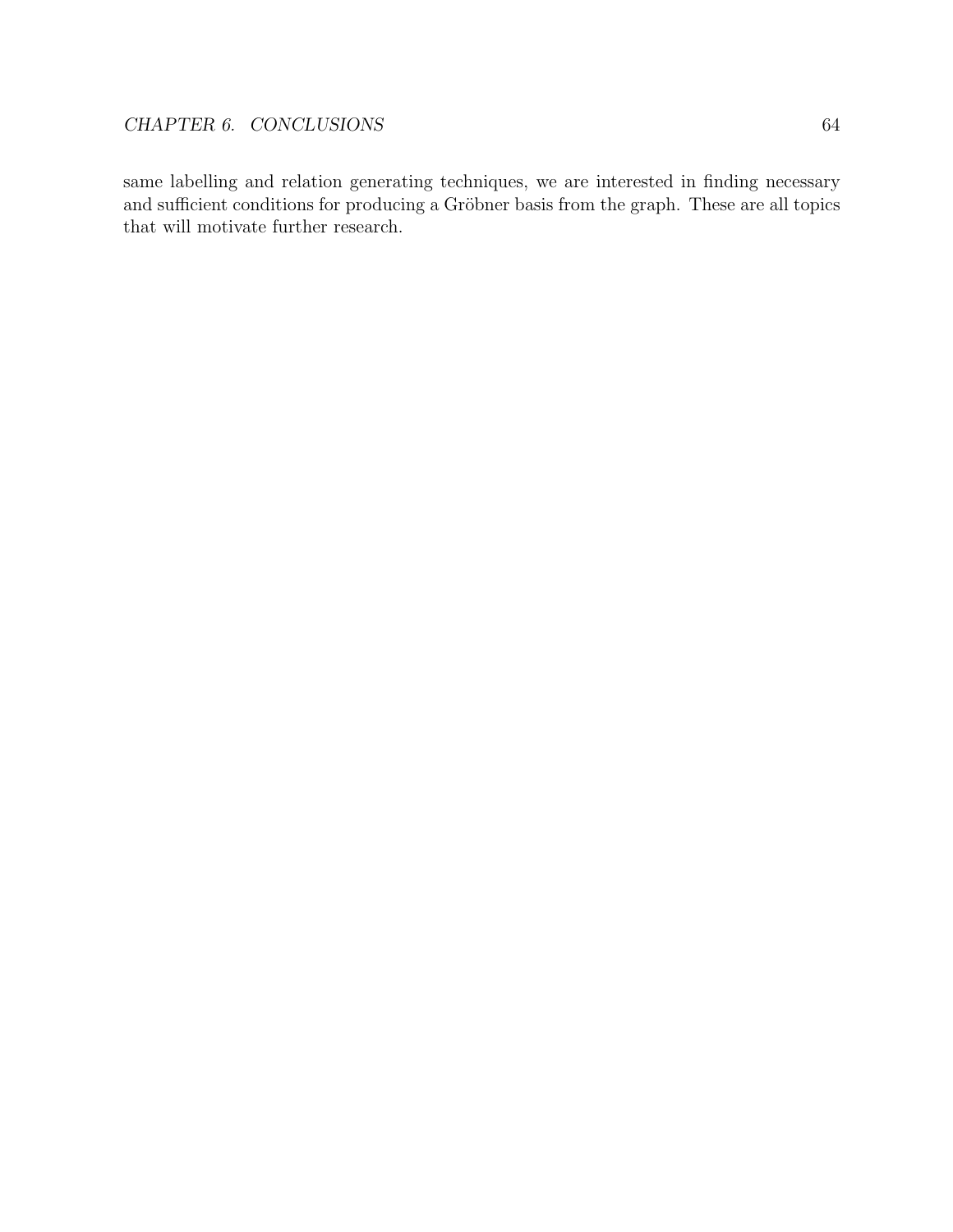# **Appendix A**

# **Examples**

We give in this appendix some more insight into the numbering conditions given in Chapter 2. These conditions were established so that the resulting set of relations  $\mathcal G$  would be a Gröbner basis for the ideal it generated in the constructed ring. We proved this was the case in three steps; we first showed that  $\mathcal G$  was a tip reduced set, then that all overlap relations generated at a vertex in G reduce to zero, and finally that all overlap relations in  $\mathcal G$  were produced at a vertex. Each of the conditions were determined to help prove at least one of the above steps. We give many examples below to show that each condition is independant of the others; no condition follows as a result of the other five.

Condition 1 does not allow two directed edges that have the same source to have the same edge number. This helps ensure that  $\mathcal G$  is tip reduced. This condition also does not allow the graph to contain a directed path of length 2 in which both edges are numbered the same, which allows for many graphs to produce reduced Gröbner bases. It is not yet clear whether or not all graphs that satisfy the conditions will produce a reduced Gröbner basis; certainly all examples given in this dissertation do.

Condition 2 clearly establishes that overlap relations which are generated at a vertex will reduce to zero. Condition 3 helps ensure that all overlaps are generated at a vertex and hence reduce. Figures  $A(1(a))$  and (b) give two examples of numbered graphs that fail to satisfy condition 3. In each case an overlap is generated that does not reduce to zero.

In Figure A.1(a), the edge numbered 1 and 2 create an overlap, which clearly does not reduce. Notice that since we do not have 1-3 cycle, we have two sinks; in such a situation we could not expect all overlaps to reduce. Figure  $A.1(b)$  does not contain any 1-3 cycles, but fails to satsify condition 3. This graph produces relations **ab**-**jk** and **bc**-**ef**, but  $(ab\text{-}jk)c-a(bc\text{-}ef) = aef\text{-}jkc \nRightarrow_{\mathcal{G}} 0.$ 

In Figure A.2 we have a 1-3 cycle, but not one that satisfies condition 3. We then get relations **ab** - **ef** and **ef** - **kl**, so this graph clearly does not produce a reduced Gröbner basis. Worse yet, the overlap between relations **ef**-**kl** and **fc**-**mn** does not reduce, hence the relations do form a Gröbner basis.

Condition 4 gives "nice" structure in many ways. It aids in the systematic ordering of the elements of  $X_G$ ;  $X_G$  must be given an admissable ordering before we can consider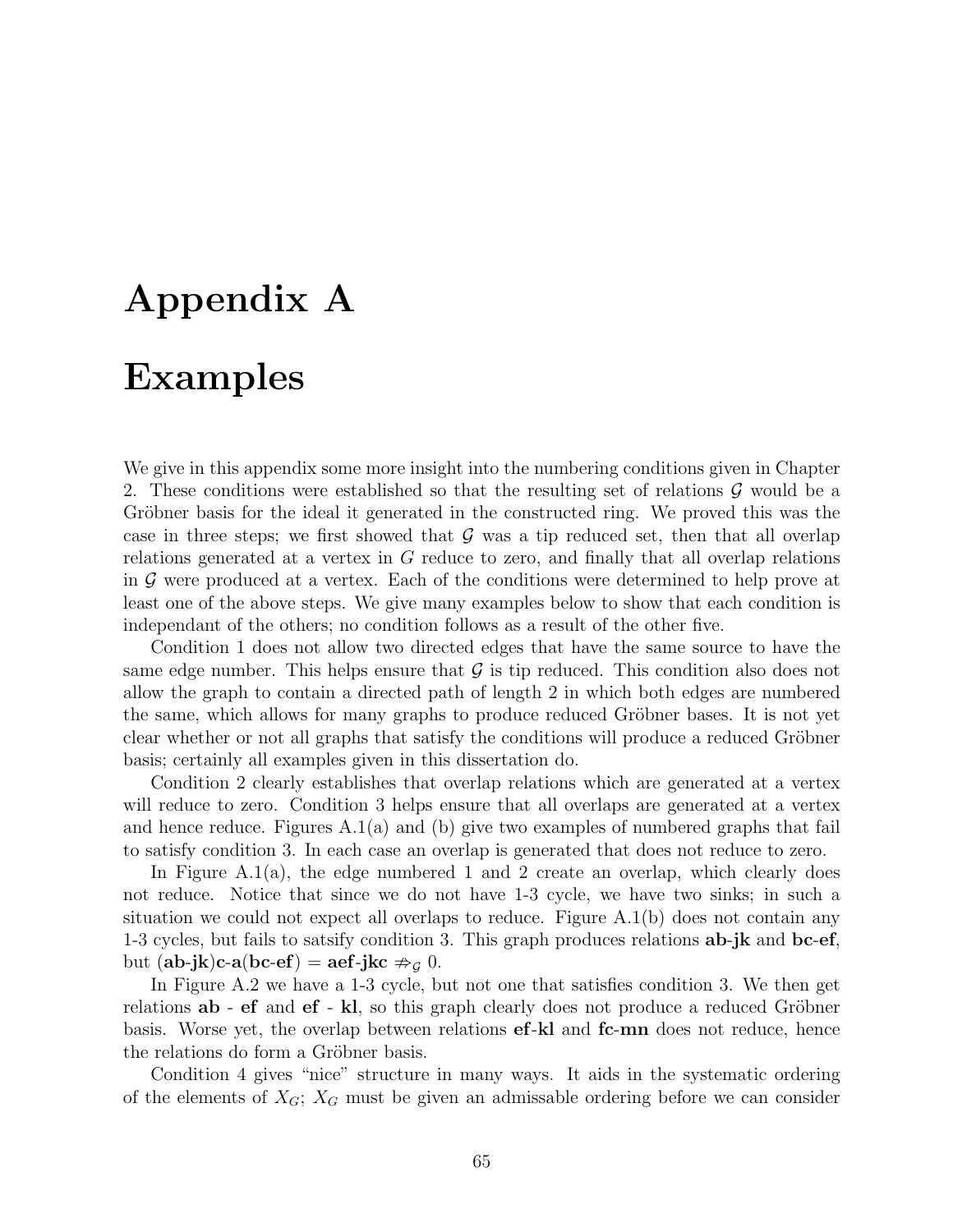

Figure A.1: Graphs that fail condition 3

generating Gröbner bases.

Consider Figure A.3(a). Note that in our system of ordering the elements, the edge numbered 1 coming from the source sets **a**>**d**. However, the other edge numbered 1 sets **d**>**a**, obviously causing problems in the manner in which we chose to order the elements. A solution around this problem is not straightforward, for even if we established some other ordering that set **a**>**d**, the second edge numbered 1 produces a the relation -**af**+**dh**; the coefficient of the tip is not 1. Thus the set  $\mathcal G$  does not produce a reduced Gröbner basis; worse yet, the tip of this relation does not come from the label of the source of the directed edge that produced it. The fact that in a full graph the label of the origin of a directed edge supplied the tip of the relation is inherently used in several of the proofs in Chapter 3.

Also, without condition 4, Corollary 2.3.1 is not true. Consider Figure A.3(b). The edge numbered 2 creates the relation **bc-fc**; the **c** stays fixed. This corollary is also inherently used throughout this dissertation; after Chapter 2 we always assume that an edge produces a quadratic, binomial element in which all four letters are distinct.

Condition 5 forces all overlaps to be generated at a vertex. Consider the numbered graphs in Figures A.4 and A.5; neither graph satisfies condition 5 and each produces an overlap relation that does not come from a vertex.

In Figure A.4, the edge numbered 2 coming from the source at the top produces the relation **bc**-**hi**. The edge numbered 3 coming from the source near the middle of the graph produces the relation **cx**-**oz**.  $o(\mathbf{bc-hi,cx-oz,b,x}) \nRightarrow_{\mathcal{G}} 0$ , so this graph does not produce a Gröbner basis.

The graph pictured in Figure A.5 also produces an overlap relation that does not come from a vertex; an overlap exists between the relation **bc**-**jk** generated by the edge num-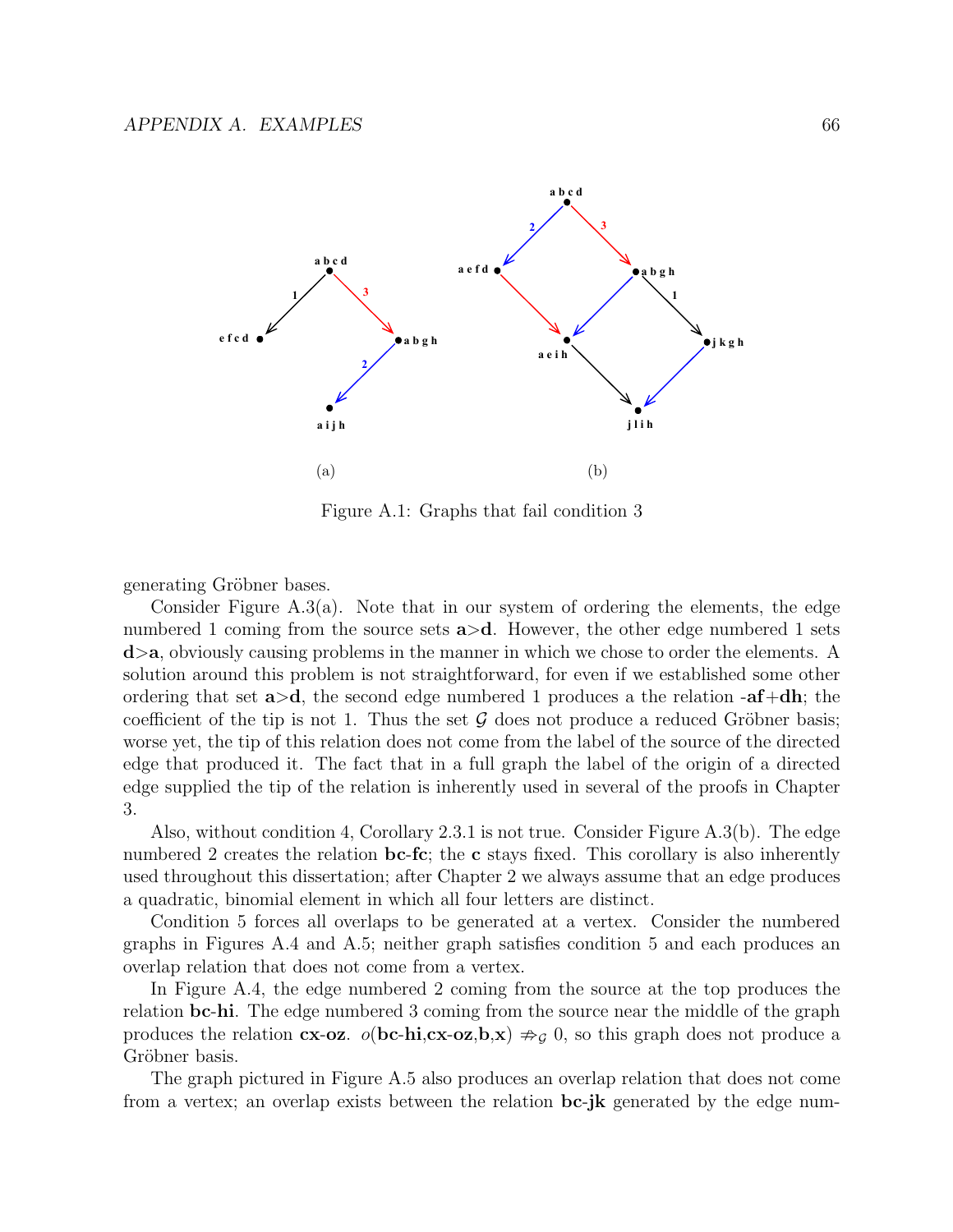

Figure A.2: Another graph that fails condition 3

bered 2 coming from the source on the left and the relation **ch**-**mn** generated by the edge numbered 3 coming from the source on the right. In this case, however, the relation does reduce to 0. This is probably due to the high level of symmetry involved in this graph.

Note that both of these examples utilized multiple sources; this may cause one to ask whether or not condition 5 is necessary in single source graphs. So far, the known answer to this question is a "weak" yes, this condition is necessary. An example exists in which the numbered graph does not satisfy condition 5, yet has a single source (i.e., when considering only single sourced graphs, condition 5 does not follow as a result of satisfying the remaining five conditions). However, in the examples so far created, all overlap relations do reduce, even though some are not generated at a vertex. All examples so far have edges numbered from 1 to 6, and hence the graphs are quite large and complicated; the smallest we have created has 31 vertices and over 80 edges. Due to the complexity of this graph, it is not included as an example.

We have shown so far two examples of graphs that do not satisfy all six of our conditions, yet still produce Gröbner bases. While we proved in Chapter 3 that our conditions are sufficient to produce a Gröbner basis, these examples show that they are not necessary. This opens the question of "What combinatoric conditions could be placed on a directed, numbered graph that are necessary and sufficient for producing a Gröbner basis?" Obviously, we do not know the answer to that question, else these conditions would have been included in this dissertation.

Finally, condition 6 establishes the fact that the set of relations produced is tip reduced. Without this condition, the numbered graph in Figure A.6 would be "full", although the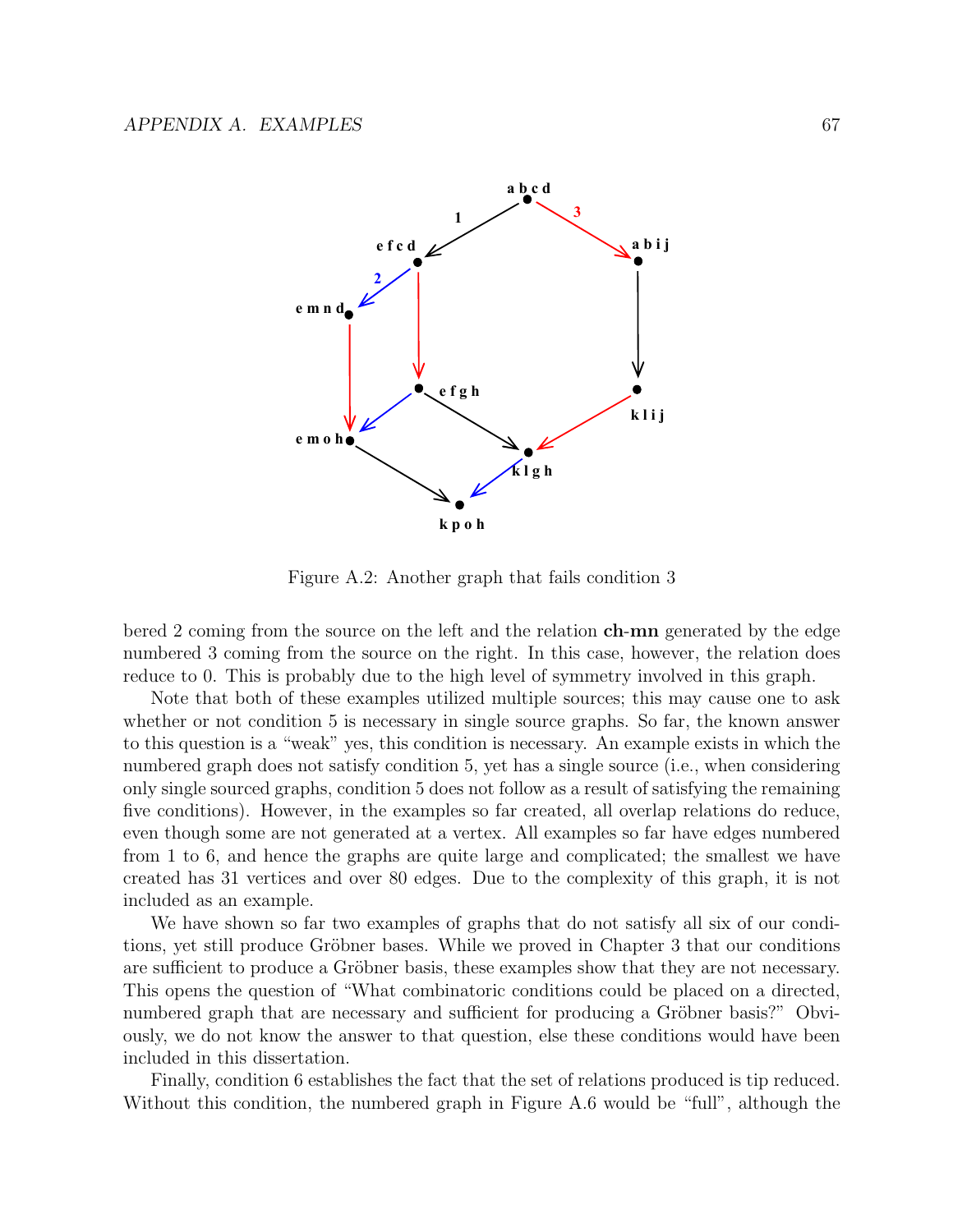

Figure A.3: Graphs that fail condition 4

set of relations it generates is not tip reduced; the two edges numbered 2 coming from the sources produce the relations **bc**-**ij** and **bc**-**kl**. Again, the example we give is a graph with multiple sources; it is not yet clear whether or not condition 6 follows from the other five conditions when we restrict to single source graphs.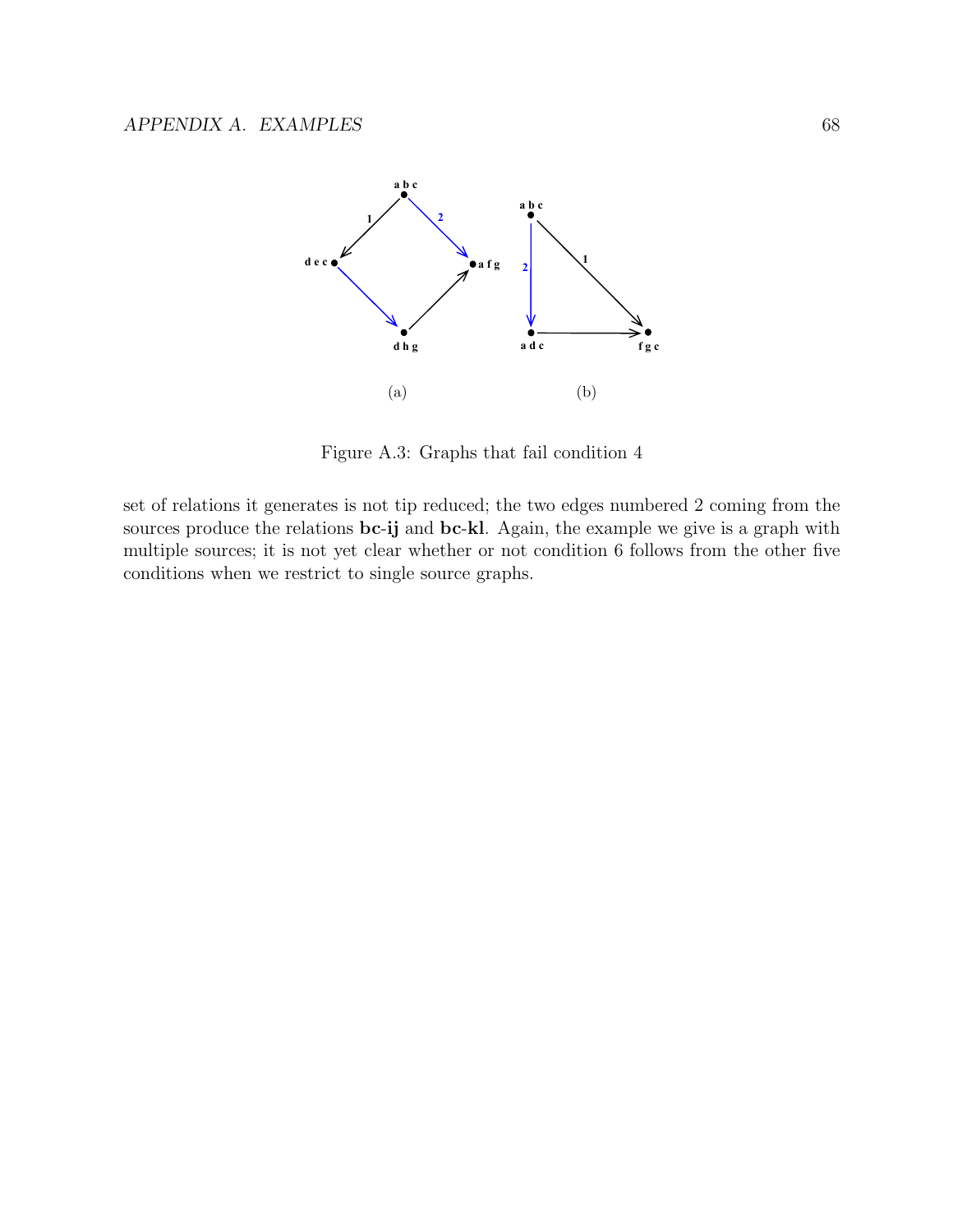

Figure A.4: A graph that fails condition 5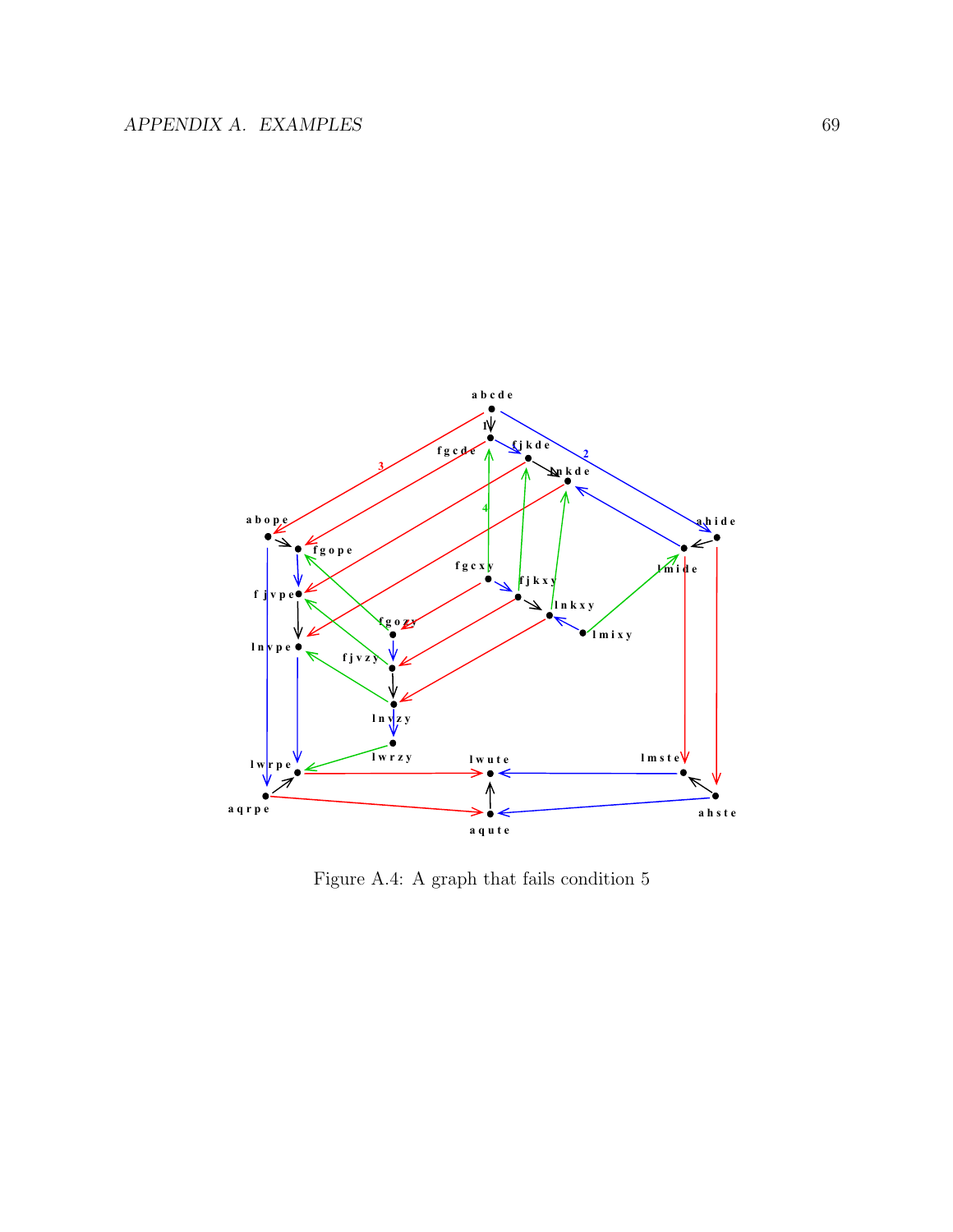

Figure A.5: Another graph that fails condition 5



Figure A.6: A graph that fails condition 6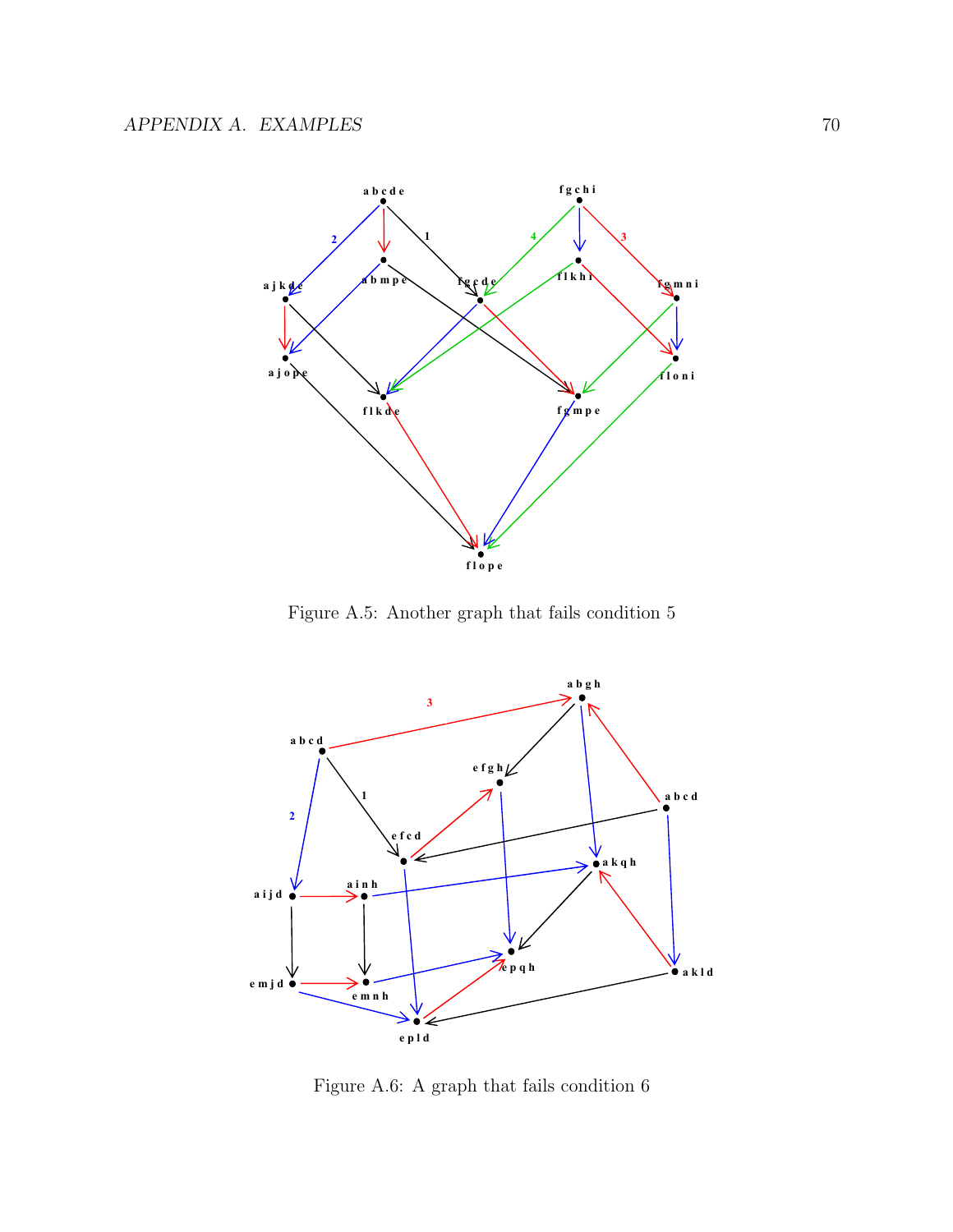# **Bibliography**

- [1] M. Auslander, I. Reiten, and S. Smalø. Representation Theory of Artin Algebras, volume 36 of Cambridge Studies in Advanced Mathematics. Cambridge University Press, 1995.
- [2] Jörgen Backelin and Ralf Fröberg. Koszul algebras, Veronese subrings and rings with linear resolutions. Rev. Roumaine Math. Pures Appl., 30:85–97, 1985.
- [3] A. Beilinson, V. Ginzburg, and W. Soergel. Koszul duality patterns in representation theory. J. Amer. Math. Soc., 9:473–527, 1996.
- [4] George Bergman. The diamond lemma for ring theory. Advances in Mathematics, 29:178–218, 1978.
- [5] Ralf Fröberg. On Stanley-Reisner rings. *Banach Center Publ.*, pages 57–70, 1990.
- $|6|$  Ralf Fröberg. Koszul algebras. Advances in Commutative Ring Theory, pages 337–350, 1997.
- [7] Edward Green. Representation theory of tensor algebras. J. Algebra, 34:136–171, 1975.
- [8] Edward Green. Noncommutative gröbner bases and projective resolutions. In Proceedings of the Euroconference Computational Methods for Representations of Groups and Algebras, Essen, volume 173 of Progress in Mathematics, pages 29–60. Basel, Birkhaüser Verlag, 1997.
- [9] Edward Green. Multiplicative bases, Gröbner bases, and right Gröbner bases. *Journal* of Symbolic Computation, 29:601–623, 2000.
- [10] Edward Green, Øyvind Solberg, and Daniel Zacharia. Minimal projective resolutions. Transactions of the American Mathematical Society, 353:2915–2939, 2001.
- [11] Edward Green and Roberto Martinez Villa. Koszul and yoneda algebras. In Representation Theory of Algebras, volume 18, pages 247–297. Canadian Mathematical Society, Conference Proceedings, American Mathematical Society, 1994.
- [12] Y.I. Manin. Some remarks on Koszul algebras and quantum groups. Ann. Inst. Fourier, 37:191–205, 1987.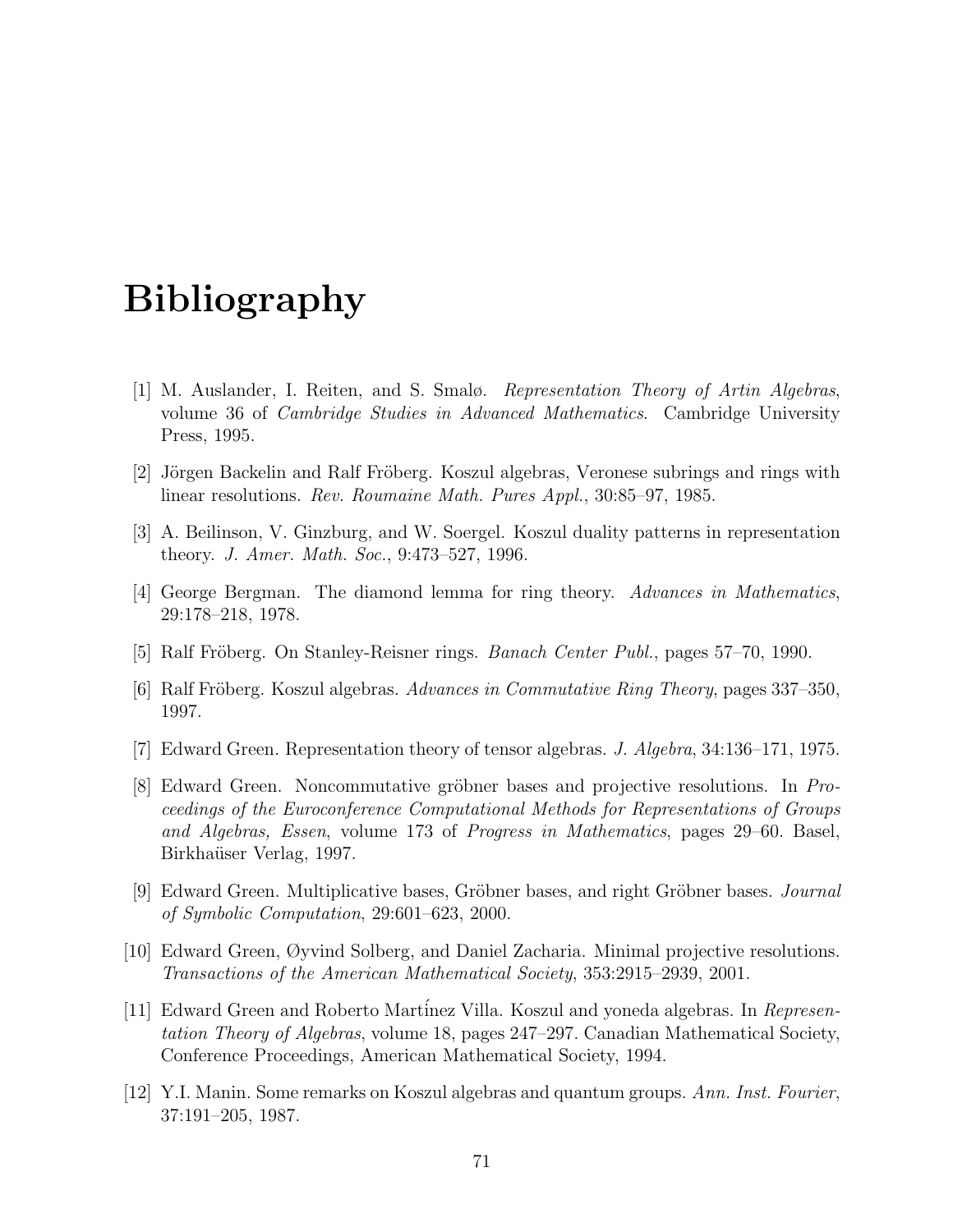- [13] Hidefumi Ohsugi and Takayuki Hibi. Toric ideals generated by quadratic binomials. Journal of Algebra, 218:509–527, 1998.
- [14] Hidefumi Ohsugi and Takayuki Hibi. Koszul bipartite graphs. Advances in Applied Mathematics, 22:25–28, 1999.
- [15] Patrick Polo. On Cohen-Macauley posets, Koszul algebras and certain modules associated to Shubert varieties. Bull. London Math. Soc., 27:425–434, 1995.
- [16] Stewart B. Priddy. Koszul resolutions. Transactions of the American Mathematical Society, 152:39–60, November 1970.
- [17] M. Rosso. Koszul resolutions and quantum groups. Nuclear Phys. B. Proc. Suppl., 18:269–276, 1990.